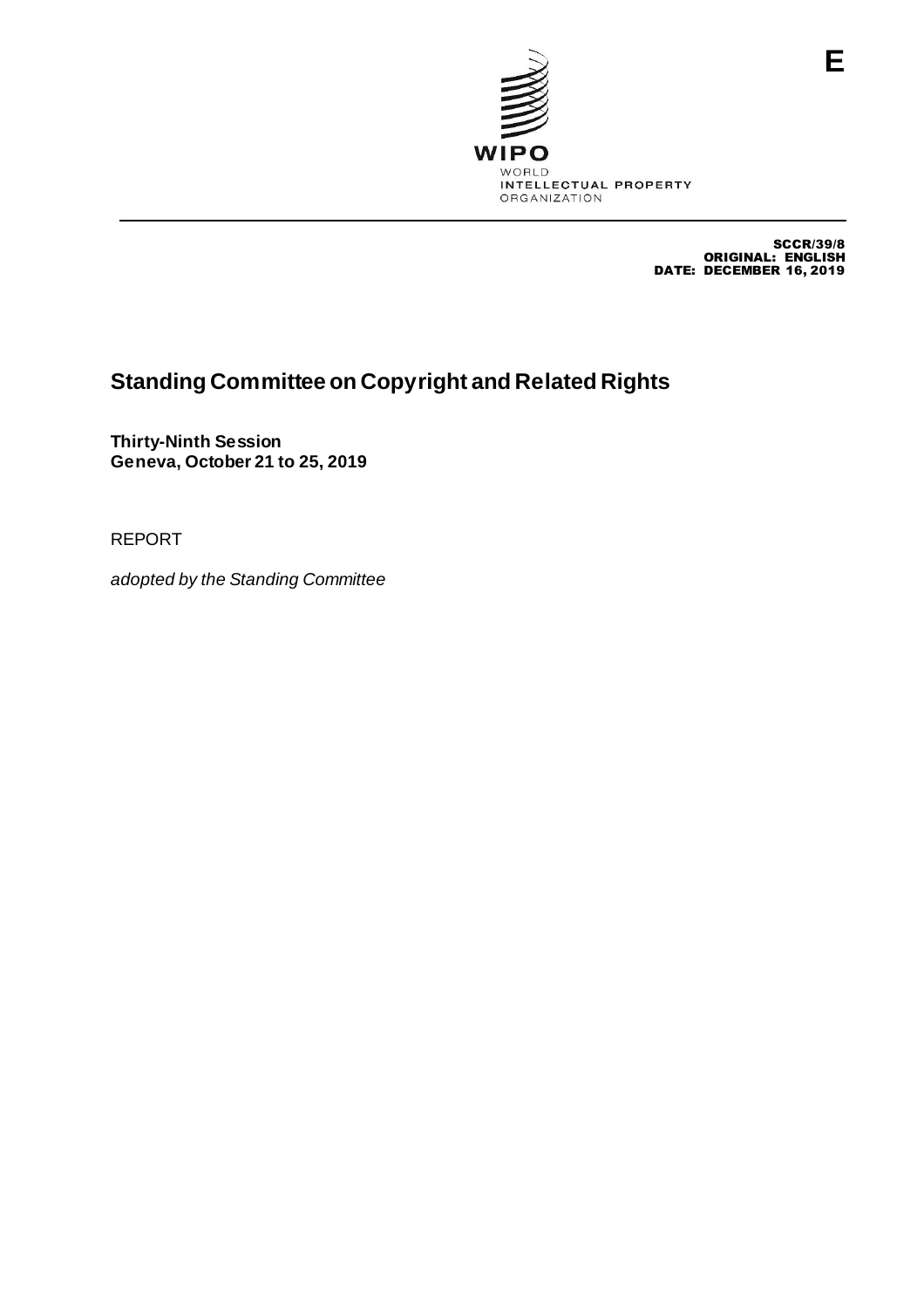1. The Standing Committee on Copyright and Related Rights (hereinafter referred to as the "Committee", or the "SCCR") held its thirty-ninth session in Geneva, from October 21 to 25, 2019.

2. The following Member States of the World Intellectual Property Organization (WIPO) and/or members of the Bern Union for the Protection of Literary and Artistic Works were represented in the meeting: Albania, Algeria, Angola, Antigua And Barbuda, Argentina, Australia, Austria, Azerbaijan, Bahamas, Bangladesh, Barbados, Belarus, Bolivia (Plurinational State of), Botswana, Brazil, Brunei Darussalam, Burkina Faso, Cameroon, Canada, Central African Republic, Chad, Chile, China, Colombia, Congo, Cook Islands, Costa Rica, Côte D'ivoire, Croatia, Czech Republic, Denmark, Djibouti, Dominican Republic, Ecuador, Egypt, El Salvador, Ethiopia, Finland, France, Gabon, Georgia, Germany, Ghana, Greece, Guatemala, Holy See, Honduras, Hungary, Iceland, India, Indonesia, Iran (Islamic Republic of), Iraq, Ireland, Israel, Italy, Japan, Jordan, Kenya, Kuwait, Latvia, Lebanon, Lesotho, Liberia, Lithuania, Malawi, Malaysia, Malta, Mexico, Monaco, Mongolia, Morocco, Nepal, Niger, Nigeria, Pakistan, Peru, Philippines, Poland, Portugal, Qatar, Republic of Korea, Republic of Moldova, Romania, Russian Federation, Saint Kitts and Nevis, Saudi Arabia, Senegal, Serbia, Sierra Leone, Singapore, Slovakia, Slovenia, Solomon Islands, South Africa, Spain, Sri Lanka, Sudan, Sweden, Switzerland, Syrian Arab Republic, Thailand, Trinidad, and Tobago, Tunisia, Turkey, Uganda, Ukraine, United Arab Emirates, United Kingdom United States of America, Viet Nam and Yemen (112).

3. The European Union (EU) participated in the meeting in a member capacity.

4. The following Intergovernmental Organizations (IGOs) took part in the meeting in an observer capacity: African Intellectual Property Organization (OAPI), African Regional Intellectual Property Organization (ARIPO), African Union (AU), South Centre (SC), Telecommunication Union (ITU) and World Trade Organization (WTO) (6).

5. The following non-governmental organizations (NGOs) took part in the meeting in an observer capacity: Alianza de Radiodifusores Iberoamericanos para la Propiedad Intelectual (ARIPI), Asia-Pacific Broadcasting Union (ABU), Association of American Publishers, Inc. (AAP), Association of Commercial Television in Europe (ACT), Association of European Perfomers' Organizations (AEPO-ARTIS), Authors Alliance, Brazilian Association of Intellectual Property (ABPI), British Copyright Council (BCC), Canadian Copyright Institute (CCI), Canadian Federation of Library Associations (CFLA), Central and Eastern European Copyright Alliance (CEECA), Civil Society Coalition (CSC), Coalición por el Acceso Legal a la Cultura (CALC), Communia, Confederation of Rightholders' Societies of Europe and Asia (CRSEA), Copyright Research and Information Center (CRIC), Corporación Latinoamericana de Investigación de la Propiedad Intelectual para el Desarrollo (Corporación Innovarte), Creative Commons, Corporation, DAISY Forum of India (DFI), Design and Artists Copyright Society (DACS), Education International (EI), Electronic Information for Librairies (eIFL.net) , European Broadcasting Union (EBU), European Federation of Joint Management Societies of Producers for Private Audiovisual Copying (EUROCOPYA), European Publishers Council (EPC), European Visual Artists (EVA), European Writers' Council (EWC), Health and Environment Program (HEP), Ibero-Latin-American Federation of Performers (FILAIE) , Instituto de Derecho de Autor (Instituto Autor), Inter-American Copyright Institute (IIDA), International Association for the Protection of Intellectual Property (AIPPI), International Association of Broadcasting (IAB), International Association of Scientific Technical and Medical Publishers (STM), International Authors Forum (IAF), International Confederation of Music Publishers (ICMP), International Confederation of Societies of Authors and Composers (CISAC), International Council of Museums (ICOM), International Council on Archives (ICA), International Federation of Computer Law Associations (IFCLA), International Federation of Library Associations and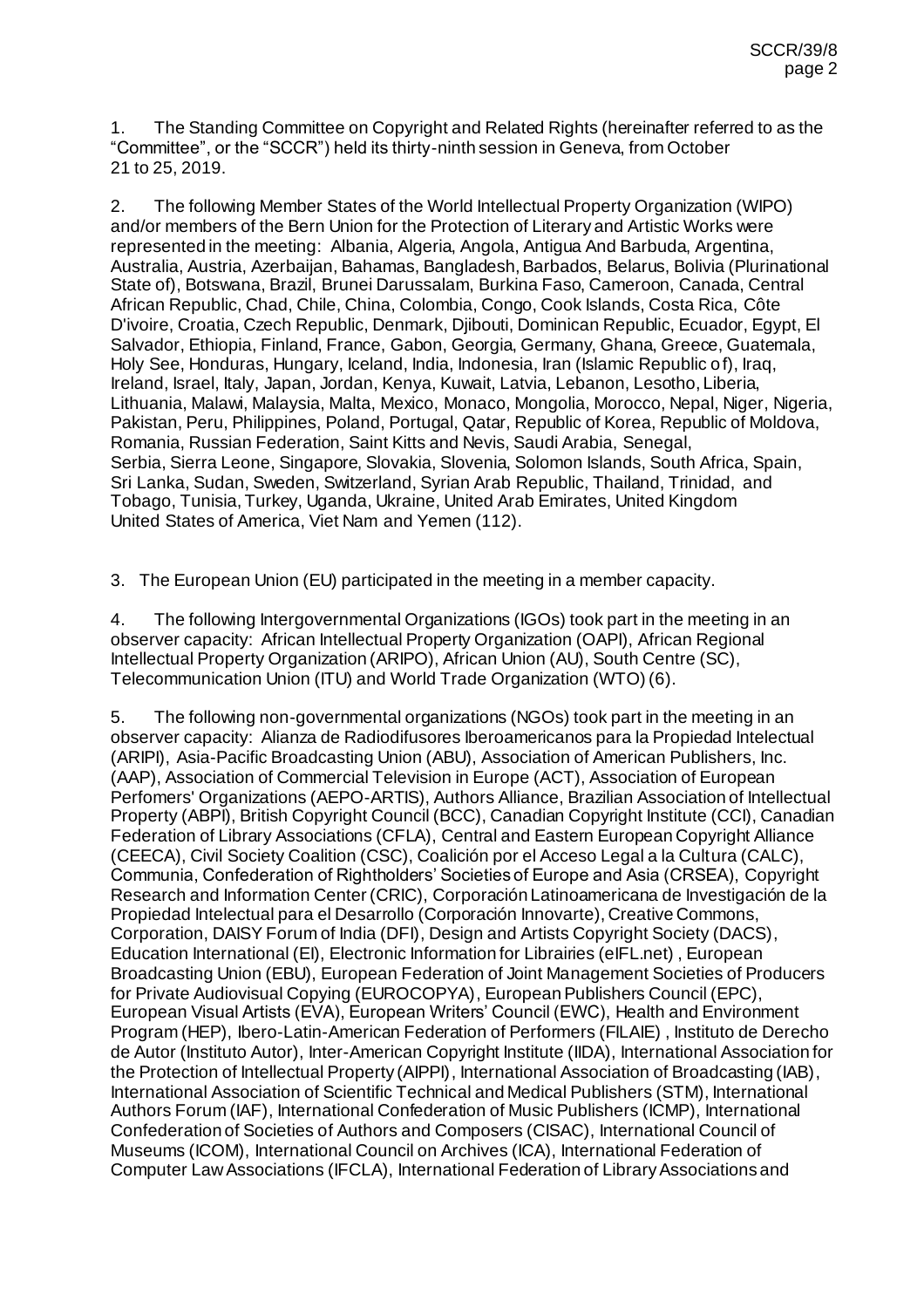Institutions (IFLA), International Federation of Musicians (FIM), International Federation of Reproduction Rights Organizations (IFRRO), International Federation of the Phonographic Industry (IFPI), International Literary and Artistic Association (ALAI), International Publishers Association (IPA), International Society for the Development of Intellectual Property (ADALPI), International Trademark Association (INTA), International Video Federation (IVF), Karisma Foundation, Knowledge Ecology International, Inc. (KEI), Latín Artis, Library Copyright Alliance (LCA), Max Planck Institute for Innovation and Competition (MPI), Motion Picture Association (MPA), National Library of Sweden (NLS), North American Broadcasters Association (NABA), PLR International (PLRI), Program on Information Justice and Intellectual Property - American University Washington College of Law, Radyo Televizyon Yayincilari Meslek Birligi (RATEM), School of Information Studies, University of Wisconsin – Milwaukee (SOIS), Society of American Archivists (SAA), Software and Information Industry Association (SIIA), The Confederation of European Business (BusinessEurope), The Japan Commercial Broadcasters Association (JBA), Union for the Public Domain (UPD) , Union Network International - Media and Entertainment (UNI-MEI) and World Association of Newspapers (WAN) (69).

# **AGENDA ITEM 1: OPENING OF THE SESSION**

6. The Chair welcomed all stakeholders and invited the Deputy Director General to share her opening remarks on behalf of the Director General.

7. The Deputy Director General welcomed all stakeholders to the thirty-ninth session of the Standing Committee on Copyright and Related Rights. She commended the Chair's efforts in steering discussions during the International Conference on copyright limitations and exceptions for libraries, archives, museums and educational and research institutions, which was held prior to the convening of thirty-ninth session. The Deputy Director General reiterated the SCCR agenda on the issue of broadcasting. Highlighting the progress made by regional groups and delegations, she pointed out the Committee's approach in dealing with pending issues. She added that the possibility of convening a diplomatic conference in the course of the 2020-2021 biennium, as indicated by the General Assembly, was subject to various factors. She acknowledged the efforts of members of the Committee for their cooperation and active involvement in the development of a robust action plan on matters regarding exceptions and limitations. The Deputy Director General was optimistic that during the thirty-ninth session, members would adopt a unified approach in finding sustainable ways to implement proposed action plans in light of the ideas expressed and proposals tabled at the international conference. She indicated that the Committee would continue discussions on its agenda with respect to other business on the following topics: analysis of copyright related to the digital environment, the resale right, and the proposal on the protection of theater directors' rights. The Deputy Director General assured members of the Secretariat's continued support towards achieving the Committee's objectives.

8. The Chair reiterated the importance of the Committee's work as it largely affected intellectual property rights across the world through content creation and distribution efforts. The Chair urged all members to review all Agenda Items in a bid to make a meaningful impact while ensuring an effective copyright system with the help of relevant stakeholders. The Chair indicated the keen interest of the Vice-Chairs from Senegal and Hungary in working with members, regional coordinators and the Secretariat, in making the session a successful one.

# **AGENDA ITEM 2: ADOPTION OF THE AGENDA OF THE THIRTY-NINTH SESSION**

9. The Chair referred to Agenda Item 2, the consideration of the draft agenda for the meeting. The Chair pointed out a slight change in order of Agenda Items. The Chair explained that in view of the international conference, which had been held prior to the thirty-ninth session, proceedings had been slightly changed in consultation with regional coordinators to allow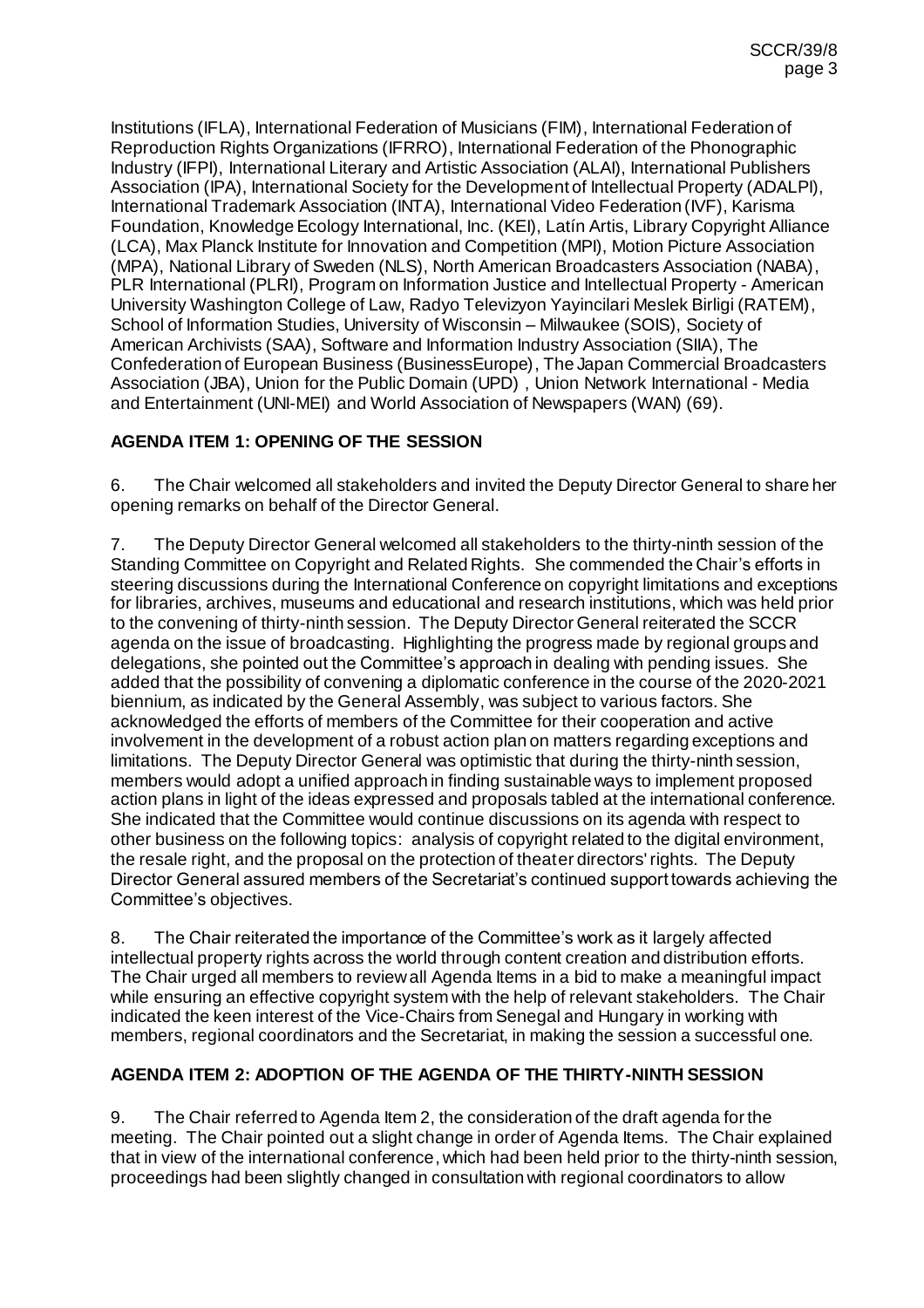various stakeholders to participate in the proceedings. The Chair invited the Secretariat to elaborate on the proposed agenda for the SCCR.

10. The Secretariat presented to the Committee the proposed agenda for the SCCR, including the proposed changes.

11. The Chair indicated that the draft agenda was based on document SCCR/39/1/ Prov. The Chair requested for the Committee to adopt the draft agenda for the meeting based on the considerations presented. Without any objections, the draft agenda was adopted.

## **AGENDA ITEM 3: ACCREDITATION OF NEW NON-GOVERNMENTAL ORGANIZATION**

12. The Chair referred to Agenda Item 3, accreditation to new non-governmental organizations, document SCCR/39/2. The Chair invited the Committee to approve the representation in sessions of the Committee of two NGOs referred to in the annex of the document, namely the International Federation of Computer Law Associations (IFCLA) and the Italian Audiovisual and Multimedia Content Protection Federation (FAPAV). In the absence of any objections, the agenda item was adopted.

#### **AGENDA ITEM 4: ADOPTION OF THE REPORT OF THE THIRTY-EIGHTH SESSION OF THE SCCR**

13. The Chair referred to Agenda Item 4 on the consideration of the report of the previous session found in document SCCR/38/11 Prov. Delegations were invited to send any comments or corrections to the English version at the usual e-mail address of copyright mail@wipo.int. Comments and corrections were to be sent to the Secretariat by November 15, 2019 in order to allow the timely production of the final report before the following session. The Committee was moved to approve the draft report of the thirty-eighth session of the SCCR. Without any objections, the report was adopted.

14. The Chair invited the Secretariat to update members on other events and important announcements.

#### **OPENING STATEMENTS**

15. The Chair gave an overview of proceedings. Group coordinators were to present their introductory statements after which the Committee was to discuss the substantive items of the agenda. The Chair implored observers to present their statements within two minutes and refrain from taking entrenched positions. Delegations and observers were invited to send their full written statements to the Secretariat by e-mail t[o copyright.mail@wipo.int](mailto:copyright.mail@wipo.int). The Chair also urged delegations and observers to furnish statements to interpreters in a bid to ensure that everyone understands the details of each statement.

16. The Delegation of Croatia, speaking on behalf of Central European and Baltic States (CEBS), acknowledged the efforts of the Chair, Vice-Chairs and WIPO Secretariat for their efforts in preparing the thirty-ninth meeting of the Committee on Copyright and Related Rights. The Delegation highlighted the main outcome of SCCR/38 towards the 2020-2021 diplomatic conference for the broadcasting treaty, a move which had recently been confirmed by the WIPO General Assembly. CEBS bemoaned the complexity of the issue concerning the broadcasting treaty and looked forward to constructive discussions towards finding acceptable solutions regarding definitions on object of protection, rights to be granted and other issues. The Delegation applauded the Chair for the revised consolidated text on the broadcasting treaty as discussed in document SCCR/39/4. CEBS acknowledged the technological developments of the 21st century and related challenges faced by broadcasting organizations. The Delegation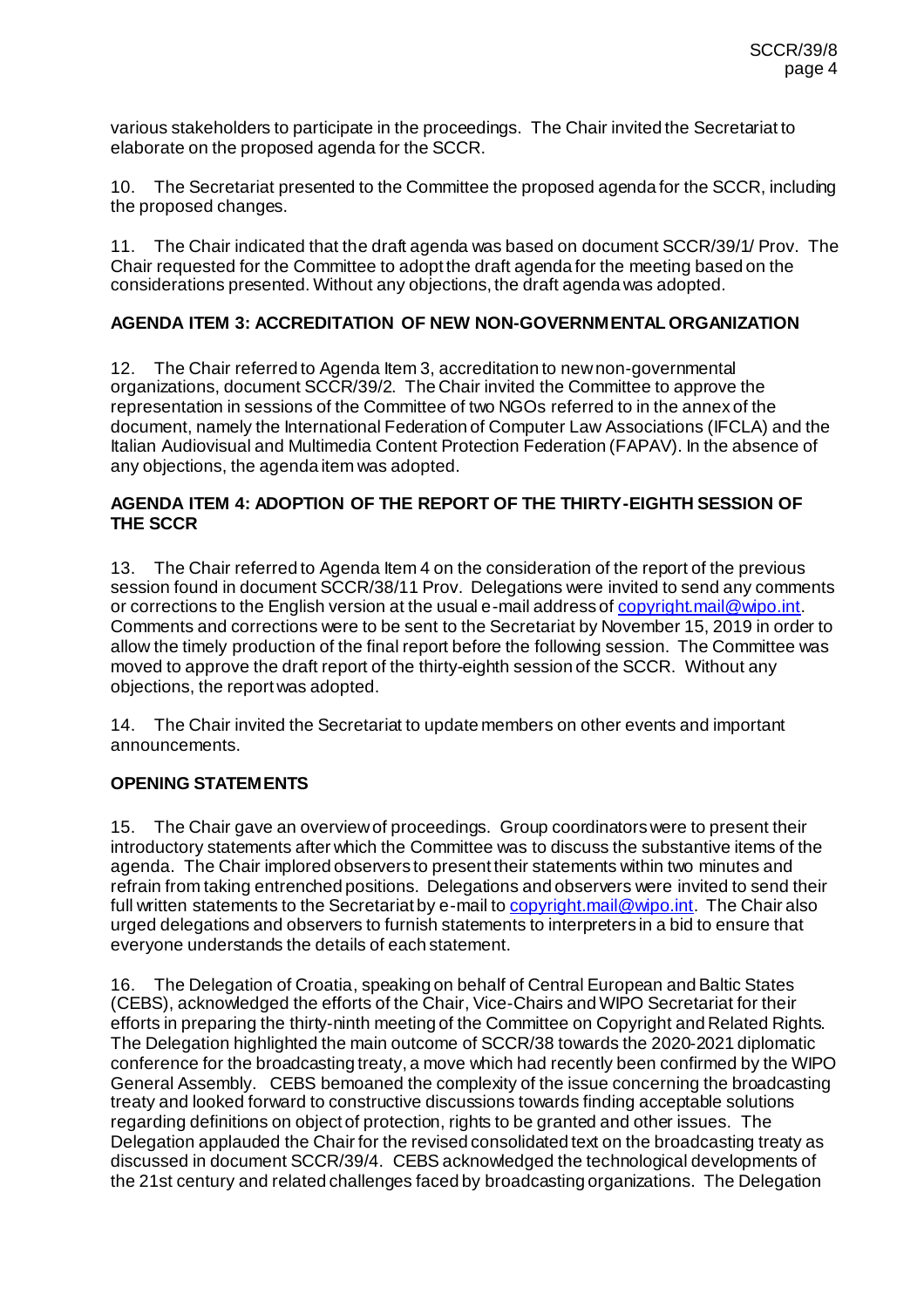was optimistic that the focus on deliberations would aim to bridging the gap and reaching consensus on how to respond to the needs of the broadcasters. CEBS hoped that the work of the SCCR would result in a concise text that would enable a decision on convening a diplomatic conference on a meaningful broadcasting treaty in future. The Delegation looked forward to discussing limitations and exceptions for libraries, archives and museums, as well as for educational and research institutions and for persons with other disabilities; namely, the presentations of different reports regarding the different regional seminars and the international conference. CEBS underscored its position in relying on the existing international framework concerning limitations and exceptions and finding solutions which could be used to enhance national legislations, rather than preparing an international binding instrument. CEBS noted that their views were also shared by different experts during the international conference. CEBS acknowledged the Delegations of Senegal and Congo for their work related to the issue of inclusion of artists' resale rights.

17. The Delegation of Mexico, speaking on behalf of the Group of Latin America and the Caribbean (GRULAC), thanked the Secretariat for the preparatory work for the meeting. GRULAC reiterated the objective of the meeting was to hear the decision on whether there would be a diplomatic conference for adoption of the treaty of the protection of broadcasting organizations in the 2020-2021 biennium. GRULAC reiterated that the decision was dependent on Member States reaching a consensus on core issues, including the specific scope, the object of protection, and rights to be granted. GRULAC expressed that it was keen on hearing comments in relation to document SCCR/39/4, the revised consolidated text on definitions, object of protection, rights to be granted, and other issues. GRULAC was certain that the explanations and information included in the document would be very useful in understanding the issue. GRULAC maintained that it was imperative to reach negotiations through constructive dialogue in order to be reach consensus. The Delegation highlighted the importance of the activities included in the action plan with respect to limitations and exceptions for libraries, archives, and educational and research institutions, which were adopted by the Committee in 2018. GRULAC believed that the studies undertaken in preparation for the regional seminars and the international conference would be useful, as they would offer an understanding on the challenges faced by Member States. The goal was to achieve and maintain balanced harmonization, which was a mechanism to promote innovation, creation and to protect access to information and public interest. GRULAC added that constructive discussions on issues pertaining to limitations and expectations had been held in Santo Domingo regional seminar. GRULAC expressed that it was looking forward to the status report on the seminars and the international conference and was ready to share its position in due course. The Delegation expressed that it was interested in updates on the studies of global music services produced by the Secretariat and updates on the task force on resale rights and information with regard to theater directors. GRULAC emphasized its commitment towards progress while taking positive steps in the work of the SCCR.

18. The Delegation of Singapore, speaking on behalf of the Asia and Pacific Group (APG), expressed that the Chair's leadership and diligence would achieve desired results and help the Committee reach a mutual understanding on outstanding issues. The Delegation stressed its support on the agenda and program of the SCCR session, which signified a balanced treatment of all issues facing the Committee. APG observed that intellectual property was a delicate developmental issue that required careful balancing. APG noted that most members of its Group were keen to see the finalization of a balanced treaty on the protection of broadcasting organizations, based on the mandate of the 2007 General Assembly to provide protection on signal-based approach for cablecasting and broadcasting organizations in the traditional sense. APG pointed out that some members of the group might have a different position based on the national policies. APG acknowledged the mandate conferred on the SCCR by the General Assembly to continue its work towards convening a diplomatic conference through the Chair's leadership in achieving consensus on fundamental issues. APG underscored that limitations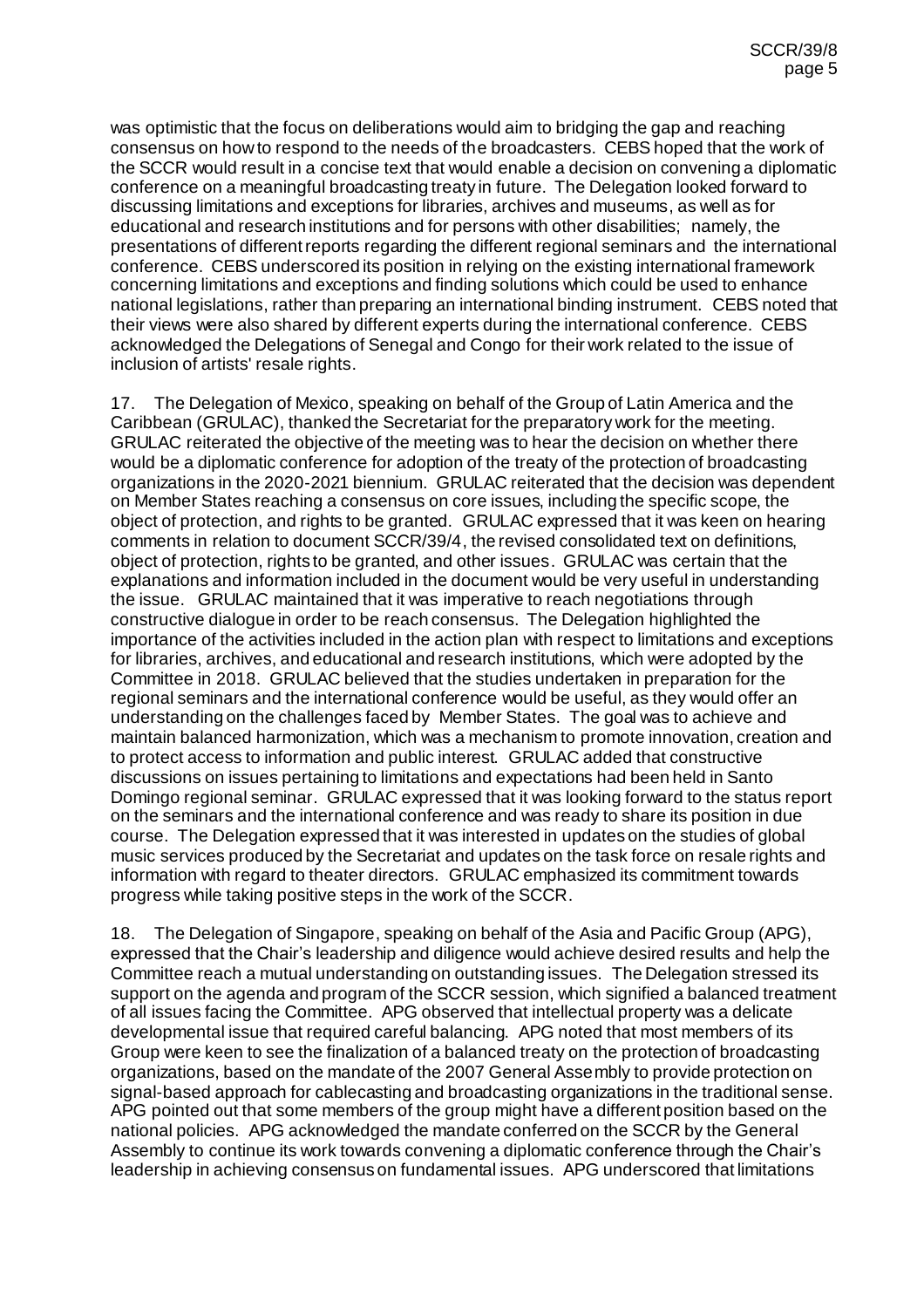and exceptions for libraries, archives, museums, educational and research institutions as well as persons with disabilities were of critical importance to individuals and collective development of societies. APG commended the Secretariat and experts involved in making the international conference on copyright, limitations and exceptions for libraries, archives, museums and educational and research institutions, which had taken place on October 18 and 19, 2019. APG welcomed the completion of activities regarding the action plans on limitations and exceptions and looked forward to build upon the considerations and prospects gathered from discussions of the international conference. The Delegation recognized the emergence of new and important issues, copyright and digital environment and theater directors' rights and looked forward to extensive discussions on such issues.

19. The Delegation of China presented its position with regards to agenda items on two issues. The Delegation stated that it was fully aware of the efforts made to protect broadcasting organizations and of the challenges faced by the Committee since 1998. Although consensus had not been made on some important issues as stakeholders held different positions, the Delegation proposed that under the framework of WIPO, efforts should be made towards either a convening of a diplomatic conference that would conclude the treaty. The Delegation hoped that detailed discussions would be held about the treaty during that session. With regard to the item on limitations and exceptions, the Delegation noted that it was conducive to safeguarding the balance of rights, promoting knowledge in the education sector, as well as safeguarding other public interests. As such, the Delegation called for the need to prioritize relevant items in discussions. The Delegation hoped for a practical and feasible work plan to guide Member States in studying the critical related issues. The Delegation looked forward to fruitful proceedings.

20. The Delegation of Canada, speaking on behalf of Group B, underscored the importance of negotiating a treaty on the protection of broadcasting organizations. Group B added that to ensure the treaty's relevance, a broad range of stakeholders' views and stakeholder developments in relevant fields ought to be considered. Group B noted that appropriate protection was imperative. Group B held that Member States must work towards a practical and meaningful solution which accords with the overall broadcasting environment. Group B stressed the importance of remaining faithful, which conditioned the convening of a diplomatic conference upon the SCCR reaching agreement on the objectives, specific scope and object of protection of a treaty for the protection of traditional broadcasting organizations. Group B welcomed the discussions held at SCCR/38 in April 2019 on the basis of document SCCR/37/8 as well as on proposals by the Delegations of Argentina and the United States of America. Those discussions helped clarify a number of technical issues and promoted enhanced understanding of positions of Member States. Group B believed that Members would maintain its focus towards clarifying the various technical issues and gaining a deeper understanding and further agreement on the complex substantive issues to maximize the chances of a successful outcome. On exceptions and limitations, Group B welcomed the discussions held at SCCR/38 on the action plan on libraries, archives and museums and the associated work on typologies and studies on museums. Group B recognized that the action plans and implementation sought to enhance the Committee's understanding of underlying issues and looked forward to further engagement on such issues. Group B stressed its commitment in contributing to constructive engagement toward the work of the Committee.

21. The Delegation of Uganda, speaking on behalf of the African Group, emphasized the key role of the work of the SCCR while serving as an advocate for advancing the balanced international system of copyright and related rights. The Group noted that a balanced copyright system was essential for the promotion of culture, science and education and achieving sustainable development. On the topic of limitations and exceptions, the African Group reiterated that such issues were a key concern to the Group. The African Group noted that the rapid development of digital infrastructures and technology had influenced changes in the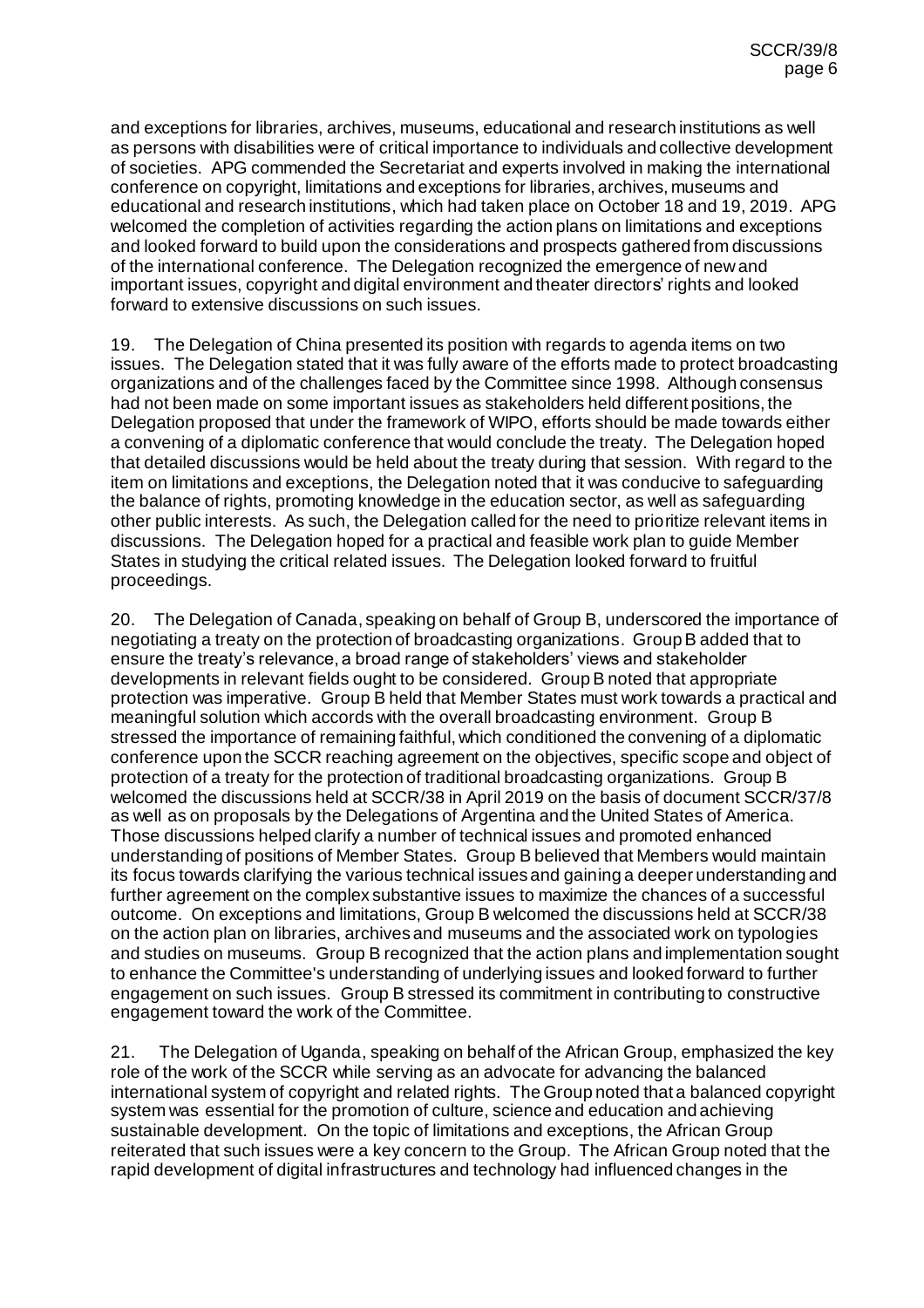creation, storage, dissemination, accessibility and consumption of IP assets. Consequently, the social and economic expectations of users and rightsholders also kept evolving. Therefore, the appropriate balance and harmonization on an international level was to account for all Member States to participate in the opportunities of the digital economy. Therefore, some form of international harmonization in some critical areas affecting Member States was necessary. The Group was happy that through the three core areas of studies, regional seminars and the international conference on limitations and exceptions, some progress was being made since those projects were aimed at assisting WIPO Member States to determine what action should be taken on limitations and exceptions at the international level in accordance with the decision of the 2012 WIPO General Assembly. The African Group looked forward to the presentations and discussions of the reports of the regional seminars and the report of the international conference on limitations and exceptions. The African Group was pleased that, from the reports from the regional seminars and international conference, consensus was emerging on topics of which international action could be taken. On the issue of protection of broadcasting organizations, the African Group underscored its commitment to the negotiation of rights of traditional broadcasting and cablecasting organizations and signal base approach. The African Group affirmed its support for a broadcast treaty which guaranteed the rights of broadcasters without creating a new layer of rights on the subject of culture, education and reuse of broadcast materials that were already in the public domain. Concerning other issues on the SCCR agenda, the Africa Group was pleased with the ongoing work of the task force on the artist's resale right and looked forward to further updates on the subject matter. The African Group emphasized its position for the inclusion of the topic as a standing agenda item on the future work of the Committee. The Delegation acknowledged the Secretariat's work conducted with respect to the analysis of copyright related to the digital environment on the introduction to the global digital music market. On matters concerning the strengthening and protection of theater director's rights at an international level, the African Group welcomed the update on that study. The African Group reiterated its full commitment to constructive discussions on all agenda items to achieve mutually agreed outcomes.

22. The Delegation of the European Union noted that discussions on the treaty for the protection of broadcasting organizations continued to be of great importance for the European Union. The European Union reaffirmed its commitment to advance those complex discussions constructively with a view to ensuring further progress during the session. The European Union hoped that discussions during the session would provide a basis of understanding between delegations on definitions, object of protection, rights to be granted and other issues consolidated by the Chair in document SCCR/39/4 prior to the session. The European Union called for a broad consensus on the extent of the protection to be granted in order for the treaty to provide broadcasting organizations with appropriate protection. The European Union indicated that it was crucial for the treaty to account for technological realities of the 21st century and the corresponding current and future needs of broadcasting organizations. On that premise, the European Union underscored continued commitment towards progressing to conclusion of a worthwhile treaty. The European Union was pleased with the General Assembly's endorsement of the recommendation originating from SCCR/38 for that Committee to continue its work towards convening a diplomatic conference aiming for the 2020-2021 biennium and subject to certain conditions. The European Union was optimistic that the Committee would reach the necessary consensus and that a text would reach a level of maturity that would allow the Committee to meet the time frame envisaged in the recommendation. The European Union believed that the work carried out under the Committee's action plans on limitations and exceptions through SCCR/39 contained in document SCCR/36/7 provided a good basis for deepening understanding of challenges faced by libraries, archives, museums as well as educational and research institutions and persons with other disabilities. The international conference on copyright limitations and exceptions for libraries, archives and museums and educational and research institutions, held prior to the session, helped members to develop their knowledge. The European Union thanked the Secretariat for its smooth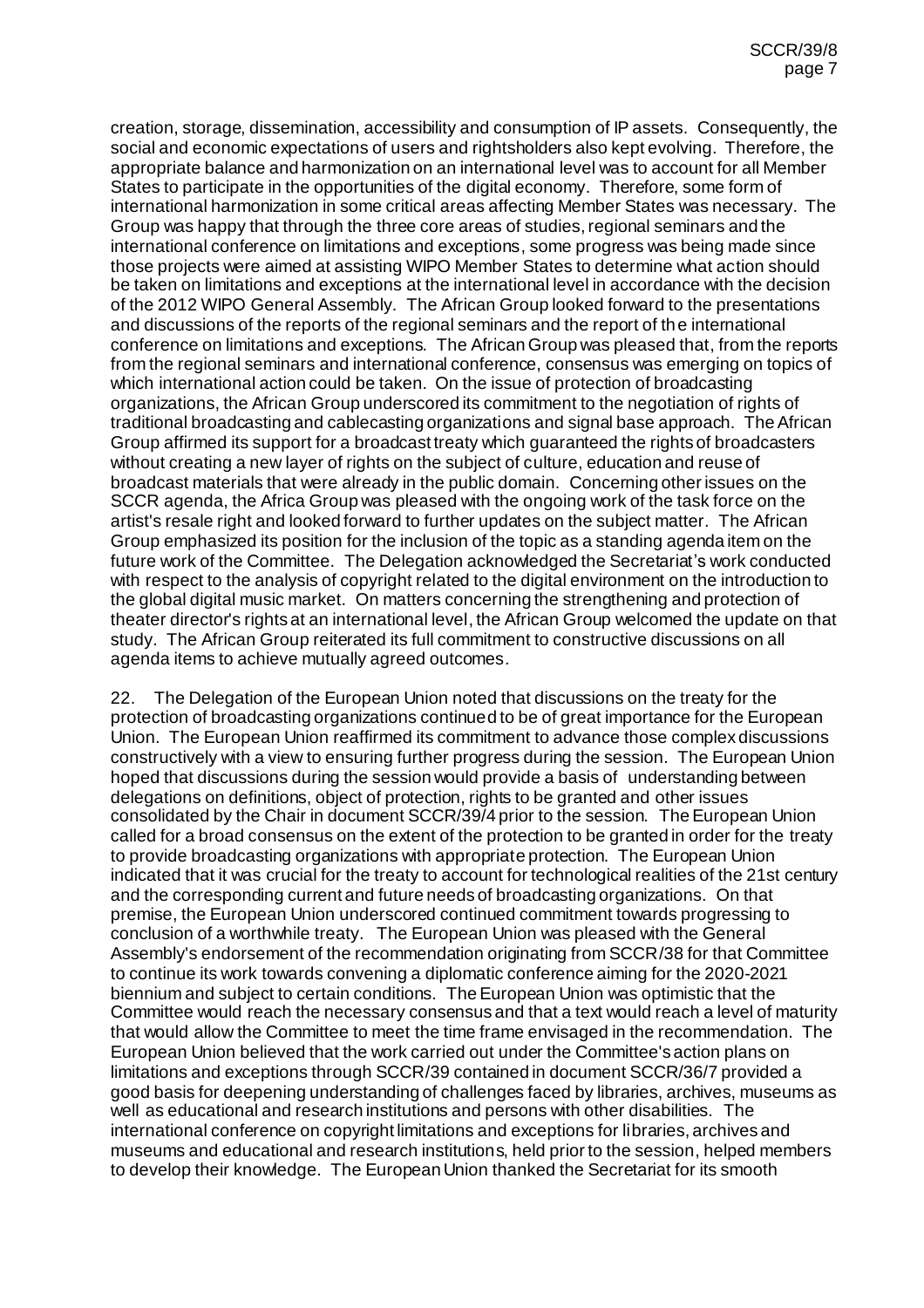organization and the panelists for the numerous and practical contributions. The European Union acknowledged the support that emerged for further work at national and regional levels and reflections. The European Union referred to the existing international copyright framework that already empowers Member States to introduce and maintain updates to exceptions that can respond to local needs and traditions continuing to ensure that the objective of the copyright system should be to encourage and reward creativity. The European Union suggested that against the background of the results of the conference prior to the session, the work of the Committee should aim at providing further guidance on how the different existing solutions and flexibilities in the framework of the international treaties could be implemented in national laws. The European Union pointed out that there was no need for any new and additional legally binding instrument in that regard. On other matters, the European Union looked forward to status reports. The European Union also endorsed the proposals from the Delegations of Singapore and Congo.

## **AGENDA ITEM 5: LIMITATIONS AND EXCEPTIONS FOR LIBRARIES AND ARCHIVES**

#### **AGENDA ITEM 6: LIMITATIONS AND EXCEPTIONS FOR EDUCATIONAL AND RESEARCH INSTITUTIONS AND FOR PERSONS WITH OTHER DISABILITIES**

23. The Chair opened the floor for discussions on Agenda Items 5 and 6, on limitations and exceptions. The Chair stated that under Agenda Item 5, discussions would focus on libraries and archives and Agenda Item 6 would focus on limitations and exceptions relating to educational and research institutions and persons with other disabilities. The discussions included consideration of documents SCCR/39/5 titled "Archives Copyright Exceptions: Typology Analysis", and SCCR 39/6 titled "Report on Practices and Challenges in Relation to Online Distance Education and Research Activities". Proceedings would be as follows: opening statements on the subject of limitations and exceptions by regional coordinators to be followed by Member States and observers. As in the previous Committee meetings, those statements could cover both or just one of those agenda items. Specific elements of the plans were to be considered after which Professor Xalabarder and Ms. Torres were to present the study on education and research. Reports on regional seminars and the international conference, including the summary of the work done under the action plans, were also to be reviewed. Observers were requested to keep statements to two minutes. Delegations and members were welcome to provide the full statements to the Secretariat and provide statements in advance to the Secretariat to facilitate interpretation.

24. The Delegation of Croatia, speaking on behalf of the Central European and Baltic States (CEBS). reiterated its position on the importance of library, archives and museums, as well as research and educational institutions, to the social and cultural development of societies. CEBS proposed that global infrastructure would ensure access for the persons with disabilities in both analog and digital frameworks. CEBS was keen on hearing presentations of the report of the study on online distance education and research activities by Professor Xalabarder and Ms. Torres, as well as the report on regional seminars held in Singapore, Nairobi and Santo Domingo. CEBS explained that the existing international legal framework related to limitations and exceptions provided enough flexibility for adequate protection. CEBS suggested that the focus on the Committee's work had to be on exploring the already existing solutions, which ensured the implementation of the existing international instruments in national contexts supported by the exchange of best practices without the need for an international binding instrument.

25. The Delegation of Canada, speaking on behalf of Group B, noted that libraries, archives and museums played an important role in cultural and social development. The Delegation added that several Member States had already established national limitations and exceptions regimes as regards libraries and archives. The Group was certain that such regimes could work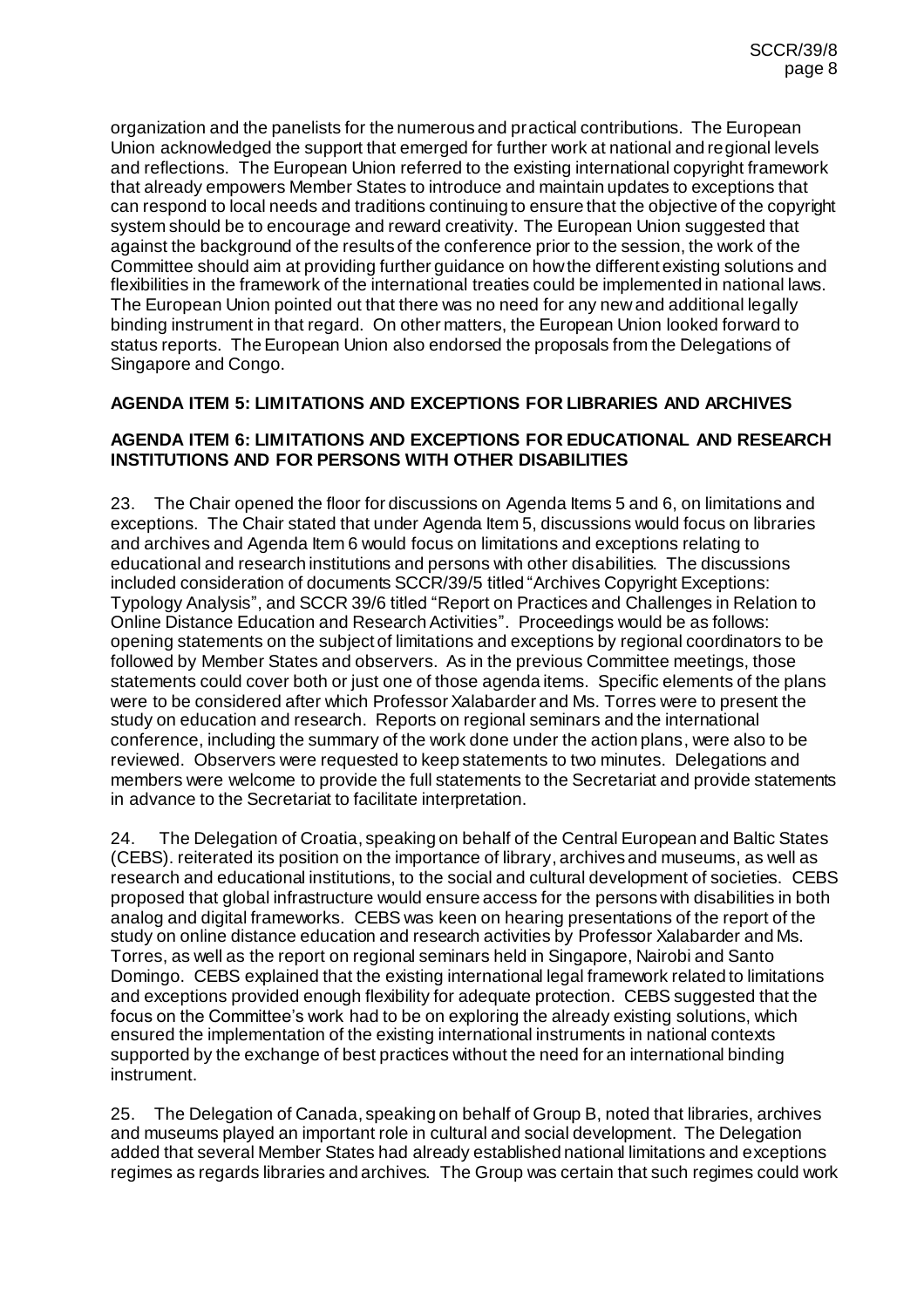well and respond to national interests in accordance with the current international framework. The Group welcomed activities conducted under the action plan on libraries, archives and museums and looked forward to hearing the reports on regional meetings on the international conference on copyright, limitations and exceptions for libraries, archives, museums and education and research institutions held the previous week. The Delegation acknowledged the Committee's effort on the subject matter. It noted that there was no consistency for that normative work on limitations and exceptions for libraries, archives and museums and pledged its commitment to continue substantive discussions. On educational and research institutions and persons with other disabilities, Group B continued to welcome the exchange of experiences of the Committee with regard to limitations and exceptions for educational and research institutions, while noting that the studies discussed in previous sessions of that Committee reported that several Member States had already implemented domestic limitations and exceptions regimes for educational and research institutions that worked well and reflected both national context as well as the current international legal framework. Group B believed that work on that issue should reflect the existence of well-functioning modes, not regimes. With regards to limitations and exceptions for libraries, archives and museums, Group B noted a lack of consensus in the Committee around normative work. Nevertheless, Group B looked forward to hearing the reports on the regional seminars as well as the report on international conference on copyright, limitations and exceptions for libraries, archives, museums and educational and research institutions and exploring possible common ground.

26. The Delegation of Uganda, speaking on behalf of the African Group, underlined the importance of copyright and limitations and exceptions as an integral part of the international copyright system for as long as it had existed. Limitations and exceptions played an important role of balancing rights. The balanced international copyright system assured progress and sustainable development of societies by incentivizing, creating and promoting public welfare through dissemination of knowledge, culture and science. The African Group revealed that limitations and exceptions benefitted everyone including rightsholders and users in both developed and developing countries. Authors, researchers and publishers needed an appropriate level of access to copyrighted works for their ongoing activities. The African Group believed that the copyright system had reasonably accommodated the creators and public interest in order to promote progress. The African Group noted that cross-border access and sharing of copyrighted materials had increasingly become difficult for all players including libraries, archives, museums as well as educational and research institutions, and persons with other disabilities due to the disparity and unpredictable treatment of limitations and exceptions at the national level. Though the digital evolution had created newopportunities for access and use of copyrighted works, it had posed additional challenges to access transfer and otherwise exploitation of copyrighted works. The African Group explained that that had ratified the balance existed in the analog era. The Delegation noted that it was imperative to discuss and ratify that balance in an inclusive manner for all Member States and societies at large in order for the copyright system to incentivize creative innovation and development rather than being a barrier. The African Group strongly believed that the proposed international instrument or instruments whether model law, joint recommendation, treaty, and all other forms of limitations and exceptions for libraries and archives, educational and research institutions, gives a new impetus to find global solutions to address challenges posed by the digital era. The Group acknowledged the success of the Committee on the conclusion of the Marrakesh Treaty which illustrated the collaborative efforts of Member States and political will to address an area of great public interest. The outcome of the work plans led to an opportunity for the SCCR to identify specific areas for consideration at the international level. Initial reports from the expert studies as well as reports from regional seminars indicated that in the area of libraries, archives and museums, consensus was emerging which could form a basis for international action. The African Group called for further discussions on the full reports of the seminars and other issues that may be identified. Member States and stakeholders participating in the international conference on limitations and exceptions also highlighted the need for solutions and a number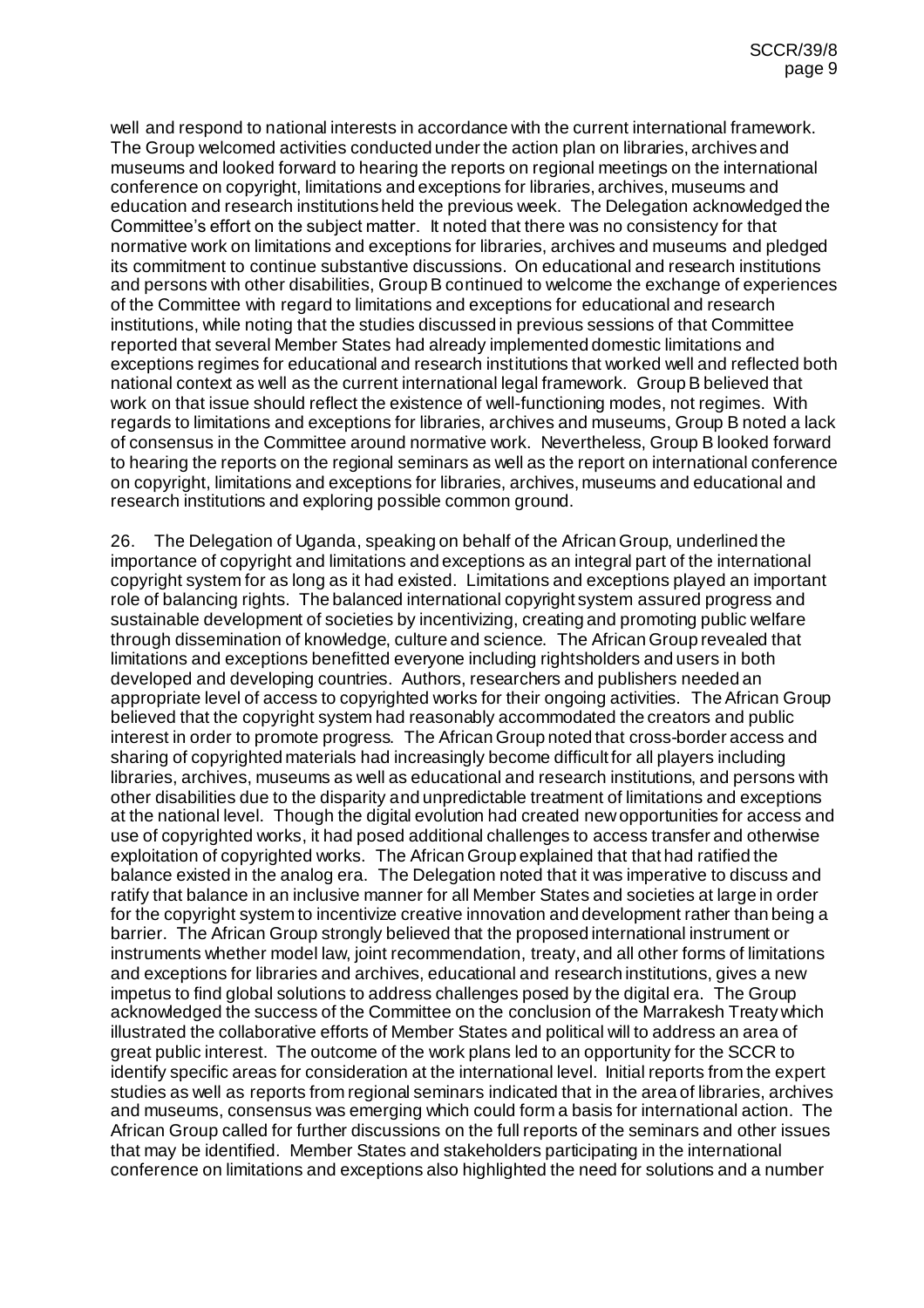of other important issues that should be advanced by the Committee, such as research and online education, especially relating to cross-border uses and digital technology. The Delegation looked forward to hearing the full report of the conference and discussions on the report. Recognizing that the previous work of that Committee including text-based proposals and studies highlighted a range of issues in accordance with the 2012 mandate of the General Assembly and in the spirit of flexibility, the Africa Group invited the Committee to consider advancing its work in a manner taking into account maturity and priority of stakeholders as may be appropriately agreed by the Committee.

27. The Delegation of Mexico, speaking on behalf of GRULAC, underscored the importance of the activities contained in the action plans adopted by the Committee in 2018. GRULAC observed that the studies carried out, regional seminars and the international conference had been useful in helping to better understand the topics and have more tools to achieve the goals set by Member States as well as to achieve the balance and harmony which should exist between copyright as an instrument for promoting innovation and creativity, access to information and other types of public interest. GRULAC underscored its interest to focus on the aspects related to exceptions and limitations. .

28. The Delegation of Singapore affirmed that limitations and exceptions for libraries, archives, museums and educational and research institutions, as well as for persons with other disabilities were of critical importance to individuals and to the collective development of societies. In order to advance and promote culture, science, innovation and education, the Delegation noted that it believed in a balanced copyright system that not only took into account the commercial interest of copyright and rightsholders but the larger public benefits by enhancing access to those works. Noting the importance of limitations and exceptions in the access of knowledge and education, the Delegation looked forward to the presentations by Professor Kenneth Crews on typologies on archives and the reports of the regional seminars held in Singapore, Nairobi and Santo Domingo. The Delegation hoped that all members could engage constructively in that session to ensure progress.

29. The Delegation of China stressed the essence of archives, libraries and educational institutions in providing public information and the subject of limitations and exceptions being a pivotal pillar towards their activities as it was very conducive to the public interests, and the balance between the public interest and the rightsholders. The Delegation thanked the Chair and Secretariat for the work on such issues and reaffirmed its support for the Chair and the Secretariat. The Delegation added that within the framework of the SCCR, it was necessary to carry out open and sincere discussions. The Delegation hoped that the Committee would work towards holding substantive discussions on those items to share more reports and information.

30. The European Union stated that limitations and exceptions played a crucial role in the dissemination of the knowledge, information and culture. The European Union also attached importance to the support of education and research institutions and for people with disabilities both in the analog and digital worlds within the existing international copyright framework. The European Union acknowledged the merit in the work carried out by the Committee as set out in the action plans on limitations and exceptions throughout SCCR/39 contained in document SCCR/36/7. The European Union called for updates and progress reports foreseen under the agenda items and subsequent discussions. The Delegation stated that during the international conference, it had listened with interest to the fact-finding foreseen in the limitations and exceptions action plans and looked forward to the presentation on the issues identified during the three regional seminars on limitations and exceptions that had been held in Singapore, Nairobi and Santo Domingo. The European Union revealed that broad support had emerged from the debriefings as regards the regional seminar as well as in the conference itself to focus further work on capacity building and improving legislation at the national and regional levels. The Delegation believed that there was value in reflecting further on how WIPO could best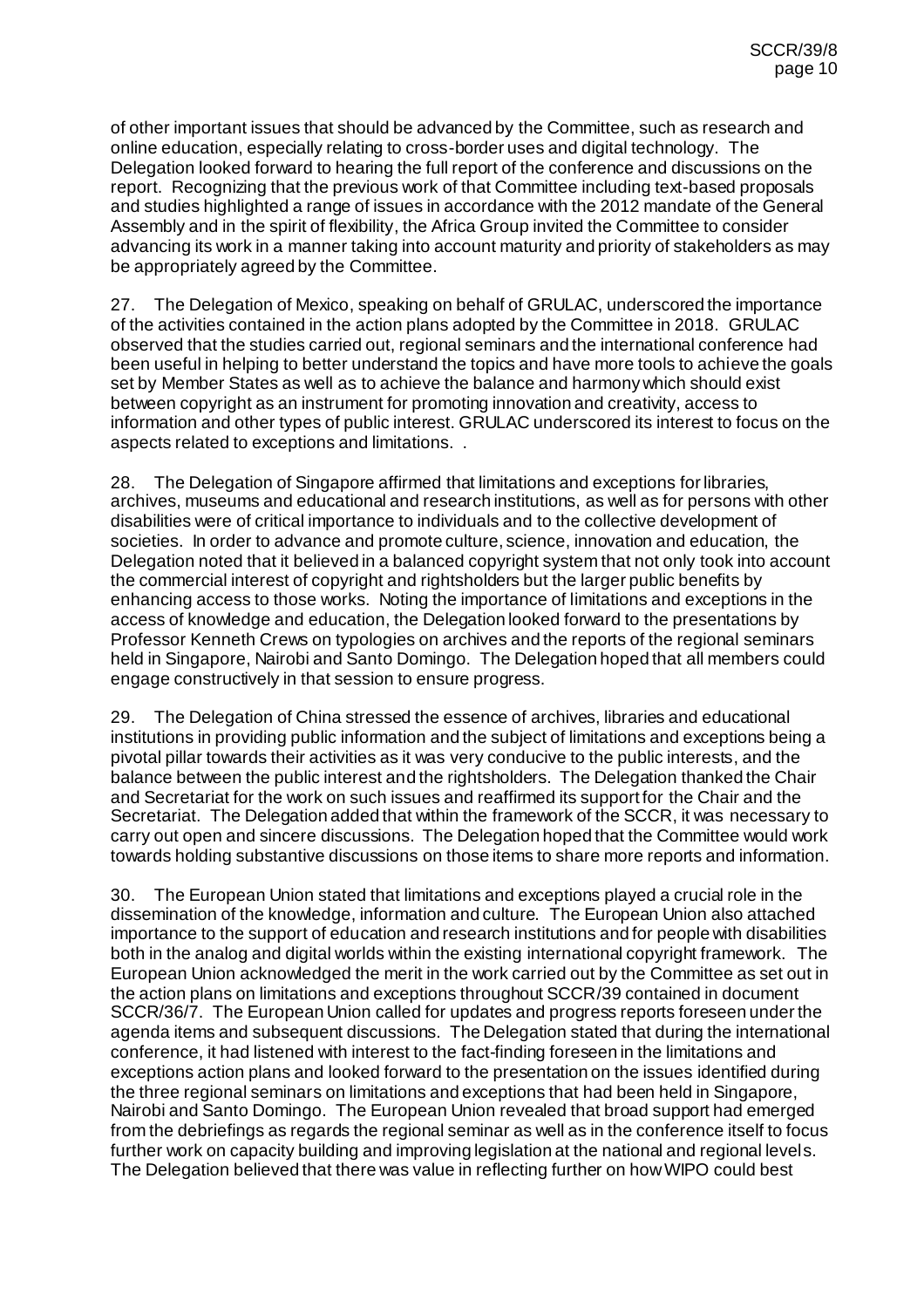provide assistance in that regard. On a general note, the European Union was ready to engage constructively in discussions under those agenda items. The European Union indicated its support to the Committee's approach and efforts in finding ways through which limitations and exceptions could function efficiently within the framework of the existing international treaties while being mindful of the important role that licensing played in Member States. It proposed that a meaningful way forward would be to focus on thorough and systematic understanding of problems faced by libraries and archives and persons with other disabilities with regard to those needs. That also implied giving full consideration to the solutions already available to WIPO Member States including those provided by the innovation and relevant markets and those available under the current international framework. Based on that premise, the Delegation indicated that though it could not support work towards legally binding instruments at the international level or any preparations in that regard. Against the background of the recently concluded conference, it believed that a possible outcome of the discussions under that agenda item could be an exchange of best practices and guidance regarding the manner in which the international treaties were implemented in national laws.

31. The Delegation of Ecuador aligned itself with the statement made by the Delegation of Mexico on behalf of GRULAC. The Delegation supported the continuation of a balanced work program, which would include discussions on exceptions and limitations for libraries and archives and limitations and exceptions for the educational institutions and for persons with other disabilities. The Delegation highlighted the importance of having a copyright system which was linked to exceptions and limitations and having the same importance attached to that as the rights to which they were applied. The Delegation proposed for a proper balance between the rights of users and those of rightsholders. The Delegation commended the inputs made during the regional seminars and the conclusions of the international conference. It hoped they would be helpful to the Committee in getting further with the building of a consolidated document for text-based negotiations so as to protect private rights and support those groups who needed access to and use of works. That, it believed, would promote knowledge, research and education. The Delegation hoped that the Committee would be able to make a contribution to achieving Sustainable Development Goal 4, supporting vulnerable groups and ensuring that educational and research institutions were able to carry out their work efficiently and help address the digital divide between and within countries.

32. The Delegation of Brazil believed that, through the Chair's leadership, stakeholders would be able to take key decisions, which would enable the Committee to build on the understandings from the previous session of the General Assembly. The Delegation welcomed the efforts made and results achieved by discussions on the issues of exceptions and limitations, as successful outcomes were necessary to ensure balance. The remuneration of authors and creators for their creations and the promotion of the interests of businesses and the wider public in having access to science, technology and culture were important. The Delegation indicated that the regional seminars had been an excellent opportunity for an exchange of opinions and national experiences, and the international conference on exceptions and limitations to copyright for libraries, archives, museums and educational institutions and research institutions had been very insightful. Brazil was represented at all three regional seminars. Bearing in mind the deliberations which were held on those issues, and the statements made in the SCCR by Member States, Brazil was eager to discuss with others the form the instrument would take. The Delegation revealed that it was in the process of completing the process for implementation of the Marrakesh Treaty. The Delegation also noted that Brazil was amending its copyright legislation and hoped for continued discussions on various topics that had helped Brazil further deepen their knowledge and expertise on those various issues. The Delegation believed that it would be able to participate in a constructive debate and substantial progress would be made with respect to the issues for consideration on the agenda. The Delegation of Indonesia aligned itself with the statement delivered by the Delegation of Singapore on behalf of the Asia and Pacific Group. Speaking on the agenda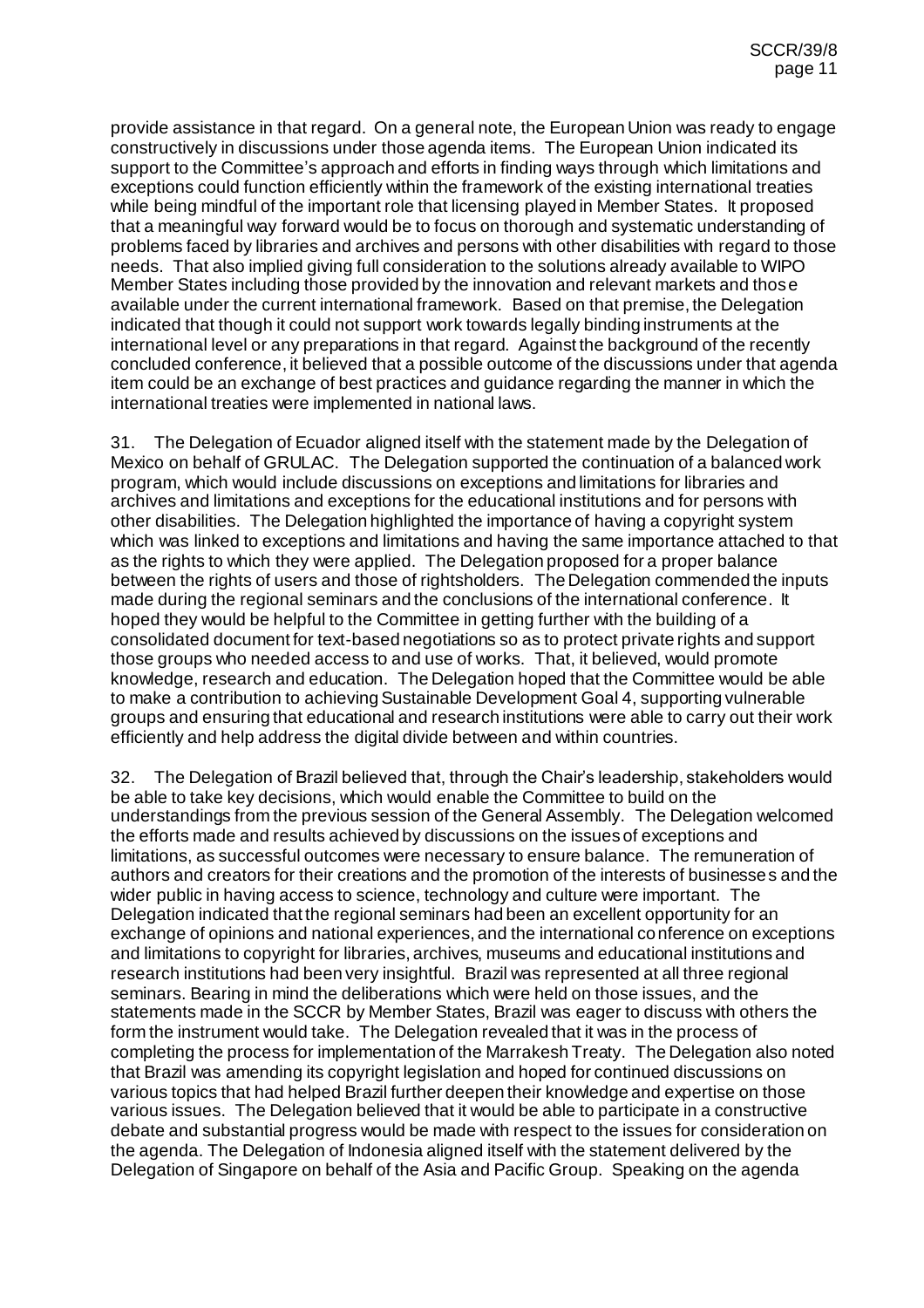items on limitations and exceptions for libraries, archives and museums, the Delegation commended Member States and the Secretariat for the implementation of the action plans that had been agreed on in early 2018, and the convening of an international conference on copyright and limitations and exceptions. The Delegation looked forward to the reports of activities relating to the implementation of the agreed action plan. The Delegation shared the view that one of the objectives of the copyright system was to encourage and reward creativity not necessarily for mediators but most importantly, for creators and authors. It was important to have a constant reminder that another objective for the copyright system was for the knowledge and cultural advancement through access to the public for public interest purposes and important for institutions with activities to those objectives which included libraries, archives and museums and research institutions. For any system of proprietary and exclusive rights in order for regimes to be acceptable for societies, the Delegation stated that the Committee needed to justify the granting of exclusive rights and added that Member States needed a constant reminder that the exclusive rights granted to copyright owners were not without certain restrictions. There were several exceptions to the copyright owner's exclusive scattered throughout the copyright acts, laws and regulations in all jurisdictions. Borrowing the Director General's remarks, limitations and exceptions for copyright laid in the very balance of the copyright system, the whole purpose of having the copyright system in respect of the competing interest that surrounded innovation and creativity. The Delegation hoped that the SCCR would agree on a concrete way forward, possible areas for international cooperation in the area of limitations and exceptions within the framework of that Committee and organization. The Delegation noted that the interpretation of treaties on flexibilities in different copyright treaties and copyright law was one of the problems that had different capacities of each government with regard to interpreting flexibilities in the copyright system. In view of that, it proposed that corrective measures needed to be made. Noting some delegations' opinions, that there was broad support on capacity building and legislative assistance, the Delegation stressed that the Committee needed to exercise precaution if it intended to focus on capacity building and legislative assistance to curb the potential problem. Member States and all stakeholders needed to be aware of the options and make suitable choices. The Delegation indicated that the Committee needed correct asymmetrical information on copyright and limitations and exceptions among stakeholders within and between countries. Referring to the successes of the Marrakesh Treaty, it emphasized that the Secretariat and organizations were working tirelessly to ensure its implementation. The Delegation noted that if accepted, it would be widely accessible for everyone, known by all stakeholders and Member States and also mainstreamed in the organization's work. The Delegation added that the Committee could do a high-level declaration so that high-level principles were maintained. The Delegation concluded by reiterating Indonesia's commitment in rendering the success of that SCCR session.

33. The Delegation of Zimbabwe aligned itself to the statement delivered by the Delegation of Uganda on behalf of the African group. Recalling the decision of the 2012 WIPO General Assembly on the subject of limitations and exceptions, the Delegation commended the Secretariat for convening the regional seminars on libraries, archives, museums, educational and research institutions in the field of copyright in Nairobi, Kenya and the recent conference held on October 18 and 19, 2019, noting that those seminars helped the Delegation to gain a thorough understanding on various issues. The Delegation revealed that on September 12, 2019, the Government of Zimbabwe had deposited an instrument of ratification to the Marrakesh Treaty to facilitate access to published works for persons who are blind, visually impaired or otherwise print disabled. The Delegation also noted that it had begun the process of amending its copyright and neighboring rights Act. In conclusion, the Delegation hoped that the session of the SCCR should work on a program that concretized a future action plan that gave further clarity on a balanced framework of exceptions and limitations. The Delegation stated that it looked forward to hearing the reports on the regional seminars and the international conference.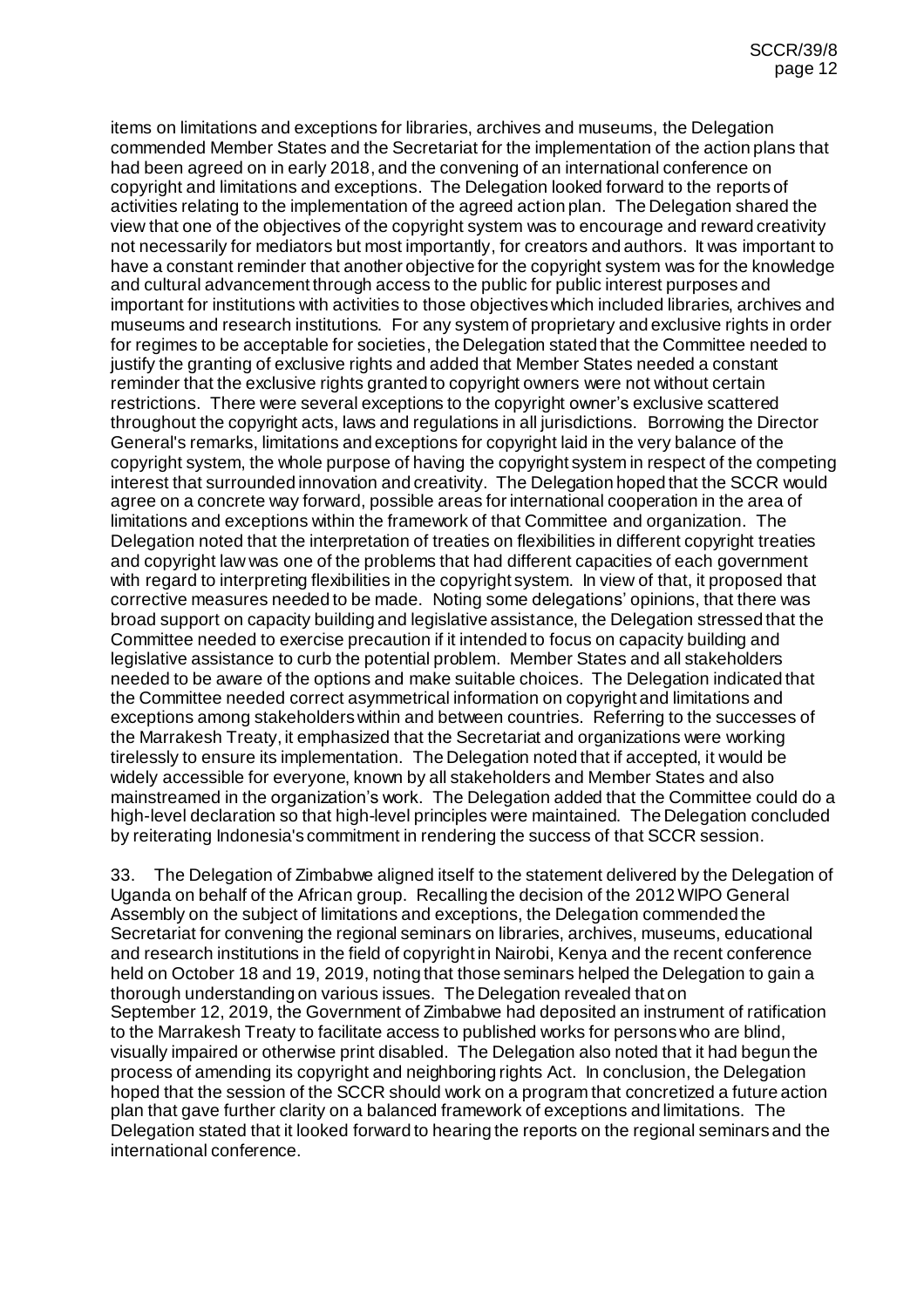34. The Delegation of the Republic of Korea believed that the WIPO SCCR had played a leading role in the development and enhancement of international copyright norms. The Delegation expressed sincere appreciation to the Chair and the WIPO Secretariat for their hard work in fulfilling and strengthening the role of the SCCR. The Delegation was of the view that, during the international conference on copyright limitations and exceptions, Member States had been given opportunities to share their experiences in the promotion of use of copyrighted works and in the formulation of relevant policies. The Delegation also expressed gratitude to the WIPO Secretariat and experts for their successful organization and extensive contribution to the conference and the relevant studies. It also proposed that a range of studies to promote use of copyrighted works could continue to be conducted by WIPO for the benefits of all Member States.

35. The Delegation of Iran (Islamic Republic of) commended the Secretariat and Member States for its successful organization of the regional seminar. The Delegation suggested that striking an adequate balance between copyright protections and promoting dissemination of public works in a form of international legal instrument constituted the basis for the SCCR mandate by the General Assembly on those two agenda items. The importance of a balance of interests in the copyright system was reaffirmed by Article 7 of the TRIPS Agreement which stipulated the need to maintain a balance between the rights of authors and the large public interest, particularly education, research and access to information. Differences in national legislation with regard to the exceptions and limitations in copyright system were bound to block the flow of knowledge and to overcome that international framework to harmonize national legislation was a requirement. The Delegation stated that norm setting was the only way to ensure that WIPO Member States provided a basic level of modernized legislation on exceptions and limitations for all institutions. The Delegation proposed for a thorough review and assessment based on the 2012 General Assembly mandate. After all the preparatory work done by the Committee in previous years, the Delegation called for a break in the closed circle of studies and discussion on limitations and exceptions so that the Committee could engage constructively in the discussion to advance the work in accordance with the Committee mandate. The Delegation expected discussions on the agenda item to happen in an open transparent, fair and professional manner, based on the principle of equal treatment and prominence for all agenda items. The Delegation looked forward to the presentation and discussion under those two agenda items, particularly on the report of regional seminars and international conference, as well as informal consultation on the way forward for those two agenda items.

36. The Delegation of Malawi aligned itself with the statement made by the Delegation of Uganda on behalf of the African Group and stressed the importance of limitations and exceptions in ensuring a balanced copyright system. For that reason, the Delegation of Malawi commended the Secretariat for the implementation of the action plan on limitations and exceptions including organizing three successful regional seminars and the international conference on limitations and exceptions. The regional seminar provided Malawi with the opportunity to thoroughly understand limitations and exceptions and critically analyze the legal landscape of their country with regards to limitations and exceptions which among others revealed that limitations and exceptions do exist in its national law. That analysis helped them identify various inadequacies and move for national copyright reforms. Some of the issues that were hindering the effective implementation of limitations and exceptions largely resulted from national challenges among others inadequate awareness on the existence of such and lack of capacity to use limitations and exceptions, which required proactive decisions in addressing those challenges. The Delegation also observed that the international conference had been a good forum for sharing experiences with other Delegates and had provided a basis for reforming its domestic copyright arena to effectively implement the limitations and exceptions. The Delegation indicated that it remained committed to engaging with other Member States on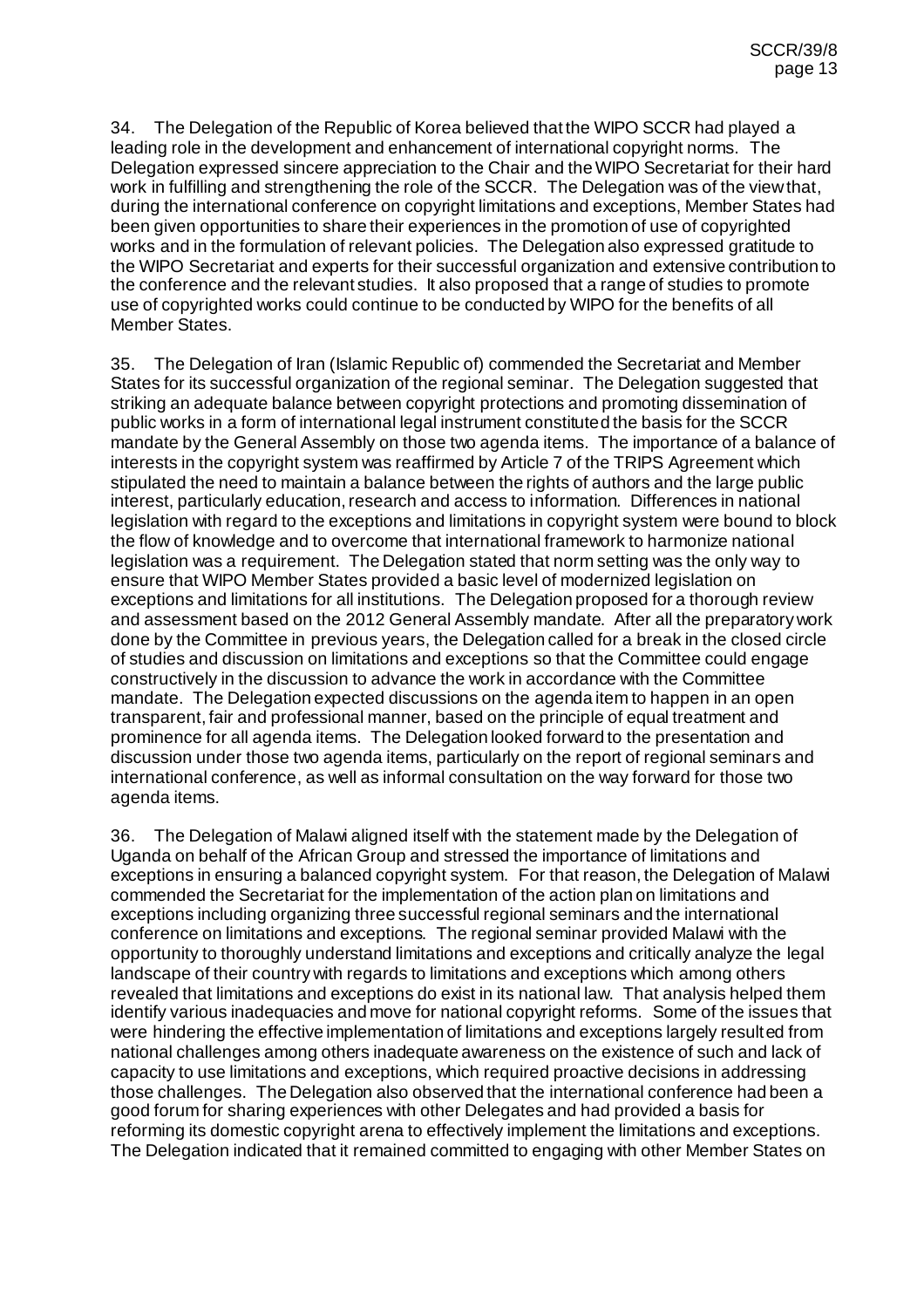issues at hand with an intention of achieving a balanced and effective copyright international system that benefited the rights holders and the general public.

37. The Delegation of United States of America was pleased to participate as an observer in all three regional seminars and commended the Secretariat and host nations for the inputs made. The Delegation was certain that the seminars fulfilled their principal objective advancing the understanding of copyright exceptions and limitations by drawing on local expertise. Based on proceedings, the Delegation observed that there was a strong support for future work at the national and regional level on exceptions and limitations but only limited support for international norm-setting. Building on the deliberations at the regional seminars, the Delegation indicated that the conference provided additional insights for the SCCR to consider with respect to its work on exceptions and limitations and looked forward to those discussions. The Delegation believed that the best approach to the subject matter of limitations and exceptions for both sets of issues was to focus on high-level objectives and principles as presented in documents SCCR/26/8 and SCCR/27/8. That approach, it believed, took into account the aspiration of harmonizing important goals for limitations and exceptions while at the same time preserving Member States abilities to tailor domestic limitations and exceptions to their own cultural and socioeconomic circumstances. The Delegation believed that the United States of America principles and objectives documents would be a helpful point of departure for developing objectives and principles, best practices, and/or toolkits at the international level. The Delegation also indicated that it was quite open to consider a variety of approaches to the format. The Delegation was convinced that the non-normative approach was the surest way for the SCCR to make a constructive contribution for national policymakers.

38. The Delegation of Botswana aligned itself with the statement made by the Delegation of Uganda, on behalf of the African Group, and applauded the SCCR and the WIPO Secretariat for the adoption and implementation of the action plans for limitations and exceptions, libraries, archives and museums and education and research institutions. The Delegation pointed out that through the studies, regional seminars and international conference the discussions of the topic of limitations and exceptions had given the Member States an opportunity to have in-depth appreciation of the subject in their national environment, and also appreciated the disparities that existed in legislation and implementation of limitations and exceptions among WIPO Member States. The Delegation added that the action plans had availed a wealth of information that could be used at national levels to improve the complexion of the limitations and exceptions, educational and research institutions. The Delegation emphasized the need for capacity building to be prioritized to enable Member States to immediately benefit from the information that was already available. The Delegation indicated that it continued to emphasize the importance of a copyright system that was balanced, that protected the interests of the rightsholders while taking into account the public interest. The Delegation looked forward to the reports on the regional seminars and international conference and stated its readiness to engage constructively in the way forward for the SCCR on that matter.

39. The Delegation of South Africa aligned itself with the statement made by the Delegation of Uganda on behalf of the African Group and reaffirmed its commitment to the critical work of that Committee. However, the Delegation expressed concern that the slow pace in the finalization of core agenda items coupled with the rapid advancement of the digital economy would seriously compromise the Committee's ability to achieve the creation of a truly appropriate balance between the interests of rights holders and users of protected works through an effective international copyright, limitations and exceptions framework. Notwithstanding, the Delegation was impressed with the progress made pursuant to the 2012 General Assembly mandate, including the implementation of the action plans. The Delegation recognized that copyright laws should be effective in promoting and encouraging the creation of an investment in creative works. The Delegation believed that the creation of new knowledge in a competitive economy was dependent to a significant extent on the protection of intellectual property and on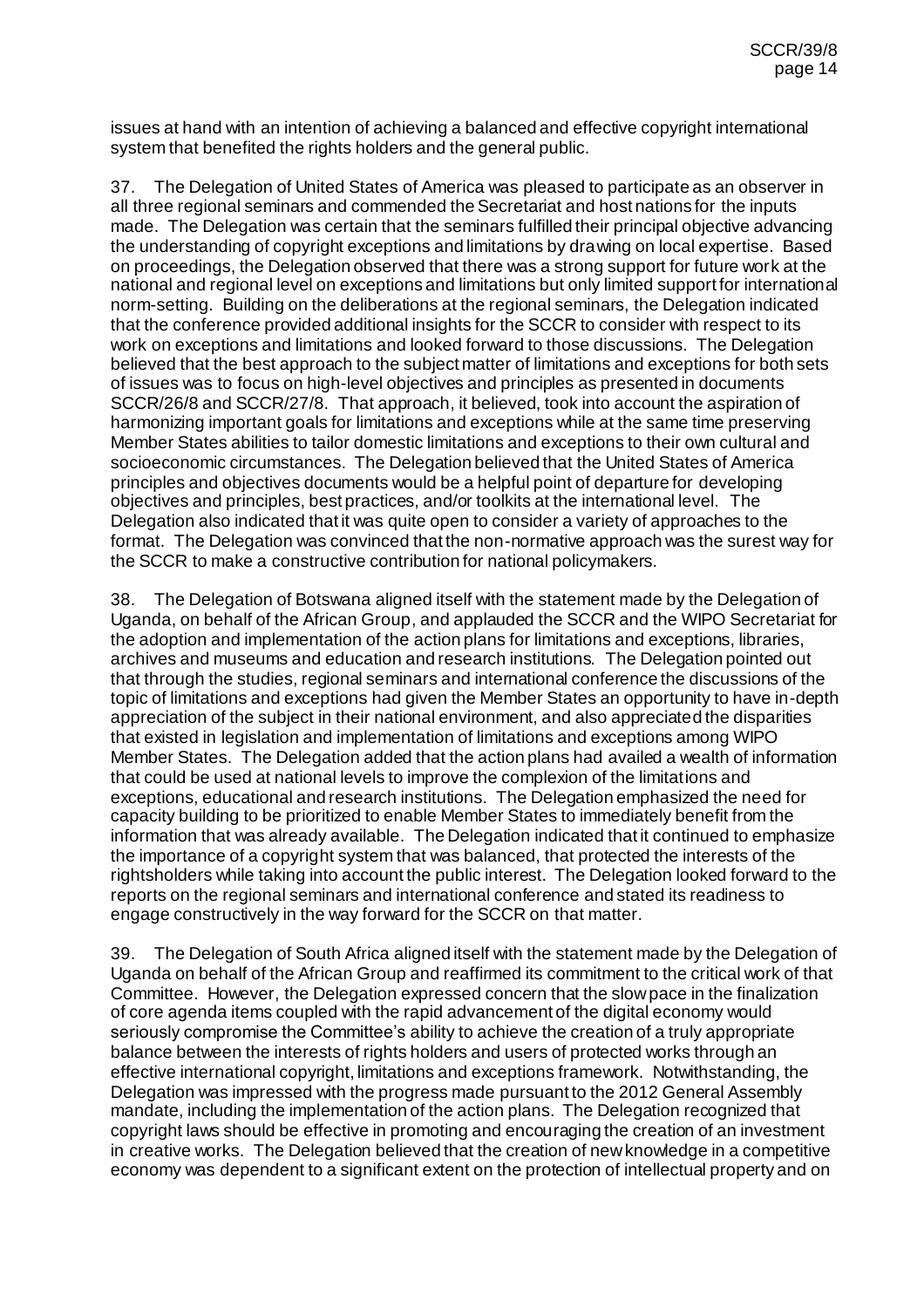the development of an international legal instrument in whatever form on balanced limitations and exceptions for libraries, archives, museums and educational and research institutions and for persons with other disabilities. In an era where the IP ecosystem was changing as users were becoming creators, the Delegation noted that an appropriate balance and harmonization on an international level needed to occur in order for all Member States to participate in the opportunities of a digital economy. The Delegation recalled that in 2012, WIPO in collaboration with the South African Government had published a study on copyright based studies. The study quoted that "the South African copyright regime does not include limitations and exceptions for visually impaired or the benefit of any other people with a disability, for example, dyslexics as well as protection measures such as encryption of protected material and electronic rights management such as digital identifiers". The study went on to conclude that "as exceptions have the potential to create value, we suggest that the South African Department of Trade and Industry should review the Copyright Act in order to introduce limitations in accordance with the Berne Convention, the three-step test and fair use provisions, and to clarify clauses as necessary." The Delegation revealed that South Africa had presented two bills to government and indicated that, if passed, it would make key advancements in amendments to a rather outdated copyright and related rights legislative framework. The Delegation added that the copyright amendment bills recognized that balanced copyright regimes created immense value in addressing the following issues: exceptions and limitations for libraries and archives and museums and education and research institutions, not limited to visually impaired people, artists resale royalty right regulated collective management and rights for audiovisual performers. The Delegation indicated that those statutes were covered in its amendment. The Delegation stated that it was committed to engage in discussions on all agenda items and hoped that with the constructive engagement of all members and full utilization of mechanisms and support of SCCR, the Committee would achieve mutually acceptable outcomes.

40. The Delegation of Kenya aligned itself with the statement made by the Delegation of Uganda on behalf of the African Group on all substantive agenda items. The Delegation endorsed and reiterated the resolutions of the regional seminar held in June 2019 on limitations and exceptions. The Delegation noted that Kenya would constructively engage with other Delegations. Based on the regional seminar held in Nairobi and the international conference for exceptions and limitations, the Delegation observed that developing countries, particularly in Africa, were suffering under the weight of irrelevant exceptions generally or specifically designed to enhance development in the cultural sectors. Those sectors were considered most efficient in high dependency and could not wait for drawn out negotiations revolving around diplomacy. They needed quick fixes in order to address the specific needs that compound the operations and activities. In view of that, the Delegation gave some recommendations. First, the need for updating the specific copyright laws for Member States. More particularly, relating to exceptions and limitations, by including modern specific exceptions and limitations that could respond to the challenges posed by modern technology and the modern way of doing things. The second proposition the Delegation made was that developing countries mostly in Africa should engage in digitization of works that were found in those cultural institutions so that they can be protected from digitalization as that enhanced the communication and exploitation of those works. The Delegation also suggested the preservation in all forms including preservation based on cultural means of preservation of all the cultural objects that were found in those cultural institutions. Thirdly, the funding of CMOs or creating somewhere they did not exist so they can contribute towards the licensing of those works. The Delegation also recommended the provision of a toolkit by WIPO or by any other specialized agency that would assist Member States to both update or improve the operations in those creative institutions and also guide and assist on the cross-border use and lending of cultural goods. The Delegation stressed that the problems faced by those cultural institutions in Africa were such that they could not rely on interventions by long grown organizations that led to an international instrument. The Delegation noted that if developed countries had achieved that without an international instrument, developing countries in Africa could also achieve that.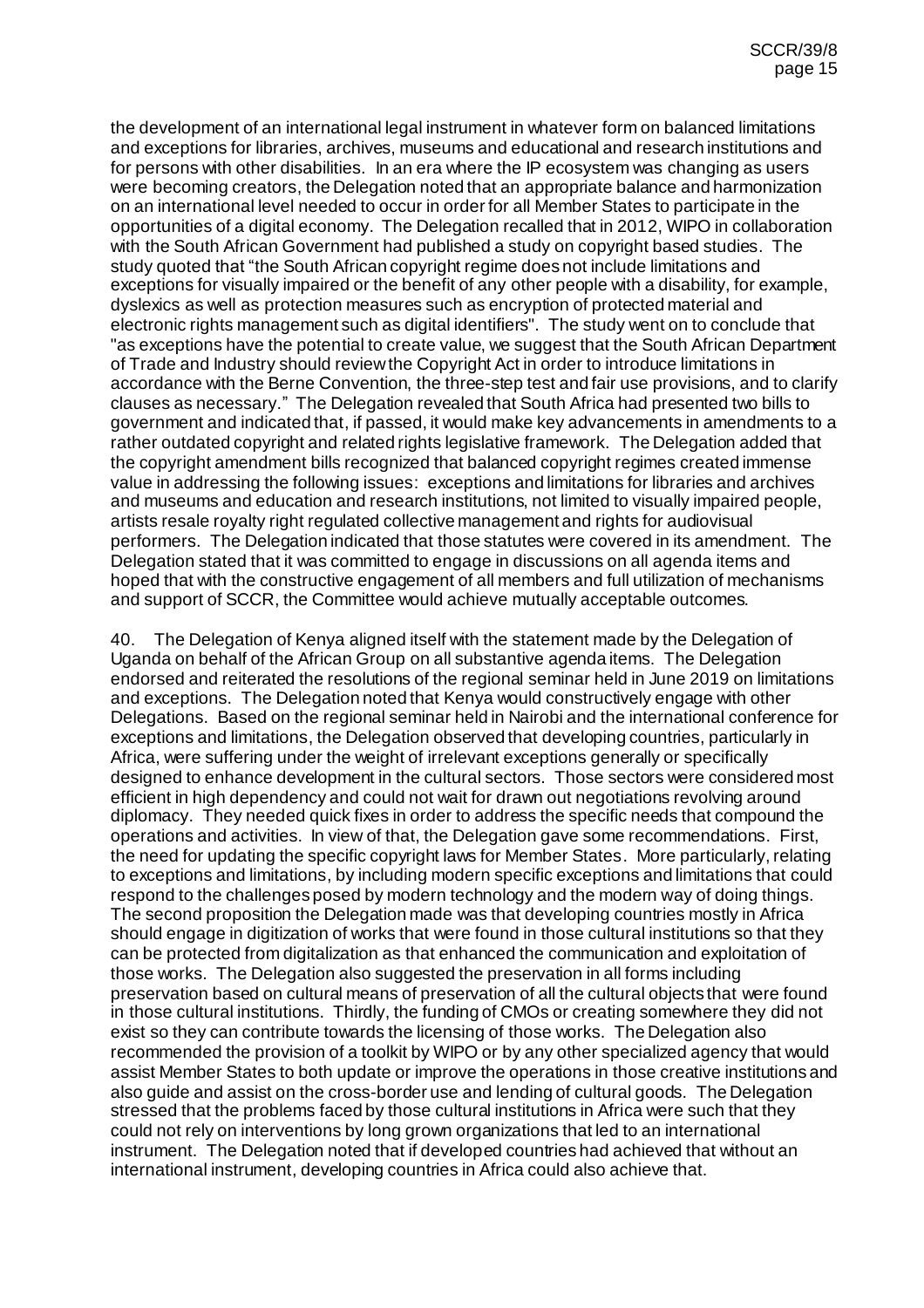41. The Delegation of Trinidad and Tobago pledged support for the continuing efforts of the SCCR as issues arising from the deliberations in that important Committee continue to inform Trinidad and Tobago's legislative agenda in respect of laws of copyright and related rights. The Delegation informed the Committee of their accession to two WIPO copyright and related rights treaties, namely the Marrakesh Treaty and the Beijing Treaty. The Delegation noted that it remained committed to multilateralism with regard to copyright and related rights. The Delegation also revealed that the 2019 copyright amendment bill, prepared in consultation with WIPO, had been vetted and was in the final stages of approval and was expected to be in Parliament before the end of 2019. The Delegation also noted that the Trinidad and Tobago IP Office had sought technical assistance from WIPO on the regulation of collective management organizations. On that premise, the Trinidad and Tobago IP Office, in cooperation with WIPO had hosted the regional heads meeting on copyright in January 2019 to discuss that issue among other copyright issues in the region. The Delegation looked forward to the continuing work of the Committee, especially in the areas of limitations and exceptions and broadcasting as it sought to guide Member States along their developmental parts. The Delegation added that the work of the Committee especially towards a broadcasting treaty was of paramount importance. The Delegation acknowledged WIPO for its assistance in developing and preparing the draft copyright legislation. The Delegation looked forward to working together with other Member States regarding the operations and also aligned itself with statement made by Mexico on behalf of GRULAC.

42. The Delegation of Bolivia endorsed the statement made by the Delegation of Mexico, on behalf of GRULAC. As to exceptions and limitations as far as libraries, archives, museums, research institutions and persons with other disabilities, the Delegation noted that one should not lose sight of the social nature that intellectual property should have. There was need to find an effective balance between the protection of copyright and the promotion of innovation, as also accessibility for all and the guarantee of such access to information and social and cultural development. For that reason, the Delegation believed that including exceptions and limitations was of fundamental importance in order to maintain a balanced international system. Along the same lines, it was worth pointing out that many countries, Contracting Parties had acceded to the Marrakesh Treaty for a more balanced accessibility to knowledge, particularly for the most vulnerable groups. The Delegation also showed interest in hearing the results of regional seminars and conferences held. The Delegation expressed readiness to contribute to a constructive discussion in order to make substantive progress reflected in specific results based on the work already carried out by the Committee.

43. The Delegation of Argentina aligned itself with the statement made by the Delegation of Mexico on behalf of GRULAC. The Delegation expressed that it awaited with interest the reports, presentations and discussions that would take place on that agenda item. The Delegation added that it supported balanced work carried out within the framework of the Committee for exceptions and limitations to copyright and related rights for libraries, archives, teaching establishments, research institutions and persons with other disabilities. As could be confirmed amongst the activities carried out within the framework of the action plans on limitations and exceptions, even when a large number of solutions were ready, through updates and national legislation and the implementation of good practices, the Delegation noted that that posed challenges at cross-border level thereby creating difficulties and harmonizing the needs of rightholders and users, particularly in a digitized global environment.

44. The Delegation of Chile aligned itself with the statement made by the Delegation of Mexico on behalf of GRULAC. The Delegation noted that the work of the Committee had led to the compilation of important information concerning exceptions and limitations for libraries, archives, museums, research and educational establishments and other persons with disabilities. In the exchange of views held on that matter, the Delegation found various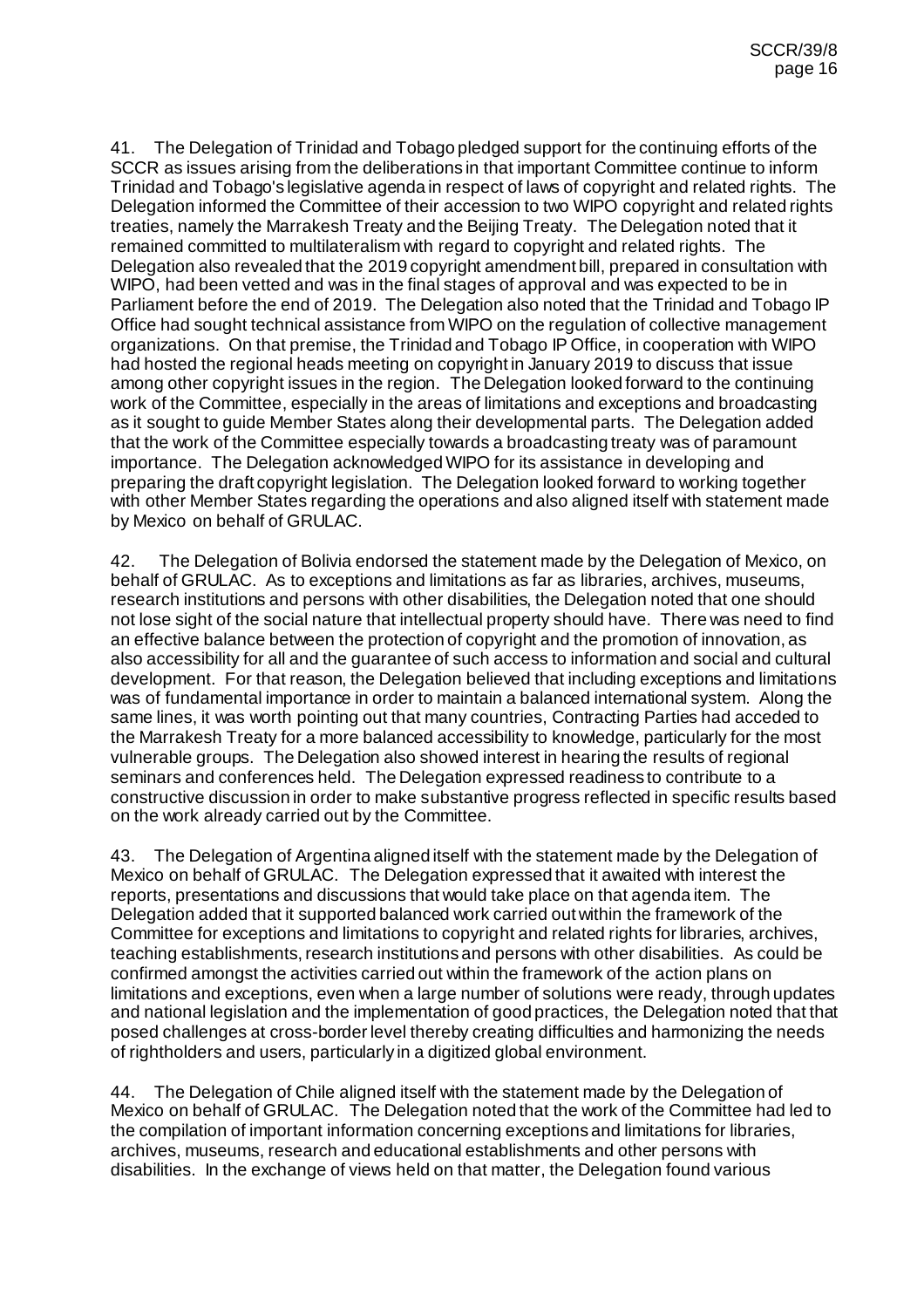challenges faced by countries. The Delegation said it considered the SCCR as the only multilateral forum that dealt with international challenges concerning copyright and related rights. In that connection, the Delegation proposed that the Committee should consider all possible tools available to it, including the possibility of agreeing on an international instrument or instruments to cope with those challenges. During the international conference, the Delegation acknowledged that there were various types of challenges for libraries, archives, museums, teaching institutions, research establishments, and that national experiences of members were an important source of knowledge that should continue to be disseminated to members of that committee. The Delegation also acknowledged the existence of shared challenges, which could be dealt with through international coordination. That exercise, it believed, should take place in that Committee as a means of granting greater certainty to those involved and in that way facilitating access to knowledge, as also to cope with the challenges of new technological changes.

45. The Delegation of India aligned itself with the statement made by the Delegation of Singapore on behalf of the Asia and Pacific Group. The Delegation noted that limitations and exceptions were critical elements of effective copyright system. Limitations and exceptions were crucial in the attainment of education and access to knowledge, for the advancement of culture, science and education. Limitations and exceptions were necessary to facilitate the work of libraries and archives and for educational and research institutions and for persons with other disabilities. The Delegation acknowledged the progress made on the discussions on all the topics of the exceptions and limitations for libraries, museums, and archives, and educational and research institutions. The Delegation acknowledged the successful organization of three regional seminars on limitations and exceptions in the recent months. Based on the proceedings of the international conference, the Delegation looked forward to further activities in the coming months as a part of the implementation of the action plans on limitations and exceptions. The Delegation indicated that it would continue to contribute constructively in the deliberations of the Committee and was positive that that Committee would be able to resolve all the pending issues in the spirit of multilateral cooperation.

46. The Delegation of Nigeria renewed their unwavering commitment to advancing the work of the Committee in realizing its mandates. The Delegation also referred to the excellent background work done by the Secretariat, which helped members in dealing with the issues. The Delegation also noted that the regional seminar helped with the understanding of the experiences amongst the Member States. The Delegation of Nigeria aligned itself with the statement delivered by the Delegation of Uganda on behalf of the African Group. The Delegation informed the Committee that blind and visually impaired people in Nigerian schools had begun receiving books in accessible formats, thanks to an ongoing WIPO ABC project. That was one of the immediate outcomes of the Marrakesh Treaty, which Nigeria had ratified in October of 2017. The Delegation indicated that it demonstrated the importance of an international framework as a catalyst for achieving concrete deliverables and the increasing use of the copyright system in the development of the global economy. The Delegation added that Nigeria wanted a balanced copyright system that not only benefited rightsholders but also more importantly promoted the holistic and sustainable development of other sectors of the society, in light of the promotion of national heritage, education, and access to knowledge. The Delegation noted that while the Committee worked on the excellent studies that have been done on limitations and exceptions for education and research institutions, that remained the linchpin of today's international copyright system. The Delegation confirmed the need for an international framework that addressed the new issues being thrown up by emerging digital realities and the flow of knowledge and information due to differing positions of members. Though Nigeria subscribed to the notion of balance, achieving balance may not always be possible via equal treatment. The field of play in today's knowledge and information society was skewed against the developing world, hence, the need for radical intervention in the prevailing international legal landscape. The Delegation looked forward to concrete outcomes in discussions.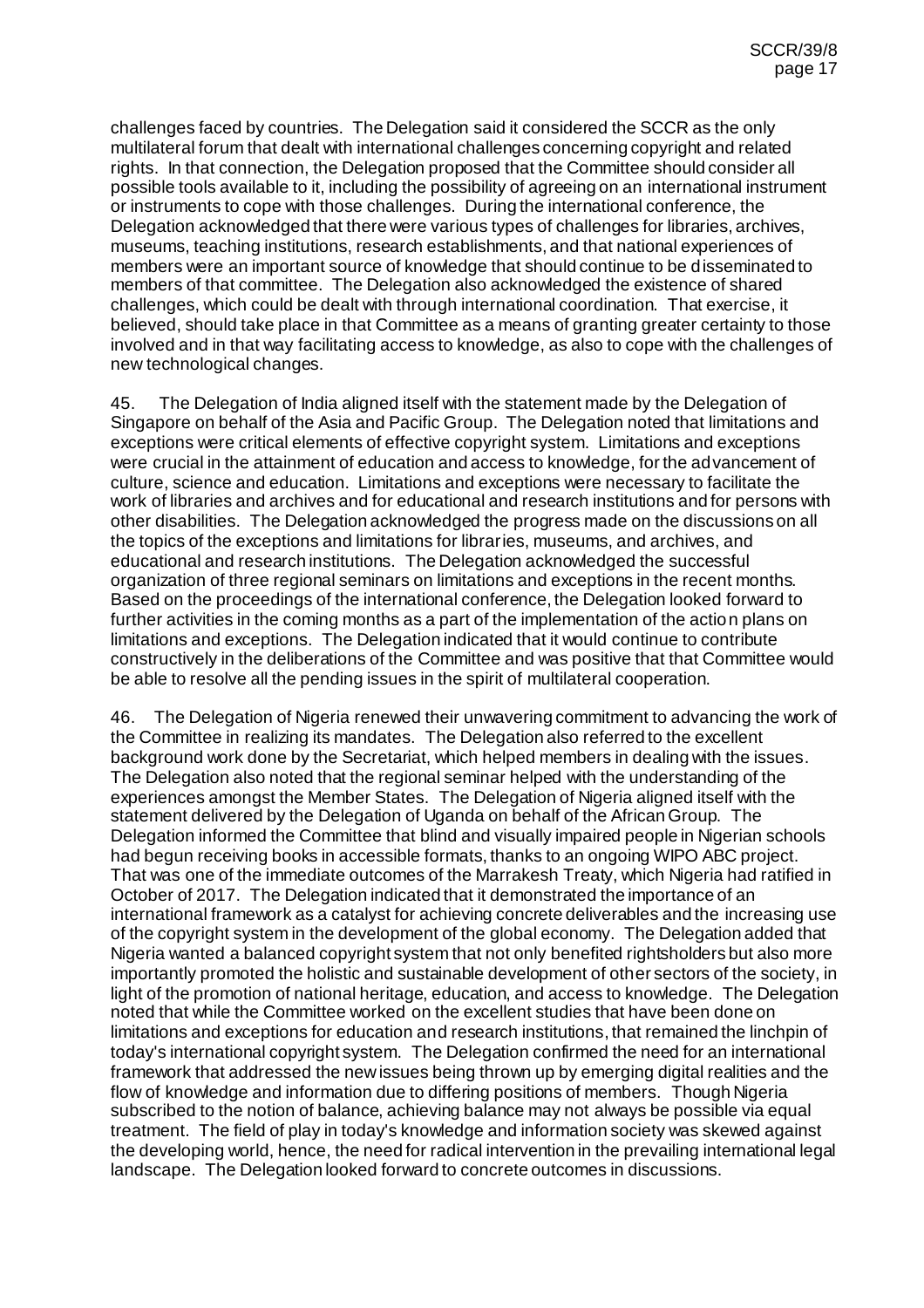47. The Delegation of Jordan highlighted the importance of human legacy on the issue of limitations and exceptions. The Delegation stressed that that was a responsibility to be handed on future generations, which must have access to the knowledge and the wealth of their grandparent's civilization. The Delegation opined that it was important for such knowledge to be accessible without violating intellectual property rights or the rights of right holders. The Delegation believed that the Committee needed to facilitate access to information because the right to information was a universal right. The Delegation suggested that it was imperative to look at the common points around which the Committee could rally to preserve the rights of all stakeholders and rightsholders. That would enable those very important institutions such as libraries and archives, educational institutions do their work in such a way that would make it easier to follow current digital developments. The Delegation added that the interaction between and amongst participants on that subject was very important. The Delegation concluded by commending the Secretariat for the excellent preparatory work conducted and facilitating the participation of all stakeholders present. The Delegation also commended the Secretariat for efforts towards organizing the first world conference on intellectual property to be held in Jordan during the first half of 2020. The Delegation also noted that Jordan was the third country to have acceded to the Marrakesh Treaty.

48. The Delegation of Colombia endorsed the statement made by the Delegation of Mexico speaking on behalf of GRULAC and welcomed the improvements made and the action plan. The Delegation of Colombia noted that the regional seminars and international conference had provided a basis for measures to be taken in the future. The Delegation noted that prior to that, there had not been such in-depth, technical and academic exploration of the definition of the problems noted in the various beneficiary sectors relating to library, archives, museums, educational and research institutions. Through those discussions of the action plan, the Delegation noted that the Committee had been able to clearly identify the difficulties that have to be settled and also some proposed solutions. During the debates, all of the participants highlighted the importance of limitations and exceptions to copyright with the goal of achieving balance and giving satisfaction to the leads of society. The Delegation added that access to culture, education and information were imperative and also necessary for countries to make the most of the flexibilities and the intellectual property system, including limitations and exceptions to copyright, always bearing in mind that any initiative in that connection should respect the existing legal order pursuant to existing treaties. The Delegation noted that there were many opportunities and hence imperative for WIPO to contribute by providing technical assistance to countries for their work, such as providing guidelines for applicable solutions in each of the beneficiary sectors and finding out best practices and in some of the member countries also by promoting access by the public at large, thanks to an acknowledgment of limitations and exceptions and also to understand the need for licensing -- appropriate licensing when that is deemed appropriate. The Delegation indicated that Colombia was committed to promoting the balance of rightsholders and the public at large. The Delegation revealed that Colombia had begun the ratification procedure for the Marrakesh Treaty and hoped to present its instrument of ratification in due course. The Delegation looked forward to the submission of the studies announced and to the report on the last conference.

49. The Delegation of Guatemala was pleased with the outcome of the regional seminars which were carried out in Nairobi, Singapore and Santo Domingo. The Delegation shared its experience about updating its legal framework for the observance of a copyright, and the issue of exceptions and limitations with respect to the Marrakesh Treaty. The Delegation recognized the importance of the work being done by that Committee, in order to agree on further elements which could consolidate progress on exceptions and limitations for libraries, museums, archives, educational and research institutions.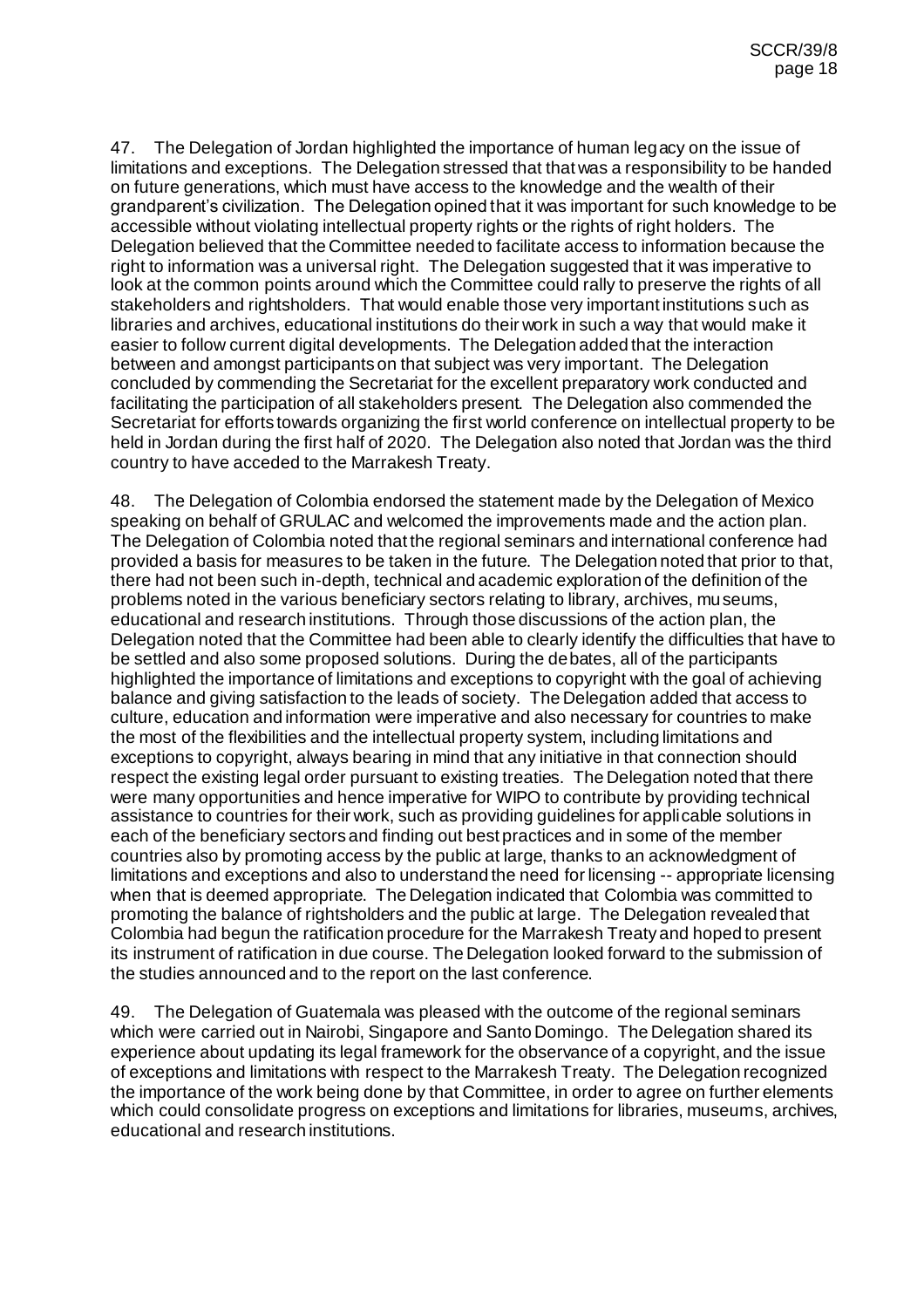50. The Delegation of Pakistan endorsed the statement made by the Delegation of Mexico, speaking on behalf of GRULAC, for the common objective in the formulation of an international instrument on copyright limitations and exception for libraries, archives, museums and educational and research institutions. That, the Delegation believed, would certainly be a great legislative assistance and an umbrella guideline for the Member States to revise and redraft their statutes in line with the international instrument. The Delegation proposed that international instrument be well thought out with special consideration with reference to all the groups from LDCs, developing countries and developed countries.

51. The Delegation of Malaysia believed that through the session, the Committee had implemented all the activities listed in the action plan that was adopted at SCCR 36. The Delegation was pleased to have participated in the regional seminar in Singapore in which the ASEAN Group was the first group to carry out the active discussions and fact finding followed by other groups, as well as the international conference which provided a very useful platform to discuss and exchange best practices and divergence of that issue. The Delegation believed that through continued engagement, the international conference, which highlighted the challenges different members face with the cross-border exchange, internet and online learning could facilitate the work to promote balance of the limitations and exceptions and access to knowledge. The Delegation revealed that that was very important for Malaysia while it was in the process of reviewing its copyright law as many gaps remained in national legislation, making access to materials difficult, all leading to complete disregard of copyright. The Delegation noted the need for international harmonization of exceptions and limitations. Moving forward, the Delegation believed the SCCR could take stock of the activities under the action plan and that the Committee should further consider the need for harmonization. The activities of the action plan implemented over the three SCCR sessions helped to compound many ideas which the Delegation hoped would transform into concrete actions by the Committee. The Delegation hoped the constructive spirit of all Member States would further promote the progress and harmonization of exceptions and limitations for the areas of research institutions, archives, museums and for persons with other disabilities. The success of developing a knowledge-based society that promoted exclusive education and ensured accessible materials for all could not be undertaken by any one party alone, but required the contributions of all stakeholders from authors, publishers and policymakers and beneficiaries.

52. The Delegation of the Dominican Republic noted that the issue of exceptions and limitations to copyright of relevance to all countries particularly because of the digital era. Limitations and exceptions were a natural part of any balanced copyright system. The Delegation pointed out that copyright should not be seen as an obstacle in the way of doing something, but an avenue to make things easier. The Delegation stressed that that created room for non-remunerated dues, to remunerated dues and for systems for issuing licenses. The Delegation indicated that there was need to achieve a balance, a balance between the rights of creators and access to the cultural heritage of countries, particularly across borders.

53. The Delegation of Singapore aligned itself with the statement that it made on behalf of the Asia and Pacific Group and expressed gratitude in hosting one of the three regional seminars on limitations and exceptions. It revealed that on April 2019, Singapore set up a robust digital age. The Delegation indicated that it looked forward to working to build a copyright system for all.

54. The Delegation of Algeria believed that exceptions and limitations worked to increase access to copyrighted works and create a balanced copyright system, which would benefit creators on one hand, and educators to access education and knowledge on the other. International cooperation was the best way of having a framework within which to govern and implement exceptions and limitations. The Delegation believed that exceptions and limitations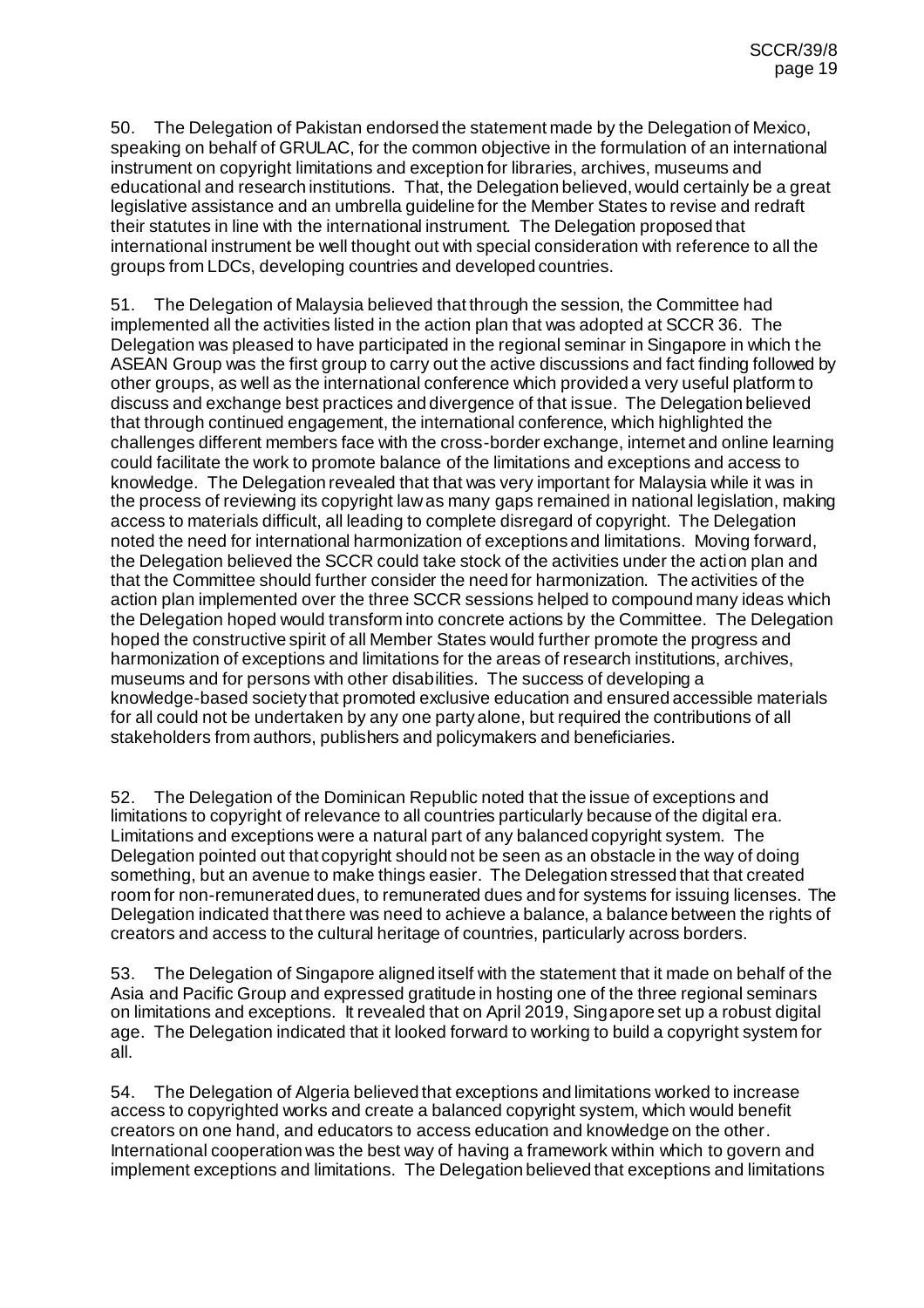which already existed in national legislation should be used and while considering appropriate mechanisms for countries to use that they can learn internationally from other countries, particularly with the rapid spread of digital technology. The Delegation believed that it was essential to have optimum use made of the results and conclusions of the recent regional seminars and of the international conference. That would help to determine the approach to take with respect to exceptions and limitations. The Delegation urged the Committee to continue with its work, to develop one or more appropriate legislative instruments on exceptions and limitations in accordance with the decision taken by the 2012 General Assembly. That means compromise, while preserving the interests of sources and the wider interest of the public when it comes to having access to knowledge and culture.

55. The Chair gave observers the opportunity to make their submissions.

56. The Representative of Communia thanked WIPO on advancing the action plans and for the regional and international events. The Representative noted that though they would have wanted provision to be made for more practitioners to share their concerns in order to ensure a better representation of all stakeholders, Communia was pleased to see that there was wide agreement, as to the need to have exceptions to support public interest and activities. The Representative indicated that some Member States believed those exceptions would be designed solely at a national level. Referring to events that took place in 2019, the Representative noted that there was not always a chance for the participants to engage in discussions of international solutions and that might be misunderstood as a lack of real to work towards such solutions. The Representative noted that many countries did not want WIPO to act. The Representative cautioned that individual solutions could not provide an adequate framework for uses that take place online, and across borders. Without an international solution, educators, researchers, and other practitioners would continue facing obstacles when working together in various countries. The Representative agreed that exceptions and licensing solutions should coexist. The Representative believed that a balanced copyright system was able to protect fundamental needs to exceptions while leaving room for rightsholders to license users that would go beyond those needs. One does not replace the other. Rightsholders and civil society members seem to agree on that basic principle, despite their divergences. The Representative called for Member States to reassure those groups that it was possible to protect both of those groups without nullifying licenses and exempting uses that would have an unjustified market impact. The Representative urged the Committee to continue discussions towards a binding international solution.

57. The Representative of the African Intellectual Property Organization (OAPI) noted the items on the draft agenda of the thirty-ninth session of the Standing Committee on Copyright and Related Rights, especially those dealing with the technical issues. The Representative also noted exceptions and limitations for libraries, archives, and education and research institutions as well as for persons with other disabilities, and the inclusion of the issue of the draft treaty on protection of broadcasting organizations. The Representative congratulated WIPO for the initiative taken to address those important issues and to have done so through studies, which had been discussed at the regional meetings held recently. The Representative was pleased with the recently concluded international conference and the discussions there. The Representative noted that the legal provisions applicable should be looked at in the light of the laws in the center, and from the combination of those texts, it was clear that from a purely technical point of view, legal provisions on the questions under discussion were already complete in the OAPI region and there was the need to mobilize internal resources in order to enhance implementation. However, the Representative insisted that decisions on the choice of the form in which Member States wanted OAPI to intervene were at their own discretion. Regarding the broadcasting treaty, the Representative welcomed the progress made on the draft. The Representative believed that the clarifications provided were positive, particularly in respect of the protection of rights, the place of the future treaty vis-a-vis the Rome Convention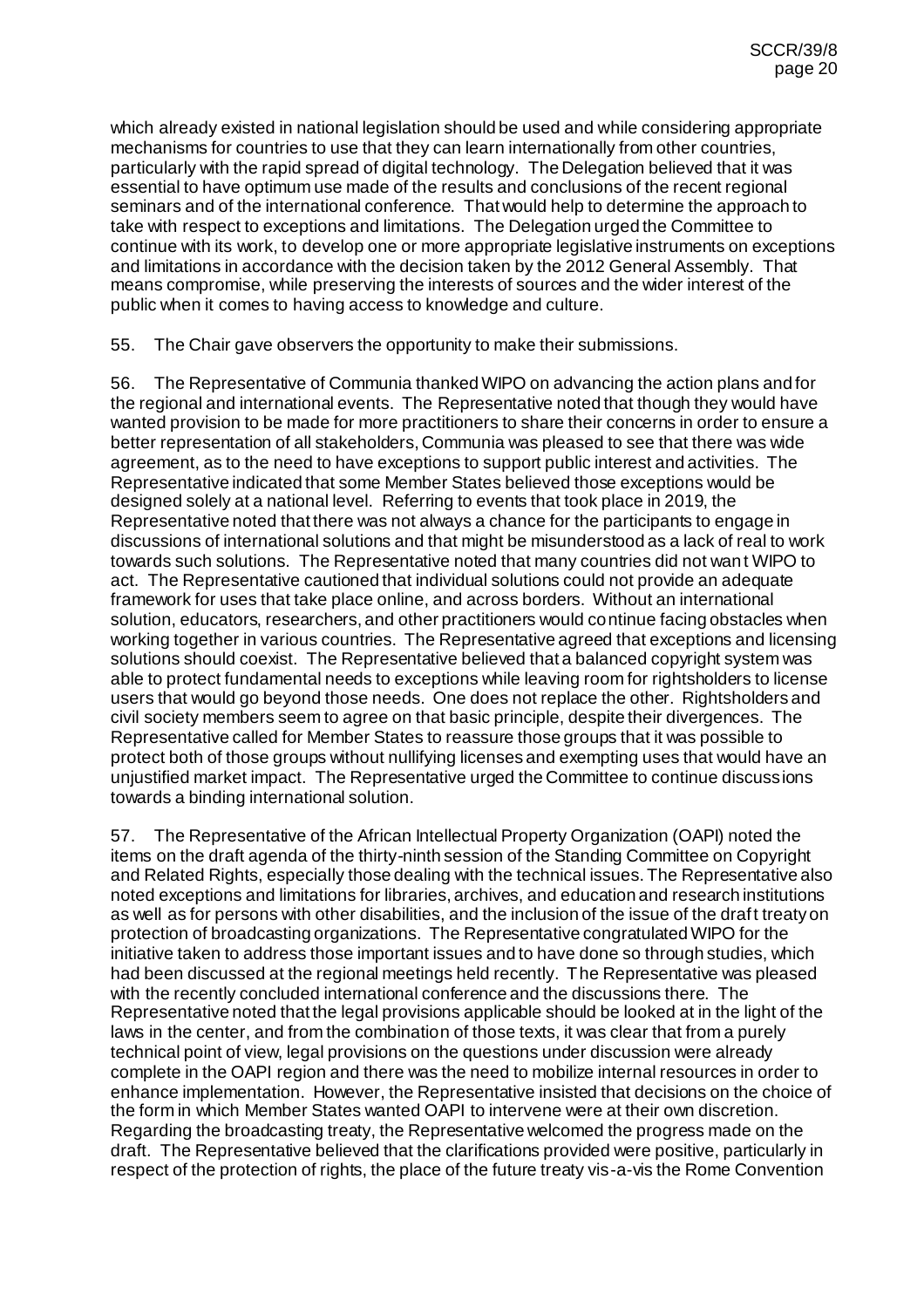and offered their support to the continuation of the process which it hope would lead to the adoption of a treaty for the protection on broadcasting organizations.

58. The Representative of Corporación Innovarte noted that the work done on exceptions and limitations, which included studies and proposals, seminars and conferences made it clear that most of the exceptions for libraries, archives and museums and for educational and research institutions are crucial throughout the world, especially in the digital and the cross-border area. They proved that technical assistance provided to developing countries in reforming their legislation was present but did not properly take into account those countries' needs with respect to those areas, especially educational institutions and libraries. Due to that, the Delegation indicated that it was difficult for such countries to adapt to the digital environment. The Representative believed that it was fundamental for WIPO to continue with its work on the development of a legally binding instrument which would provide at least a minimum level of exceptions and limitations to copyright so as to promote distance education worldwide and guarantee access to the Marrakesh Treaty. The Representative hoped therefore, that WIPO would continue to make information and technical assistance available to those countries who needed it. Any provisions to be adopted should have options, which enabled countries to take into account or have taken into account their level of development and their cultural traditions. The Representative suggested that legislation on exceptions should be brought to the Committee for consideration at one of its following sessions and as soon as possible.

59. The Representative of the International Federation of Library Associations and Institutions (IFLA) thanked the Secretariat for helping advance SCCR's action plans, by organizing the recently held conference on limitations and exceptions. The panels with experts from every region and diverse points of view helped everyone better understand the challenges and opportunities facing libraries, archives, museums, and educational institutions, at the local, national and international levels. The Representative pointed out two highlights, which were synonymous with the work of the Committee. The first was the clear reminder that exceptions and limitations, the focus of the Conference were integral to copyright and essential element in maintaining the balance between rightsholders that was fundamental and not incidental. That was why exceptions and limitations were critical to the Committee's agenda. The second important takeaway was Professor Crew's presentation about the preservation of cultural heritage at the Conference. Preservation was mentioned in every panel with examples of natural disaster, as such highlighting the immediacy and urgency of addressing it at the international level. The Representative indicated its readiness to working with Member States on ways of addressing that pressing issue.

60. The Representative of International of Reproductive Rights Organization (IFRRO) noted that it attended the international conference on copyright limitations and exceptions for libraries, archives, museums and educational research institutions organized by WIPO and also participated in all three regional seminars in Singapore, Nairobi and Santo Domingo. The Representative observed the quality of the discussions, the amount of information shared and the common understanding that emerged from the debates across all Member States. The issue of exceptions and limitations was thoroughly discussed and the importance as a part of the copyright framework was acknowledged. The Representative opined that copyright law was not the main hindrance to the well-functioning of schools, universities, libraries and other institutions. Rather, it is the lack of capacity and infrastructure and the non-implementation of already existing international copyright instruments. As IFRRO had always believed, the Representative noted that appropriate exceptions and limitations can be introduced in natio nal legislation, under current international legal instruments and legislators can use the current copyright system to meet their needs. Based on the discussions at the three regional seminars and the international conference, the Representative stated that IFRRO favored an outcome from the SCCR discussions on exceptions and limitations which included the exchange of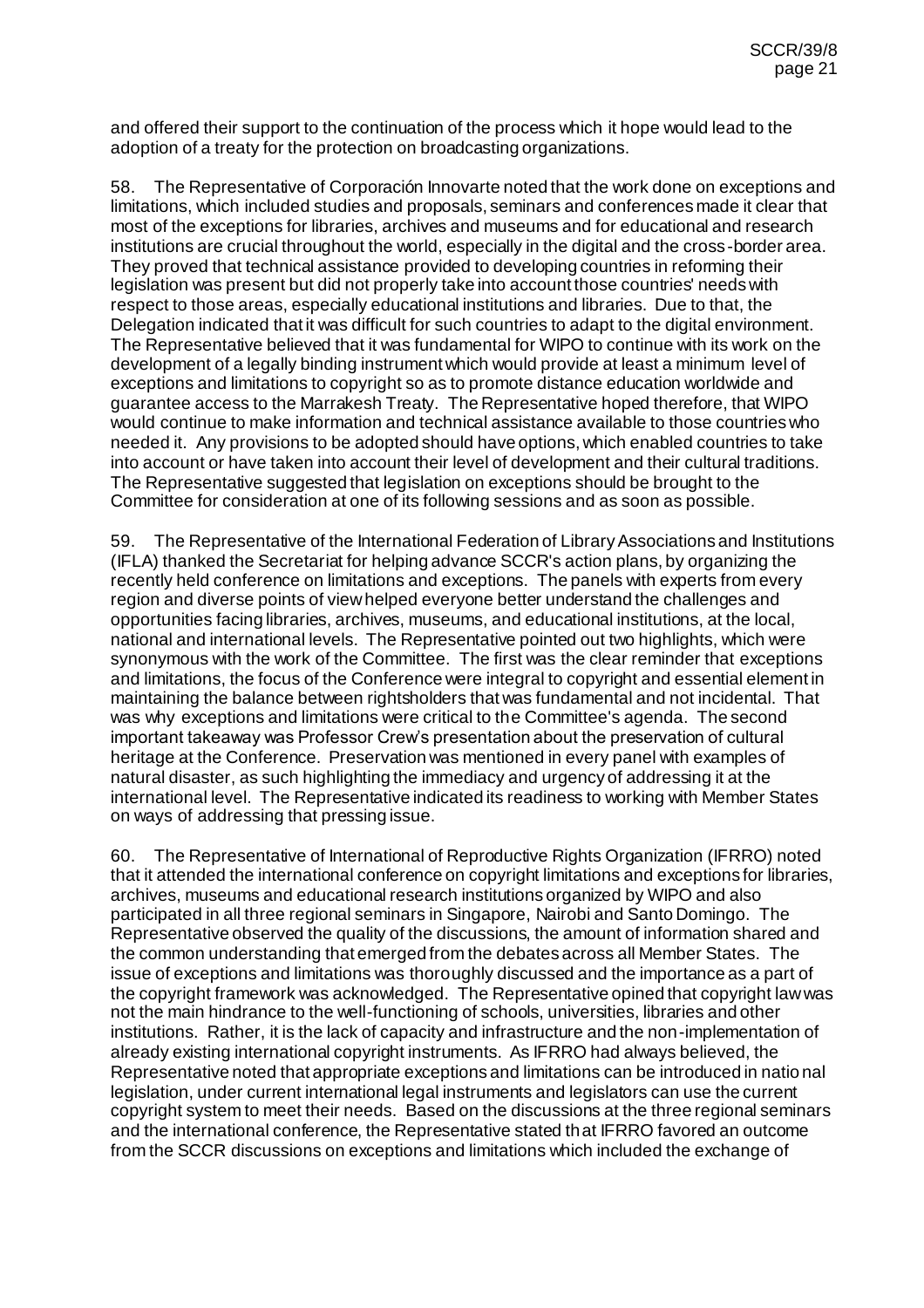information and practices, the offering of a demand-driven WIPO led technical assistance program for which it would ensure contribution and government cooperation.

61. The Representative of the International Council of Museums (ICOM) which was the only global organization of museum and museum professionals represented in 136 countries and with more than 144,000 members thanked WIPO and the Secretariat for the organization of the regional meetings and international conference. The Representative pointed out that WIPO and ICOM have been working together in the spirit of cooperation. The Representative was convinced that that cooperation was more than crucial in the present time. Indeed, the previous year due to a lack of means, a tragic fire destroyed 90% of the collection of the national museum of Brazil. That day, in Iraq, Syria, Libya, Yemen and elsewhere, thousands of objects were being destroyed and looted due to armed conflicts. Entire collections were at risk of disappearing due to climate change. The Representative noted that the life, history and identity not only of a community, but also of mankind was threatened to disappear. Though the 21<sup>st</sup> century would exacerbate that threat, it would also provide digital tools that can ensure that preservation of cultural heritage and facilitating access to knowledge and research. The Representative reminded the SCCR that those are the core missions of thousands of museums whether it be museums in visual art, human rights, natural history. The regional seminars highlighted museums where the least equipped in terms of effective and adequate copyright legislation. A legal void, a lack of clarity or concern, made it impossible for museums to fulfill their mission of public interest to preserve our common heritage. With that in mind, the Representative drew the attention of Member States to SDG 11-4 which called for strengthening efforts to protect and safeguard the works of cultural and natural heritage. The Representative believed that could only be done at the international level with an international instrument that ensured a balanced copyright system, and minimum standards for all.

62. The International Publishers Association (IPA) indicated that the purpose of institutions of teaching, education, research, national and public libraries and natural cultural heritage should be based on existing international norms which permitted tailoring of exceptions of national and regional context and which were consistent with international obligations. Apart from publishers and other rightsholders originating and disseminating content locally, as well as offering direct and individual licensing solutions, there were also a great variety of licensing available through the network of collective management organizations, such as RROs which complemented publishers' offers. Particularly, primary and secondary education required local and tailor-made content to respond to national curriculum needs, local languages and cultures. Educational publishing is a crucial part of its industry. In Africa, for example, educational publishing comprised an average of 80% of the local industry. For higher and further education, it was also imperative that authors and researchers from all regions of the world retain a local publishing sector that offered publishing opportunities for content of national and international interest. A thriving local publishing industry relied on a strong copyright framework. As was noted during the WIPO international conference on exceptions and limitations, during which IPA was honored to participate, when it came to all sectors of education, one size did not fit all.

63. The Representative of the European Writers' Council (EWC) indicated that he has been a professional writer and novelist since he was 27 years. The Representative noted that the Committee's work sought to debate the scope of free decision, while seeking to find a fair and sustainable answer for the needs of libraries, the needs of the society as well as fulfilling the mandate of education and culture, but most importantly the answers for the sources, the authors, on which all of those values depended on. The Representative noted that authors, publishers, booksellers, libraries, archives and museums were all part of a sensitive ecosystem, and although in different national frameworks, authors were world-wide, the source and the heartbeat of that ecosystem. The basis for supporting those sources, the authors, to be very, very cautious with further restrictions of author's rights and the second basis of support to promote and to protect sustainable systems of remuneration for every exploitation of the works.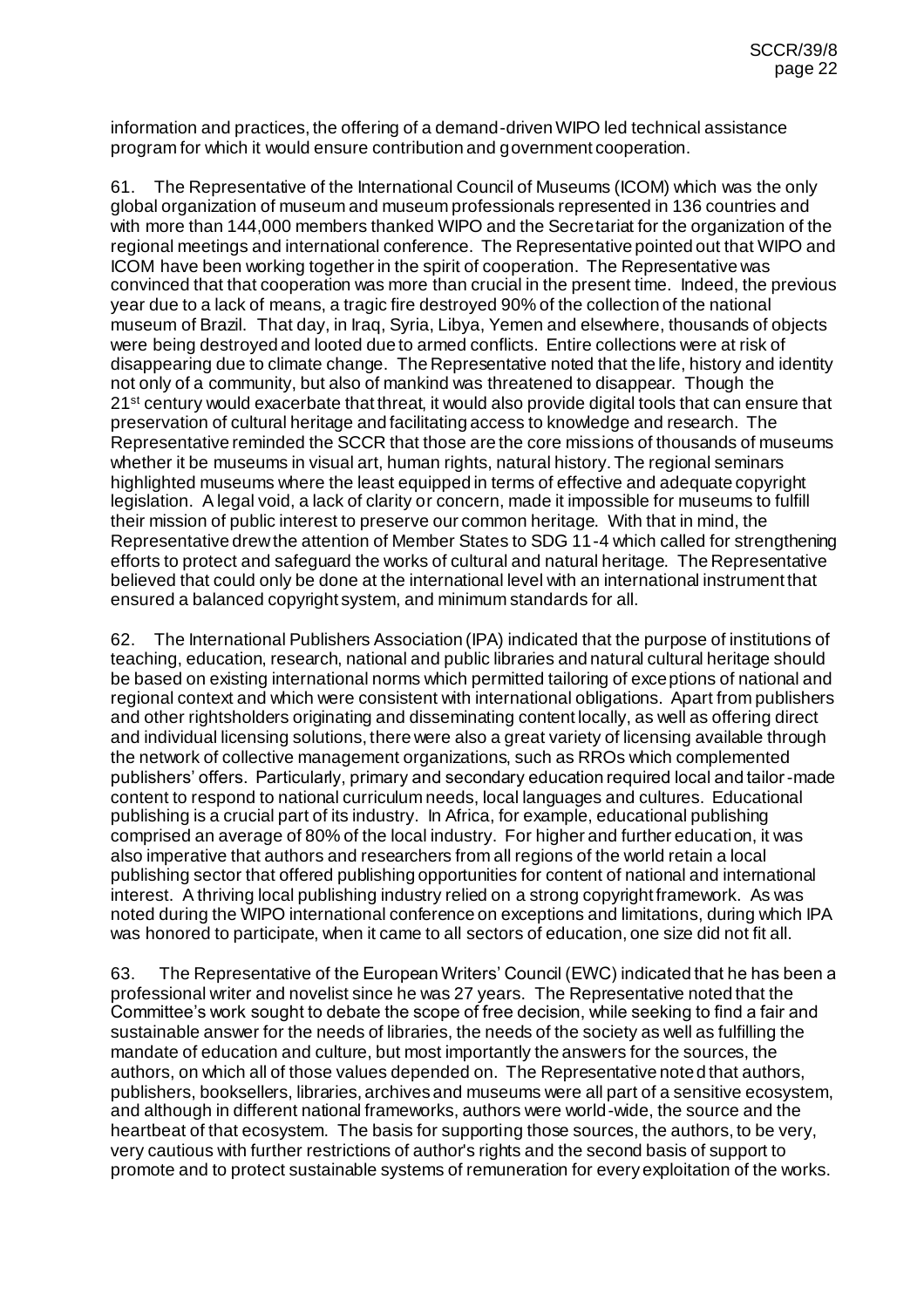For example, without any install private label rights system for print books, authors and publishers were, in fact, already paying for the mandate of education and culture of libraries, that should not be the ideal. The Representative indicated that the EWC recommended exploring the existing licensing solutions and exchange of best practices with the national frameworks, which also already fulfilled the needs of libraries and the audiences and will also in the digital environment. The EWC supported the Marrakesh Treaty and did not recommend further exceptions and limitations in the form of a legal and binding international approach like a treaty, model law or soft law.

64. The Representative of the Charisma Foundation noted that it was interested in all of the activities being carried out as part of action plans and welcomed the measures taken to implement those plans. The Representative noted that it had taken note of the huge disparities amongst states and was concerned that during the international conference, the discussion on education lacked the necessary balance for all the possible solutions facing educational and research establishments. The Representative stated that the forthcoming discussions would take account of the need to promote and strengthen a balanced copyright law, and also would take account of the public interest to have access to education, such as issues relating to rights holders. The Representative also observed that the regional seminars and the international conference clearly identified some problems, and believed that the Committee was in the position to go into greater depth on issues such as preservation and conservation where there was a lot of consensus on how to continue. The Representative also believed there was consensus on some major issues, which involved major issues such as online access and trans-boundary transfers. The Representative revealed that many factors were involved and many dimensions, however, WIPO ought to do its part to contribute to goal number four of Agenda 2030. The Representative called for standard setting bodies and the work in that Committee to achieve the SDGs.

65. The Representative of the Society of American Archivists (SAA) commended the Secretariat for all of their work on studies, seminars and conferences to advance the work on the action plan. That, the Representative indicated, had enabled significant discussions on archive matters over the past year. Libraries, archives and museums were the stewards of the world's knowledge. Preservation and access to that knowledge was essential to global heritage and learning. Today's network environment requires consistent copyright exceptions because national differences in peak preservation and access to heritage and economic development. The Representative noted that the world faced two threats to knowledge and cultural heritage, growing climate crisis and technological obsolescence. How can libraries, archives and museums preserve and protect knowledge in the face of floods, wildfires and obsolescence, while our hands were tied by exclusive rights. Some countries' funds were so limited that they could not afford an archival photocopier. For them, fee-based licenses seemed absurd, especially when the vast majority of archival holdings were never in the marketplace. The Representative observed that the creators were mostly non-penal. The question remained, who would receive the license revenue? The patience of the communities served by the SAA had waned due to WIPO's delay. The Representative noted its readiness to do right by copyright, but ever-expanding exclusive rights threatened the archivist's mission. The Representative proposed that WIPO must provide a global policy that eliminated copyright's current borders on knowledge and enabled archivists to fulfill their societal mission. The opponents of exceptions said that no WIPO action was needed because the international system provided efficient flexibility. The Representative saw that as absurd as WIPO was to provide international policy guidance. The Representative cautioned that if WIPO did not provide an international framework for communication and the preservation of knowledge, there would just be chaos.

66. The Representative of the International Council on Archives (ICA) called for an exception for preservation of the materials held by libraries, archives and museums. The Representative noted that collections were the raw materials for all manners of new work, but if those archival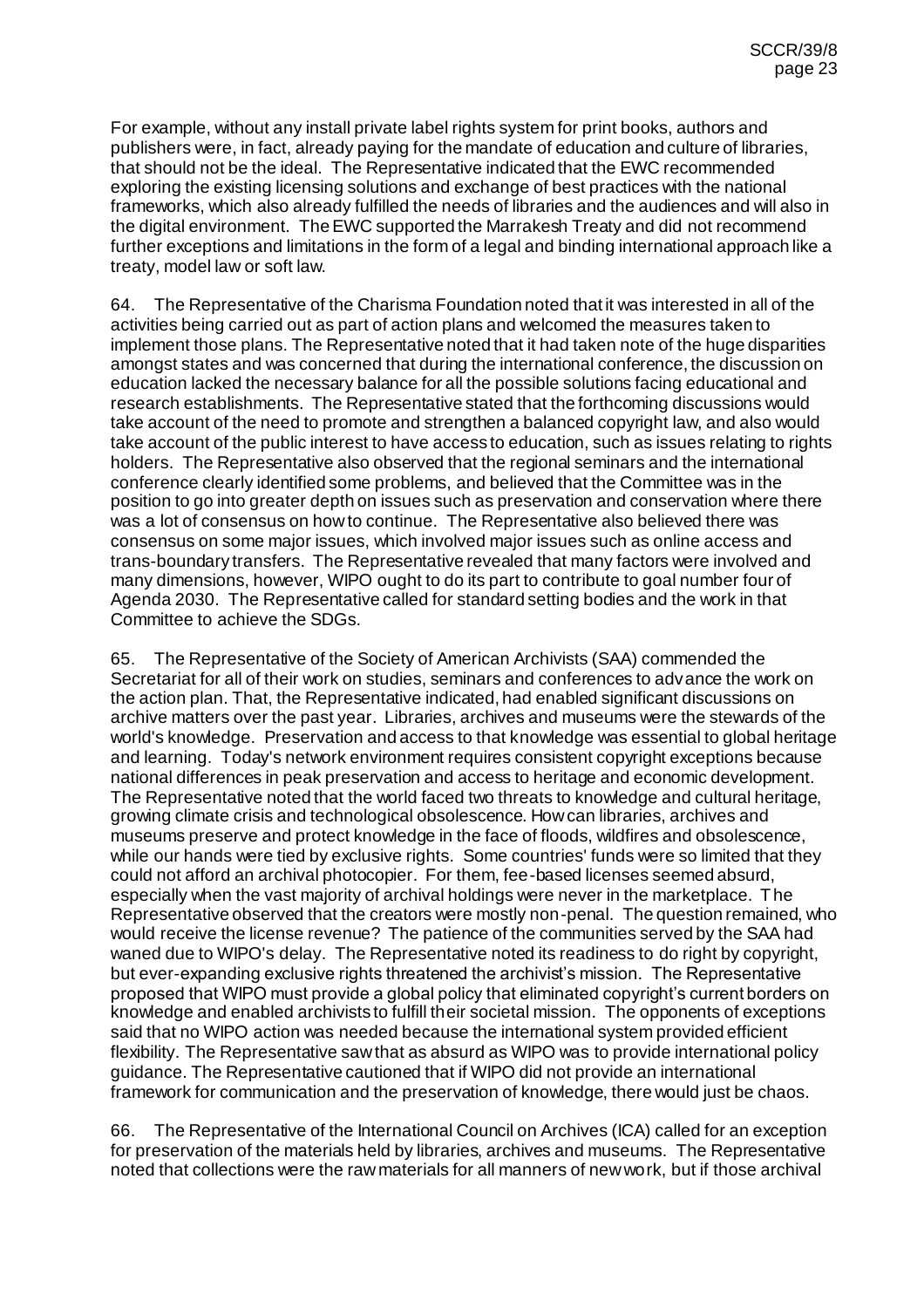materials were not preserved, they would not be available for research, education, and inspiration. The Representative indicated that though the Committee needed to move forward on an exception for preservation, working at the national level was not enough. The Representative called for an international instrument that provided a standard, consistent exception and cross border solutions, an intervention that needed to be spearheaded by WIPO.

67. The Representative of the Knowledge Ecology International (KEI) noted that the discussions on limitations and exceptions by WIPO, revealed that many countries were yet to enact exceptions in important areas such as but not limited to libraries, education and preservation and archiving as there were also different legal traditions. If for example one observed a lack of adequate protection for authors, WIPO would press for some concrete actions. The Representative noted that a lack of adequate exceptions seemed to elicit a laissez-faire attitude particularly with the European Union. Where appropriate, options for countries with different legal traditions as reflected in the 1996 copyright law for developing countries were needed. It was clear that WIPO could move forward with a narrow instrument on preservation and archiving, an area where there was greater harmonization of exceptions and where many countries lacked any exception at all and the cross-border infringement was increasing. The Representative stressed that KEI continued to oppose the treaty for broadcasting organizations, if such a treaty gave broadcasters post fixation rights they did not create, own, license or pay for it.

68. The International Authors Forum (IAF) made reference to Article 27 of the Universal Declaration of Human Rights which ensures that everyone has the right to freely participate in the cultural life of the community, to enjoy the arts and to share in scientific advancement and its benefits and that everyone has the right to the protection of the moral and material interests resulting from any scientific, literary or artistic production of which they are the author. Ultimately, it was authors' works that were being discussed and considered by the Committee. There were individual authors whose rights were involved in all countries. Those rights had to be given primary consideration to ensure the continued creation of culture. Authors had to be rewarded for their contribution to society and maintain rights to control how their work was used. Authors wanted the widest possible lawful access to their works as such authors welcomed libraries, archives and educational institutions as vital points of access to author's works, but there had to be a balance of access and reward to ensure that authors could continue to create the works that were to be enjoyed. The Representative noted that it was important to preserve the diversity of culture around the world, and the opportunity for authors to contribute their voice. That was one of the reasons that the IAF strongly supported remuneration measures such as public lending rights and artists' resale right, as it would help to maintain indigenous arts, literature and culture.

69. The Representative of Program on Information Justice and Intellectual Property (PIJIP) stated that it had observed several major areas of consensus, and among them, an acute failure around the world to apply education and research exceptions to all kind of work which were necessary because of the online and digital environment. The Representative also noted the failure to address the cross-border sharing of research and educational materials. Even though they were lawfully created in one country, they faced uncertainty for their use in other countries. There was a broad consensus for the need to address other issues such as liability for nonprofit users and technical and contractual barriers. The Representative made reference to the issue of preservation which emerged as a priority in the library, archives and museum sectors and stated that it supported it. There were international problems that demanded international solutions. The Representative called on deliberations during the session over what kinds of solutions would be appropriate given the level of consensus and stated that a treaty may be appropriate for preservation uses. The Representative urged for the Committee to begin discussions on terms for an international instrument, including declaration and resolution without prejudice to the form of the ultimate document.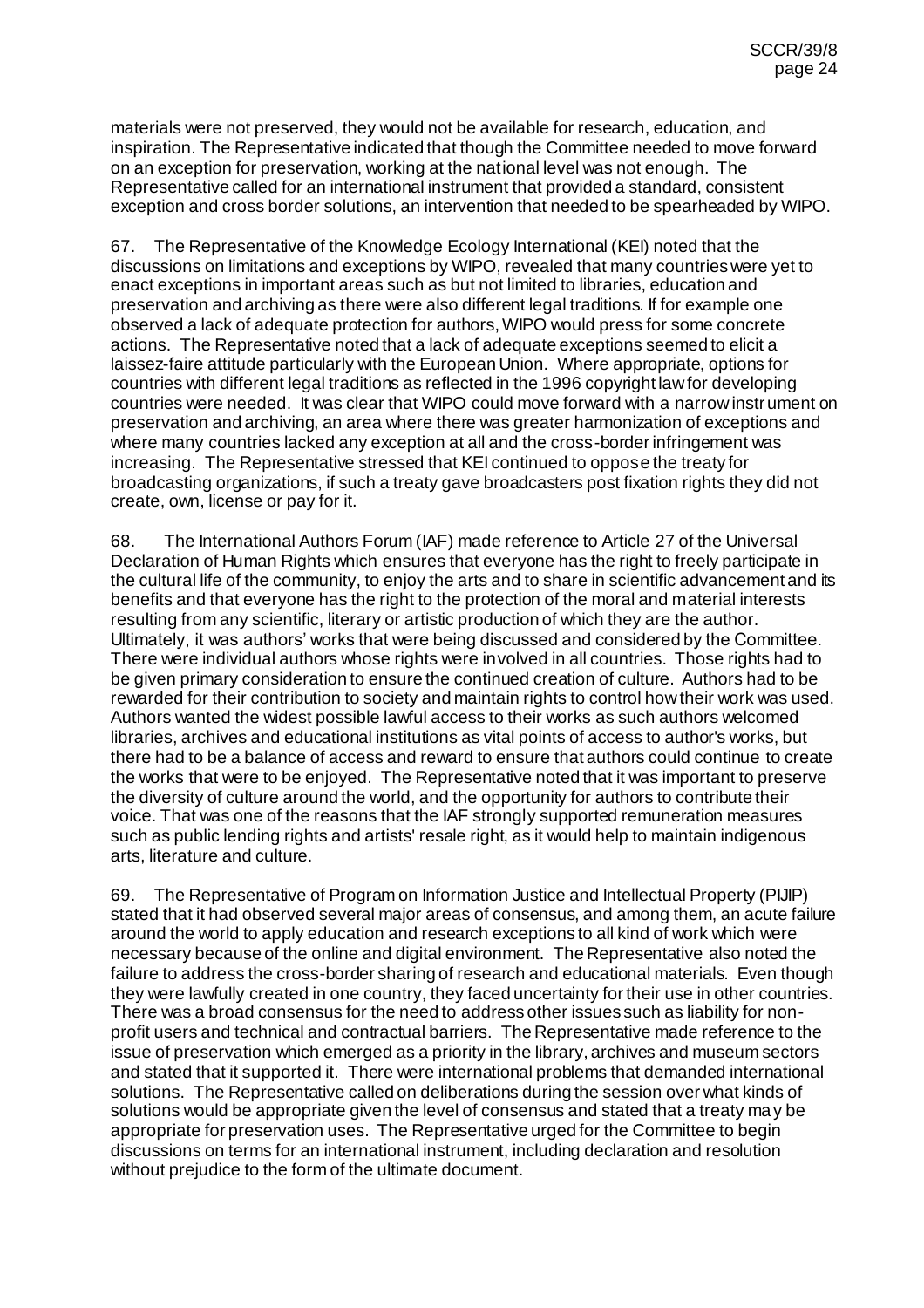70. The Representative of Creative Commons spoke on two high-level concerns regarding limitations and exceptions. The Representative urged the Committee not to accept any premise that licensing was the best or an exclusive solution to or could ever serve as an adequate replacement for limitations and exceptions. Limitations and exceptions to copyright were essential to a free and democratic world. Depending on collective rights management organizations, as the soul or dominant means for accessing and using creative works, denied the public the ability to provide critical analysis and build upon those works and ideas. Licenses, even open licenses would never fill that vital function. The Representative noted that to rely solely on CC, CMOs or statutory licensing was short sighted. Secondly, as related to the broadcasting treaty, the Representative emphasized that the creation of new, additional rights, which sat atop copyright such as broadcast rights, was dangerous, and should be avoided all together. The Representative noted that those rights complicated the freedom to exercise rights granted by law or via public licenses on the underlying creative works and stated that it continued to object as a matter of principle to the creation of new rights that sat atop copyright. The Representative proposed that if the broadcasting treaty was pursued, it was essential that at least those exceptions and limitations that coincided with copyright were included so that the underlying works did not become tangled in such rights. The Representative urged the Committee to conduct a healthy and full debate that would take place amongst all stakeholders in order to better understand the complications that may ensue as a result of those new rights and for proper, fair, and balanced limitations and exceptions.

71. The Delegation of the Syrian Arab Republic called for preservation of cultural heritage, which still faced systemic destruction. Considering that it was the property of all humanity and not the ownership of a sole individual, the looting of cultural heritage that was taking place in Damascus, Syria, which was one of the oldest inhabited cities in the world, with an ongoing war that has destroyed many artefacts, the Representative stated the importance of limitations and exceptions which were important for libraries, archives, and institutions of education. The Delegation supported the call by the Delegation of Jordan who first called for an international conference in the field of intellectual property.

72. The Representative of the Library Copyright Alliance (LCA) pointed out that an exception for preservation provided, perhaps, the clearest example of how copyright exceptions could benefit authors. First, an exception for preservation ensured that libraries, archives and museums could preserve an author's work for future generations. Unless, the work is preserved, no one in the future would know of the author's creations. The author and her achievements would be forgotten. That fading into obscurity was every author's worst fear. Second, the fact that libraries, archives and museums had employed exceptions in the past to preserve works enabled authors today to draw inspiration from those earlier works as every author knows, there was nothing new under the sun. Every work is based on the works that came before. Thus, authors were major beneficiaries of exceptions of preservation by libraries, archives and museums. For that reason, any delegations that supported options should support authors for preservation and it should support the SCCR for doing everything in its power to promote preservation worldwide.

73. The Representative of Education International (EI) stressed that exceptions for education and research were key to the achievement of education as a human right. The Representative believed that WIPO could make a difference. The Representative commended all stakeholders for advancing the work around the action plans and revealed that governments urgently needed to reform their laws to include the use of digital works and find international solutions for crossborder challenges and preservation. The Representative appreciated the support of many governments during the regional seminars and remained concerned about how substantial discussions on actual solutions were avoided or simply not reported. The Representative noted that at the international conference, despite the mandate to discuss various national solutions,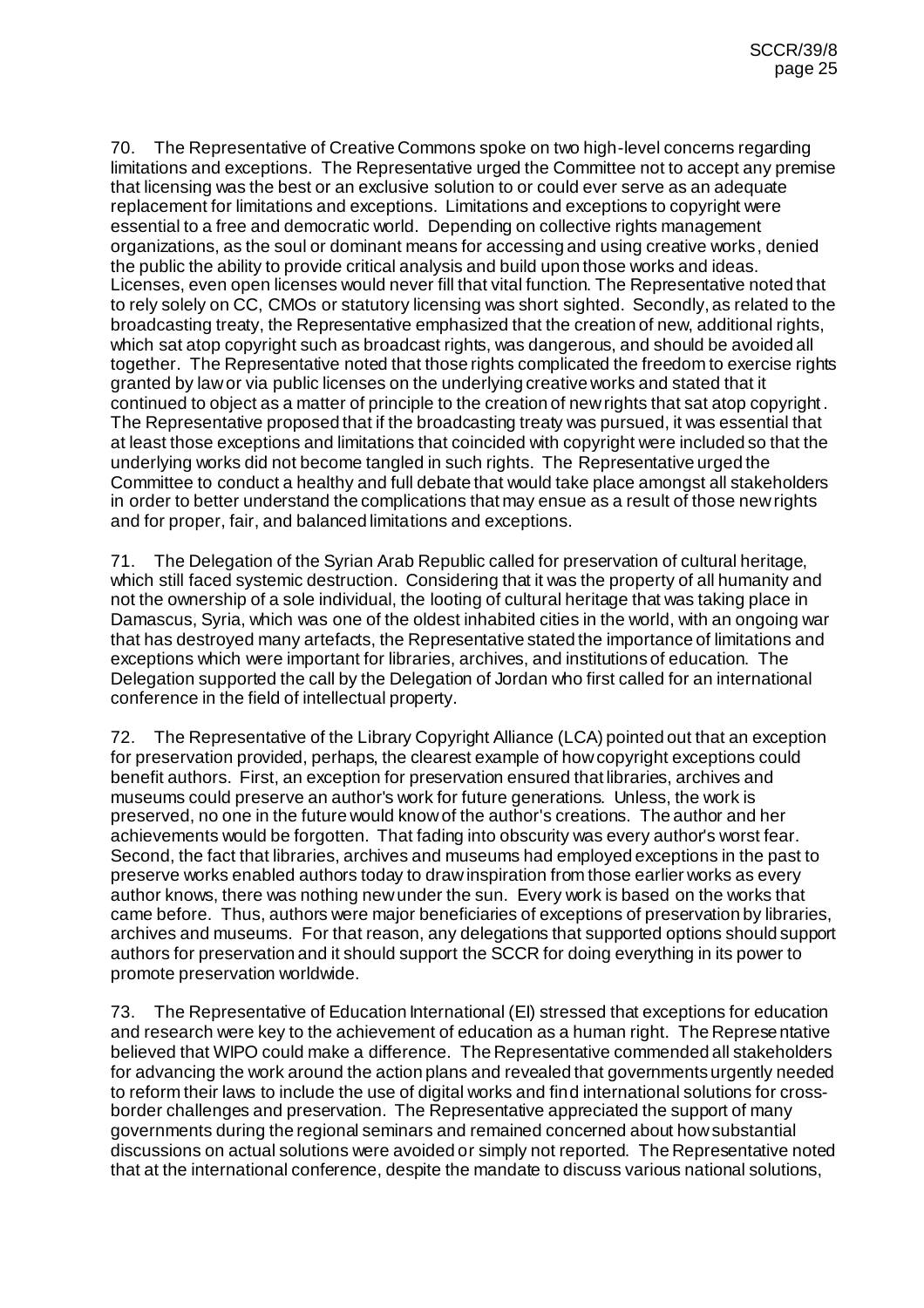discussions were around the national averages. The Representative pointed out that the conference had commercial actors who had an interest to discuss licenses, only a few voices with the expertise or interest to discuss education and research exceptions were invited to be part of that panel. That, it believed was unacceptable and a loss of opportunity. During the Asia Pacific seminar, there were good discussions with strong recommendations for strong normative work. The tone shifted in the following seminars and it was difficult for our NGO representatives to contribute. Nevertheless, different countries spoke in favor of the international and national level reform. EI hoped that that would be reflected in their reports. As had been discussed in the committee by expert academics, beneficiaries and an increasing number of governments, they all agreed that WIPO can and should take action. The Representative urged the Member States to start working on text-based solutions to promote national level reform and address cross-border issues and preservation.

74. The Representative of Electronic Information for Libraries (EIFL.net) indicated that as Zimbabwe had ratified the Marrakesh Treaty, the law would be amended for the benefit of people who were blind and visually impaired. The Representative was pleased about that feat because without the existence of the Marrakesh Treaty, there would not have been an opportunity to talk about blind people in Zimbabwe. The Treaty made the issue a priority among all the competing issues that the government was facing, for example, dealing with the economy and food issues. In many countries where EIFL.net was present, since the implementation of the Marrakesh Treaty, it had witnessed progress on exceptions for people with print disabilities, and much less progress on exceptions for libraries. At the WIPO regional seminar for the African Group in Nairobi, Member States agreed that exceptions in Africa lagged far behind the rest of the world, and that copyright barriers to the preservation of cultural heritage should be eliminated. The Representative stated that the problem had to be resolved at the international level in an effective and timely way for libraries in Africa.

75. The Representative of the European Visual Artists (EVA) pointed out that the regional meetings and the international conference showed that additional exceptions and limitations for museums, libraries, archives, educational and research institutions were not necessary because international instruments currently in place already covered the needs. For additional purposes, solutions that were based on collective licensing, remunerated exception or a combination of both were the best, because there was a fair balance. In Europe, the recent copyright directive had preservation and online access of public collections, as well as for teaching and research. It prioritized licensing mechanisms and thus safeguarding rights while providing the legal certainty all users need. That copyright directive did not introduce specific use for museums or noncommercial and archival uses. CMOs for visual arts had developed licenses providing legal certainty with extension to non-members. The example from the Netherlands included remuneration for the use of their works. The Representative added that the EVA issued thousands of licenses every day covering their international partners thus enabling the cross border exchange of works in a huge repertoire.

76. The Representative of the Authors Alliance noted that the limitations and exceptions for libraries, archives and museums promoted the long-term interests of authors, ensuring that their creative and intellectual legacies lived on through the preservation of the assets of those cultural stewards. Those efforts also enhanced the discoverability of authors' work, improving the chances that those works would reach audiences for which they were intended. Educational limitations and exceptions to copyright likewise benefitted authors and limitations and exceptions could help them reach wider audiences as well as engagement with works that users would otherwise forgo due to the cost, difficulty, or even the impossibility of licensing thereby allowing authors to reach new readers without interfering for the newer mark for their works. Secondly, educational limitations and exceptions helped authors build reputational capital because the uses they enabled, such as the use of exceptions of work in a classroom, signaled that the author had made significant contributions to the field. Those benefits were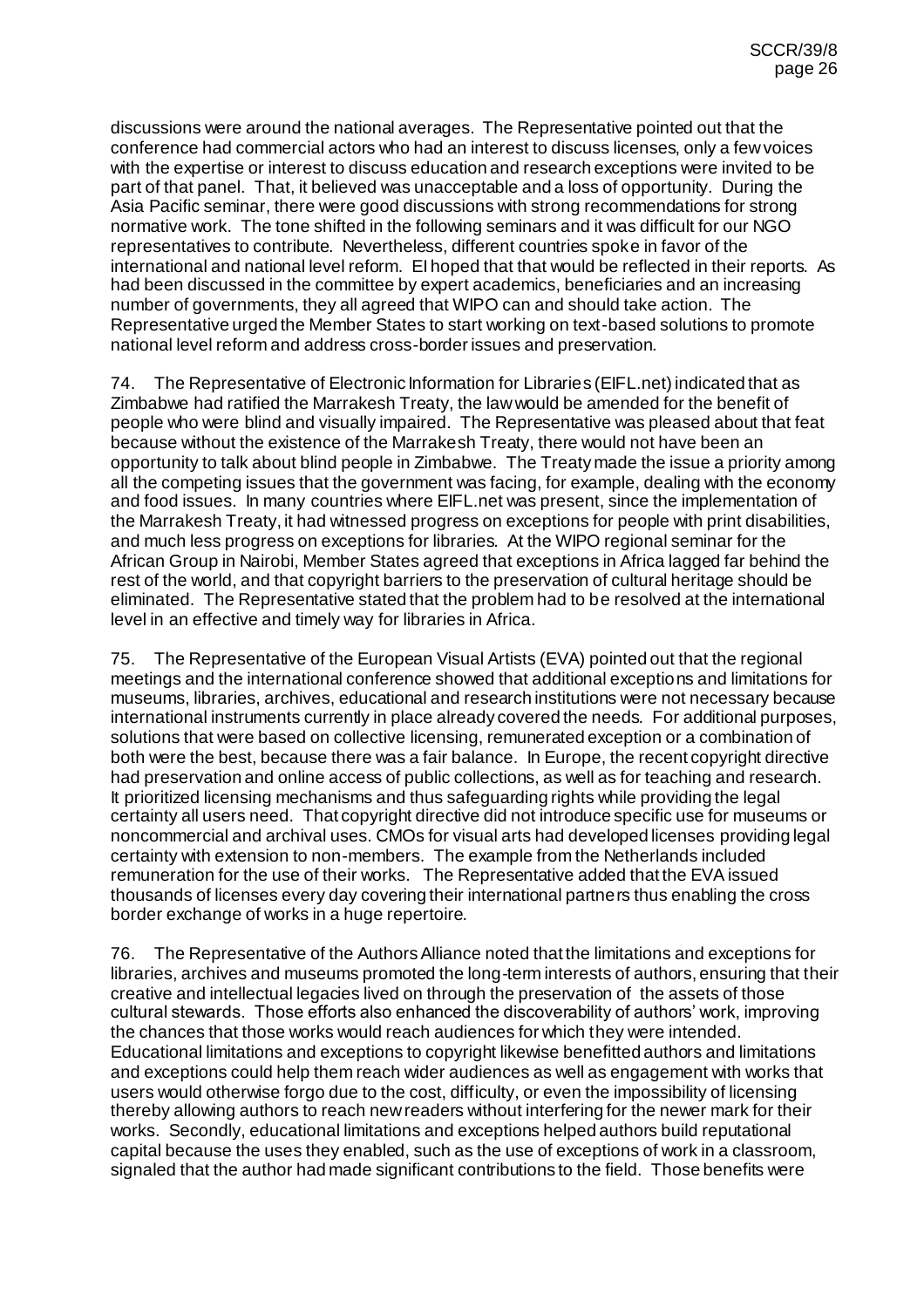especially profound for academic authors whose scholarly representations were enhanced when their works were prescribed as classroom reading. Finally, educational limitations and exceptions could reinforce the incentives to create. They amplified the ability to contribute to the advancement of knowledge by allowing readers to more readily discover, make use of and build on their works. Those were particularly motivating to academic authors who often created works in order to share their knowledge, insights and ideas with a new generation of learners. Limitations and exceptions were central to a vibrant, creative ecosystem, and the Representative commended the Committee for its continued work on that topic.

77. The Representative of the International Confederation of Societies of Authors and Composers (CISAC) commended the Secretariat of WIPO for the implementation of the ambitious action plans for libraries, archives, museums, and research and educational institutions. The Representative could not speak about limitations and exceptions without speaking of creators who were preserving culture and disseminating culture. The Representative indicated that there was the need to strike a balance between exceptions and limitations and copyright, allowing authors to live using their profession. Moreover, the current system for the management of copyright, even if it could not be improved did offer appropriate solutions to the needs of museums, archives, educational and research institutions and libraries, be it contractual solutions or not, they had to take into account the needs of users. The majority of collective management cases facilitated this. Therefore, the systems needed to be strengthened in specific areas, especially for cross-border use. The Representative stated that WIPO had always played a pivotal role. An international framework for limitations and exceptions already existed and as such the Committee had to adopt the best possible solution with regard to the best way to make headway on that agenda item. The Representative supported the proposal which entailed continuing exchange of information by coming up with the kind of manual of good practice that would allow members to come up with appropriate solutions for their own circumstances.

78. The Chair opened the floor to Professor Kenneth Crews for a presentation on the typology analysis for archives that is available in document SCCR/39/5. The presentation was followed by a Q & A session.

Professor Crews made a presentation on the typology analysis for archives which is contained in document SCCR/39/5 and which can be found at **(Monday, October 21 2019 Afternoon Session):** <http://webcast.wipo.int/>

79. The Chair urged members to reflect on the presentation in view of the Q & A session. The Chair welcomed members and observers to present their comments.

80. The Representative of the International Council on Archives (ICA) observed that the typology captured a wide variety of issues that archives faced at the intersection of copyright and the range of works in archival collections. The Representative wondered how the typology would be useful to the work of the SCCR, in moving the Committee forward on exceptions for archives.

81. Professor Crews noted that the main and most important use of that typology would be to use it as a resource for assuring that Member States have identified and considered the many different details that could ultimately be a part of the domestic law of their country, and any other countries. Considering that those variables were necessary, what was important to think about was the scope of the work and the scope of users in the case of preservation. What must be the condition of the work before the preservation copy? That was a tool to make sure that priority issues were identified either as an instrument from WIPO, or for the domestic legislation of the country. Professor Crews noted that if we could ascertain that those issues were reviewed, then there would be more exceptions and limitations that were effective.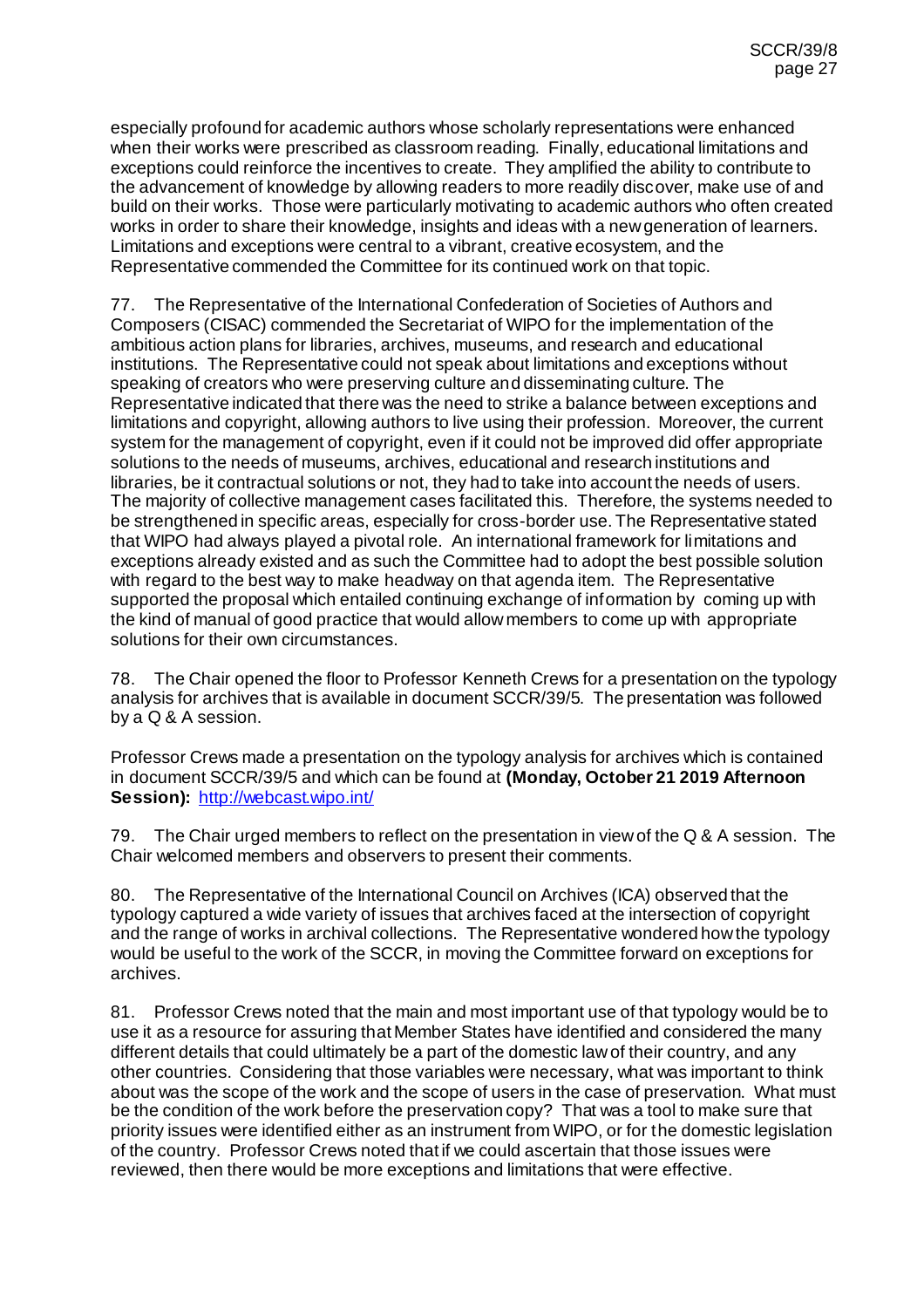82. The Delegation of Jordan reiterated the importance of the study, indicating that it was a roadmap, which could be used by each Member State, depending on its context and national legislation. The Delegation underscored the fact in some cases, in the absence of archives, the national library assumed both tasks. The Delegation noted that sometimes the national library took on archives, classifying documents and important books belonging to the nation. As indicated in the study, there were some public and private archives. According to his presentation, Professor Crews had stressed that there was not a precise definition of libraries in the United Nations. Furthermore, UNESCO defined a library as being a cultural, educational and social institution, the mission of which was to collect all sources of information and all forms in order to classify it and to provide access to the public at a reasonable or reduced price. The Delegation called for consensus in order to preserve heritage. The Delegation referred to the loss of the heritage of some ancient civilizations, citing Greece as an example. The Delegation also noted that factors such as climate change had contributed to the deterioration of the cultural heritage of the Hellenic civilization and that several libraries, as institutions, had been destroyed during the Iraq invasion. The Delegation called for a consensus to have exceptions for national libraries. The Delegation added that national libraries should be the focus of attention and should enjoy certain exceptions, because they constituted the memory of a nation.

83. Professor Crews responded that though in many countries the national library took a leading role in the preservation of heritage, it was not entirely so. He noted that in several countries, libraries as well as archives had other collections, which constituted heritage. Professor Crews stated that those archives and libraries also had to proceed with their work, as their real purpose was the advancement of knowledge, the protection and the expansion of culture and the learning of other cultures. Professor Crews stressed that the Committee had to see that copyright encouraged the creation and the dissemination of that intellectual base which was the fundamental purpose. Though he indicated that people make money doing it, the real purpose was the promotion, protection and the access to knowledge.

84. The Representative of the Canadian Federation of Library Associations (CFLA) was pleased that WIPO had convened the regional meetings and that it had hosted the special conference on limitations and exceptions for libraries, archives, museums and educational and research institutions. The Representative reiterated that limitations and exceptions were an integral part of the balance of copyright. The Representative stated that Professor Crews typology was an effective approach to those topics and preservation as cited by Professor Crews was one of the most common exceptions. The Representative suggested that the way forward was to consider the topic of preservation for libraries, archives and museums. There was a broad consensus among Member States that preservation was an important national and international issue. Many countries had legislation to ensure that their cultural and historical record was preserved. The Representative noted that those national laws lacked an essential cross border component that acknowledged the global nature of digital information. Where it existed, national legislation was a firm first step. Citing the success of the Marrakesh Treaty, the Representative noted that an international instrument could be a catalyst for new national laws with an international component. An international instrument for libraries, archives and museums that was specific and limited to preservation, would allow each country's cultural heritage institutions to fulfill their mandate. The Representative expressed that it was ready to move forward with that. Though the typologies were a good framework to use to approach preservation and the work of archives, it could be seen as an appropriate framework to consider licenses where appropriate keeping in mind that other instruments would be more effective.

85. Professor Crews indicated that the process of drafting a license could benefit from having those details to ensure that there was an assurance that the license was in fact effective and desirable. He noted that there had been constant discussions about the role of licensing and the relationship to exceptions and limitations. He added that licensing could play a role where it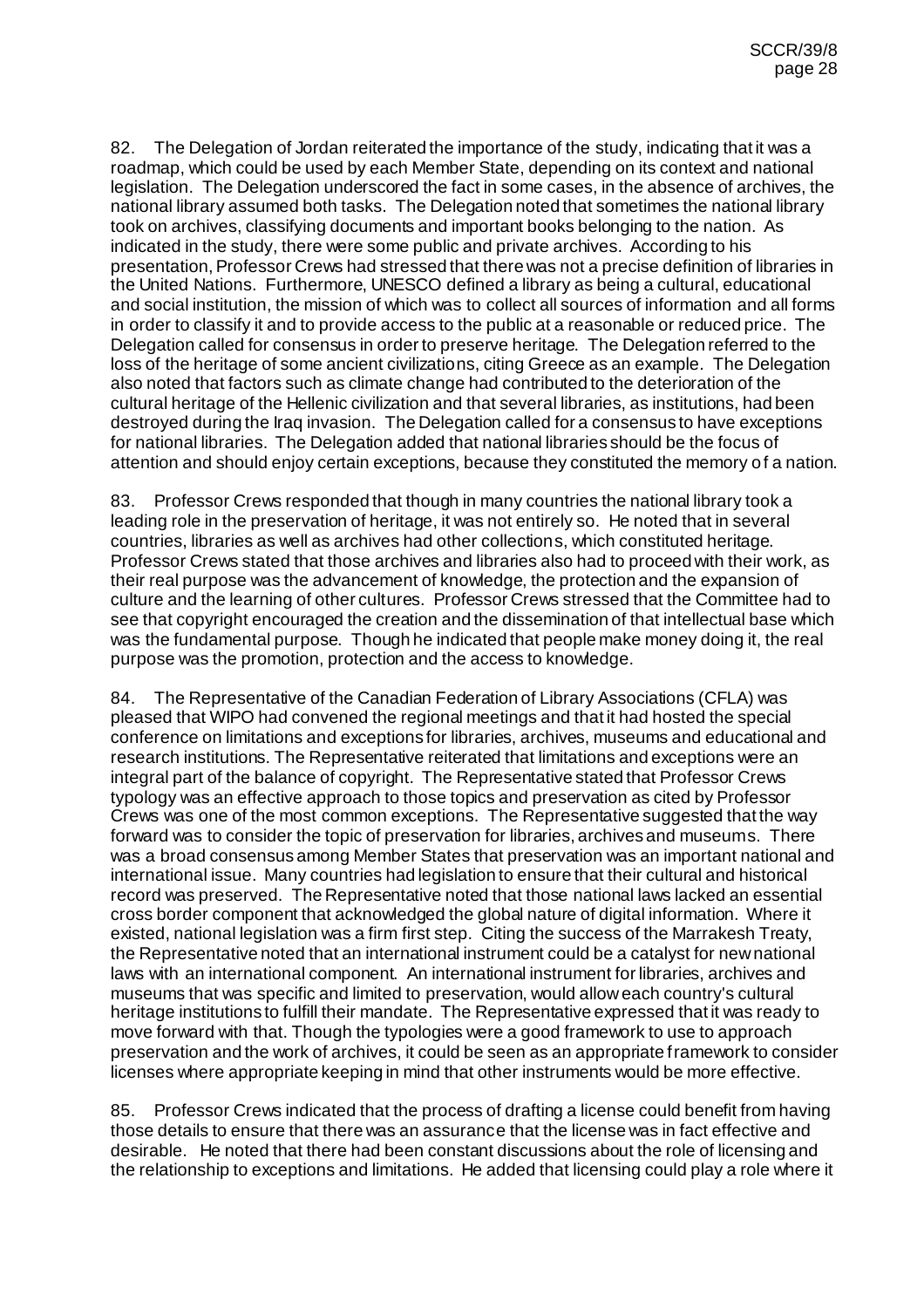ultimately served the function that libraries and archives were seeking to achieve in their social mission. So if the statutes or any other mechanism were to refer to license, that would start to open up some pretty heavy complications because that license could then become a viable part of the equation but only if the license really provided a viable, effective, and affordable means. Reflecting on the discussions held during the Conference, Professor Crews stated that the discussion around licenses left him wondering what could a license provide. If a license was going to work, should the license allow the library and the archive to really do what it needs to do, or would it be a tighter, more confined structure? Would the license be more effective and efficient? The Delegations had shared concerns about the process of negotiations, and whether the licenses would be affordable or not keeping in mind that what was affordable was probably different in all the Member States. The licenses described during the Conference would be subsidized by different allocations from national governments, as they would be worked into the calculation and the economy of the structure of education, libraries, and publishing. Those licenses would not be duplicated in another environment and going back to some of those standards, there is hope for effective licensing.

86. The Representative of the Society of American Archivists (SAA) referred to column two of the preservation table where there was reference to licensing and implications. The Representative noted that there were a lot of licensing considerations that came up in a variety of environments. Direct licenses were the most effective tool because those were done one-on-one with the copyright holder. In archives, the challenge was that there were a large quantity of virtually anonymous works, where the person was essentially untraceable for the long duration of copyright. The Representative indicated that collective management did not seem to be a vehicle for dealing with that, as such, in thinking about the applications to which that typology might use, what would be its applicability to the different types of archival collections or different types of archives. The Representative referenced Dr. Sutton's study, which emphasized that the Committee should be thinking in terms of archival collections, rather than archival institutions.

87. Professor Crews noted that archival collections, included a tremendous diversity of works, types of works, origin of works, the circumstance of the work and the copyright duration of those words, which was not an easy discussion. In dealing with individual transactions and that was largely because given the nature of the complication of archival collections, a broad based license did not realistically address the tremendous variety of copyright challenges that one faced within the confines of any one archive.

88. The Delegation of Iran (Islamic Republic of) posed a question in respect to the licensing and relation with NLAs. The Delegation noted that the typology was very useful and informative because it compiled all the relevant information. Regarding the diversity amongst stakeholders, the Delegation noted the need to consider the commonalties and the convergences among all the stakeholders because those divergences could be a basis for future work and the commonalties could constitute the basis for the future program on that agenda item.

89. Professor Crews reiterated the need to consider commonalties.

90. The Representative of the Knowledge Ecology International (KEI) proposed that the Committee reflect on the approach taken in the 1976 Tunis model on copyright for developing countries in several areas. First, to what extent would model provisions which were published by UNESCO and WIPO in 1976 benefit from some update given the turn of events since then. And secondly, the approach of the issue of alternative provisions in some sections but not all sections of the model law, and whether or not having a model law that had one proposal for some issues but perhaps more than one proposal for other issues would be a good way forward if there was any further work on model laws. Finally, on licensing, the Representative noted that they spent a fair amount of money on licenses. Giving up privacy relating to those licensing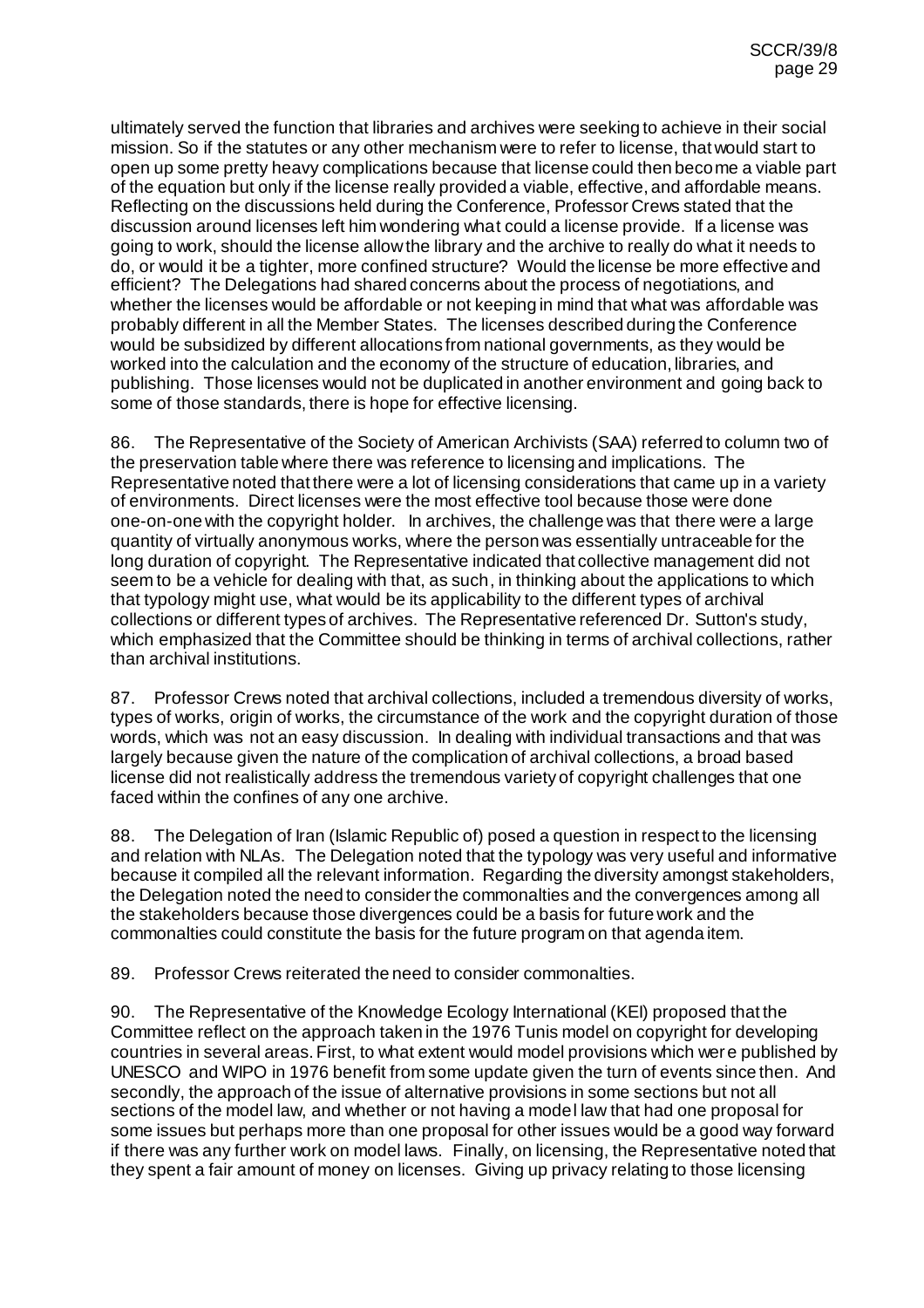issues gave a lot of people concern because it is unclear what happens to the data when working under a license. How data was used was an area that many people thought needed to be discussed more. The issue of pricing, particularly for the legal information used, was another area that needed further discussion. One thing that bothered many was restrictions and licenses on reuse of public domain. Contractual provision could take the public domain works and put them on a web page and that was an area that was uncomfortable to deal with.

91. Professor Crews indicated that in the negotiation of licenses, data was being created with respect to uses of works, and the privacy of that data. He also referred to the materials in the public domain and stated that calculation and determination of the public domain was often a very difficult task, but then there were certain things that were either old enough or there were certain types of governmental works that very clearly were public domain. However, he revealed that many of the licenses did not make that distinction. He indicated that with a license for the reproduction of pages, there was no regard for what was on that page under many licenses. Professor Crews indicated that there was no need to revisit the Tunis Act, but maybe a way forward with exceptions and limitations was to go to the typology, identify the major themes, the what, who, when, where, how types of questions and identify a modest number of alternatives for how a country may address those. That could then provide an efficient framework that would enable a country to consider the major issues, make the choices that were right for that country and craft legislation that would have the potential of being thoughtful, helpful, and productive, as the legislation served its purpose of advancing knowledge and in the case of preservation, protecting cultural heritage.

92. The Representative of the Library Copyright Alliance (LCA) noted that with those three typologies contained the major elements of the toolkit that people looked for. The Representative also added that if a couple of model law options were considered, it would go a long way to providing the immediate concrete guidance and the quick fixes that the Delegation of Kenya was looking for. The Representative noted that the Committee was very close to providing those quick fixes, which could be supplemented by text-based work on an instrument relating to preservation.

93. Professor Crews noted that it was an excellent proposal, which needed to be considered by the Committee as they would provide a means of moving forward.

94. The Representative of Corporación Innovarte stated that the elements related to exceptions were important for harmonization. There were some exceptions which have to be brought into line with specific realities in each country and that in some cases, there was a considerable transnational importance. The Representative enquired which elements, for the purposes of harmonization, should the Committee focus its attention on.

95. Professor Crews noted that one of the main objectives of international copyright agreements was to affect the harmonization of the laws across countries. Professor Crews made reference to the different copyright agreements and treaties, which lacked perfect harmonization. Some of those agreements were approximately harmonized on major points, however there were places where countries could choose to be a little bit different. He noted that generally, that created a predictability and an easier means of doing business with one another particularly on cross-border issues. He indicated that the Committee needed to recognize that in the process, there were certain provisions that were better suited for an international agreement to be harmonious. One of those was clearing the way for the crossborder transfers. If that could be done and combined with the support of any type that led towards the creation of exceptions and limitations, then that predictability and usability of works would be achieved as they did move across national borders.

96. The Chair thanked Professor Crews for his time and invited Professor Xalabarder and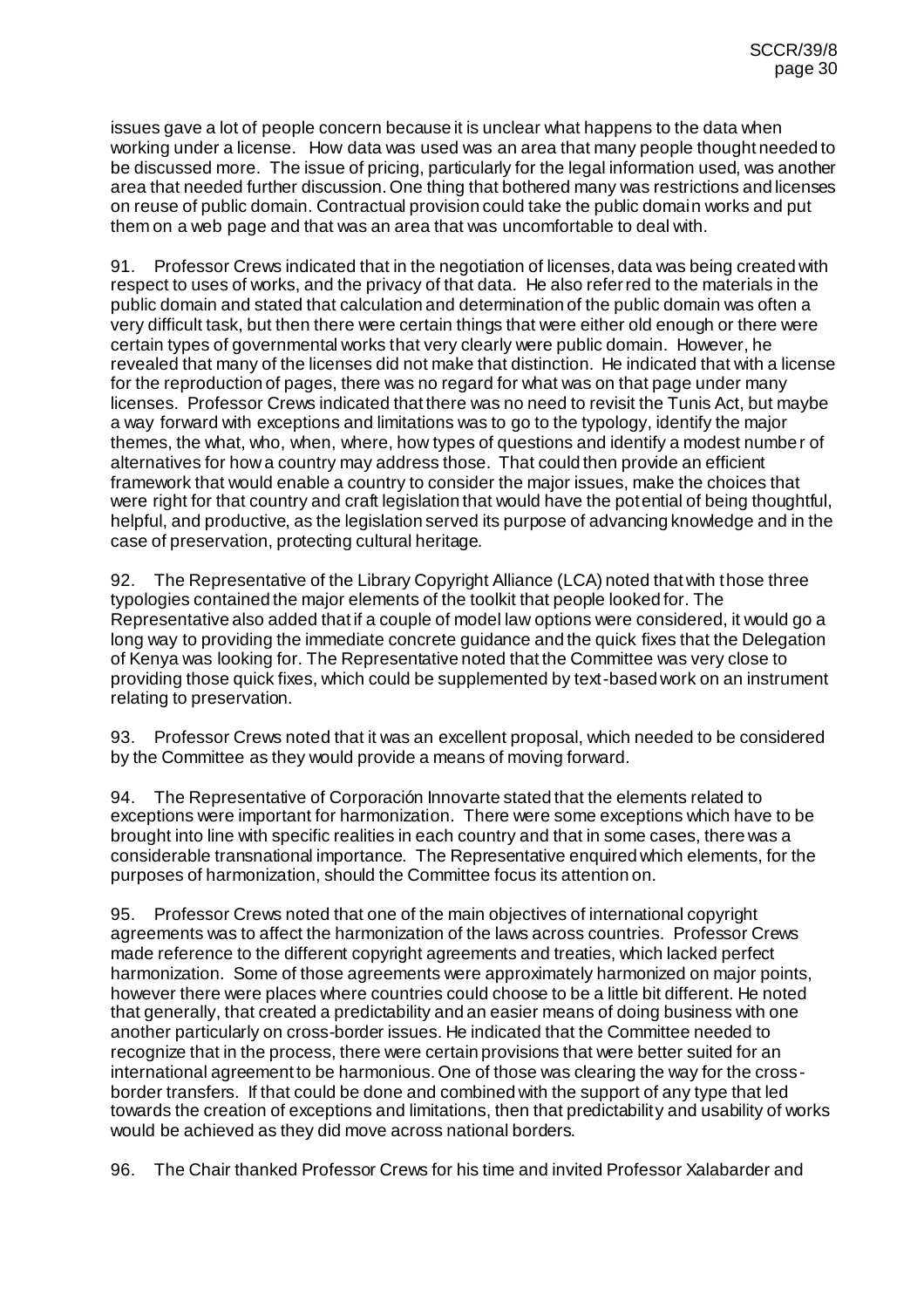Monica Torres to report on practices and challenges in relation to online distance education and research activities.

97. Professor Raquel Xalabarder and Monica Torres made a presentation on Report on Practices and Challenges in Relation to Online Distance Education and Research Activities, document SCCR/39/6, which can be found at **(Tuesday, October 22, 2019 Afternoon**  Session): <http://webcast.wipo.int/>

98. The Representative of Communia cited Professor Xalabarder's report stating that exceptions were the best tool to secure fundamental teaching and research needs as they protected public interests. However, Member States were not really making use of the policy space that was available under the Berne Convention and therefore, many Member States did not have exceptions for education and research especially in the digital and online environment. The Representative also stated that as per the report, an international intervention directed at mandating Member States to have those exceptions, while also giving Member States the freedom to design the scope of those national exceptions. The Representative requested that there be an elaboration on that. The Representative asked the professors how they proposed to solve the issue of cross-border uses. Frameworks alone could not deal with the international territory in the online environment because of cross-border issues. Though Professor Xalabarder had mentioned that an international convention would be required to deal with that issue, the Representative indicated that there was no reference to it in the study and wanted some clarification on that. The Representative made a correction in Professor Xalabarder's presentation. The table with countries with a certain type of exceptions was quite high. Referring to Professor Seng's study that had the number of provisions versus the number of countries, there were only 132 countries that had exceptions for quotations and not 183 as was indicated in the table.

99. Professor Xalabarder noted the point referencing Professor Seng's work. Professor Xalabarder stated that there were more exceptions for quotations, and that more work at national level could have been done. Normative considerations and next steps or conclusions were not very much the purpose of that report. What needed to be done at the national level, the national legislature was to look at the specific needs and circumstances of every country. There were a lot of actions that could be taken at an international level and exceptions and limitations to address the needs of teaching and research online was something that could be fostered, sponsored and prompted at the international level. That should be something that was morally mandatory. It was the responsibility of each Member States to take action at that level, with WIPO helping and providing solutions to develop those national solutions. Some things needed to be done at the national level, other things could be done at the international level, to resolve the issue of cross-border that needed to be addressed at the international level.

100. The Representative of the Knowledge Ecology International (KEI) referring to the three-step test noted that in reviewing the records of the 1967 Stockholm Convention, where the three-step test was first introduced, that was limited in its application in that, the other exceptions that were called exceptions were not subject to the three-step test, at least in the Berne Convention. The Representative pointed out that when Professor Ricketson discussed that issue, he reached the same conclusions. Limitations on the remedies for infringement were not constrained by the three-step test in the same way that a limitation on the right was, and that for most people, the controlling issue would be Article 44 and Article 45 of the TRIPS agreement on injunctions and damages. Since the US Copyright Office put out a paper several years ago for the fair works program, which stated that they wanted to avoid the three-step test all together in that area, there had been renewed interest in that area. The Representative noted that sometimes, there was an unfortunate tendency to reference the three-step test, which came out of ancient text, which had become a circular reference. However, the origin of the three-step test suggests there were some limits as to where it could be applied.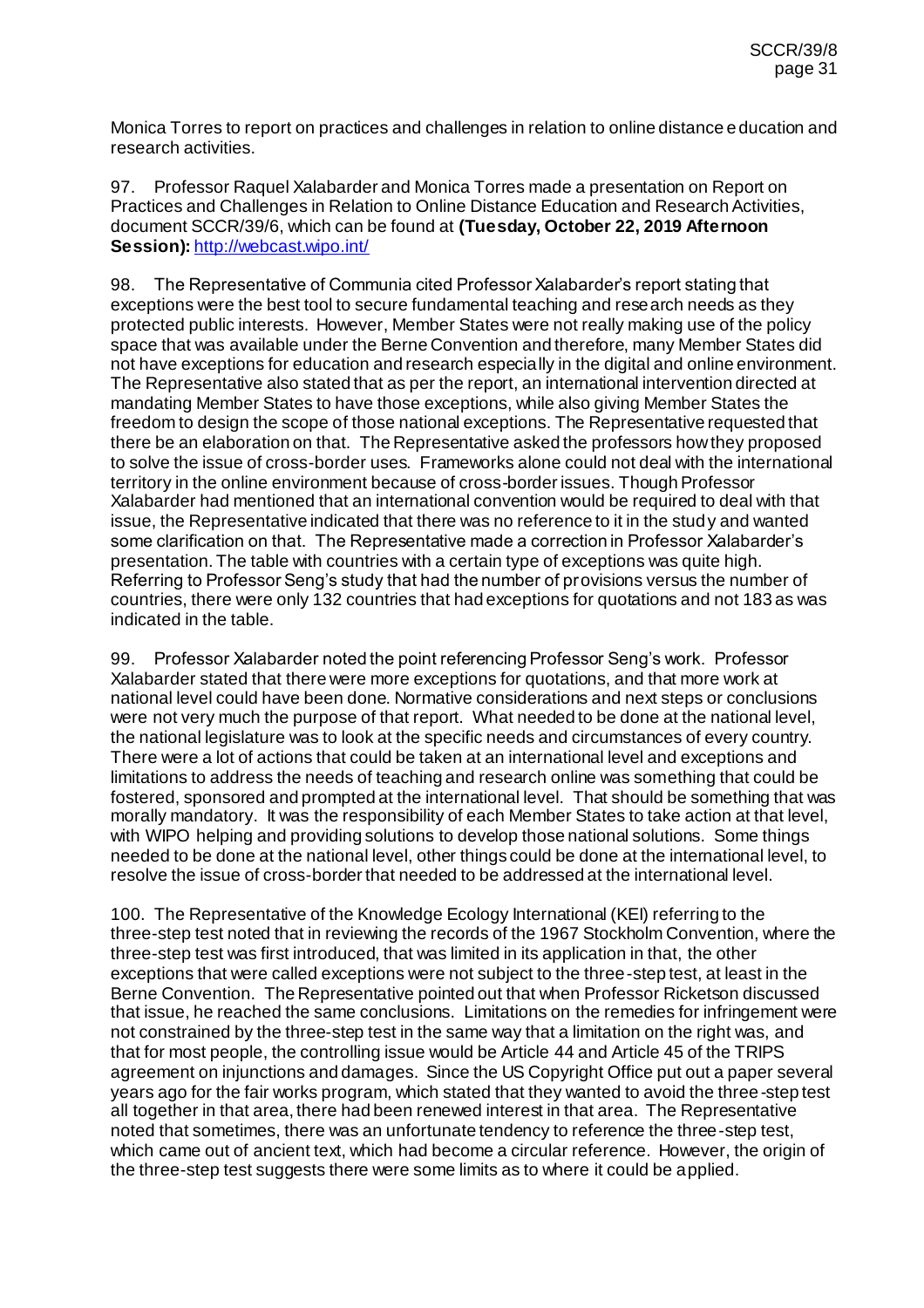101. Professor Xalabarder affirmed that in the history of the Berne Convention, the three-step test came out at a later time. However, Articles 10, 11 and 12 when discussing exceptions did not refer to the three-step test but to fair practice. She believed that the point of agreement was to identify that fair practice in Article 10 and the three-step test very much led to the same place. Regarding the limitations on liability, she noted that that could be an interesting way to look into the future with respect to good faith infringements. How could that be addressed in terms of liability, whether an exception or a reduction of damages, or that could also help with online cross-border issues.

102. The Delegation of Argentina noted that in the overview, universities and educational research institutions using licenses had to reveal what works they had used. The Delegation queried about the requirements that were in place for the extended licensing system. The Delegation believed it would facilitate work with regard to all the holdings. The Delegation also asked if the reciprocity idea was also included to see if that would facilitate the use of works in a remunerated fashion.

103. Ms. Torres indicated that universities were obliged to report the use of works. That, she revealed, was a very complicated issue for universities in general. However, it was also the case that CMOs were currently implementing services to make that easier for users through a number of online systems, platforms which in an electronic way, made that a lot easier to do. She noted that that certainly made it easier in terms of providing the license and when the license was provided, that platform automatically generated a report of the use of that work. The idea was to facilitate the rather arduous job for universities. She pointed out that one of the requirements of extended collective licensing was that the CMO had to sufficiently represent their sector. That means, for example, in the libraries, they needed to be sufficiently representative and that was normally in countries where the system had already been implemented. That was because CMOs were normally organized into organizations representing an entire sector as they were not normally made up of direct individuals. Usually, the member of those CMOs were organizations representing authors and editors in the different sectors, and in the case of public sector image. Due to that structural organization, it allowed them to be properly represent and that meant that the law, when it was sufficiently representative could provide a license not just for authors who have directly provided permission, but also for others, for those who were not members of the organization. That represented all holdings. The law specifically designated the CMOs which were in charge of that management. In some countries, there were nuanced versions of that, with regard to the granting of those licenses. Some of the holders who were not representative or had not directly given a mandate to the CMO had the option to withdraw from that system. In other national contexts, that was not permitted. Having solid holdings, which represented the majority of a given sector, gave users certainty that they were doing the right thing with regard to using the works and of course, reduced the risk of infringement of copyright in that case.

104. The Representative of Corporación Innovarte explained that it was very necessary for an international instrument to resolve some of the points linked to cross-border issues. With regard to licenses, the Representative asked if it was possible considering the current territorial issue, for example, in Chile a license for online distance education at a global level and whether a Chilean CMO had a license at that level. The Representative noted that that was not possible as there was the need for an international license like those used in the European Union where they looked at it in a cross-border way. The Representative asked whether there could be the possibility of a global licensing system for a national CMO without the need for an international instrument, the same with regard to exceptions. The Representative noted that it was very difficult or not impossible to have cross-border use, except for maybe educational use especially given that the scope of exception was different in every national context. There would be a need for some sort of cross-border issue or solution as witnessed in the European Union. The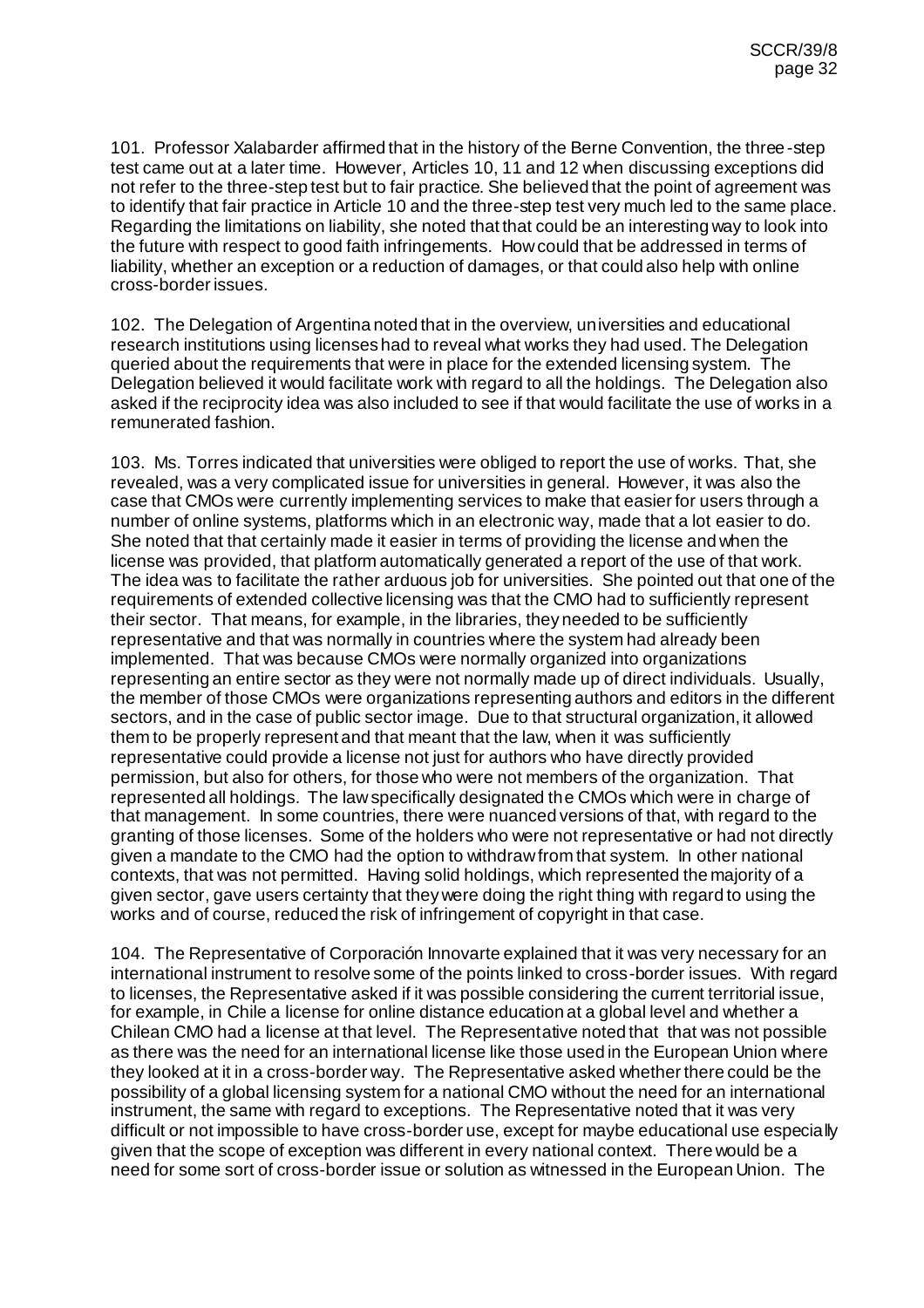Representative asked whether it was possible that the solutions for that could be achieved without an international instrument.

105. Ms. Torres observed that solutions which were provided by CMOs were most effective. She proposed for more solid bases, particularly in regions which shared the same language and organized themselves in such a way that various *reportoires* could be represented by one single organization that could provide licenses to all holdings represented by that organization. She mentioned that that had been achieved in other sectors, for example, music, where the same problem occurred. She indicated that in those sectors, there were reciprocal agreements to produce a representative organization, which then provided licenses for the sector that they represented. She pointed out that solutions of that type were more efficient and faster.

106. Professor Xalabarder noted that the European solution was possible, however, only one particular law was considered; which was the law of the country where the educational institution was based. That was based on an open an obligatory limit, which was a very uniform solution. Independent of the single law that would be applied within the European Union single market, the solutions would therefore be quite uniform. To export that at an international level could have very differing effects in different regions, particularly bearing in mind other practices. Not all national laws had the same degree of limitations and exceptions within their national context. As such, it could be a possibility that the result would not be a true reflection. However, considering only limitations in the use of online education might be interesting and possibly licensing. For a Chilean CMO to add licenses at a global level would be dependent on the authority of that CMO, and the rights or powers those authors given their CMO. Normally, a CMO had a certain authority to manage the holdings within a given country. However, CMOs were expanding in order to have powers beyond the country where they were registered. As such, a Chilean or indeed an Argentinian CMO, if they had been given the powers by their authors, might be able to act beyond their legal territory. Though certainly not the standard at that moment, certain practices of that sort could arise. Currently CMOs acted on a national basis.

107. The Delegation of Colombia made reference to the study which stated that only 25 WIPO Member States had an open clause on fair use or fair dealing. The Delegation also referred to another difficulty they were posed with in relation to the lack of certainty or clarity in the scope of some of the limits and exceptions which were looked at. In other typologies, or in different user types, there were few limitations and exceptions for some kinds of beneficiaries or users, particularly in countries where those open clauses existed. In addition, Professor Seng noted that the fair use case could only be used as a defense, which increased further legal uncertainty for users or beneficiaries of those exceptions. In line with that, and acknowledging that th ere was no perfect system, the Delegation asked what options there could be to reduce that lack of certainty or that lack of legal security in different systems.

108. Professor Xalabarder indicated that they had analyzed Professor Seng's figures, the information obtained in regional meetings and the study on national legislation. However, she indicated that the figures may not be quite right. She added that very often, the same legal provision could be interpreted in quite contrasting ways in different countries and fair use was one of them for example how fair use was interpreted in India, with regard to educational compilation texts. On the other hand, the United States of America, with the defense of fair use policy, was a very different situation. The idea of compilation of educational text would be allowed in India and not in the United States of America. What was evident in many countries were guidelines for fair use, which were written with the agreement of different stakeholders, rightsholders, universities and others, which sought to set out greater legal security. However, it was also true that fair use was used in systems where there was a certain legal precedent, which set out the laws that did not exist in other countries. Specific context was being looked at, for example, in common law countries. She indicated that that may not work in countries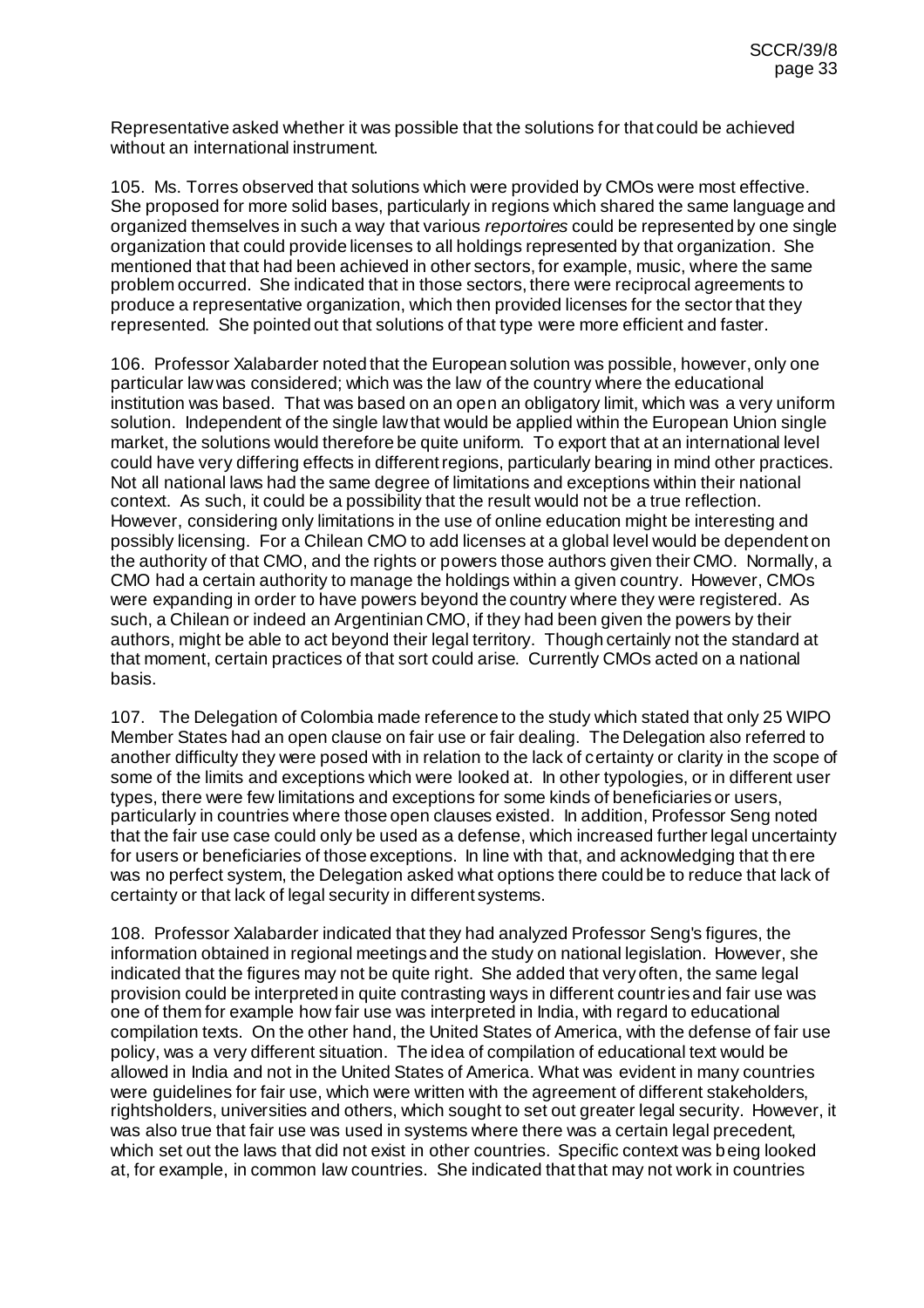such as Spain.

109. The Delegation of Jordan stated that in an era of a lot of the information and data that was being produced internationally, published electronically and could be found in databases at some institutions who were not the producers of that information, there was a lot of compiling information so as to repackage them and to relicense them for different uses. One example of such a happening is international databases. In Jordan, some had to purchase licenses and at times those are purchased internationally. Considering that, there was no need for legislation, whether nationally or internationally, for remunerated subscriptions. Rather, what the Committee needed to do was look at the licensing of information to see what was available in limited scope and limited compilations. In the matter of ethics of information, there were no legislations or international instruments that limited infringement. There was a need to be able to share knowledge without infringement on the rights of others with regard to authors or publishers. The Delegation emphasized that as much as an author had rights, readers and researchers had rights as well. Therefore, if that were sorted out, it would lead to the solution for a huge number of issues. The access to information also pertained to the rights of users. The Delegation referred to the issue of subscription to databases, which did not produce data themselves, but they were only compiling the information and relicensing them. Cooperation agreements between institutions who produce information could lead to such solutions.

110. Professor Xalabarder noted that there was need for careful balancing of fundamental interests. Access to information and to knowledge, protection, and enforcement of copyright. She agreed that a careful and difficult balancing needed to be achieved.

111. The Chair welcomed representatives and Member States to personally engage Professor Crews, Professor Xalabarder and Ms. Torres on further questions. The Chair announced the presentation of a reports on the regional meetings and the international conference.

112. The Secretariat presented a brief version of what was discussed with the participants of the international conference to the Committee. The three regional seminars that were included in the action plans, approved in 2018, were held in Singapore, Nairobi and Santo Domingo in April, June, and July 2019. Although the meetings took place in different regions of the world, they followed the same methodology. The work was divided among working groups, sub regions and by language. All the work developed by those working groups was reported in plenaries, which were documented, with the help of chairs and reports. Six experts were present, four of them were part of the Committee and would take part in the conference, and as main tools, the working groups worked on the different topics covered by the conference, libraries, archives, museums, educational and research institutions. That work was done with the help of a simple matrix, which looked at activities, such as, preservation, reproduction, access, and cross-border matters. Regarding the regional meeting in Singapore, 32 Member States made it to that meeting and 15 organizations participated in that seminar. Representatives from other regions such as Australia, Brazil, France, the United States of America and the European Union also attended the discussions. There were more than 100 people including experts, WIPO staff and IPO delegates. In Nairobi, 47 Member States participated and 37 professional organizations were amongst the participants. Countries from other regions, such as Brazil, the United States of America and the European Union also took part in that seminar. There were more than 150 people including experts and WIPO staff. In Santo Domingo, 29 professional organizations and the United States of America took part in the seminar. There were more than 180 people including delegates from the copyright office of the Dominican Republic plus WIPO staff and experts. The Secretariat indicated that working group chairs wanted to report on the findings and observations of those regional seminars.

113. The Chair invited the working group chairs of the regional seminars to make their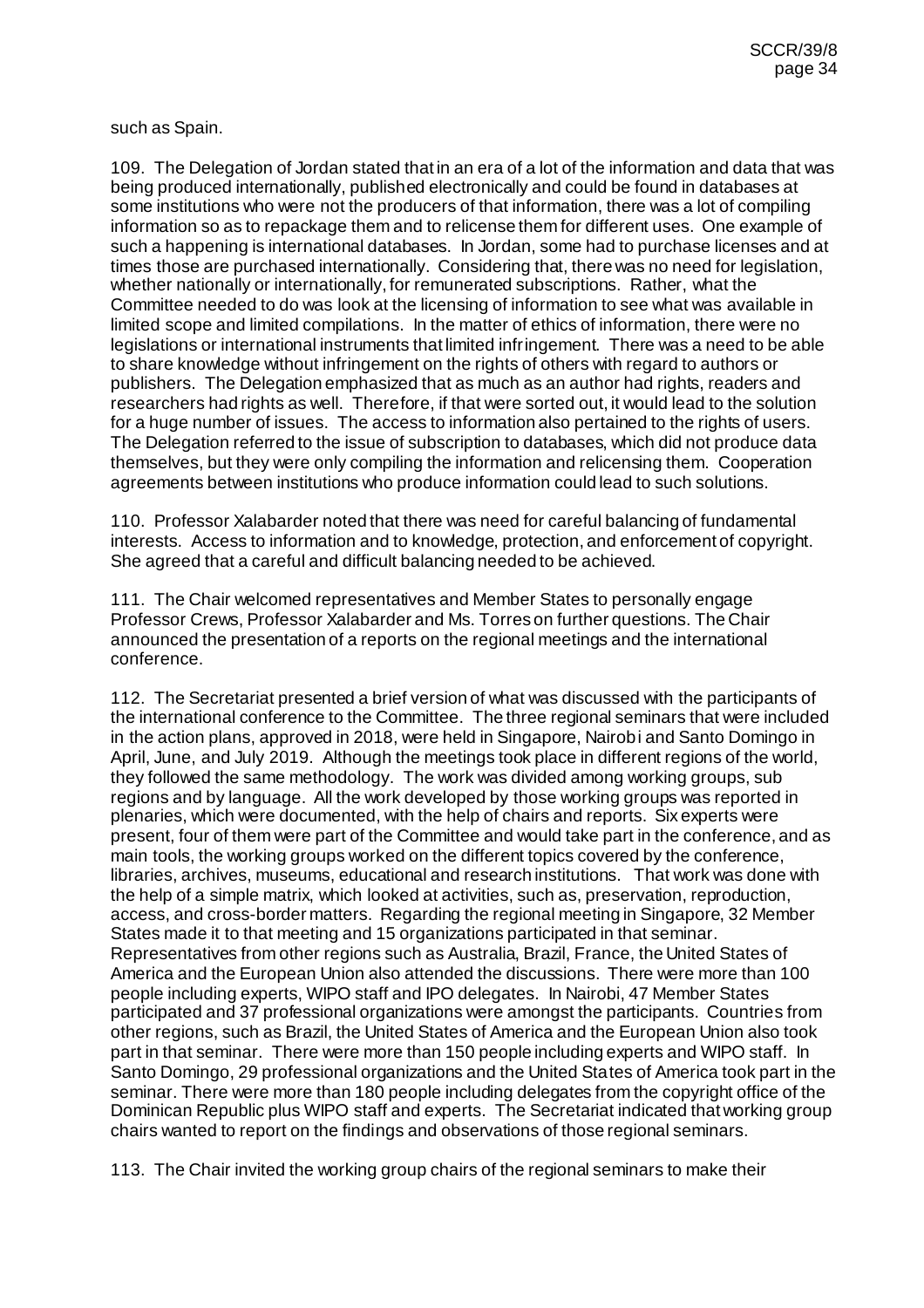#### presentations.

114. The Delegation of Malawi stated that it was privileged to have had excellent presentations by experts on the provisions and exceptions and limitations in the national laws of Member States as they related to the issues under discussion. In addition to the presentation by experts, observers also provided very useful information and shared practical experiences. Focused on digital discussions, the discussions on issues were carried out by Member States in three clusters, two for English and Portuguese speaking and one for the French speaking. The group discussions allowed participants to share country experiences and engage in in-depth analysis of the issues raised at the plenary. Group discussions centered mainly on the analysis of the national legislations in relation to the challenges and opportunities for education and research institutions, libraries, museums and archives. The discussions reviewed areas of minimum disagreement and some others that required further elaboration, including preservation and cross-border exchange of copyright works in the digital era. The need to update existing national laws to respond to digital challenges and facilitate effective implementation of limitations and exceptions at national and international level were discussed. The Delegation thanked the WIPO Secretariat for the excellent organization of the regional seminar, which not only provided members with the opportunity to assess their domestic copyright landscape, but also to appreciate the challenges and libraries of archives, museums, education, and research institutions. Issues of access to copyright works, especially in the digital environment, as well as the important role of rightsholders of providers of creative content were better understood. The Delegation also thanked experts for their engaging presentations. The Delegation welcomed the input of NGOs and observers and for providing alternative viewpoints on issues under consideration. The Delegation also thanked the Government of Kenya for the wonderful hospitality and for facilitating the regional seminar.

115. The Delegation of Singapore highlighted four points summarizing the general observations from the discussions in the Group. Firstly, the Group observed that legislative provisions and practice on copyright limitations and exceptions differ greatly from country to country. In relation to preservation of digital copies for libraries, although they were generally not explicit legislative provisions for the making of digital copies, some countries did allow for it in different ways. For example, Malaysia allowed digital preservation in accordance with library digitization policy and guidelines. While there were no specific guidelines, digital preservation was increasingly adopted in libraries in line with the general principles on fair use in the government manual on fair use for libraries and archives issued by the Department of Intellectual Property. There was also a difference of opinion on the effects of general fair-use provisions. Some Member States were of the view that general fair use gave them greater flexibility, while others were of a view that it would cause difficulties when it came to licensing. Secondly, the group observed there was a lack of understanding of copyright limitations and exceptions, which had the effects of users hesitating to avail themselves of those exceptions. Thirdly, some members of the Group also called for an international instrument which could serve as a useful guide for their domestic legislative processes. Last but not least, the Group agreed that preservation, access, and cross-border issues were common across institutions to libraries, archives, educational institutions and museums. For example, exceptions applying to one institution could equally apply to another institution or activity. The Delegation thanked the Secretariat for organizing the seminar for its region, the Asia Pacific, and also for the participation of all the experts and observers and hoped that those observations could contribute to the larger discussion on the way forward on that important topic on limitations and exceptions for copyright.

116. The Delegation of the Cook Islands thanked the Chair for giving the Pacific Group a place in the meeting and most importantly in the forum. The Delegation indicated that it accepted the limitations of copyright and other rights as demonstrated in the Berne Convention and various other copyright treaties. The Delegation indicated that what was more important at that stage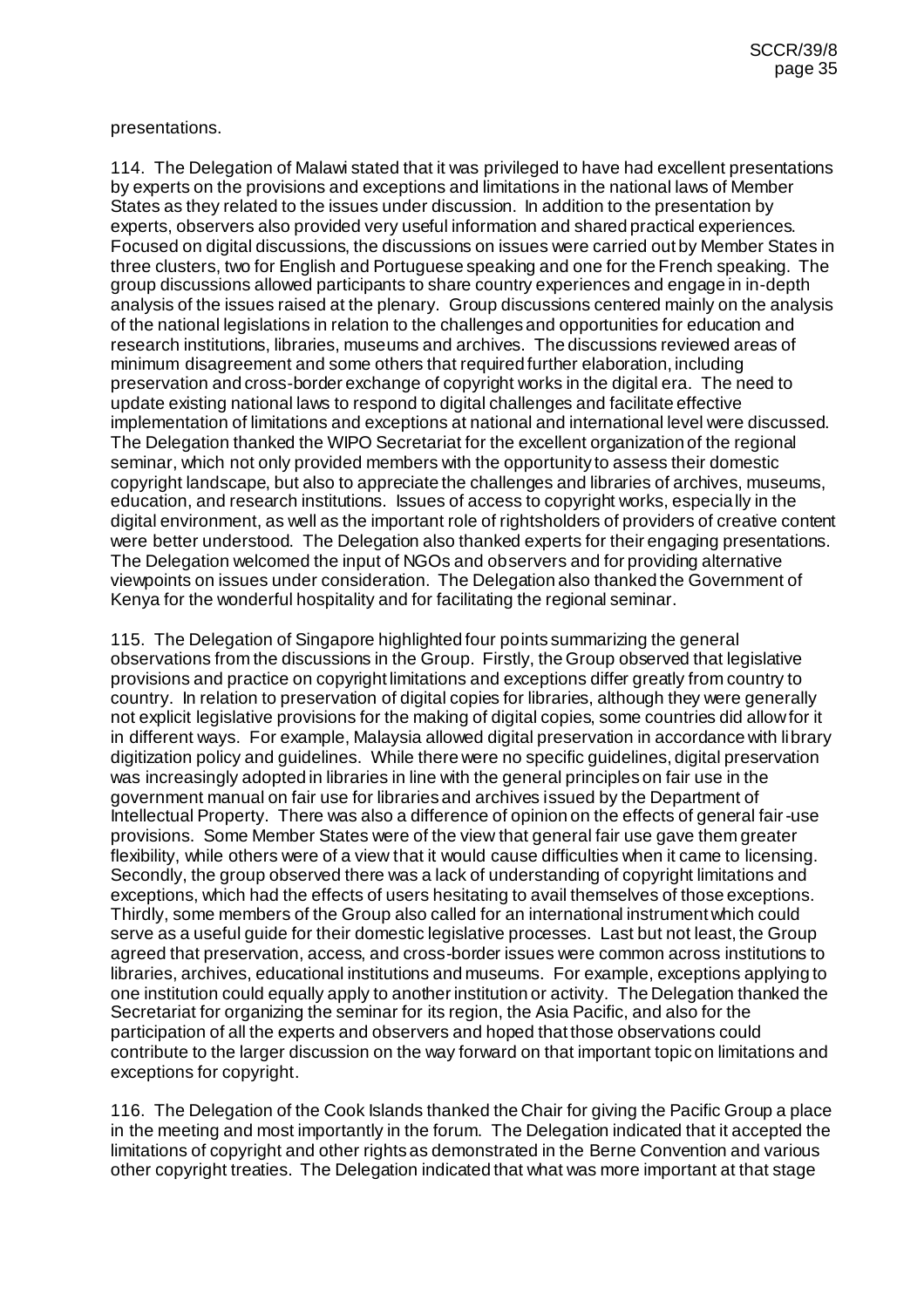were the following, capacity building for the users, creators and administrators of copyright so they were aware of how to operate in that complex and unfamiliar arena. The Delegation pointed out that culture dictates that individual rights, licensing of works and work accruing to one person was a foreign concept and that was something it was trying to understand and apply in its island nations. That was a concept, which they had accepted and wanted to understand it as much as possible. The Delegation explained that they needed all actors in that area to understand their rights, how they could be protected, the benefits to them and how they could exploit copyright to their advantage. The second issue that came up in the Pacific Group was legislative review, and that was very important to them. The derivatives of the colonial masters as countries of the pacific were self-governing and independent states and not a lot of focus was on copyright. Practice had run ahead leaving legislation behind that meant that many countries acts were out of date. There was a dire need to review those legislations with a view to making them more relevant to the current environment and international best practices. The last issue that was discussed was climate change. The Representative mentioned that that issue had become more important to Pacific Region as it looked for ways to survive. At the heart of that matter however was the need for information and best practices that could facilitate survival in that region.

117. The Delegation of Antigua and Barbuda explained that in Santo Domingo, although a relatively small sub-region, many of its jurisdictions shared not only a common language but also courts and currency. With that being said, the issues with reference to limitations and exceptions or legislation varied and had inconsistencies and divergences. Though Association of Caribbean States (ACS) countries, Barbados, Jamaica and Trinidad had similarities with reference to their legislation, they were however in various states of modernity and very few speak to the digitalization cross-border issues and orphan works. Legislative reform was therefore necessary to give preservation institutions the ability to undertake comprehensive digital preservation prior to the material being threatened, lost, or damaged, which in that region was almost an annual threat with the advent of climate change, given that natural disasters had become not only more intense but more frequent. In the words of Professor Crews, digitalization and cross-border exchange should be the new normal. That was especially so in the context of all regions where most of the published works were important. It was further recognized that orphan works had to be specifically addressed. In both cases, the Delegation noted that its legislation was extremely lacking. None of the territories of Trinidad and Tobago also addressed copyright issues to museums and that had to be remedied. The takeaway from the Delegations' participation was the realization that there was a need for commonality, harmonization, and some minimum standards to be established and recognized whether on a regional scale, if not on an international one. Such regional reforms, however, would require careful balancing of competing interests. While it was important that preservation institutions had copyright exceptions sufficient to enable digital preservation of cultural heritage, and for educational institutions to have access to learning and research material, it was critical to retain the provisions necessary to protect rightsholders. The three-step test set out in the Berne Convention and in the WIPO Internet Treaties allowed for that while ensuring such things did not conflict with the normal exploitation of works. That worked in the circumstances where there was an existing licensing scheme but not in places where the requisite CMOs did not exist. CAROSA aided in that respect in as far as establishing a regional licensing scheme; however, thus far, that only applied to the territories, the main tertiary institution of the University of West Indies, Trinidad, and Tobago and most recently in Antigua. The other institutions and archivists and simple country school teachers have been left out in the cold despite warm climates. Therefore, as the way forward, its sub region saw the need for an international instrument in whatever form that established minimum standards, obligations, and responsibilities. The Delegation requested for WIPO guidance and information with regard to best practices and for capacity building.

118. The Delegation of Burkina Faso presented a report of the French speaking group within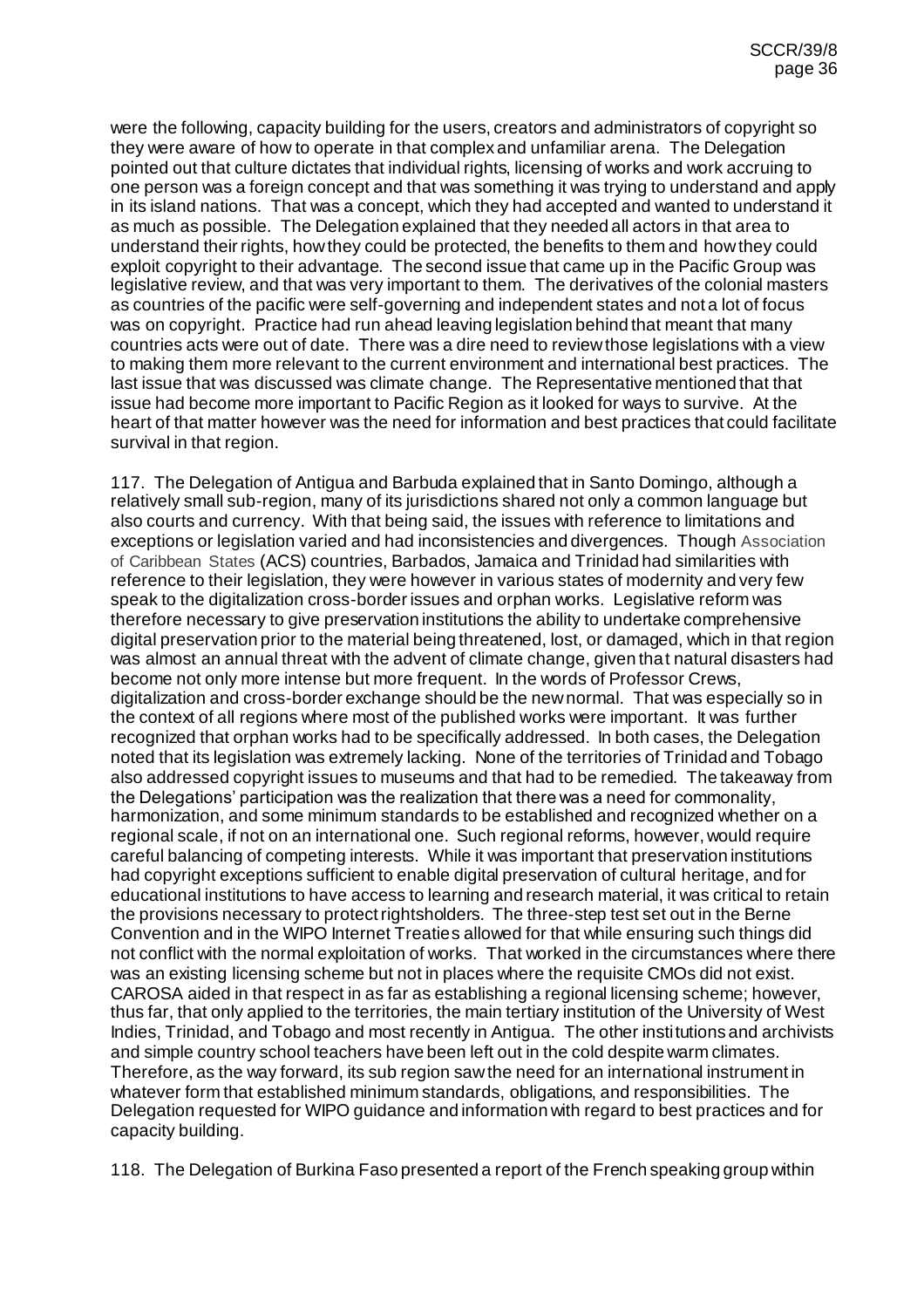the seminar. The Delegation highlighted certain results of the exchanges within the work of the French speaking group. The Delegation was pleased that that meeting helped in making headway in the request to strike a balance between limitations and exceptions and copyright. Having said that, as noted by the experts with regard to museums, archives and libraries, the French-speaking countries recognized the important role played by those instruments in society and they indicated that there was need to have the exceptional mechanisms in order to take advantage of them. However, also from the exchanges, certain laws provided for those exceptions and limitations. Moreover, concerning the sector of teaching and research, all of the countries represented confirmed the existence in their national laws of exceptions and limitations, however at varying degrees. Indeed, certain laws provided for limitations and exceptions whereas others did not. By way of recommendation, the Delegation invited the countries that did not provide for exceptions and limitations for libraries, museums, and archives, to review their legal frameworks in order to transpose in them regional texts. Regional agreements provided for exceptions and for limitations for the aforementioned institutions with regard to preservation. The countries that had not yet ratified the Marrakesh Treaty were invited to do so without further ado. The group also recommended that in addition to the need for preservation or the exceptional uses authorized, that needed to be backed up with compensation in favor of the rightsholders. It was also vital the management of that remuneration be conferred to CMOs of the rights protected. As for cross-border exchanges, the Delegation invited Member States to look at those nationally and suggested collective licensing, like was the case in the European Union and English-speaking countries. Finally, the Delegation suggested that the studies within the framework on the studies of exceptions and limitations take into account laws that existed at the national level. The Delegation expressed gratitude to the Secretariat of WIPO for taking into account those recommendations within the context of the international conference, as specific communication on copyright and related regimes developed by the professor, contributed to and enriched greatly the exchanges during the conference. The issues raised in the majority of cases were also mentioned during the international conference, and they essentially concerned cross-border exchanges.

119. The Delegation of Colombia noted that Colombia was responsible for chairing one of the Spanish-speaking groups in Santo Domingo. The Delegation noted that one of the most outstanding aspects of the seminar in Santo Domingo was that there was a group of countries from the Caribbean with different legal systems. There were countries from the Anglo-Saxon Common Law System and Latin American countries who used Roman Law. The Delegation indicated that that had to be considered when the expert studies submitted were reviewed. Per the analysis, there were a lot of exceptions and limitations in the law, particularly, in the countries who followed the Roman Law or Continental European Law System. There was the need for national work to be done because apart from the fact that there were some regional agreements, there was also the Andean Community Agreement and the Caribbean Common Market as well. The Delegation stressed that countries needed to do their own national work to help establish limitations and exceptions. On the issue of museums, the Delegation observed that some countries were contemplating exceptions and limitations for preservation which would benefit libraries and archives but not necessarily. As such, the Delegation called for further work to be done to ensure that museums could also benefit from the possibility of engaging in preservation-related activities. The Delegation looked at the issue of good practices in the course of the seminar, and thought that developing guides, formats, and model contracts for licensing, focusing on museums, would also be helpful. Turning to orphan works, generally speaking, it was felt that there were very few laws covering those works. In Latin America at that moment, there were only two countries which actually had provisions in their law that stipulated the conditions and the particular circumstances in which it was possible to use those works. Moving on to cross-border use, although there were some experiences in some Member States where cross-border access was guaranteed for certain libraries, which already had a great deal of their material in digital form, there were no consensuses yet among Member States as to whether or not a proposal, an international proposal, was necessary in order to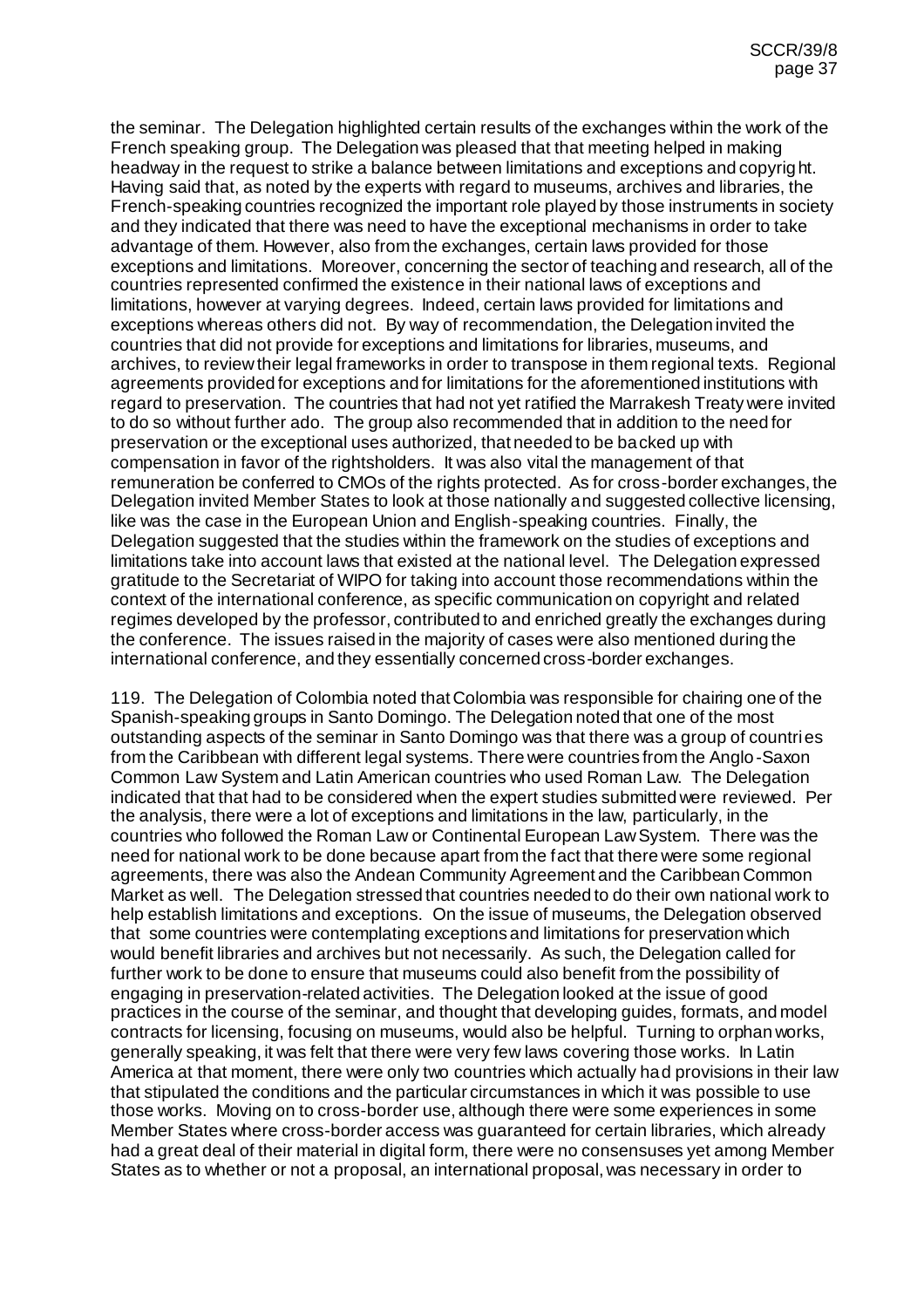more specifically tackle the problems with respect to that issue. There was also the question of the implementation of the Marrakesh Treaty because several countries from Latin America had already ratified the Treaty and therefore had been working on its implementation, including with regards to cross-border use. On private copying, there was different treatment given in Latin American countries. The Delegation noted that there were some exemptions that made it possible to do private copying without any remuneration being involved, and only if those two countries in Latin America was remuneration actually provided for private copying. In one of those, oddly enough, there was no collective management organization responsible for that right, but there was a request that the right be made effective, and that was somewhat difficult when you did not have any collective management organization available.

120. The Delegation of Kenya congratulated the Secretariat for having chosen Kenya as the host of the just concluded regional workshop. The Delegation believed that Kenya hosted that particular event and also showcased what Kenya could offer in other areas, other than hosting the event. As the host country, Kenya was one of the rapporteur for the English speaking groups that were present amongst others including Nigeria, Gambia, Ghana, Burkina Faso, Uganda, Zambia, and Zimbabwe. The Delegation noted that the Delegate from Malawi had perfectly amplified the overall resolutions and recommendations that emanated from that particular regional consultation meeting. The Delegation made additional comments in respect of the Delegation of Malawi's statement. It noted that most copyright laws had not been adequately updated in line with technology and the changing modes of work. Therefore, there was a need to review the existing copyright exceptions and limitations in response to those changes, thereby creating flexibilities as may be necessary for libraries, education, research, museums and archive institutions. Such flexibilities would include effective exceptions on preservation of all collections in that culture and making of private copies for education and research purposes. In the case of orphan works, copying may be subject to finding an author, as such the reproduction being subject to either the CMOs or any other competent authority. Exceptions on cross-border use, preservation or lending of materials may also be incorporated in such intended modifications to the copyright legislations. Effective exceptions for online use, change of format of works, adaptations for whatever use and preservation or use for education and research proposals, had to be provided for. The Delegation recommended that those regulations be established in countries where there were nonexistent and that the existing ones be strengthened to enable them to license the use of the works in the old and new platforms. The terms of accessing preserved material may be determined based on the terms of access of the original material. The Delegation recommended that a statistician campaign be mounted within the region in order to create awareness of the exceptions and limitations. The Delegation noted that most of those cultures did not use all the exceptions and limitations because they were not aware of such exceptions and limitations. It was clear that the outcome of the Nairobi regional consultation meeting would inform the African position in Geneva.

121. The Delegation of the Dominican Republic thanked WIPO for having selected the Dominican Republic to host the meetings on exceptions and limitations. The Delegation noted that in the course of the seminar, they were able to involve both government departments and collective management organizations, some of which were already up and running quite efficiently, whilst others were waiting for accreditation. Contributions from the government and from the collective management organizations indicated positive results. The Delegation believed that their example could be offered to other countries in the region because getting the collective management organizations and government working together meant one could achieve quite a bit within a short time and in a fully harmonious and trouble-free manner. In the course of the seminar, they brought together groups to talk about all the issues that they were working on. Through that, they were able to reach conclusions both in the working groups, the roundtables, and the plenary session where other groups also submitted conclusions. The Delegation thanked WIPO for their immense support and involvement.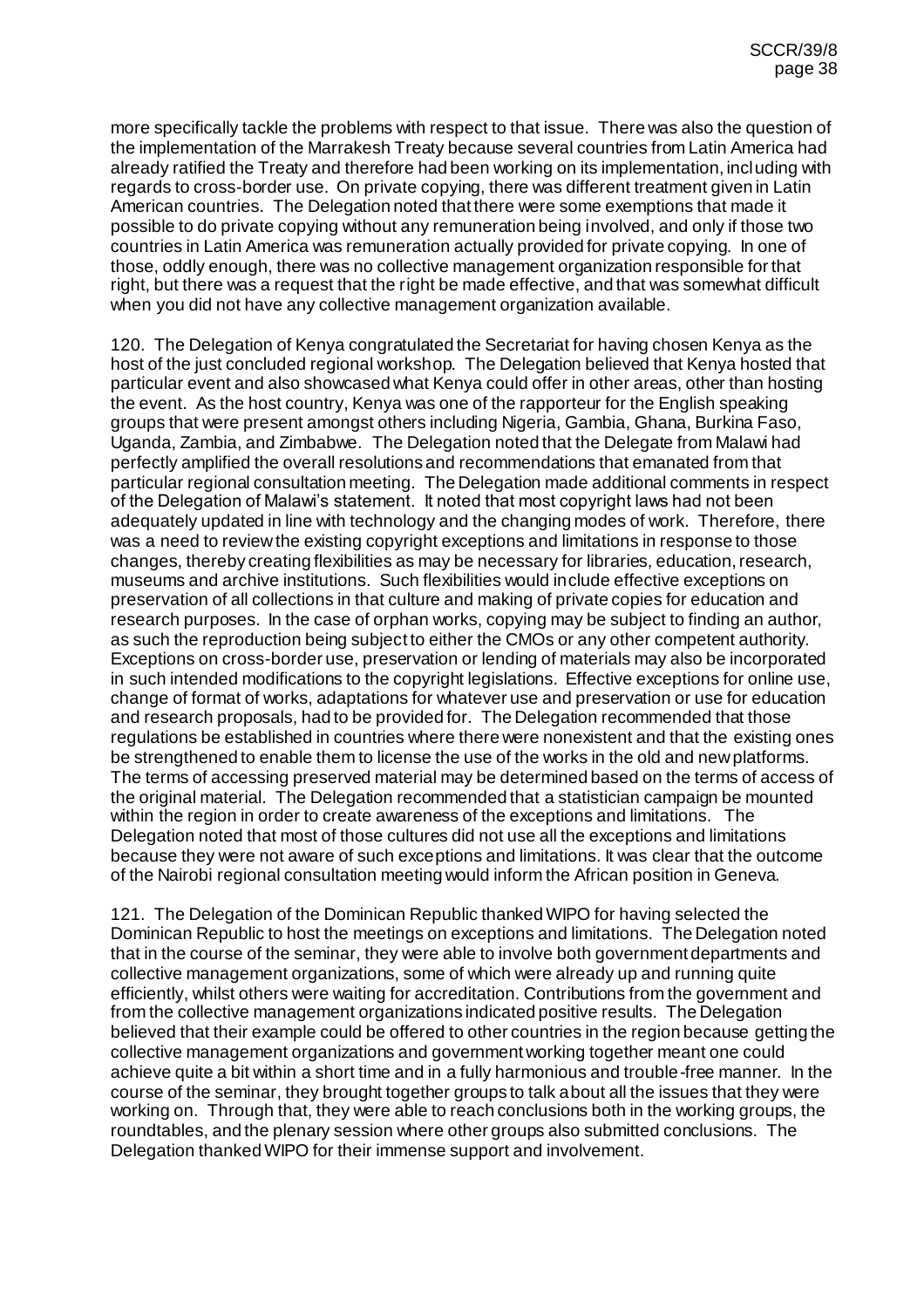122. The Chair requested that the Secretariat present the report on the international conference.

123. The Secretariat reported that there were more than 200 participants at the conference, which took place on October 18 and 19, 2019. There were also more than 40 panelists who participated in four thematic panels, that were included in the program, namely on archives, museums, libraries and educational and research institutions. Twenty-one chairs and rapporteurs from the regional seminars participated in the conference. There were four experts who helped with the presentation and moderation of the panels. There were more than 45 countries represented and apart from the informal discussions, there were more than 12 hours of formal discussions. The Secretariat noted that there were four thematic panels with the last panel being an overview of all discussions. That involved Member States who participated in the regional seminars, those who were not able to participate in the regional seminars because they were not Member States in one of the regions covered, and also experts who attended the conference. There was an enormous amount of debate at the conference and an enormous amount of information was provided and discussed. Due to that, the Secretariat noted that detailed results of the conference would be ready in a few weeks time. The Secretariat noted some of the salient threads from the conference. As a way forward, it was important to recall the essential role of copyright in supporting and rewarding creativity. Creators had an indispensable role in what would become cultural heritage as well as what was at the core of education and research. Cultural heritage was an invaluable and vulnerable common good. A multi-layered approach, including technical and legal solution for its preservation had to be put in place. Libraries, archives, and museums had a major role to play in the development and implementation of solutions to achieve that objective. Facilitating access to knowledge was fundamental to achieving the goals of quality education and research. Educational and research institutions had a major role to play in the development and implementation of solutions to achieve those objectives. The topic of limitations and exceptions to copyright was an issue shared by all countries as limitations and exceptions were a natural part of any balanced copyright system. Copyright should not be seen as an obstacle but as a facilitator. One should not mix freedom of access with access for free. There was room for remunerated subject and uses subject to remuneration and uses subject to licensing schemes. In addition to the ongoing work on limitations and exceptions, other solutions, including contractual agreements and licensing-based solutions, could be considered as part of a holistic approach. Collective management organizations had a major role to play in the copyright system, in particular in facilitating cross-border activities. Capacity building had to be available to support countries that did not have appropriate limitations and exceptions in demanding their national legal frameworks. A range of tools and guidance, including experience, professional practices, could be developed for their purpose. A buffet of options could be available for Member States. The Berne Convention offered Member States implementation of the provision and limitations and exceptions were guided by the three-step test. Concerns about the liability of different stakeholders among the cultural and educational institutions, as well as the creation of safe harbors, had to be considered. In that perspective, alternative dispute resolution mechanism could also be explored. The search for solutions could be at national, sub regional, regional, and international levels and consideration could be given to developing instruments appropriate at those levels. Mirroring the three original seminars, expert groups might be set up to address different issues, taking into account the dynamic of the regional meetings, especially the linguistic dimensions to address specific challenges and issues. An incremental methodology could be put in place with a precise timeline and result-oriented approach. The Secretariat noted that Member States had a major part to play in developing a national balanced copyright system. Member States were encouraged to take full advantage of the scope of limitations and exceptions and the Berne Convention to fulfill policy objectives. Member States had to address the need to strengthen technical and institutional infrastructure when necessary. WIPO's work on that topic had to continue in the holistic and forward-looking way. WIPO had to ensure the provision of legislative and technical assistance and enhance the legislative capacity of Member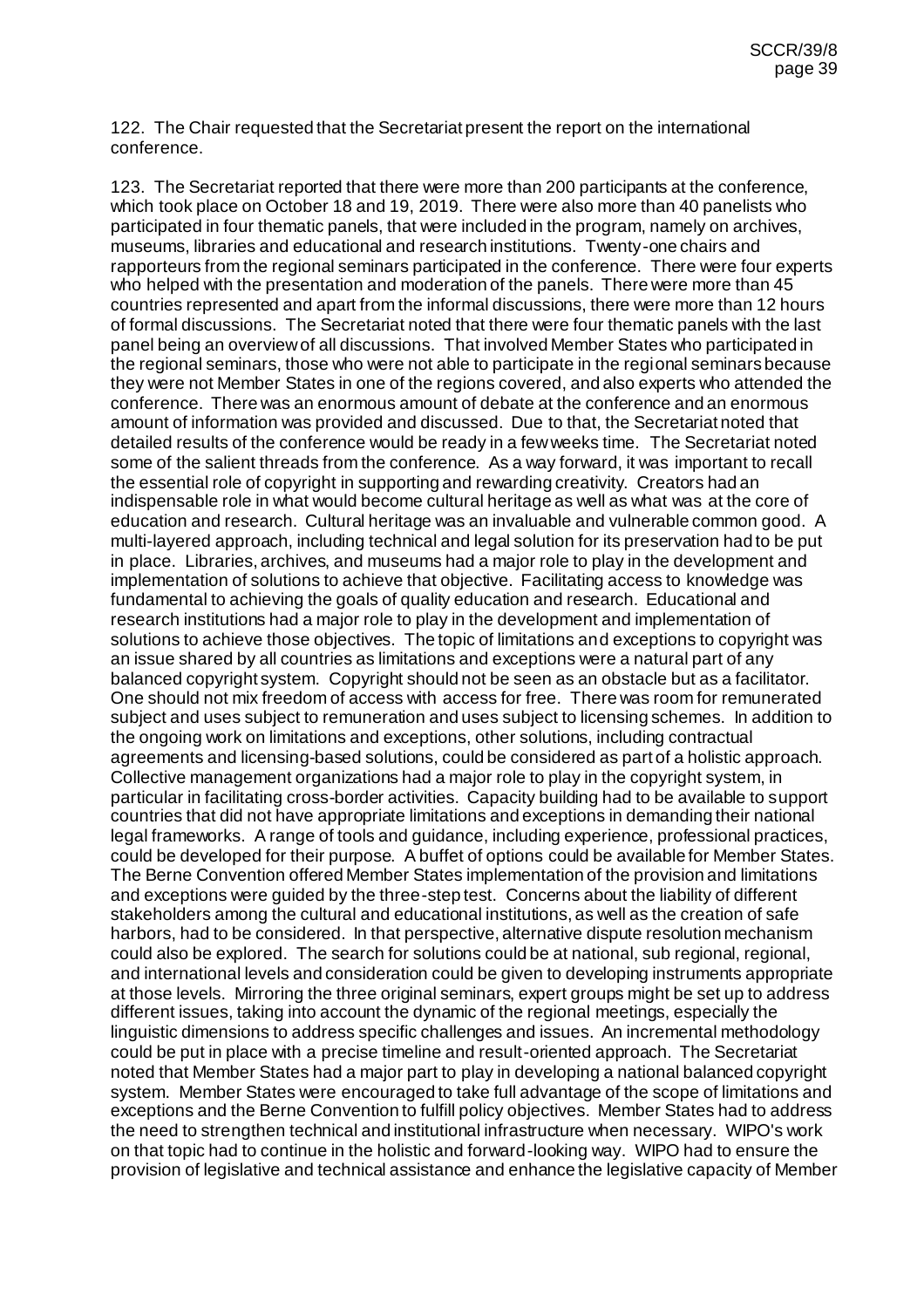States, in particular, for cross-border uses and the establishment of balanced copyright laws. WIPO had to develop a range of tools such as models, recommendations, guidance, handbooks, and toolkits, among others, containing information on licensing options as well as on limitation and exceptions.

124. The Chair urged member Member States to share their views and comments with the Secretariat especially on its reports and from the chairs who were involved in the regional seminars. The Chair pointed out the work ahead and the reason the Committee agreed on the plan for limitations and exceptions. On the basis of those action plans, the Secretariat had worked hard and had pulled resources to organize different events so that the views of Committee members could be heard. The Chair thanked everyone who has been involved in that process. The Chair noted that there had been a tremendous amount of work involved within the parameters of the action plans. The Chair called for a next step of action as the actions plans were going to expire in 2019. The Chair asked what had to be the following steps and what policies would be needed to serve as a guide on limitations and exceptions for the next biennium. The Chair believed that through the analyses shared and conversations around the preliminary thoughts, relevant discussions could be had in informal context, which would be in the usual format of regional coordinators plus six countries.

# **AGENDA ITEM 7: PROTECTION OF BROADCASTING ORGANIZATIONS**

125. The Chair referred to ongoing discussions on limitations and exceptions and stated that the informal sessions would continue in order to arrive at a consensus. The Chair indicated that discussions would continue on the agenda items, and in particular on Agenda Item 7, which was the protection of broadcasting organizations. One of the developments since the previous round was a document SCCR/39/4 which was the Chairs revised consolidated text on definitions, object protections, rights to be granted and other issues. The Chair explained that an introduction to the document would be made after submission of statements. One of the other developments that was significant was that at the previous just concluded General Assembly, the Committee received a mandate from the General Assembly to continue making progress towards convening a diplomatic conference on that issue during the 2020 to 2021 biennium. The General Assembly invited the Committee to continue to work towards convening a diplomatic conference toward the adoption of a treaty on the protection of broadcasting organizations subject to Member States reaching consensus in the SCCR on the fundamental issues, including specific scope, object of protection and rights to be granted.

126. The Delegation of Croatia speaking on behalf of the Group of Central European and Baltic States (CEBS) believed that the topic of the broadcasting treaty was an important topic for the Committee. The Delegation thanked the Chair for the revised text contained in document SCCR/39/4. The Delegation noted that CEBS was fully aware of the complexity of the issue concerning the broadcasting treaty and believed that transmissions of traditional broadcasting organizations over computer networks such as simultaneous transmissions had to enjoy international protection from acts of piracy in order to find acceptable solutions regarding definitions, object of protection, rights to be granted, and other issues. Given the latest technological developments as well as challenges faced by broadcasters and need to be protected by possible acts of piracy, the Delegation looked forward to additional conversations in order to advance toward a possible meaningful broadcasting treaty.

127. The Delegation of Mexico, speaking on behalf of GRULAC, welcomed the decision adopted by the WIPO General Assembly for the Committee to continue the work toward convening a diplomatic conference for the adoption of a treaty on broadcasting organizations to be concluded in the biennium 2020-2021, subject to a consensus being reached by Member States on fundamental issues in that committee, including specific scope, object of protection, and rights to be granted. GRULAC noted it was keen to hear the Chair's comments with regard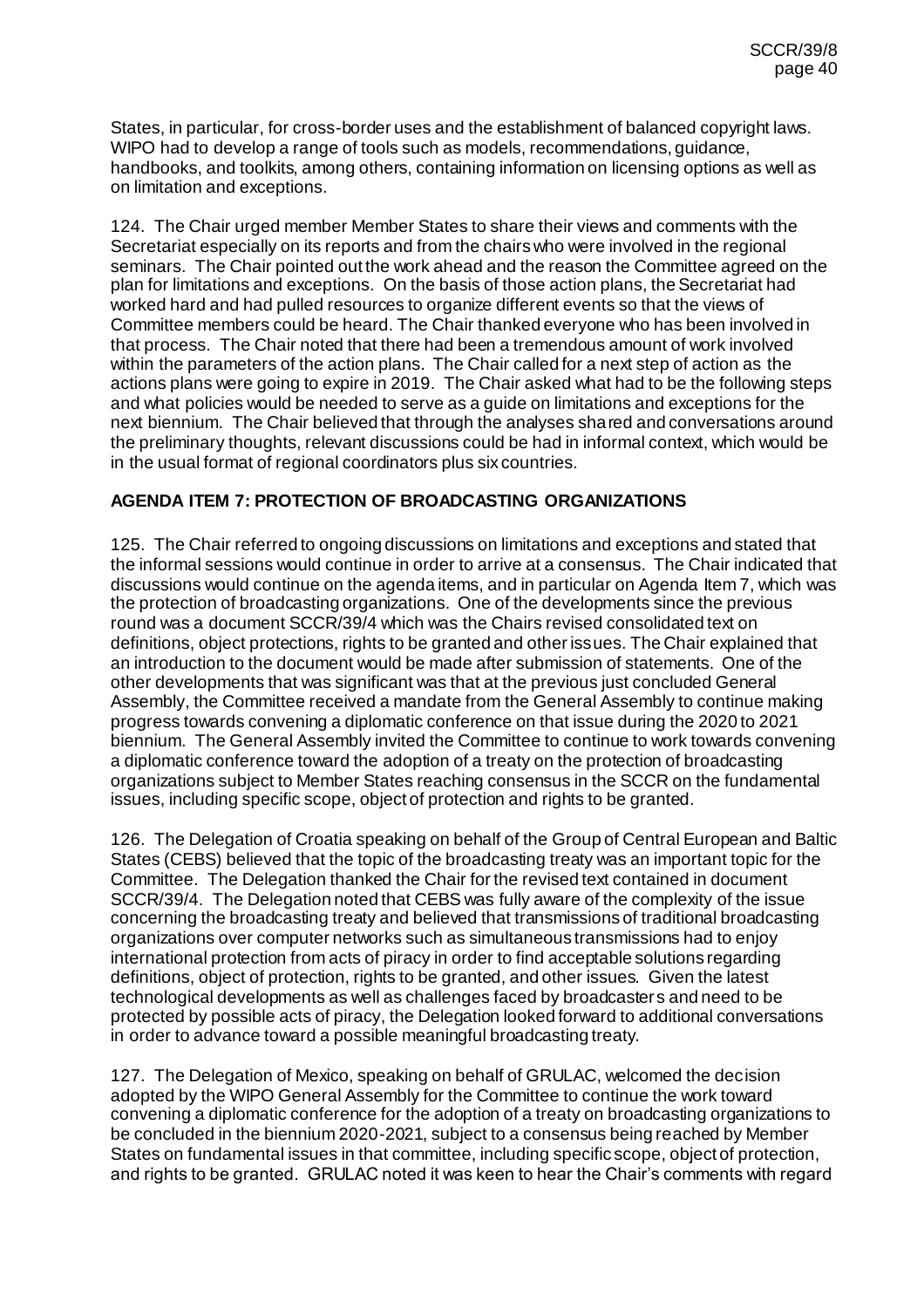to document SCCR/39/4. The Delegation believed it would find the Chair's explanations very useful in order to properly approach the text. As it had been previously indicated, it was important for GRULAC to make progress on negotiations on that issue through constructive dialogue and GRULAC believed that that would allow the Committee to reach a necessary consensus.

128. The Delegation of Singapore, speaking on behalf of the Asia Pacific Group, reiterated that the modality in intellectual property rights should apply as that was a delicate issue that required careful balancing. Most members of the Group would like to see the finalization of a balanced treaty and the protection of broadcasting organizations based on the mandate of the 2007 General Assembly to provide protection of the single-based approach to cable casting and broadcasting organizations in the traditional sense. However, some members of the Group held different positions based on their national policies. The Group acknowledged the mandate given by the recently concluded General Assembly for the SCCR to continue its work toward convening a diplomatic conference. The Delegation thanked the Chair for the revised text on the broadcasting treaty.

129. The Delegation of Canada, speaking on behalf of Group B, reiterated the importance of updating the international legal framework for the effective protection of broadcasting organizations with a need to better reflecting the current reality faced by broadcasting organizations. The Delegation stressed the importance of reaching mutual agreements on the objectives, specific scope, and object protection of the treaty upon which the 2007 General Assembly's mandate conditions the convening of a diplomatic conference on a treaty for the protection of traditional broadcasting organizations. The Delegation welcomed the discussions held at the previous session of the SCCR on those issues. The Delegation remained committed and looked forward to engaging in further discussions to enhance and consolidate mutual understanding of the various technical elements of the text contained in document SCCR/39/4. It stressed that mutual technical understanding of the reality faced by broadcasting organizations and related issues was crucial in order to agree on how best to address the issues through a meaningful, relevant, treaty text. The Delegation remained committed to contributing to discussions relating to the broadcasting of organizations and indeed toward a meaningful outcome.

130. The Delegation of Uganda, speaking on behalf of the African Group, thanked the Chair for the revised text to be used as a basis for a treaty for the protection of broadcasting organizations. The Delegation believed that it would provide a good basis for further discussions. It remained committed to the negotiations on the protection of traditional broadcasting organizations on a single-based approach. The Delegation stressed the importance of remaining faithful to the mandate of the 2007 General Assembly reiterated by the 2019 General Assembly, which conditions the convening of a diplomatic conference for the adoption of a treaty on the SCCR reaching agreement on the objectives, scope of protection, and rights to be granted. Regarding the text where substantive comments or views were to be made during in-depth negotiations, the Delegation noted that the text was clearer and reflected a clear understanding of the divergent views of Member States. However, there were still significant divergences in positions requiring more concerted efforts from all players. As stated in previous sessions, the Delegation noted that it supported a treaty which carefully balanced the interests of all parties, the broadcasters and the public. A careful balance had to be reflected in where elaborated provisions were and limitations and exceptions to the rights to be granted. The African Group held the firm view that the treaty should also not create a new layer of rights, which would create unnecessary barriers to access to information, culture, education, and the reuse of broadcasting material that was already in the public domain. It should also not create additional costs to the public, in particular, those in the remotest parts of the world. The Delegation noted that it was committed to engaging discussions with full commitment and pragmatism to arrive at beneficial outcomes.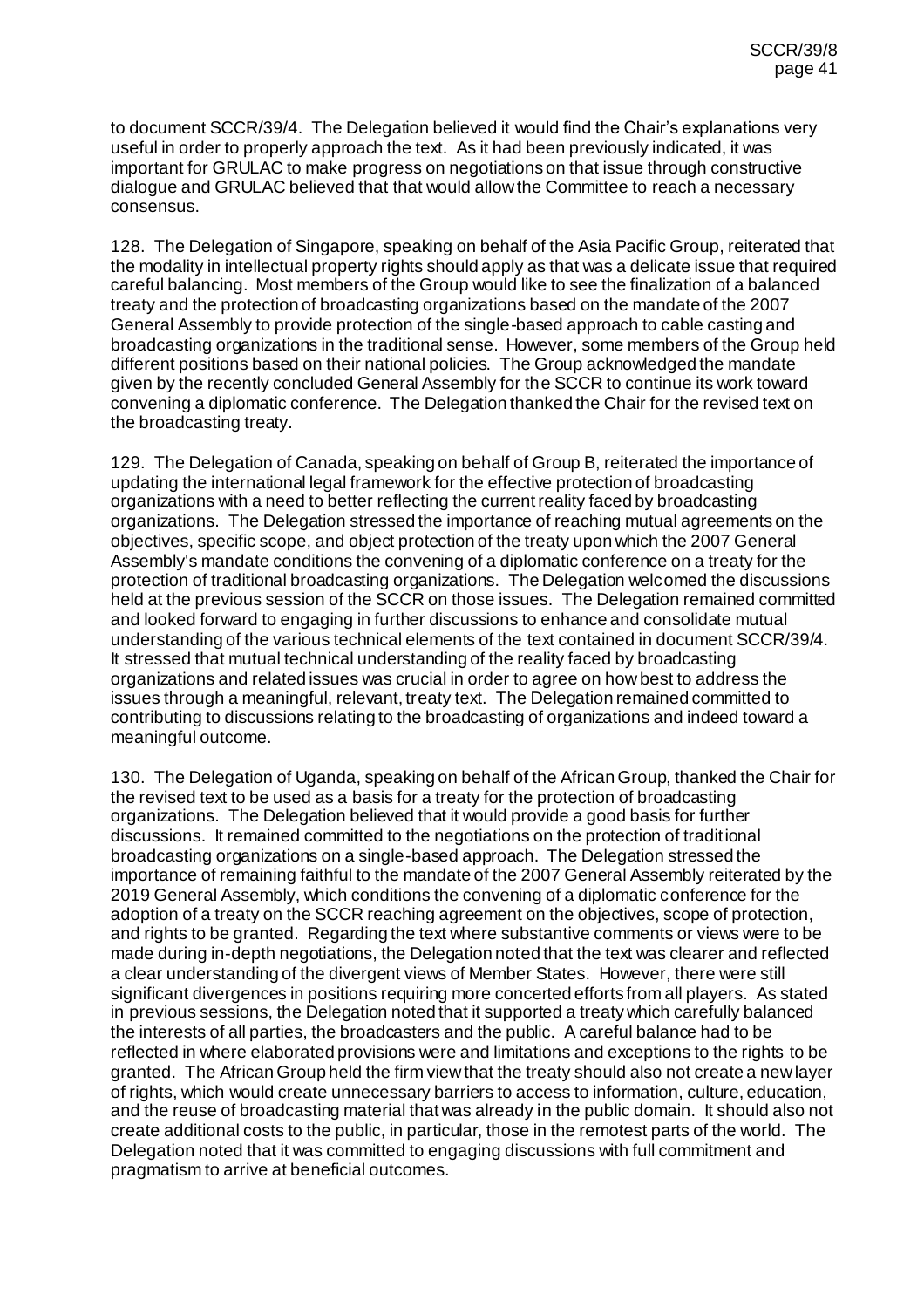131. The Delegation of China believed that because of technology development in the audiovisual performance, bearing in mind the rights of the rightsholders, it was necessary to protect the rights of the broadcasting organizations. The Delegation welcomed the decision of the General Assembly to hold a diplomatic conference during between 2020 and 2021 and showed support for efforts towards a final treaty. The Delegation hoped that after the meeting, the Committee would carry out full discussions on the text. The Delegation reiterated that as long as the Committee could finally reach a treaty, it would adopt a flexible and active attitude towards the discussion.

132. The Delegation of the European Union noted that the treaty on the protection of broadcasting organizations remained a high priority for the European Union. The Delegation expressed that it was strongly committed to advancing work on the agenda item. The Delegation believed that progress was made at SCCR 38, which allowed members to understand better the positions of various delegations and which was now reflected in document SCCR/39/4. The European Union hoped that further progress could be made during the session, which would enable the Committee to reach consensus on the main elements of a possible future treaty, possibly leading to the convening of a diplomatic conference in the near future. The European Union noted that it was ready for in-depth discussion on the text as consolidated by the Chair and documented in SCCR/39/4 and for exploring possible ways forward on that basis. As mentioned on several occasions, it considered that the Committee's work should be resolved in a meaningful treaty that reflected technological developments of the 21<sup>st</sup> Century. The Delegation believed that the transmission of traditional broadcasting organizations of a computer networks, such as simultaneous transmissions catch-up transmissions, warranted international protections from acts of piracy. The European Union attached great importance toward a catalog of rights to allow the necessary protection for broadcasting organizations against acts of piracy whether they occurred simultaneously with protected transmissions or after the transmissions had taken place. With regards to the other issues that were contained in the Chair's text, the Delegation held a strong conviction that the examples set by recent treaties in that area, such as for example the Beijing Treaty should surface a template to guide the work of the Committee. The Delegation recalled the need for a broad consensus as to the extent of the protection to be granted so a future treaty could provide broadcasting organizations in an increasingly complex technological world with appropriate protection. The Delegation hoped that the considerable efforts that were made during previous sessions could culminate in finding solutions on the main elements of the treaty and lead to a successful outcome.

133. The Delegation of Qatar attached great importance to the negotiations. The Delegation affirmed its support for members to reach consensus regarding an international treaty. The Delegation bemoaned that Qatar struggled greatly with piracy, therefore, it appreciated losses encountered by other broadcasting organizations suffering piracy and as mentioned earlier, the price of that piracy was not suffered by broadcasting organizations, but those were actually collective losses. Acts of piracy led to content devaluation and broadcasting organizations suffered commensurate losses for future broadcast. The producers were also affected because of their reliance on licensing fees granted to broadcasting organizations. The Delegation noted that that affected consumers and those producers had to abstain from financing productions. To sum up, the Delegation noted that broadcasting organizations and piracy harmed everyone. The Delegation noted that the consideration of a treaty was an impactful first step. The Delegation pointed out the mandate given to the Committee by the General Assembly namely to pursue its work toward the convening of a diplomatic conference. The Delegation looked forward to working with all members to seek consensus regarding the main issues. The Delegation called on members to adopt a flexible attitude to conclude those negotiations for a multilateral agreement which would provide international guarantees for the protection of broadcasting organizations. The Delegation also looked forward to hosting a diplomatic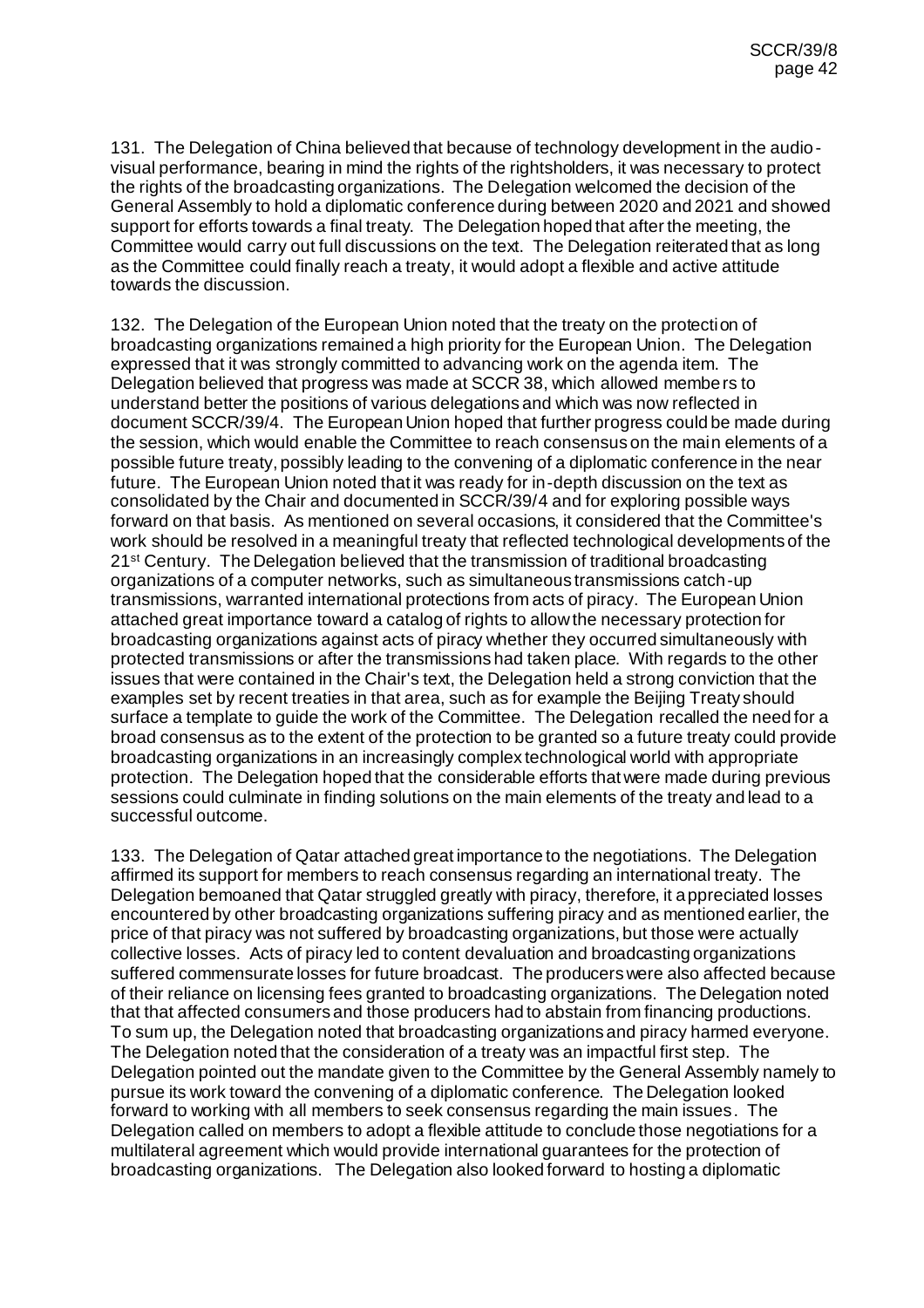conference for the signing of the treaty. The Delegation also noted that Qatar would provide support to Member States efforts regarding the Committee's work on limitations and exceptions.

134. The Delegation of Mexico, speaking on behalf of GRULAC, noted Mexico's feasibility in negotiations of a broadcasting treaty based on single-based approach, which illustrated the relevance given to intellectual property by the residing government. GRULAC agreed to the objective of combating signal piracy due to the significant economic losses it entails. The Delegation noted that it was absolutely necessary to update the Rome Convention in light of recent developments given that technology had evolved to include a multitude of possibilities regarding transmissions. The Delegation looked forward to seeing some progress in the current negotiations regarding the theme during the session, and with that in mind, they welcomed the General Assembly's invitation to continue the work toward reaching consensus on the fundamental issues on the protection of broadcasting organizations and convening a diplomatic conference aiming for the 2020-2021 biennium.

135. The Delegation of Ecuador aligned itself with the statements made by the Delegation of Mexico on behalf of GRULAC, and stated that it recognized the related rights of broadcasting organizations, which were considered in Chapter 4 of its national legislation, the Organic Code of the Social Economy of Knowledge, Creativity and Innovation . The Delegation welcomed the document SCCR/39/4 containing the consolidated revised text on definitions, objective protection, and rights to be granted in other matters. The Delegation agreed that the Committee should stick to the 2007 General Assembly mandate though the Committee still needed to cover other technical issues such as scope.

136. The Delegation of Malawi aligned itself with the statement made by the Delegation of Uganda on behalf of the African Group. The Delegation thanked the Chair for providing a revised text, which would form the basis for discussions on the protection of broadcasting organizations. The Delegation noted that progress was made during the previous SCCR 38 Session and therefore looked forward to concrete negotiations on the remaining issues of object of protection, rights to be granted, and scope of protection in order to reach an early agreement on those issues with a view to convening a diplomatic conference aiming for the 2020-2021 biennium as was mandated by the General Assembly.

137. The Delegation of India stated that it supported the early finalization of a balanced treaty for the protection of broadcasting organizations. The Delegation believed that the Committee would work toward factoring its concern in the interest of all the members on the key issues, namely, definition, scope, object of protection, and rights to be granted to the broadcasting organizations to make the draft text balanced and acceptable. The Delegation of India noted that it would continue to contribute constructively in the deliberations of the Committee and was positive that the Committee would be able to resolve all the pending issues in the spirit of multilateral cooperation.

138. The Delegation of Iran (Islamic Republic of) expressed gratitude for productive work in preparing the revised consolidated text in a new format. The Delegation noted that the Committee had a unique opportunity to adopt a treaty that would satisfy all parties and stakeholders in society. The Delegation explained that the Committee should not restrict society's free access to knowledge in order to create the treaty for the benefit of rights holders. The Delegation added that traditional broadcasting remained a central mechanism for access to information, knowledge, and culture in many countries. Therefore, the Committee should avoid granting stronger or additional rights, which would create additional costs for the public and affect access to broadcasted content. The mandate of the General Assembly was confined only to broadcasting organizations in the traditional sense. Therefore, the definition of broadcasting should be limited to the traditional definition and the type of the transmission exploited by traditional broadcasters. Based on the deliberations during the previous sessions, there were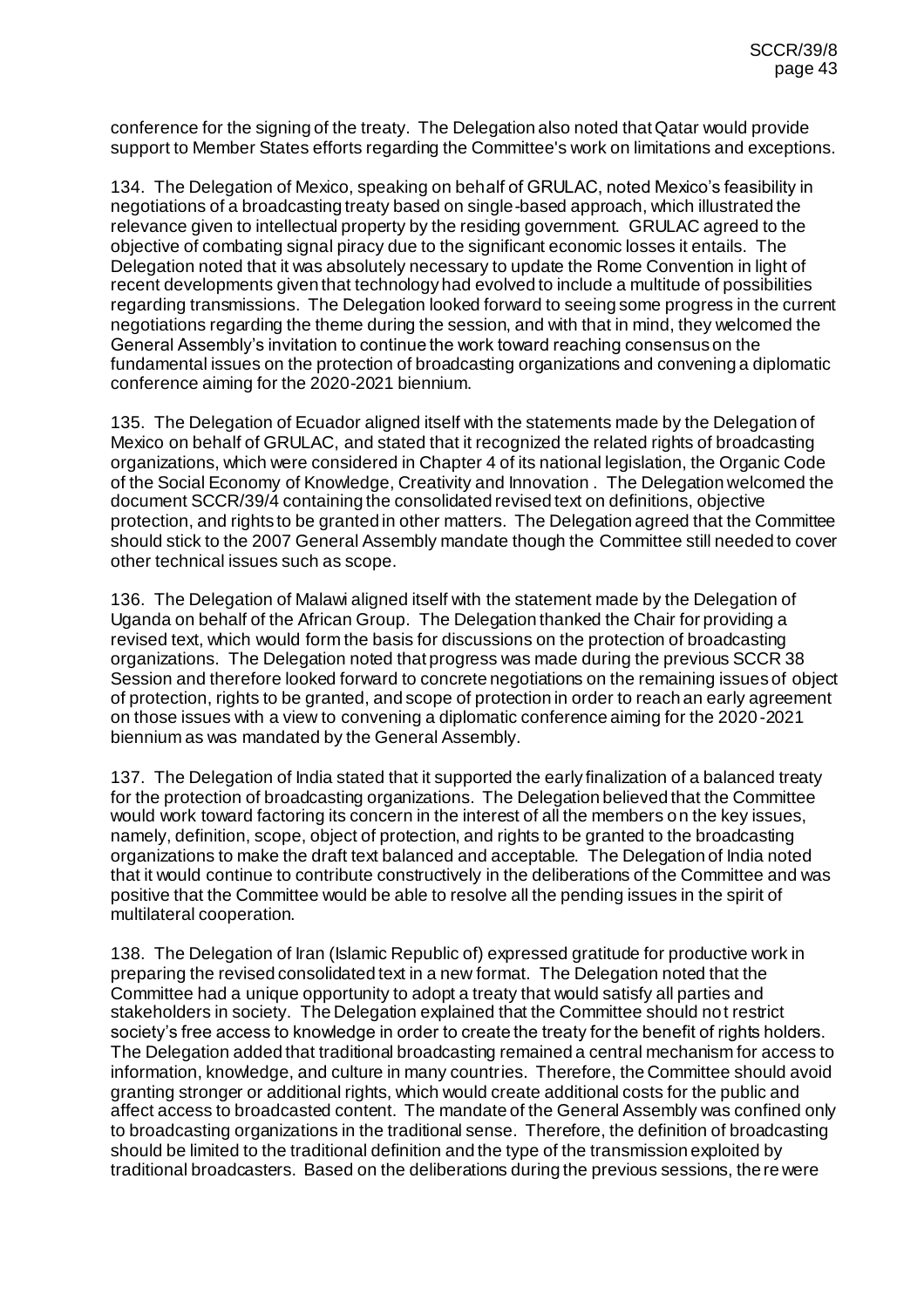divergent views among Member States with regard to the scope of the treaty as they were referenced to the extension of the scope of the treaty to apply to Internet originated content and thus by that extension, Internet transmissions. The Delegation maintained that the definition contained in the instrument should ensure legal certainty and should be drafted in such a way to prevent different interpretations and diverse understandings in the future. For instance, the term transmission over computer networks required more clarification, maybe in the form of the agreed statement to assist the common understanding among Member States. While noting the fact that were some issues, it required more discussion around Member States. The Delegation looked forward to developing an adequate and effective instrument on single-based approach. The Delegation also looked forward to hearing the Chair's views on the revised consolidated text and its differences from document SCCR/38/10 and more comments will be left for informal consultation.

139. The Delegation of Canada agreed broadcast right was important in order to combat piracy and looked forward to working with international partners to find a mutual workable treaty solution. In hopes of advancing the work by clarifying what common ground Member States might share, the Delegation explained Canada's overarching perspective on the draft treaty. Canadian law provides single protection and prevents piracy in numerous ways that nevertheless do not require broadcaster's authorization for certain retransmissions of their signals. That model of protection was developed out of the need to facilitate the wide distribution of certain broadcasts across its large territory, which included many remote areas. That helped their country maintain the national identity, diverse cultural and linguistic heritage and access to important information. The limited retransmission right was supplemented by a number of other protections by broadcasters including other exclusive rights in respect of their signals, numerous antipiracy prohibitions and robust licensing system for re-transmitters and full suite of copyright protection in respect of content and broadcast signals compilations of broadcasters broadcast days and broadcast productions of live events, including live sporting events. Those various measures were implemented across multiple statutes, including but not limited to the national copyright legislation. In light of those national priorities and aspects of the system, and in anticipation of other Member States having similar experiences, Canada believed that the contracting parties to an eventually broadcasting treaty should have the flexibility to maintain domestic broadcasting regimes that ensured the same safeguards, including the flexibility to choose the appropriate domestic policy instruments and measures by which to implement signal protection. The Delegation looked forward to the discussion of those and related issues during the session and hoped for mutual understanding as well as identifying compromises where necessary in order to accommodate Member States' various broadcasting regimes that had similarly developed in response to cultural and practical concerns.

140. The Delegation of Kenya endorsed the statement made by the Delegation of Uganda on behalf of the African Group. The Delegation noted that Kenya was among the first countries to submit to the WIPO Secretariat in 2003, a proposal and treaty language with a view toward contributing toward and facilitating the possible adoption of an updated treaty on broadcasting organizations. The Delegation recognized the Chair's new text contained in document SCCR/39/4, which had enriched and amplified by the inclusion of the proposals made by most delegates as well as those proposals notably made by the Delegations of Argentina and the United States of America, which rightly addressed the scope of protection. The Delegation noted that the Chair's text required more enrichment, more focus in the areas relating to neutrality in definitions, national treatment, and other areas where consensus had not been achieved. It was notable that some of the suggested proposals from Kenya would be in alliance on the tradition set by WIPO in norm making, especially applying some of the tested provisions of the WPPT as well as the Beijing Treaty on audiovisual performances. The Delegation noted that there was substantial amount of consensus on some of the areas that related to the object of protection. The Delegation indicated that that had instilled sufficient convergence. On the rights to be granted, the Delegation noted that there was a general consensus that a single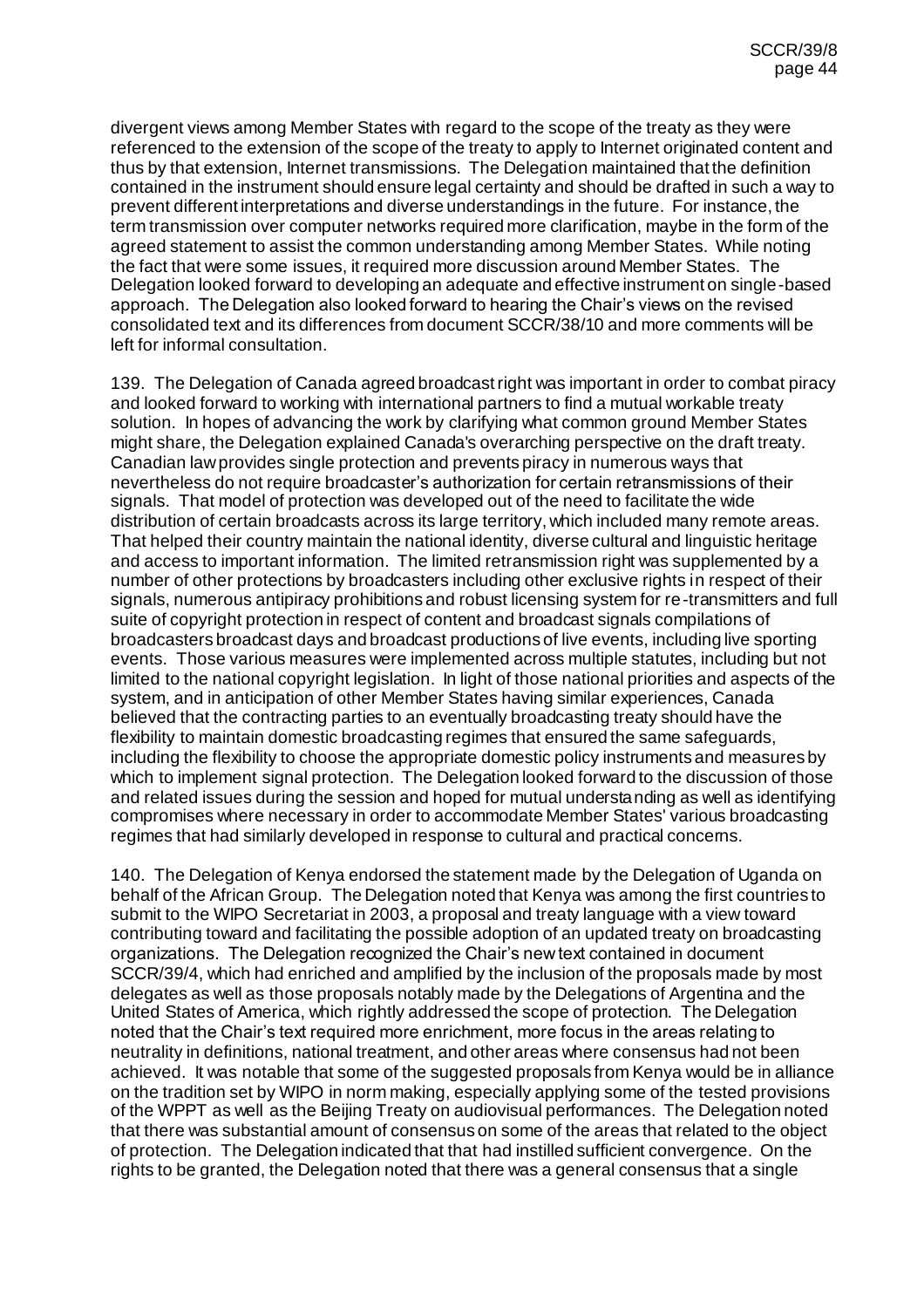exclusive right resolving around the transmission had sufficient consensus; however, the only area where there was a lack of consensus and therefore which Kenya would urge members to focus on was to evolve consensus on the scope of protection. The Delegation proposed that reliance upon the proposals made by the Delegations of the United States of America and Argentina would give a good basis upon which progress could be made during that SCCR meeting. The Delegation noted that it would constructively participate and contribute towards the realization of the current mandate of the General Assembly. The ultimate instrument should be modern and forward looking and taking into account of the new forms of signal delivery and platforms of use by traditional broadcasters. Therefore, the Delegation recommended that the SCCR should work towards clarifying those areas where there was little convergence with the view of convening a diplomatic conference sooner than later and taking into account that broadcasting was a matter that had been pending for well over 20 years. The Delegation felt that the broadcasters were of the view that justice had been delayed.

141. The Delegation of Argentina supported the statement made by the Delegation of Mexico on behalf of GRULAC. The Delegation pointed out that a consolidated text for the international instrument would allow for the co-existence with other rightsholders with their own regime, although it was part of a single value chain. In that, the holders of contents depended on the activity of the broadcaster. The Delegation observed that the producers and the CMOs, and about half of the CMO's income, was garnered by broadcasters in Argentina, and for many broadcasters, that was their main income, without which they would not be viable. Without broadcasting, there would be no sponsors. Cultural diversity also benefitted from broadcasting and the recommendation of that, thanks to broadcasters. The Delegation noted that the public benefitted the most from broadcasting, as they had the possibility of listening to the contents at any time, through online transmission. The Delegation added that the public required the broadcasters to be interactive and if exclusive catch-up services were not provided by the broadcaster, they would consider other options because the public needed access to that information. Those interests were protected in that document. While the benefits were clear, the question was who was benefiting from the lack of protection or improper protection? Improper protection would only benefit piracy, which meant there was an urgent need for a diplomatic conference on that. The Delegation noted the consolidation of two legal cultures, the protection of copyright and related rights under the Rome Convention and another the rights to the signal and fixation. The Delegation explained that a solution was needed for the signals that were not protected by copyright. Broadcasters needed an independent right so that it could benefit from all ways of retransmission of its own signal, which would lead to a consensus text on the object and scope of protection.

142. The Delegation of Japan indicated that the submission of the copyrighted work, had been diversified with the development of network technology, as the streaming services were conducted by not only broadcasting organizations but also webcasters and those services were becoming popular worldwide. The Delegation believed that the broadcast conducted by promotional broadcasting organizations would have an important role for the dissemination of works. In addition, broadcast was related in several ways because of its public aspect and thereby fundamental public roles for the public to access various works and the information. The international protection for broadcast was not considered for a long while. In light of that, international protection of broadcast had to be achievable immediately. The Delegation hoped that the discussion would be done on the protection of broadcast protected by the traditional broadcasting organization and based on the 2007 General Assembly mandate for the purpose of the earliest adoption of the treaty. The object of protection and right to be granted were ongoing. The Delegation called for extensive discussion on the object of protection, especially in developing a mission. There were some cases in which traditional broadcasting organizations and webcasters developed the same program by the Internet on-demand services. Based on the similarities of both on-demand services by traditional broadcasting organizations and by webcasters, the Delegation suggested that the Committee have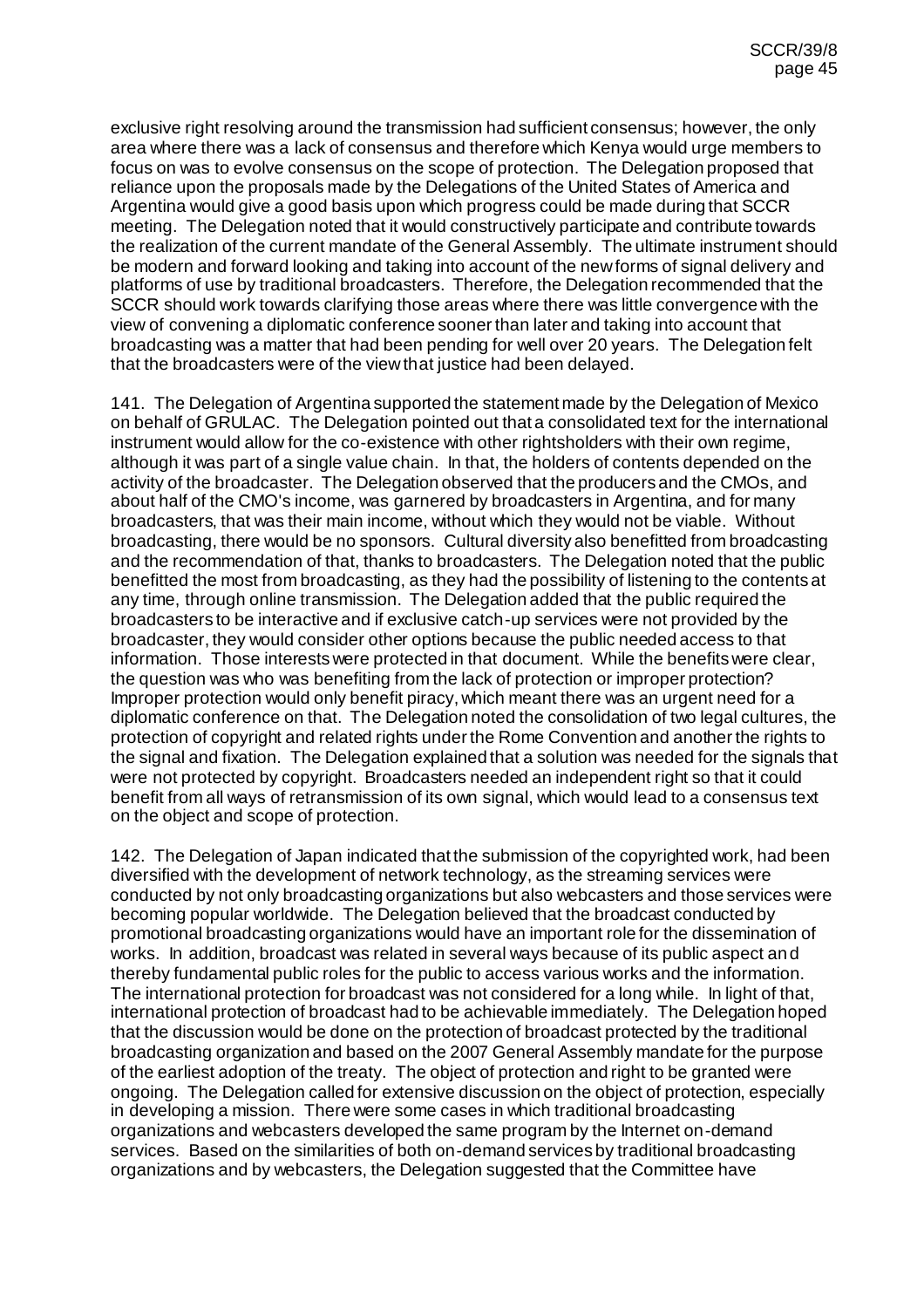discussions on whether there was a rationale to treat differently between the traditional broadcasting organizations and the webcasters under the new treaty. To resolve that issue adequately, it was essential that broadcast was protected together with the related rights. The Delegation noted that the current protection of the traditional broadcasting organization was mainly based on the fact that it had the linear broadcasting signal and therefore the broadcasting organizations were responsible for its contents and programming carried on the linear broadcasting. Regarding the differences of the regulation system, the differences of the copyright system, and differences of the current services provided by broadcasting organizations among the Member States, the Delegation proposed that providing a flexible approach for the protection of broadcasting organizations was favorable to conclude the longstanding agenda and to make the treaty universal. The Delegation expressed that it was ready to engage in further discussions in a constructive manner.

143. The Delegation of Burkina Faso aligned itself with the statement made by the Delegation of Uganda on behalf of the African Group and supported all declarations on a balanced rights granting process. The Delegation welcomed the mention of the three-step process in the text, which would avoid potential exploitation. The Delegation recognized the related rights for broadcasting organizations and called for a consensus which would be beneficial for all stakeholders, and eventually a diplomatic conference to approve a treaty.

144. The Delegation of the United States of America continued to support updating protection for broadcasting organizations under the terms of the 2006-2007 WIPO General Assembly mandate, which called for a signal-based approach to provide protection for the activities of broadcasting organizations in the traditional sense. Consistent with that mandate, the Delegation believed that such protection should be narrowly focused. The Delegation proposed a focus on unauthorized retransmission of the broadcast signal to the public over all platforms, including over the Internet as one of the most significant problems facing broadcasting organizations today. At the same time, rapid technological changes taking place in the broadcasting industry as well as legal treatment at the national level presented significant challenges to establishing international norms. The Delegation noted that it had been difficult to achieve a consensus on such fundamental issues as the object of protection and rights to be granted under the treaty. The Delegation was pleased by the meaningful progress that had been made over the past several months in developing ideas that could lead to a greater consensus on the issues raised. Nonetheless, given the complexity of the issues, both legally and technologically, delegations were taking the time needed to deliberate. The Delegation anticipated that those deliberations would continue in a constructive spirit during that session and subsequent sessions. On the basis of progress made during the session and future sessions, Member States would be in a better position to evaluate a possible recommendation to the General Assembly on convening a diplomatic conference for the adoption of a treaty on the protection of broadcasting organizations.

145. The Delegation of Colombia noted that the issue of broadcasting was of major concern to Colombia. The Delegation revealed that there were significant policies in the government to encourage creative industries, and that gave an important role to broadcasting organizations in the transmission of works protected by related rights, access to information, and product architectures of cultural diversity, which was very vital to Colombia. Thus, the discussion on the protection of broadcasting organizations' rights was important one and in line with the mandate of the Committee. The Delegation underscored that it was very important to address the technical issues to achieve common understanding on definitions, object of protection, and other rights. The Delegation thanked the Chair for the progress made in discussions based on the consolidated text on rights to be granted with other issues in document SCCR/39/4 which reflected some very important items and would prove useful for the Committee's discussions. The Delegation stressed the support for the consolidated legally binding instrument on the protection of broadcasting organizations and stated that the Committee had to continue to work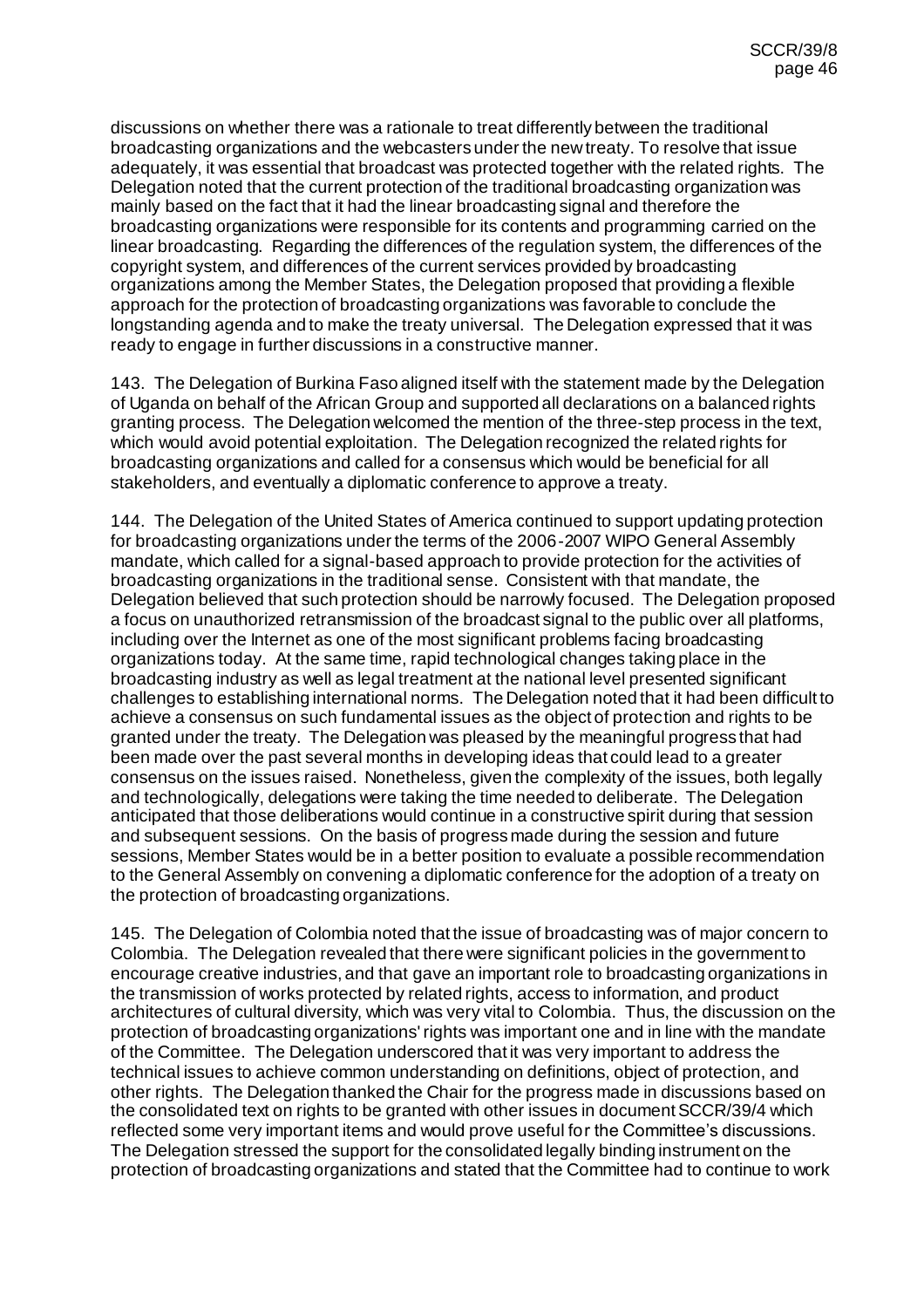on a common text that would allow the convening of the diplomatic conference in the 2020-2021 biennium to adopt a treaty on the protection of broadcasting organizations in line with the mandate given. The Delegation noted that it would support the negotiation of potential international instrument, which would be binding and in line with existing international treaties, particularly the TRIPS Agreement and the Rome Convention.

146. The Representative of the Knowledge Ecology International (KEI) referred to the issue of piracy and noted that there may be provisions that were necessary to do a better job of addressing piracy issues, while considering the fact that there were also some gaps in protection under copyright, for example, in particular for sports broadcasting. The Representative expressed worry about the treaty's proposed 50 years of protection following every retransmission of content, defined even broader than copyright under the treaty, even in cases where the broadcasting entity didn't create, own, license, or even pay for the content. The Representative found it extraordinary for broadcasters to gain longer protection for things they did not create or own or license than for copyright owners or creators themselves. That posed more restrictive limitations and exceptions under the treaty. The notion that that was just for traditional broadcasting. The Representative pointed out that the streaming services, which were competing against traditional broadcasting without any of those rights were very successful. The Representative pointed out that streaming sites like Spotify and Netflix would find legal means to get the protection which they did not require but customers preferred those paid for streaming services who protected themselves through encryption. The Representative suggested that if the treaty was narrowed as per the suggestion by the Delegation of the United States of America, on the basis of gaps in protection and some short-term piracy enforcement issues, it would be just a much more manageable and sensible instrument.

147. The Representative of Communia noted that the current proposal of the broadcasting treaty was not subject to copyright and content that was subject to non-exclusive free licenses such as creative commons licenses and we find that extremely problematic for users. Additionally, the proposal for exceptions in the Chair's text provided narrow exceptions to protect users that existed for copyrighted works. The draft text stated that countries may extend the same exceptions that existed for copyright, but obviously countries could choose not to do that. The Representative indicated that that posed new international law restrictions on the adoption of limitations and exceptions for parties to the Rome Convention and that was more restrictive than the Berne Convention, which was mandatory exceptions for the use of the day and quotations and permissive exceptions for educational and other uses. The exceptions provisions in the broadcasting treaty were particularly important and different from the issues covered in the WPPT and Beijing Treaty because they could add a layer of rights clearance of copyrighted content. In order to avoid creating new obstacles to access to culture, knowledge, and information, mandatory exceptions and limitations were to be adopted. In addition, no rights were to be placed on the works that were in the public domain or openly licensed.

148. The Representative of the Japan Commercial Broadcasters Association (JBA) appreciated the Chair's effort to improve the revised consolidated text into treaty format, which were contained in document SCCR/39/4 and noted that the document would be helpful for the constructive discussion. The General Assembly adopted the recommendation of a diplomatic conference earlier but there was one more step to go before going to a diplomatic conference, which was to reach consensus on the fundamental issues, including specific scope, object of protection, and rights to be granted. The Representative recalled that the principle of the international treaty was to set the minimum standard and was a product of harmonization. Based on that principle, the JBA pointed out two issues on object and rights to be granted, which were focal points of the discussion by taking into account the current situation in SCCR where Member States were not been able to reach consensus due to the different domestic situations. As the object, the protection of deferred transmissions could be optional to overcome the difference of opinion. As to rights, it would be preferable to make room for the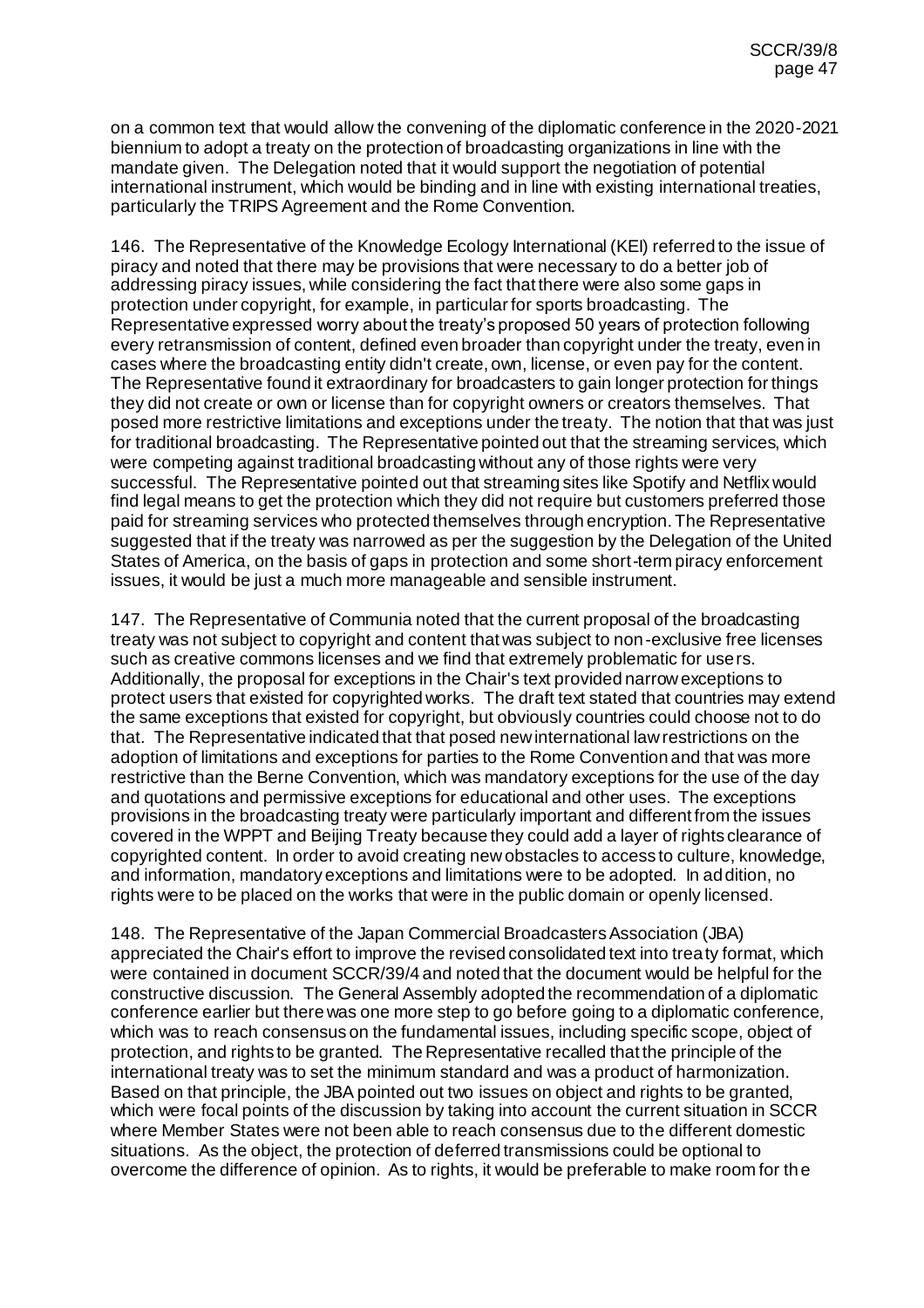discretion of each country as to what kind of measures had to be provided, as long as they would fight against piracy, which was the main purpose of the treaty. The Representative also suggested holding a special session aimed for further acceleration of discussion toward the adoption of the treaty.

149. The Representative of the Karisma Foundation elaborated on the dangers citing the instance of recording a football match. The Representative noted that videos of only a couple of seconds that were recorded in the stadium or off television sets were continually withdrawn from those platforms, supposedly because they were infractions of copyright. That happened automatically without any review on whether it was categorized under fair use, limitations and exceptions and it seemed that people taking some of those videos were not the only ones affected. Others included artists who also found themselves in infringement of copyright on those platforms. Particularly, when those were in reference to original works from those artists. The Representative hoped that by pointing out some of the dangers that could arise out of the debate, the Committee would be able to find new ways to implement copyright, but it needed a balance in terms of the enjoyment of fundamental rights. The Representative urged members to consider public interest as well as fundamental rights.

150. The Representative of Alianza de Radiodifusores Iberoamericanos para la Propiedad Intelectual (ARIPI) noted that the treaty was very essential for broadcasting organizations and television broadcasting organizations around the world, and requested for the scope to be in line with other rightsholders. The Representative cited the Rome Convention where artists, performers, and phonogram producers had a certain number of rights. After 1996, there were a number of international treaties produced and as works on broadcasting treaty continued, the Committee was convinced that a new treaty would be formed soon but in Latin America, a certain relationship with Europe via Spain, was witnessed and that was important because there could be a minimum-standards treaty. In Europe, certain rights were recognized and there was a greater and lesser degree of protection in a number of countries. ARIPI noted that it was very concerned to see certain rights of copyright and related rights not being properly represented. For example, in related rights, that was a major concern. Artists and producers needed to be protected through the provision of a legitimate treaty. The Representative called for a treaty that was in line with previous treaties. . The Representative noted that its cause had always been not for profit, and some broadcasting organizations that had been around for more than 100 years held that position, and noted that it would be unfortunate to have continued free access as a lack of recognition for the work of the creators.

151. The Representative of Copyright Research and Information Centre (CRIC) urged members to make the most of the opportunity to deepen the discussion further to reach consensus on the fundamental issues based on SCCR/39/4 as the General Assembly had adopted the recommendation of SCCR 38. The Representative noted that the Internet was an important communication tool around the world, however, its social laws were different in each country or area. For broadcasting organizations, the social function of communication was noted as the most important base for their protection. Nonetheless, provision of their social function by way of what kind of measures of transmission was relative to each country's domestic situation. Given that, the Representative called for an optional solution in the area of object of protection that each country would accept. The measure of implementation for that treaty would be governed by the law of each contracting parties, such as Article 5 Paragraph 2 of the Berne Convention. The Representative noted that the domestic laws did not have to be limited to copyright laws and contracting parties could implement by combination of various rules of copyright. The Representative urged the Committee to make a working document and furthermore, draft basic proposal based on the spirit of harmonization.

152. The Representative of the EIFL.net noted that broadcast rights affected access to broadcast content and suggested that libraries had to ensure that the new right did not create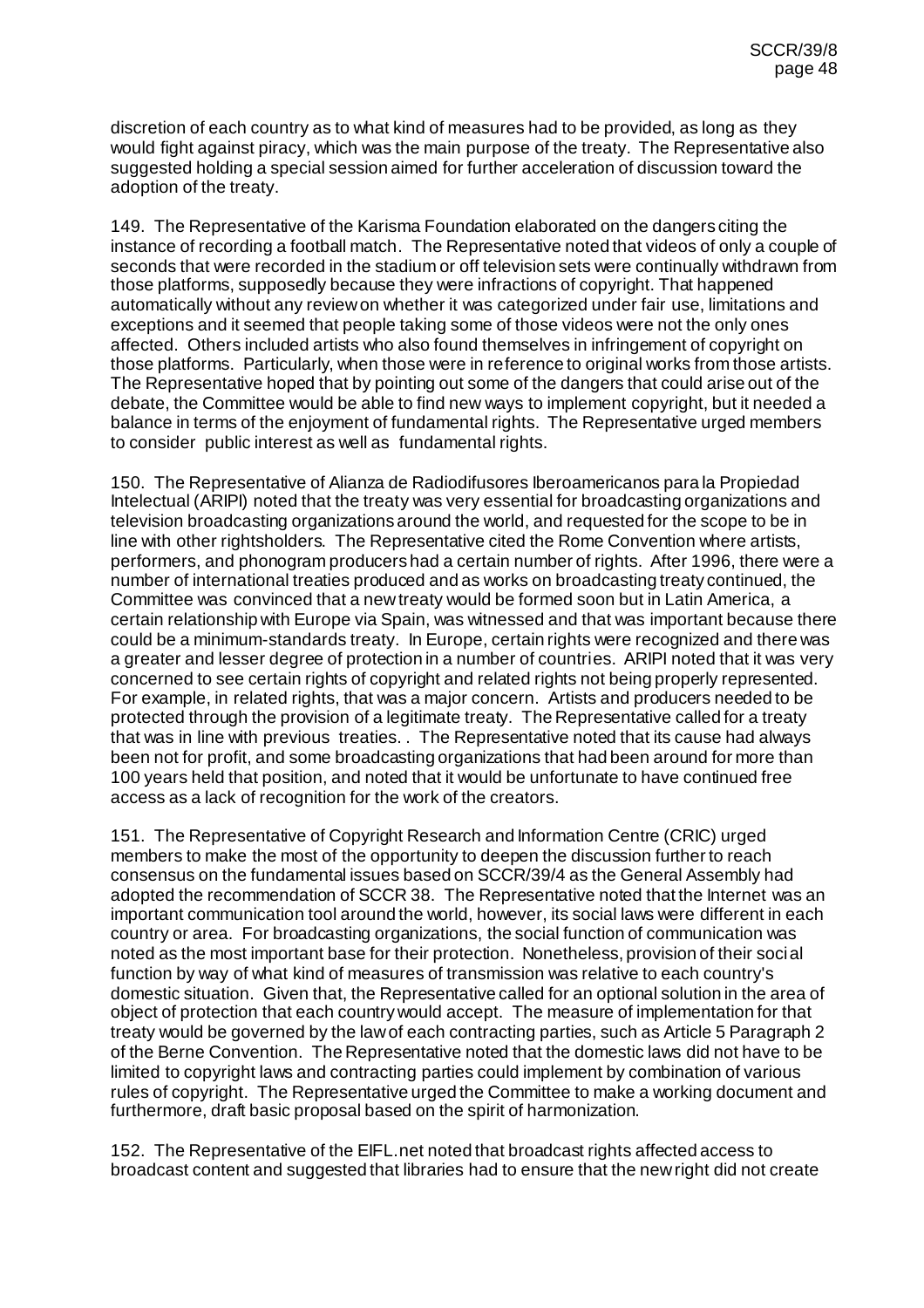new impediments to accessing that content. The Representative pointed out two important criteria. First, exceptions to the signal had to be in line with exceptions to copyright and related rights and the term of protection for the signal should not be greater than the term of protection for the content it was carrying. The Representative indicated that the revised consolidated text, SCCR/39/4 failed on both of those issues. The article on limitations and exceptions was optional and not mandatory. It did not provide for mandatory exceptions as in other treaties such as quotation in the Berne Convention, making of accessible format copies in the Marrakesh Treaty, and laws like the European Union Digital Single Market Directive on preservation of cultural heritage. Exceptions had to be mandatory and countries should be able to introduce other exceptions according to national needs. The term of the protection for the signal was effectively longer than the term for content and by allowing post-fixation rights to apply to mere retransmissions, the term in the treaty was potentially perpetual. The Representative believed that that would worsen the orphan works issue as countries worked towards addressing the issue. The term of protection should be very short and should not apply to mere retransmissions. To ensure fair access for social, educational, and public interest regions and to protect access to content in the public domain or license under an open-content license, those issues must be addressed in the text.

153. The Representative of International Federation of Library Associations and Institutions (IFLA) reiterated the views of the Representatives of Knowledge Ecology International (KEI), COMMUNIA, Karisma Foundation and others. The Representative noted that there were many other complexities in achieving the traditional public interest role of preservation and supporting education and research. The Representative pointed out the need for simplicity and clarity, however, the work was more difficult by the addition of new rights, especially as those risks were increasing the likelihood of a work becoming orphaned. The Representative noted that adding new rights may apply for longer and may not have equal or additional exceptions. The Representative explained that though it was necessary to create new laws on certain issues, the Committee needed to assess if that was a proportionate and effective means of achieving the pursed objectives.

154. The Representative of the Asia Pacific Broadcasting Union (ABU) pointed out the challenges technology had posed to broadcasters and noted that it was necessary to adopt the broadcasting treaty. The Representative noted that the treaty needed to cover all forms of online piracy and that it was necessary to include the catch-up services in the treaty. The Representative hoped that the draft would be ready during the following session in order to present it to the diplomatic conference within the 2021 biennium instructed by the General Assembly.

155. The Representative of the North American Broadcasters Association (NABA) reiterated the importance of stronger updated protection of broadcast signals at the international level. The Representative noted that piracy posed a serious problem, damaging the interests of broadcasting organizations and all stakeholders who participate in the activity of broadcasters. The Representative explained that a new broadcasting treaty needed to be meaningful in that complex technological environment which provided easy and inexpensive ways to pirate signals and preserve the basic framework of recent WIPO treaties regarding important provisions such as limitations and exceptions, technological protection measures, and others. The treaty should be flexible to allow implementation in different ways to accommodate the differing legal systems of different Member States. The Representative was pleased with the progress made to date on the informal Chair text and hoped further progress could be made during that session.

156. The Representative of the European Broadcasting Union (EBU) acknowledged the Chair for the revised text and the WIPO Secretariat for all the progress made. The Representative was hopeful for the finalization of the treaty within the next biennium as more consensus was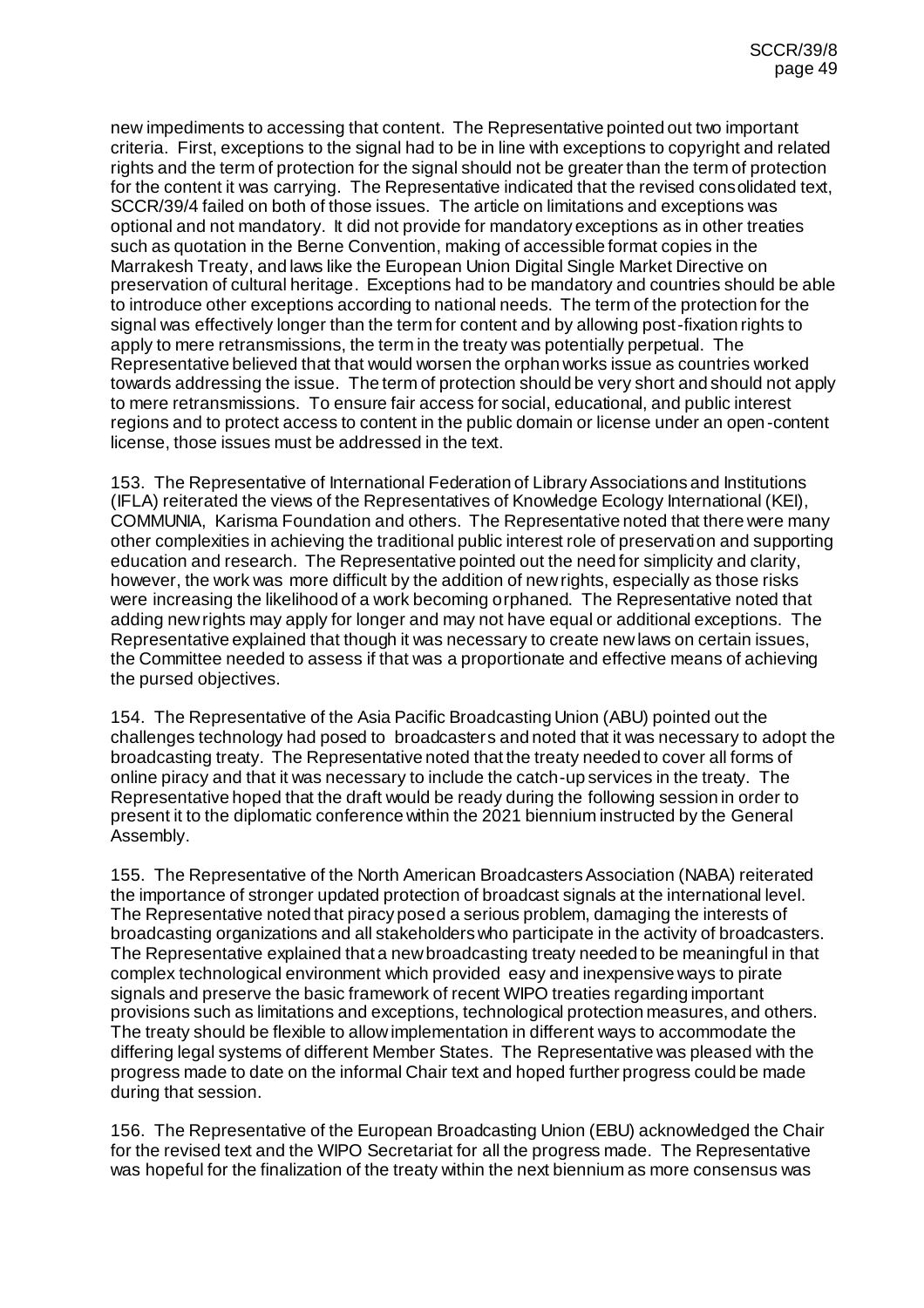#### being reached.

157. The Representative of the International Council on Archives (ICA) noted that when the new broadcast treaty went beyond signal protection into post-fixation rights, archives to ensure fair access to broadcast content. Many archives included fixations of the programs and newscasts of broadcasting organizations. Those works were important evidence of the social, cultural, political, and historical life of the community or the nation. The Representative noted that a new layer of rights that affected access to content was an additional barrier to access to knowledge. Archives would have to deal with an additional set of rights holders to clear rights for access, creating extra costs and complexity to the rights clearance process. Furthermore, it would add to the extensive orphan works problem for which no satisfactory legislative solution had yet been found. Therefore, the proposed broadcasting treaty must contain a robust mandatory set of exceptions that would be future proof for changes in technology and could not be nullified by contracts or technological protection measures. Such exceptions had to permit private use, reporting of current events, use by libraries and archives, use for the purposes of teaching and research, and making accessible that material for persons with disabilities.

158. The Representative of Education International (EI) noted that while new exclusive rights for broadcasters were in the process of being created, it was imperative to revive the alternative provision contained in the revised consolidated text SCCR/36/6 on definitions, objects of protection rights to be granted and other issues. The Representative proposed that the lists of exceptions in SCCR/36/6 should be mandatory and to include provisions protecting government's ability to pass further limitations and exceptions as established in other international agreements. The Representative hoped that the concerns of teachers and researchers would be heard and be taken into consideration by the delegates in the negotiation ahead.

159. The Delegation of Morocco welcomed the decision of the previous session of the WIPO assemblies, which encouraged the Committee to take a decision on the convening of a diplomatic conference on the protection of broadcasting organizations. The Delegation considered that the SCCR would work in the right direction to guarantee the protection of all copyright holders. Based on the significant progress, which had been achieved at the previous sessions of SCCR on the subject, the Delegation hoped that additional progress would be made on the basis of the revised consolidated text on definitions, object of protection, rights to be granted, and other issues prepared by the Chair and contained in document SCC/39/4. The Delegation hoped for a well-balanced treaty that provided the necessary protection for broadcasting organizations against piracy according to the SCCR's mandate, and that required a technical understanding of the problems facing broadcasting organizations themselves to decide on the most appropriate way of countering that with a treaty. It was prepared to work towards a consensus that would offer broadcasting organizations adequate international protection, mutual understanding, and the integration of the concerns and priorities of Member States were essential to make progress. Thus, it was necessary to achieve international norms that could be accepted by everyone independently of cultural and other context. The Delegation expressed that it would show sufficient flexibility to accommodate the common interest in the international arena, and take accounts of particular national positions with a view to promoting compromise. Given the technical nature of the subject, the Delegation suggested that the Chair should prepare an analytical document on the subject, as was the case in other Committees, so as to simplify the discussions and lay out the approaches without pre-judging the outcome.

160. The Delegation of Botswana aligned itself with the statement made by the Delegation of Uganda on behalf of the African Group. The Delegation believed that the revised text would provide the basis for progressing discussions towards a treaty for the protection of broadcasting organizations. The Delegation also recognized progress made in the previous sessions of the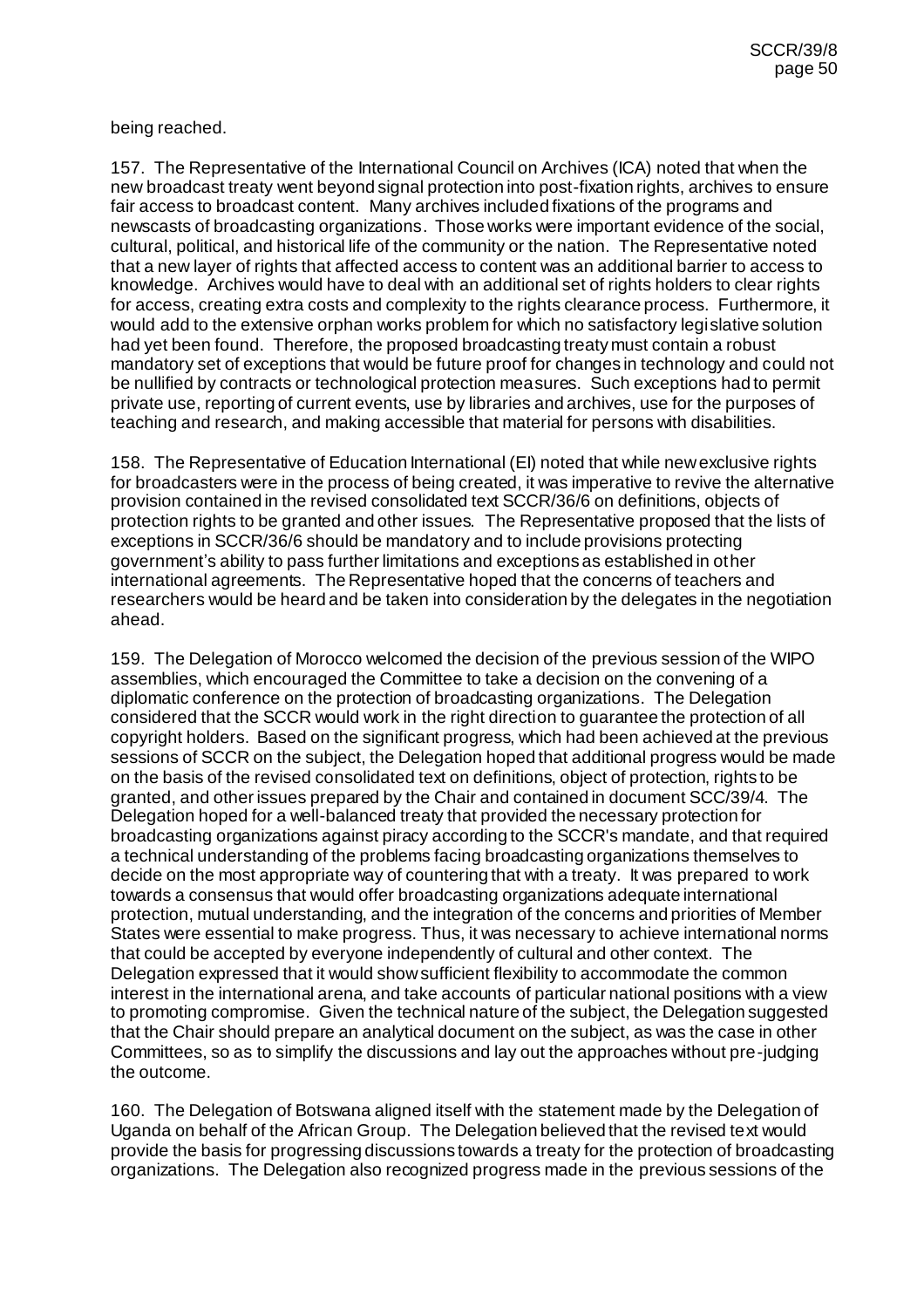SCCR and hoped that the Committee would make further progress on reaching consensus on the standing fundamental issues of the treaty, mainly the specific scope of protection, and thus enabling the Committee to recommend the convening of a diplomatic conference during the 2020-2021 biennium. The Delegation expressed commitment to engage with other Member States on the subject.

161. The Delegation of Nigeria aligned itself with the statement delivered by the Delegation of Uganda on behalf of the African Group. The Delegation indicated that the revised consolidated text, SCCR/39/4, incorporated most of the concerns raised by several delegations, noting the progress made by Member States and formed a good basis for in-depth discussions and further negotiations. The Delegation looked forward to greater consensus on an instrument that would address the rights of broadcasters and the public within a balanced framework that would not create new layers of rights a, and to engaging further in the same constructive manner with a view toward the work of the Committee towards an early diplomatic conference and a treaty for the protection of traditional broadcasting organizations on a single-based approach. The Delegation underscored the need to conclude work on that important agenda item which had become more urgent due to diverse cases of signal piracy. There was still work to be done in reaching consensus on some of the issues, such as the object of protection, rights to be granted, and scope of the rights to be protected. The Delegation looked forward to the discussions, particularly, on the matter with a view to finding some consensus. Regarding the exceptions and limitations to be provided in the proposed instrument, the Delegation expressed commitment to further constructive discussions against the backdrop of the other substantive issues. The Delegation also noted the need to advance the legitimate interest of society in the use of broadcast as a vehicle for the promotion of information, culture, and education in a manner that would not further jeopardize access to public domain materials.

162. The Delegation of Senegal was certain that all matters would be tackled in the same spirit of balance that prevailed in previous treaties. The Delegation urged all members to progress towards a diplomatic conference.

163. The Chair took the Committee through the revised consolidated text contained in document SCCR/39/4 and acknowledged the contributions of various Member States during the brainstorming sessions, which had helped in developing a much comprehensive document. It recalled that the previous Chair's text contained elements of the key issues, but for substantive reasons, there ought to be a preamble and provisions. Document SCCR/39/4 had been worked together with the friends of the Chair process. The content page consisted of a preamble as well as administrative and final clauses to the text. The preamble and administrative final clauses were critical elements of the text. The Chair acknowledged the efforts of the previous Chair of the SCCR, whose draft treaty on broadcasting had helped the Committee tremendously. The Chair noted that the preamble as well as the general provisions, on page 3 and 4 of the text were based on a large extent on Mr. Liedes draft. The Chair highlighted the context of the treaty. On page 4, there were two general provisions, which were quite standard in treaties. The first provision had to do with the relation between the treaty and the other types of intellectual property rights which addressed concerns by different stakeholders and different members that that should not in any way impact on the copyright arena. The second article talked about the relation of that treaty to other treaties, including Rome. There were no notable differences with the substantive provisions from the Chair's text. Regarding the object of protection, there was a new proposal presented by one of the friends of the Chair in relation to preventing access to the program-carrying signal. The idea was to brainstorm around formulation, rather than to try to describe every form of deferred simultaneous. In the next article, rights to be granted, the Chair pointed out that the first Article 1 of alternatives were similar. There was consensus around the fact that the rights to be granted involved providing exclusive right to authorize retransmission by any means. Alternative two, was a proposal by the United States of America to address concerns raised by their jurisdiction, that parties may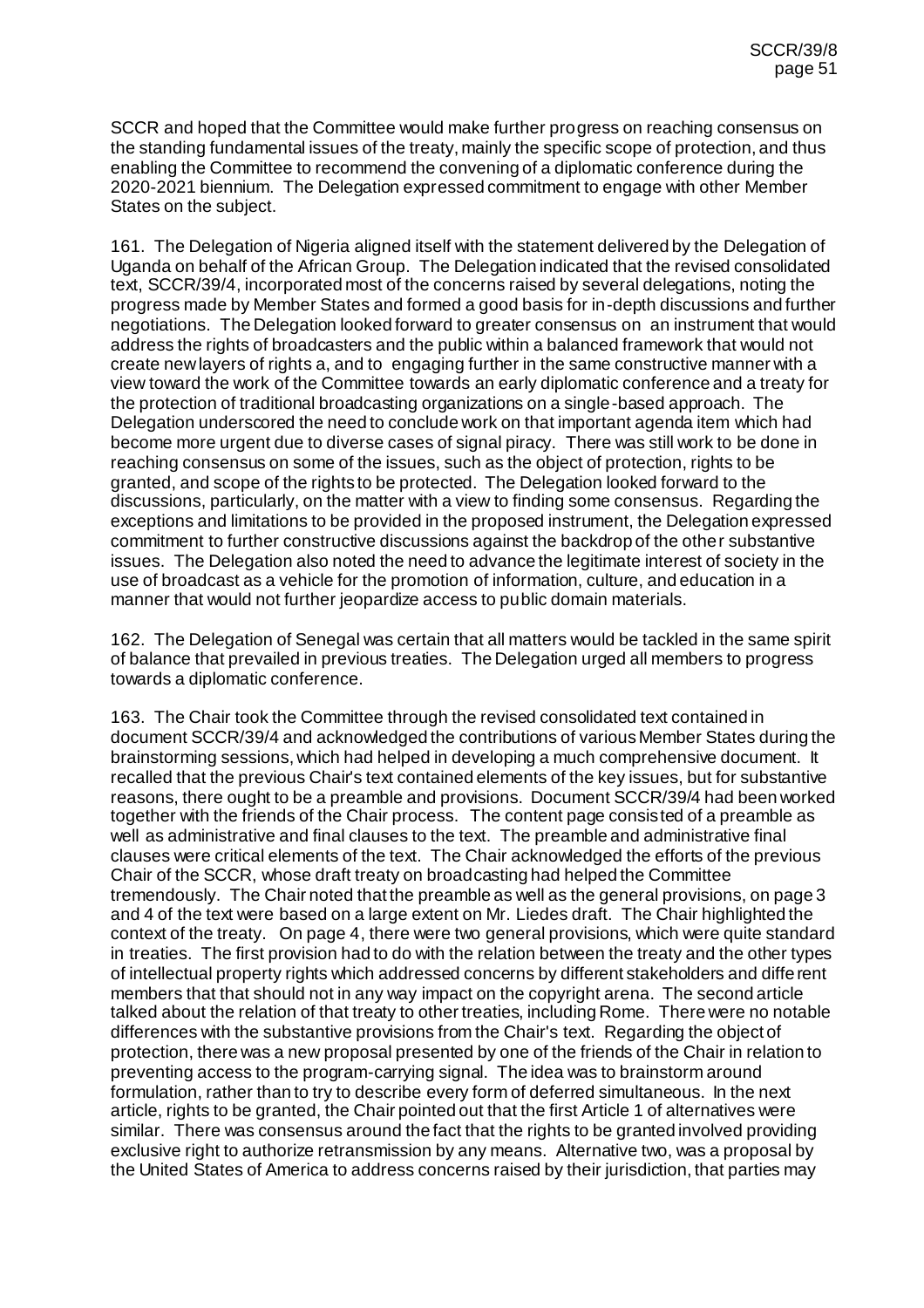through notification confine or apply the treaty only to certain retransmissions and provide adequate and effective protection. There were no significant changes to the article on beneficiaries of protection, limitations and exceptions, TPMs and RMIs. The Chair noted that for the administrative and final clauses, it considered the processes by which other treaties such as Beijing and Marrakesh were negotiated. The Chair observed that with those treaties, there were always some various standard clauses, ending clauses, assembly, international bureau, eligibility, signature, entry into force, among others. Those were left undrafted because it was best for the drafting committee to undertake that role as it moved towards a diplomatic conference, should progress be made in that direction during that biennium. The Annex included two proposals which were to be considered for discussions. However, there were all kinds of discussions and questions around that, and believed it was prudent to put them into the Annex. The first proposal in the Annex proved that the Berne Convention Protection for copyright would apply to collections if by reason of those selection enrichment of the content, they could themselves constitute intellectual creations. The Chair noted that that was a proposal from a country that attempted to protect broadcasting more towards the copyright basis rather than on the related rights basis. The second proposal was on RMIs and some language as to whether or not the watermark, used by broadcasters in their industry practice to protect and prevent piracy, could be incorporated as a concept under RMIs. The Chair thanked the Friends of the Chair for their contributions. Given the technical nature of the subject, the Chair suggested that it would be ideal to hold informals to discuss the text and share additional views.

164. The Secretariat informed members about the details of the meeting. The Secretariat noted that it would offer the opportunity for representatives of observers and Member States to remain and to hear the discussion of the Member States as well as to see the transcript on the screen. That decision was taken to ensure that all information that was conveyed during that negotiation would not be conveyed outside the proceedings. That meant that there would be no form of dissemination on social media or in any other form. The Secretariat urged all relevant parties to fully cooperate as per the system the WIPO Member States had requested in return for allowing the observation of their informal negotiations.

165. The Delegation of the United States of America observed that countries that did not have a system like the United States which allowed exclusive licensees automatically to enforce rights in court could then rely on presumptions. The presumption could apply even for either an exclusive license or nonexclusive license, depending on the particular country's legal system. The Delegation noted that it intended to give flexibility so that countries could handle that domestically as they deemed fit.

166. The Delegation of Argentina asked the Delegation of the United States of America if national treatment would be sufficient for rights holders from other countries who would have to make claims in the United States. For example, if an Argentinean broadcaster whose signal was captured and rebroadcast in the United States, if that person was operating under US law, if one were looking at sports for example, could national treatment give that person enough protection without needing to go through all those mechanisms for exclusive licensing, for example, for other provisions. The Delegation indicated that if the North American broadcaster had rights and national treatment would be implied then the foreign broadcaster should have the same rights without needing to go through those mechanisms. The Delegation proposed that foreigners whose signals might suffer infringements would have the same level of protection as a United States broadcaster.

167. The Delegation of the United States of America noted that under the treaty, national treatment would be given to foreign broadcasters.

168. The Chair pointed out a proposal presented by the Delegation of Argentina with reference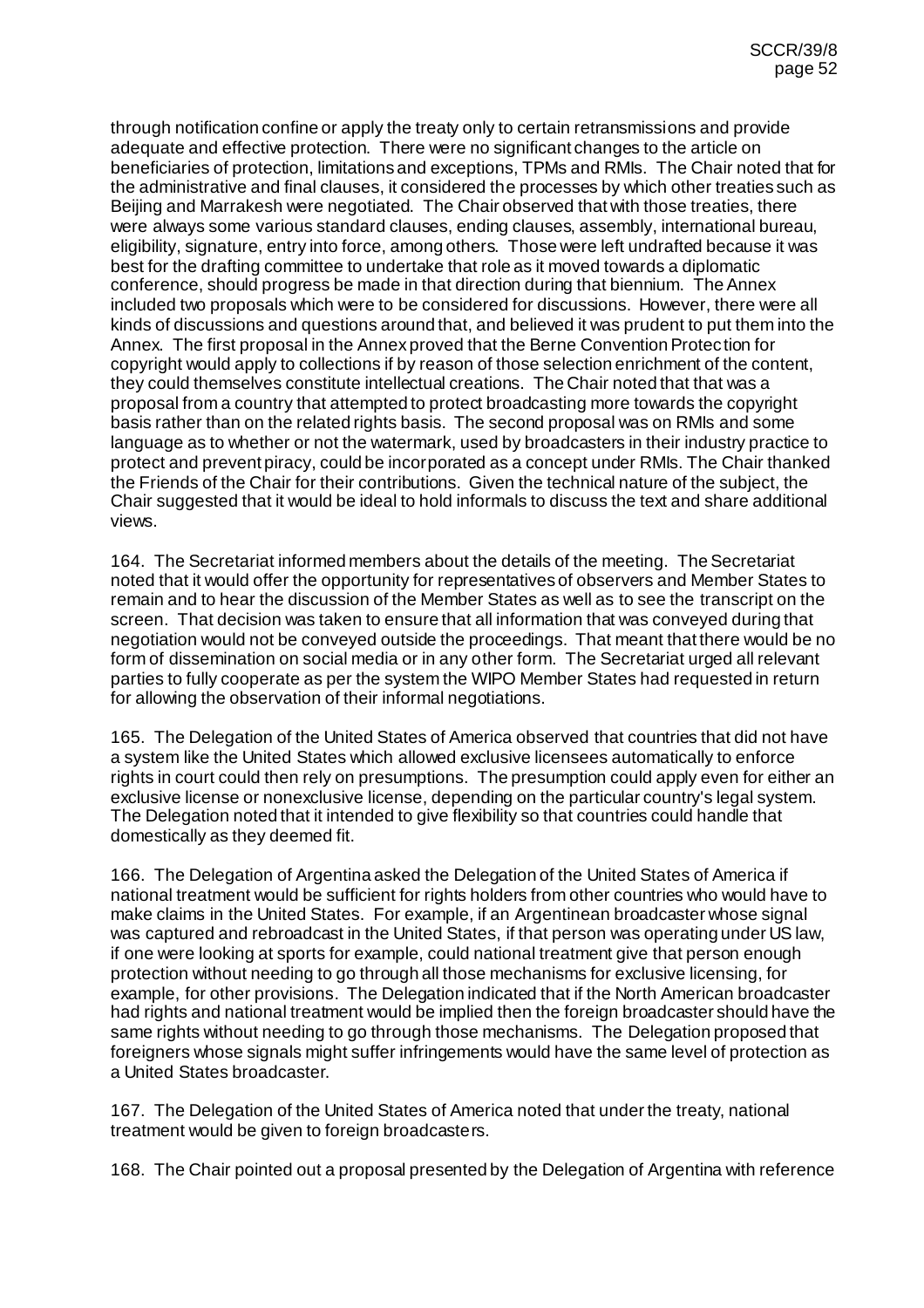to Alternative 2, and in particular, in the notification depository provisions of Alternative 2, which was proposed by the Delegation of the United States of America

169. The Delegation of Argentina pointed out that it was looking at the rights to be granted which linked the holder of the signal to the holder of the content. That was a new situation, which made understanding difficult given the mandate of a treaty based on the signal. If there were extraordinary circumstances, the State could make a statement before the Director General and request another type of protection, but that should not be an option, an open option ordinarily used by any country who would, perhaps like to choose any option. The Committee had little control over that option. That was a possibility that could be reviewed under very particular circumstances when a country or group of countries wanted to make that kind of request and to explain the reasons to the Director General for that request and inter alia, why they should be able to resort to a regime which was not based on the signal but rather the content. In view of that, the Delegation proposed for a text that would stipulate that it was not an open and free option, but only open for certain exceptional circumstances, because given the legal regime of a particular country, that was how the choice could be justified. The Delegation advised that it was not appropriate to open up that possibility to any particular country to have recourse to that particular option.

170. The Chair asked the Delegation of Argentina to explain the language to aid in discussions as the concept restricted the parameters in which someone could provide the notification, and therefore qualify the extension of provisions of Article 1.1 on certain retransmissions.

171. The Delegation of Argentina noted that the rights of the broadcasting organizations would be subject to an authorization of the copyright holder of the content, which is not usually what happened in the context of broadcasting. If there was unprotected content for which one would enact authorization, and that was just a measure that might be requested based on prudence, there could be a solution for that type of content where the broadcasting organization under its own initiative might have recourse to that or that measure. If there was non-copyrighted content, then the program carrying signal's holder, under Paragraph 1.1, provided that they would have the necessary authorization to put in place any measures or legal measures to enforce the rights on the content, provided that they would be granted the authorization from the producers. Now, the producers could be an Olympic sports committee or any sports committee, or any other organization of a tournament or the organizers of the content, for example. That could be someone who is not given the authorization because that person was simply the owner of the place where the content took place or that could be information provided by the broadcasting organization itself. The Delegation noted that the text would give a greater margin to maneuver when there was not clearly identified content or where the content holder was not clearly identified.

172. The Chair asked if by adding what had been highlighted would replace 2 and 2bis or 2 and 2bis would carry on after that. In Alternative 2, there was the new paragraph 2 and a new paragraph 2bis. The Chair asked if 2 and 2bis would still be required?

173. The Delegation of Argentina noted that it was good enough to understand that the principle should be applied to under the text when that condition was met.

174. The Delegation of United States of America noted that the proposal addressed some of the issues about sporting events and hoped that the language could address matters relating to live events in a more narrow and targeted way. The Delegation indicated that one of major concerns about adding the language was to ensure that the content embodied in the program carrying signals was protected under copyright or related rights. The Delegation proposed for a system outlining a country's approach on protecting broadcasters, including both copyrightable material and non-copyrightable material. The Delegation underscored the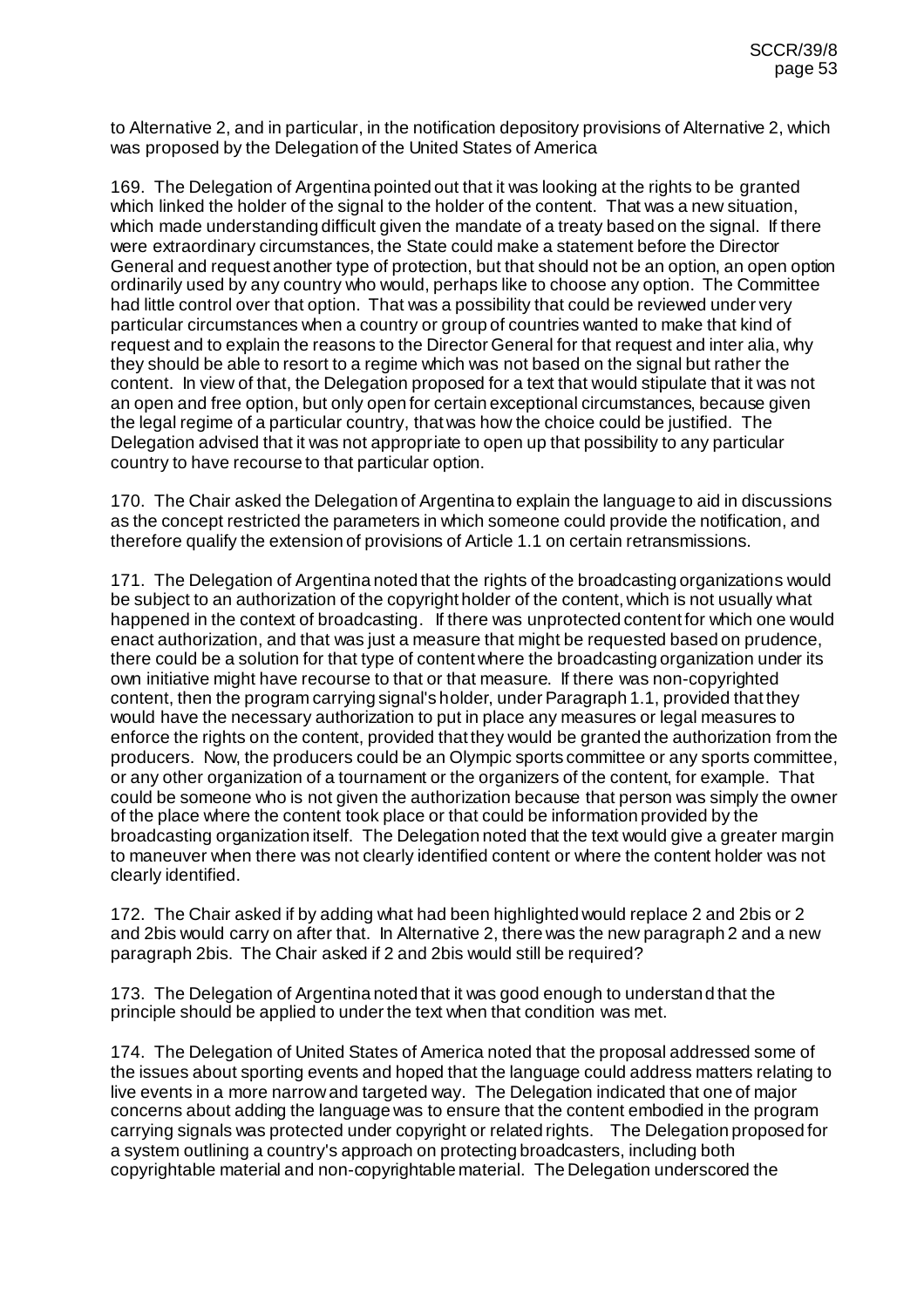importance of having a system that recognizes that a country provides a combination of rights that covers the entirety of what's in the broadcast rather than trying to parse it and analyze which program was protectable by copyright and vice versa. The Delegation suggested that the contracting party should provide the broadcasting organization with the right set forth in Article 1.1 in the presumption that the broadcasting organizations were authorized to enforce the rights of the producers of non-copyrightable content, highlighting the concern that it was not possible to get authorization from the producers of non-copyrightable content, and so the desire to say that there would be a presumption. Certainly, signal protection, the right that was expressed in 1.1, covered signals that were used to transmit non-copyrightable content, and the definitions emphasized live events as well as fixed works, but in cases where the signal protection was limited in some way and supplemented by rights in the content, it could not be supplemented by rights in public domain content. The broadcaster should be able to protect its signal even when transmitting public domain content, but it shouldn't be able to go to court to assert rights in public domain content, because as a policy matter, that content was in the public domain. The Delegation raised concerns over the second sentence. which had to do with what happens and how the broadcaster asserted rights in an entire programming flow that includes both copyrightable and non-copyrightable content. The Delegation observed that they did not need authorization for things that were not protected by copyright, and they themselves in the system, would have copyright in the compilation of all the different elements put together in the broadcast day. The way to deal with the concerns, in particular, about live events would be to explicitly address them by adding language at the end of the paragraph, instead of what was in yellow that had been proposed by the Delegation of Argentina now, to add instead, and put the two different versions in brackets on the screen. That would be a combination of the right provided for in Article 1.1 in copyright or related rights, put in brackets, or other rights with respect to programs that consist of live events. Thus, in countries that protected live events through copyright, as in the United States, that would not be necessary whereas in countries that did not protect live events through copyright, that would be relevant. So, the total package on any limitations of the exclusive signal protection right, would include both copyrighted content and live events. The Delegation proposed a provision that would say that where in a particular contracting party, live events were not protected through copyright, the contracting party would make it possible for broadcasting organizations to protect those programs that consist of live events in the same way and in the same circumstances that they could protect copyright content or rather enforce rights and copyright content. That wording was simple without any interference into public domain content and was much more narrowly focused on live events.

175. The Delegation of Argentina noted that in the Delegation of United States of America's definition of direct transmission, that was part of public domain, and a basis of why programs rights could not be protected.

176. The Delegation of the United States of America explained that in the United States, a transmission of a live event was protected by copyright because it was simultaneously fixed. Initially, it didn't think it needed any specific reference to live events, but it realized that it was not always the case for other countries, as some live events were not protected through copyright, even when simultaneously fixed. The Delegation emphasized that in those countries, the total package of rights available to the broadcasters, should include protection for the ability to assert rights in the live events to the same extent as they were able to assert rights in copyright content. The Delegation noted that its retransmission content regime cover broadcasts of live events to the same extent as broadcasts of copyrighted works.

177. The Delegation of Canada stated that the Canadian system functioned similarly to the United States, thereby having similar concerns with the general language suggested in that paragraph and proposed for a much more targeted approach.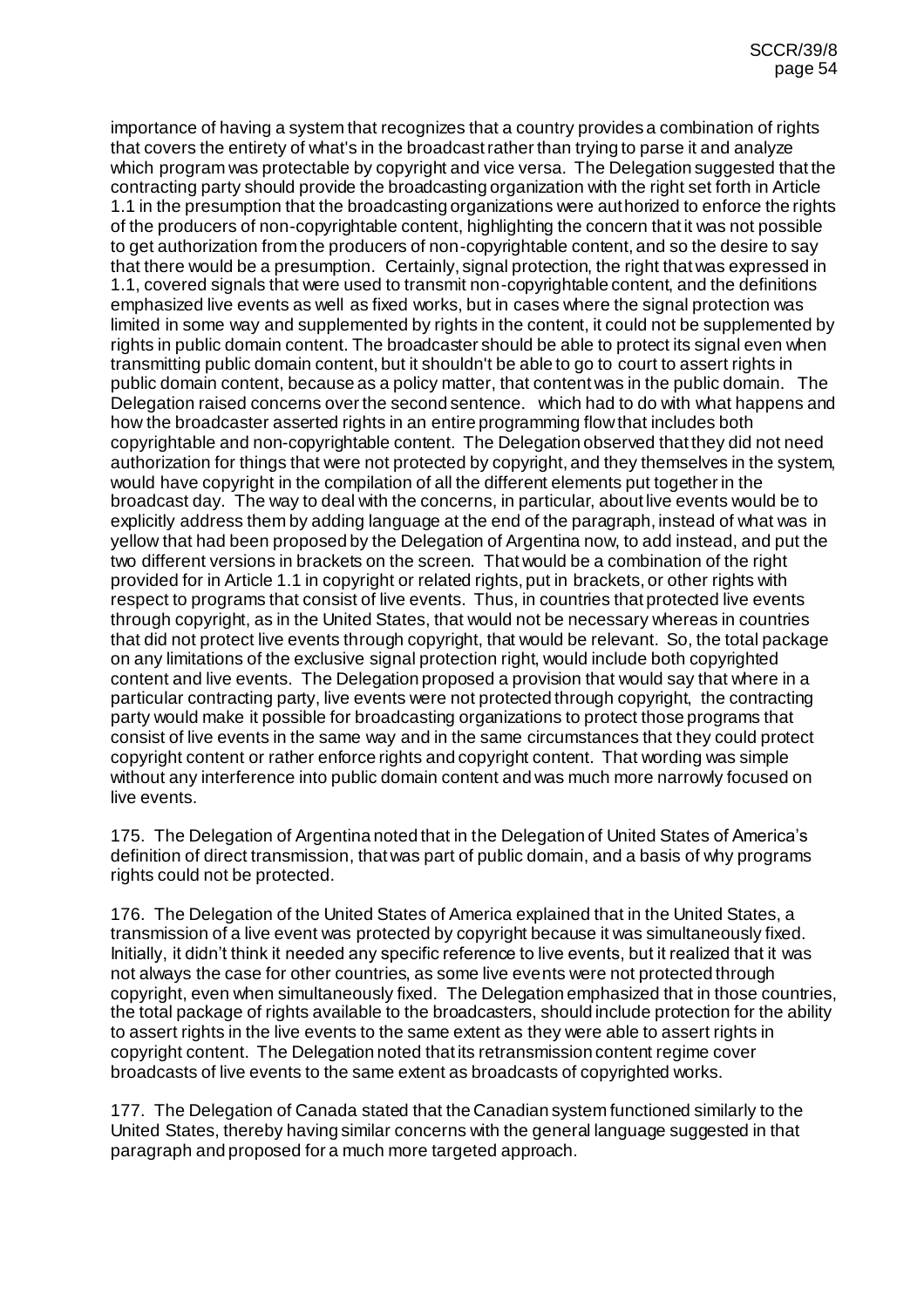178. The Delegation of Singapore queried on how the system protected live events by way of copyright protection.

179. The Delegation of United States of America referred to the situation when a work is fixed simultaneously with a transmission, it was considered fixed for purposes of copyright. The Delegation pointed out that those live events contained, typically, originality in the choice of camera angles, as a broadcast included a lot of creative choices, and so therefore it was generally protected by copyright.

180. The Delegation of China commended the Delegations of Argentina and the United States of America for their inputs to help broadcasters enforce their rights in instances where there was no coverage for protection. The Delegation noted a few issues. The first issue had to do with the public domain and the existence of an independent protection of broadcasters' rights comparably similar to the WPPT with the phonogram. The Delegation pushed for broadcaster's rights. The Delegation appreciated the proposal from the United States about the importance of the protection of live events. However, the Delegation noted that for the protection of broadcaster's rights, live transmissions were not the only kind of transmission that needed protection under the treaty. The Delegation called for further explanation and find simple ways to collectively solve the problem. The Delegation proposed for a non-copyrightable protection to be described in the clause to deal with other problems like non-exclusivity.

181. The Delegation of the United States of America quoted the United States legislation on fixation. The Delegation pointed out that the exclusive right of broadcasters to authorize the retransmission to the public of the program-carrying signal remained a core part of the treaty. If a contracting party limited that right in certain ways, they needed to make up for the limitations by allowing the broadcaster to assert rights in the content being broadcast, so that is where if it was public domain content, there should not be a separate right to go to court and assert rights on the content. There was, however, a right under that first paragraph to assert rights on the signal even if the content was public domain, so there was a simple right for broadcasters that covered signals carrying any type of program, copyright protected or not. To the extent that there were some limitations on that right, there also had to be some additional protection for the content itself to which the paragraph sought to address. The Delegation pointed out that the general right, the definitions in the treaty and the article on definitions and program were defined to mean live or recorded material consisting of images, sounds, or both, or representations thereof. There was clear protection for the broadcaster in the signal that sent either live or recorded material. content. The Delegation strongly believed that additional protection could not extend to public domain material, as opposed to live events.

182. The Vice-Chair sought clarity regarding the United States of America's position to not have 2 or 2bis.

183. The Chair noted that though the question posed was very technical, it was essential, but that since there were no practical solutions, the issue would be revisited after discussions on the other areas of the text had been completed. The Chair introduced the beneficiaries of protection under other issues and asked the Secretariat to focus on Paragraph 5. The Chair noted the issue of reciprocity, where there had been different proposals and a movement of a reciprocity or national treatment type concepts. The Chair pointed out that Paragraph 5 was proposed by the Delegation of the European Union and invited opinions on the reciprocity national treatment issue.

184. The Vice-Chair noted that it was proposed regionally because that was something that was derived from the Rome Convention so it was essential to create consistency around broadcasts. In particular, for example, certain Member States that had made use of such a declaration in the context of the Rome Convention could perhaps maintain as it was.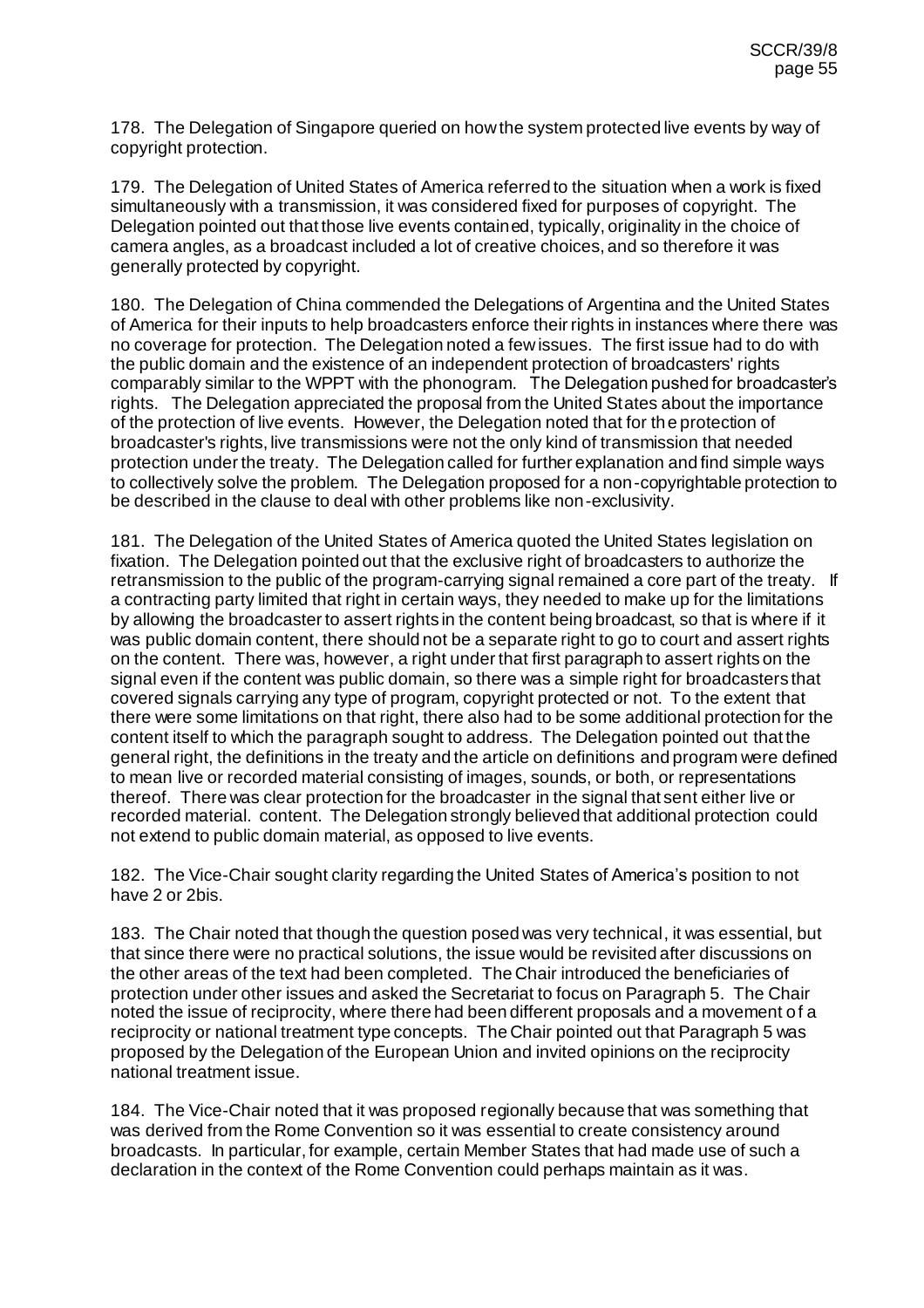185. The Delegation of Iran (Islamic Republic of) pointed two particular conditions, which were proposed for protection of broadcast in the paragraph. The main point was that the headquarters and transmitter both should be located in the same country, but in a case that headquarters and transmitter both were not located in the same country, then some beneficiaries would be excluded from protection. The question was, in such a situation how could the protection be proposed for such an organization that had headquarters in one country but transmitters, in particular, in border areas. There was a subdivision in countries when geography imposed that countries put transmitters in neighboring countries to project the signals to particular geographical areas.

186. The Delegation of the European Union noted that that was a more narrow view of the beneficiaries of protection, so certain broadcasters might be included in that moment. Notwithstanding, the Delegation noted the development of the online world and its influence.

187. The Delegation of Iran (Islamic Republic of) pointed out that the transmitter for some organizations had been indicated. The Delegation noted that it could be a totally different situation in the future as technology developed.

188. The Delegation of Kenya pointed out that according to Paragraph 2, referencing the alternative that headquarters of broadcast organizations could be treated in another contracting party, the organization would not need to fulfill the two requirements, just one. The Delegation noted that in the modern broadcasting system, the location of the transmitter may not be extremely relevant.

189. The Chair noted that the mandate given by the General Assembly did not require the Committee to produce a perfect text as those areas could be taken care of in the drafting committee and diplomatic conference. Nonetheless, the Chair noted that it was a good opportunity to go through the issues because that aided in clarifying some issues.

190. The Delegation of the United States of America observed that that it did not have a position on the bracketed text proposed by the Delegation of the European Union. The Delegation suggested that national treatment be dealt with in a separate article from beneficiaries of protection, as done in past treaties like the WCT and WPPT because conceptually it was a somewhat different issue which was worth putting in a placeholder article f because it would be an important issue with regard to the scope of rights.

191. The Delegation of the European Union suggested that on the technical aspect of national treatment, it would be ideal to put it in a separate paragraph. However, it noted that there was existing text in brackets in Paragraph 4 on national treatment, which was evidently a very important issue to look into the national treatment clause, but that could not be elaborated on until there was clear language on the core issues.

192. The Chair invited the Delegation of Brazil to share its proposal on Paragraph 3 on TPMs.

193. The Delegation of Brazil noted that its proposal was to protect broadcasting and to curb signal piracy. The Brazilian legislation provided exclusive rights and that protection lasted for 70 years. The Delegation however cautioned members not to create a layer of rights which could cause an imbalance on other legitimate rights as well. The treaty should follow a single-based approach and was supposed to modernize the system.

194. The Delegation of Argentina noted that it was in agreement with the statement made by the Delegation of Brazil.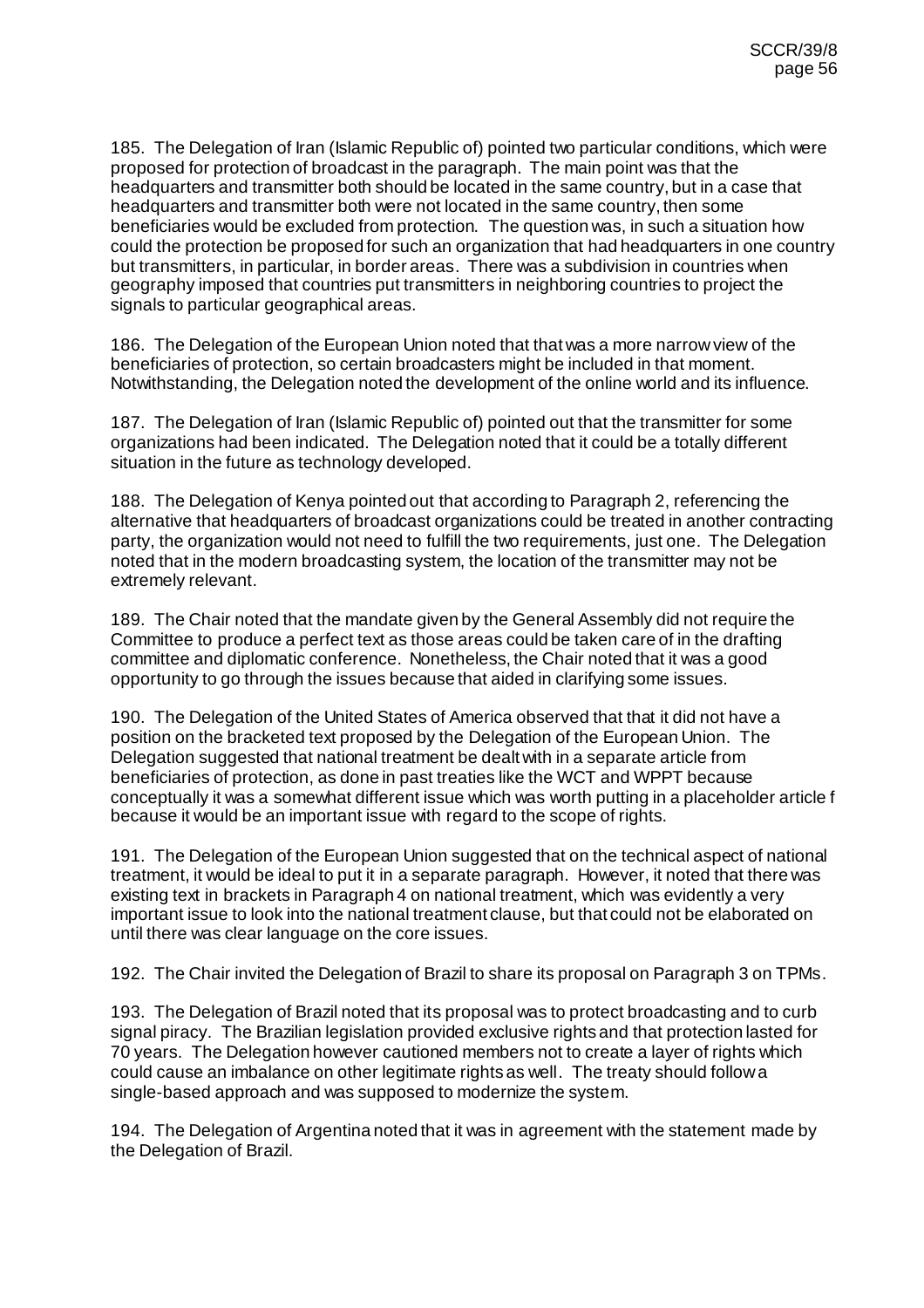195. The Delegation of the United States of America noted that on the TPM language, the Delegation of Brazil's proposal was built on what was an agreed statement in the Beijing Treaty and moved into treaty text as it did not include a number of the very specific safeguards that were included in the Beijing language. The Delegation called for further discussions in that regard to ensure certainty.

196. The Delegation of Brazil thanked Argentina and United States for their submissions.

197. The Delegation of the European Union reiterated the view of the Delegation of the United States of America on the third bracketed paragraph, as that came further from the agreed statement. The Delegation stated that that was not necessarily the language that should be used, as such, further reflection would be necessary on that.

198. The Chair encouraged the parties to talk about the issue and find possible solutions to it. The Chair introduced the provisions on RMIs, with a proposal from the United States of America.

199. The Delegation of the United States of America observed that in a lot of the informal conversations about the treaty, broadcasters used watermarks on their broadcasts. It seemed to be another way to protect broadcasters against piracy because their watermark showed that content was taken from their broadcast. The type of watermark technology used by broadcasters would fall within the definition of rights management information as covered by the treaty, but it might be useful to have an agreed statement that made that clear that was another tool for broadcasters. The Delegation noted that they would not propose changing the text of the article on RMI because it was standard text which was used in a lot of treaties and they did not want to start making changes that would suggest things about the lack of similar language in another treaty. The Delegation pointed out that the exact language in the agreed statement was probably a bit too broad and that it seemed to cover not just rights-management information but also possibly technological protection measures covered by the TPM article. The Delegation suggested for the deletion of "to protect or control access" because the discussions were on data that was used to identify and monitor the broadcasts. It also called for the deletion of "or is false" in the article itself to maintain the existing standard RMI language.

200. The Chair noted that that was discussed in a *Friends of the Chair* process and believed that was the result of a number of conversations around how broadcasters used watermarks to track pirated content.

201. The Delegation of the European Union underscored the need to clarify the text most importantly, on watermarks. Through discussions, it was very clear that from a practical point of view, watermarks were a very important means to be able to identify whose program it was, and obviously that entered the information at the same time was also very important so it could support an agreed statement that was also clear on the protection of watermarks. The Delegation indicated that the relations made sense but there was a need for further discussions of that text to make it the more useful for the purposes of the Committee.

202. The Delegation of China underscored the importance of program-carrying signal which was very important to protect signal. To protect and control, access should be deleted if watermark was used. The watermarks main function was to identify signal rather than protect and control access. It was important to focus on the rights management information embedded in the signal. The Delegation also proposed other ways such as block chain technology to embed management information, which it believed was more useful and functional for the future. The Delegation noted that in China, watermark was largely used in cinemas but sometimes, the broadcaster also tried to study how to use watermark to identify the right management information embedded in signals and there could be room for better protection.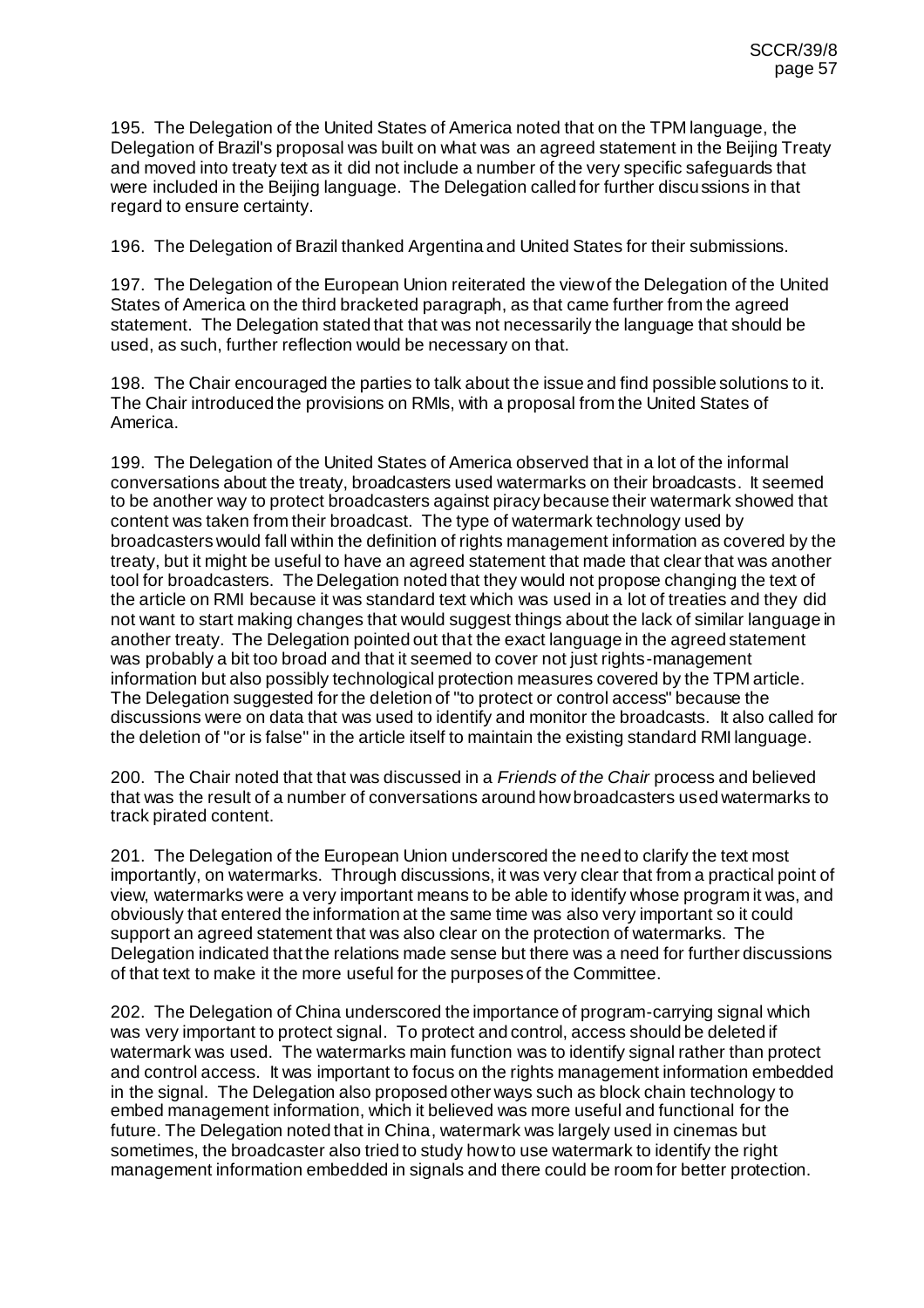203. The Chair asked the Delegation of Canada if watermark was used around the world. The Chair noted that block chain was the next phase of technology, and noted that if the treaty came into force, the Committee would be the first to use block chain in treaty language.

204. The Delegation of Kenya noted that on broadcasting activity in most parts in Africa, watermarks were not really used but rather conceptualized. However, the Delegation noted that rights information systems could be applied rather than specifically talking about watermarks.

205. The United States of America noted that it wanted to make that example about data embedded in a signal in order to identify and monitor the broadcasts, but that it gave watermarks as an example because that was a common example.

206. The Delegation of Qatar sought for clarification on legal remedies against any person. The Delegation asked if persons included entities, and if it did not, provisions be made in that regard. The Delegation also noted that there was a lot of emphasis on broadcasting organizations and pirates on one hand, but there were also intermediaries in between and there probably should be some type of language that addressed that intermediaries might facilitate or allow infringement, such as satellite operators.

207. The Chair indicated that the context included both natural and legal persons because acts of piracy would be conducted by both types of persons. In general, persons defined both and was part of the definition section. On the intermediary's part, the Chair invited comments from members.

208. The Delegation of the United States of America explained that persons included entities, noting that that understanding was essential to make the provision meaningful, as it was noteworthy to cover entities as well. Any person could be an intermediary in terms of the possibility of some sort of secondary liability for acts of another, a grey area that had been avoided in such treaties. Generally, an overview of the rights were given without questions of whose responsibility under what theory of liability. The Delegation observed that that was a difficult and controversial issue, which was dealt with differently in countries. The language was reflected in at least three other treaties, it was just difficult to make changes in it without having any unintended implications.

209. The Chair referred the Delegation of Qatar on the enforcement of rights provision, which stated that contracting parties had the flexibility to implement measures necessary in the accordance to their legal system. Therefore, the Chair noted that the issue of secondary liability was a difficult issue, without common practices, and so to put it into the text language could pose further challenges. The Chair noted that that there was quite a positive approach towards the language on the data embedded to identify and monitor broadcasts, and noted progress made and noted that it would be moved to the main text. The Chair clarified the Chair's text and noted that it reflected the language towards consensus. The Chair highlighted previous discussions on the provisions in the other issues, relating to RMIs. The Chair noted that the annex of the means of implementation in relation to other rights entailed language on the relationship between copyright and under Berne, the exclusive rights under that Treaty. The Chair called for views regarding the provision.

210. The Delegation of Argentina noted that the reason for including it was as a result of the suggestion from the Delegation of the United States of America to consider the protection of copyright for compilations. The Delegation noted that that made sense as the system separated broadcasters' rights from content and gave separate rights to the broadcaster when their claim was on piracy of the signal in its entirety and not a specific program. The Delegation called for a more definitive approach towards compilation.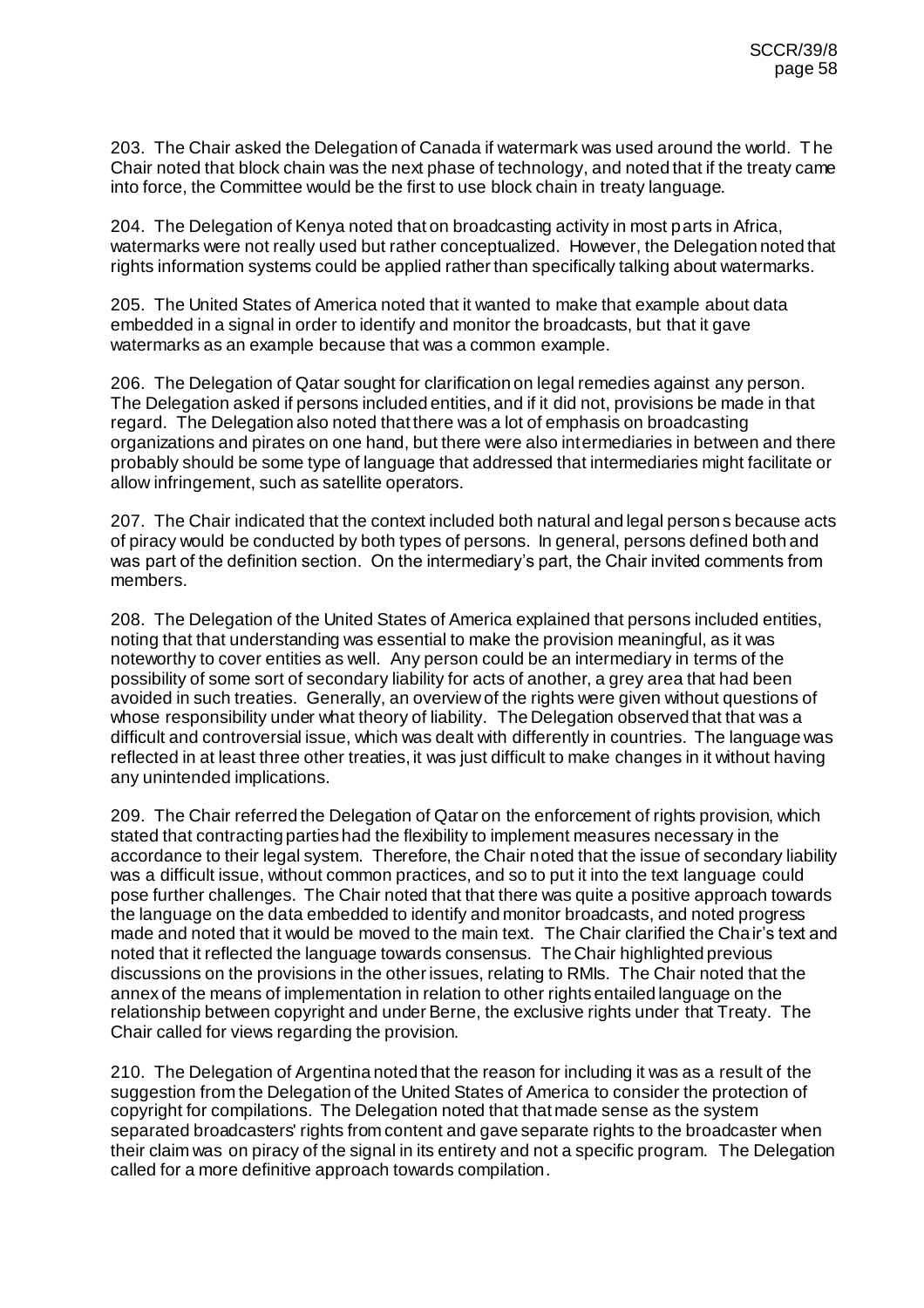211. The Chair stated that he was not sure if that reference was included in the Berne Convention, however, he hoped for an agreed statement on what compilations and collections were particularly with regard to a flowing signal. it was a reasonably new concept and that there were very few jurisprudences on previous cases on compilations with regard to signals.

212. The Delegation of the United States of America noted that it would be useful to indicate in the treaty that in many legal systems, including in the US legal system, broadcasters could have rights in a compilation of the programming as a whole. That was a very familiar concept to the Delegation that when someone selected a number of different elements, which could include copyrighted and public domain material, if there was some original selection and arrangement of those there was copyright protection in that selection and arrangement and not just in the materials themselves, but in the totality of how they were put together As to specificity, the Delegation observed that there were some interesting questions about the beginning and end of a compilation and what that entailed. The Delegation stated that it looked forward to further discussions on that. The Delegation stated that it was not certain about the type of detail in the treaty language. Because the language of the Berne Convention did not provide more details, the Delegation believed it would be a helpful to have additional conversations. However, it noted that it would be very difficult to try to give a very high level of specificity in treaty language about what constituted a compilation under Berne.

213. The Delegation of the European Union noted that compilation could be used as the elements for protection under broadcasters. There was still little clarity of how that could be in practice helpful for the Committee's purpose. One of the questions that the Delegation had was on the nature of the protection because in the typical case, in the compilation that was protected, there was the assembly or the intellectual effort in the specific assembly of the element. That did not however protect the copyright of the individual poems, and though the discussion in that Committee were a different situation, especially in the broadcasting sense, that could be useful in the protection of the program flow of the broadcasters. The signal that needed to be protected in that treaty left a lot of open questions for the Delegation and as such, it was difficult to see how that could fit in. The Delegation stated that it was happy to explore that not as a means of implementation but rather a reference. As those issues were not yet clear, that could also serve as a solution for the moment in the annex.

214. The Delegation of Colombia stated that a compilation or a database was protected in many countries showing originality. The Delegation stated that it was looking to clarify something that was already set out in other international frameworks and multilateral treaties, and that could help with discussions. There were technical and complex elements to be discussed. With regard to the Delegation of Argentina's comments as to whether the compilation or the database was changing, the Delegation noted that was an ongoing conversation.

215. The Delegation of Kenya reiterated concerns about extending the scope of protection of the treaty to compilations because it believed that compilations were not part of transmissions, unless it was clarified that those compilations were subsumed into transmission by way of scrolls on the screen. But those were compilations which existed independently of a transmission by way of literary work: The Delegation noted that it did not, feel it was not necessary. The Delegation proposed for it be expunged as it did not see the value that would be added to the document in question. In most jurisdictions, the law, jurisprudence was not very clear as to the extent to which compilations were tracked copyright or otherwise.

216. The Delegation of Indonesia noted with interest how the Berne Convention applied to collections or selections on the program or collections or anything to be tracked by copyright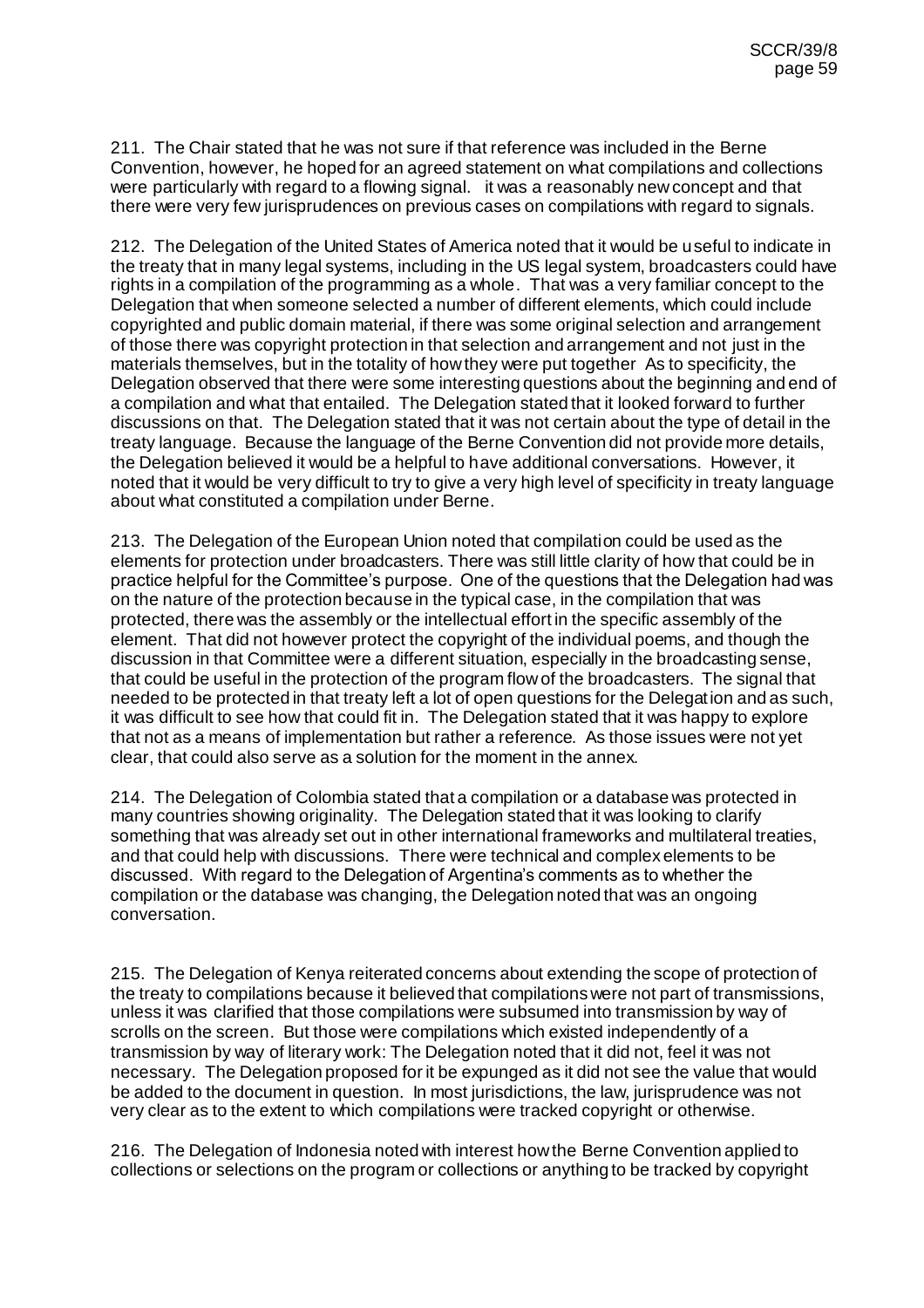infringement. The Delegation affirmed the value of that kind of provision. It would be that when program-carrying signal were protected, it did not go through or apply automatically to individual content within the program-carrying signals, so that would be very important, especially for those programs that were entirely in the public domain to make sure that they would be treated accordingly.

217. The Delegation of Iran (Islamic Republic of) followed discussions and observed other copyright conventions and how they addressed the particular article in relation to other conventions and treaties. However, the Delegation observed that there was no separation between rights and that one separate article on relation to other rights and another one on relation to other treaties. The Delegation asked why there was a proposal to separate the relation with rights and with other conventions as there was no need to have two separate articles in relation with rights and other conventions and treaties. The Delegation called for that same approach to be followed.

218. The Delegation of the United States of America reiterated the importance of the meeting to provide appropriate protection to broadcasters against the signal. Though different countries had very different approaches of doing that, the Delegation noted the unified approach to bridge the different systems and stated that the language was one attempt to bridge the two systems while providing security that there would be adequate and effective protection under either system. The Delegation noted the members had a strong single right where broadcasters had the right to authorize the retransmission to the public of their signal. There was also the flexibility provision that stated that countries had flexibility to limit that right in certain respects, if overall, they provided adequate and effective protection. The language helped assure that broadcasters had some kind of copyright protection in the creative ways that they selected and combined programming. That would be an addition to the exclusive signal protection right, which was Article 1.1. The Delegation indicated that in situations where limitations on the signal protection were being made up for by some content protection, one of the types of protection broadcasters had was the ability to, in countries that provided that, protect their compilation of content. That was a new element that the Committee had not discussed a lot before and there were still a lot of questions about how it applied and how it worked in countries that already had that concept. The Delegation stated that it was not pushing or insisting that it be included in the text at that point because there were a lot of questions which the Delegation was happy to engage in the conversation. The Delegation stated that that would be an important piece of the puzzle at some point, but that it was not in any way wedded to how it was framed or where it went. The Delegation stated that it was absolutely fine to wait before it was included in any way in the text while the Committee figured out the best way to articulate what it was and what the best placement would be.

219. The Chair called for an exploratory discussion on the proposal in question.

The Delegation of Canada noted that copyright in compilation was a very important supplement for broadcaster's protection and noted that it would support that provided it offered clarity to Member States by including a reference in the text. In terms of unpacking compilation as requested by the Delegation of Argentina, it was a matter of continuous flow of programming. Canada considered that in both ways. For example, a book of poetry, a compilation of poetry, the book itself is a compilation. There could be three-quarters of that book and insofar as there were three-quarters as many poems, then itself is a subset, but also in itself a compilation. 220. The Delegation of Botswana appreciated explanations presented by the Delegation of the United States of America and in the same manner expressed by the Delegations of Iran and Kenya. Though it noted that that was important information, it was very difficult to be moving between content and the signal because compilations had to do with what the signal was carrying. The Delegation noted that it would be helpful for the Committee to focus more on the signal and try a way of discussing whether it was a live streaming and try to focus on the signal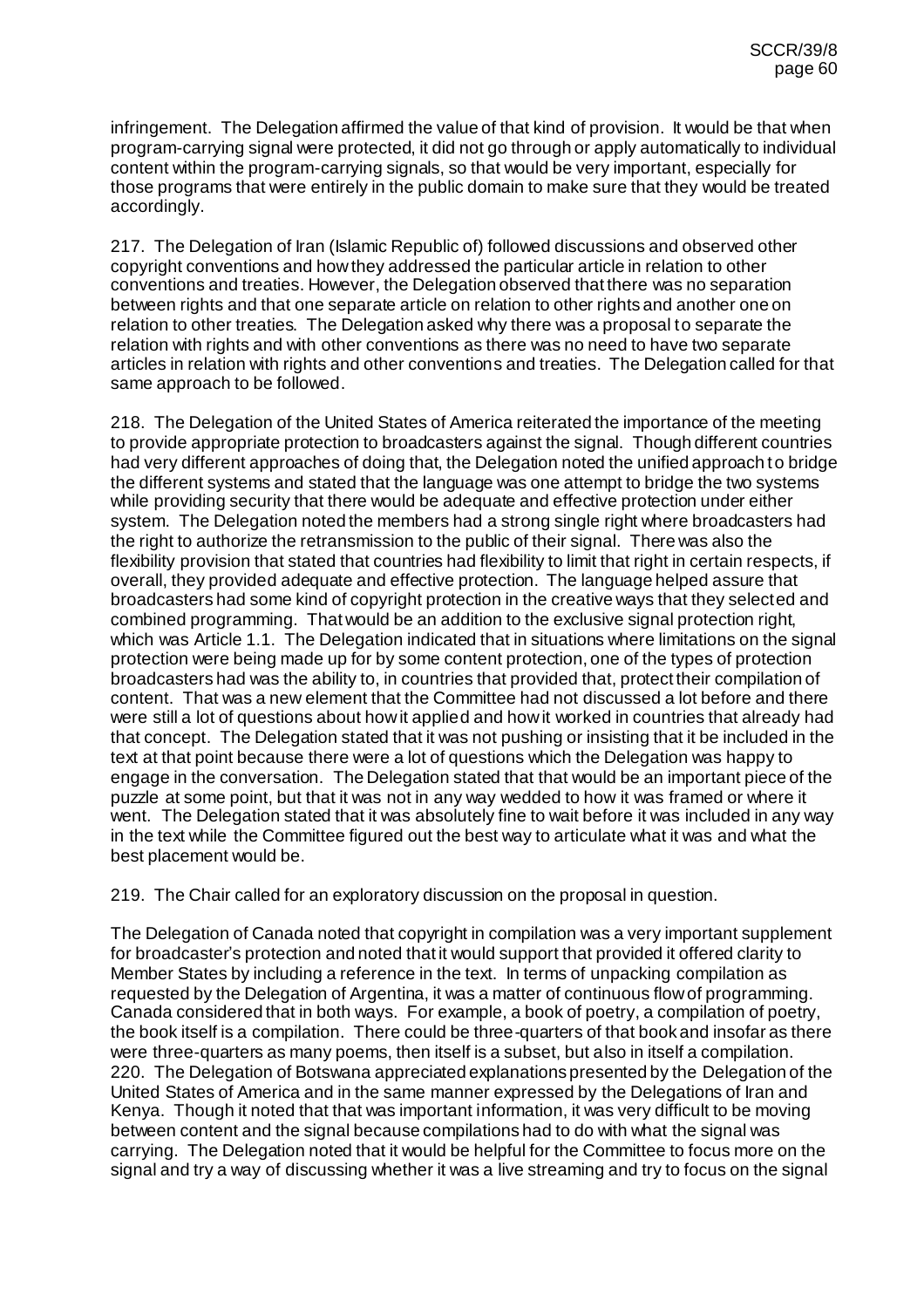because in that way it would help in discussions.

221. The Vice-Chair asked if there was an intention of somehow interpreting what was already in the Berne Convention to say that the collection of the programs of the organization would, due to the selection and arrangement, qualify as an intellectual creation in any case or reflect what was in the Berne Convention. The Vice-Chair asked if it went beyond what was in the Berne to interpret it somehow, or it just restated what was already in the Berne Convention.

222. The Delegation of the United States of America pointed out that it was important to include a reference to protection for a compilation in the broadcasting treaty, and that was suggested as one way to go about it because the Berne Convention already referred to those collections of materials. The Delegation also stated that whether or not the treaty could interpret Berne in some way was another technical question to be dealt with.

223. The Delegation of Argentina noted that the recent concept could be used for interpretation of what could be considered as a compilation or a broadcasters' program. The Delegation referred to the United States position that copyright would not protect public domain broadcasts or content in a broadcast, so it was imperative to look at that with regard to infringement of signal when the content was public domain content. In public domain, protection was generally considered expired in the majority of cases, but the Delegation wanted to know if there was any other way to view that. Was there anything else in US law that would say that something was in public domain apart from that particular case? In 2bis, thinking more graphically, if it was to be a diagram in the case of signal protection, regardless of its content or programming, given that it was a signal, when the signal depends on copyright, a diagram was needed to show in some way what is excluded from protection because it's in public domain.

224. The Delegation of the United States of America noted that the signal protection in Article 1.1 would apply even if the content being transmitted was public domain content. It was just that where a country was making up for some limitations on signal protection through providing copyright and letting the broadcaster enforce copyright in the content in some circumstances, that extra type of protection that made up for some of the limit would not allow the broadcaster to assert rights in public domain content. That did not mean the signal would not be protected when it was transmitting public domain content. The signal was protected with whatever programs it was transmitting, but where there was extra protection beyond signal protection to make up a total package of adequate and effective protection, it allowed broadcasters to assert some copyright in the content but not in public domain content.

225. The Delegation of Botswana observed that that was an issue that needed some further discussion. As copyright and related rights were available to broadcasters , there was a need to provide additional explanations in that treaty; instead of focusing on a fraction because other things were addressed elsewhere.

226. The Delegation of Iran (Islamic Republic of) aligned itself with the position of the Delegation of Botswana. The Delegation pointed out the existing rights and noted that that was not the first time that the article on relation with other convention and treaties was being negotiated. In other treaties, there was a reference to the rights granted in other articles because the rights were being guaranteed in other parts of the treaties in the rights to be guaranteed. There were many examples in other copyright and related rights conventions, where only general references to that particular issue were made.

227. The Delegation of Indonesia referred to the discussion with regard to the compilations or signal carrying public domain or protected content, based on the understanding that the treaty would have a protection for signals not for the content. The other part of the understanding would be that some countries can limit that protection of the signals. That did not mean that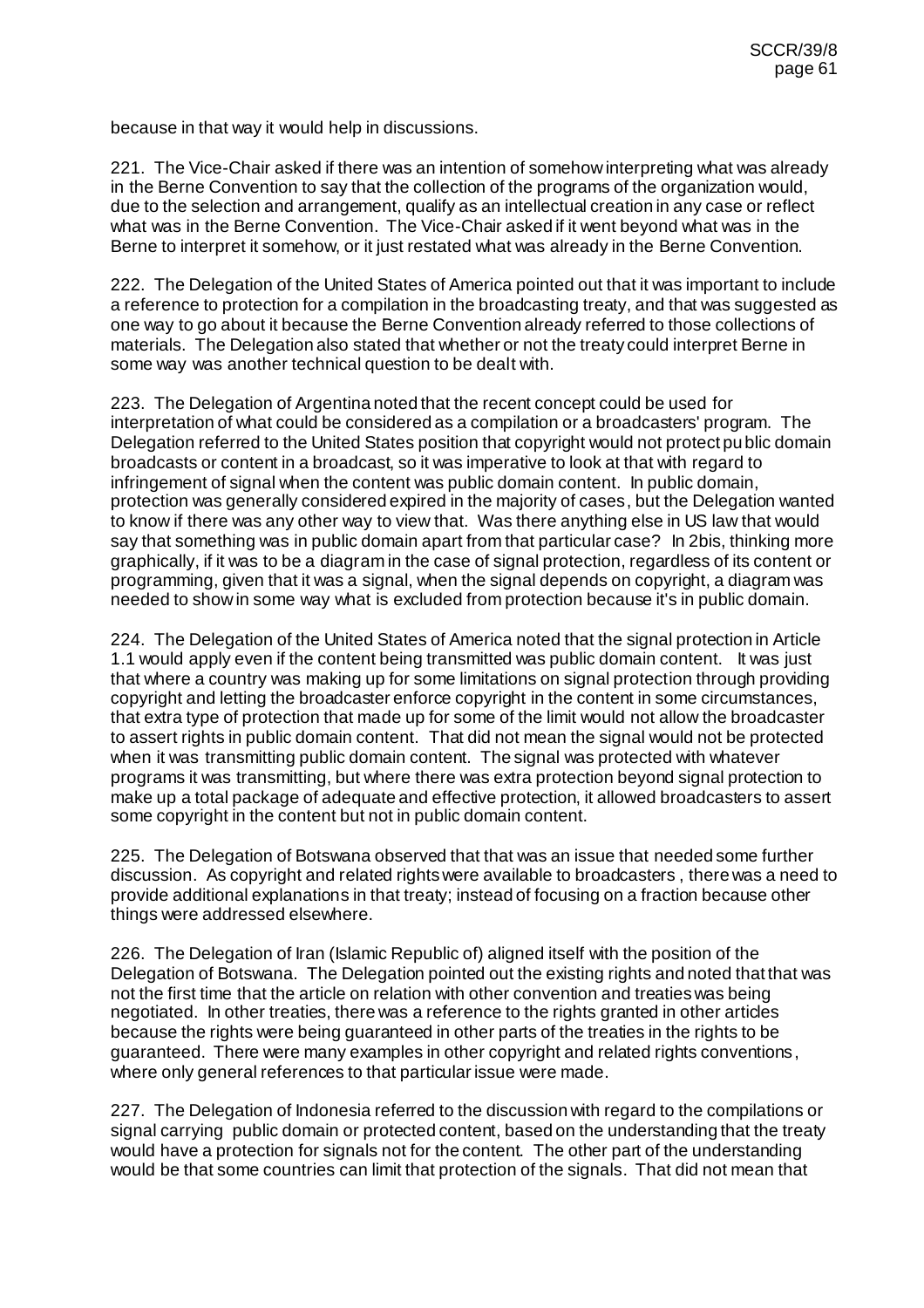every country had to apply that type of copyright protection for that kind of compilations to programming signal. It could be one way if the country was actually limiting the signal protection, but that country guaranteed that broadcasters would still have adequate and effective protection. Nonetheless, if Member States did not want to prescribe what adequate and effective signal protection should entail, there was a need to agree that any limitation to the signal protection that guaranteed adequate protection in other ways, did have to refer to Berne.

228. The Delegation of the United States of America agreed with the interpretation presented by the Delegation of Indonesia. The Delegation noted that having some reference to that idea of compilation or collection protection was useful, again, as a sort of insurance, but it was probably not necessary.

229. The Chair observed that in a country where there was the combination of exclusive rights as well as copyright, language may be useful in the context. The Chair noted that the drafting process needed to be reviewed. The Chair proposed that it was best not to put it under relation to other conventions and treaties because that could prevent consensus. The Chair noted that language upon relation to conventions and other treaties followed a certain pattern and called for suggestions towards further deliberations and suitable adjustments. The Chair called for a review process on the basis of context in relation to other conventions and treaties. The Chair also pointed out the means of implementation in relation to other rights and noted that in other treaties, it was drafted under relation to conventions and called for further considerations on that. Without further comments, that was noted for further discussions at a later date. On enforcement and the entire provision on enforcement of rights in square brackets, the Chair did not see it as controversial but it was important to reflect on that matter. The Chair asked if there were any comments on that provision as a whole. The Chair pointed out that it contained some clauses that were quite important, for example, giving flexibility for parties to implement the measures in accordance to their legal systems was very standard language in treaty text. The language in Paragraph 2 ensured that the procedures were available to broadcasting organizations so that broadcasting organizations could enforce those rights by themselves.

230. The Delegation of the United States of America pointed out that the category of articles would need to be looked at after the determination of the scope of rights because that could make a difference as to the necessity for such a clause or what it entailed.

231. The Chair indicated that the general point as to whether that was even necessary was something that could be considered. The Chair highlighted the process through which the proposal would become a treaty text. The Chair informed members that there would be a drafting committee and a diplomatic conference itself, and in those procedures and those fora, there would be ample opportunities to review the entire document. The Chair highlighted the administrative and final clauses. They were drawn from many of the typical final clauses you find in treaties, on topics such asthe General Assembly, the international bureau, the procedures to become being a party, signature, entry into force, effective date, how to deal with the treaty, languages of the treaty, and the depository. Those clauses were not discussed during the friends of the Chair process because they were prepared in the past and drafted only by the drafting committee or by the conference itself, so it was not in their position to exempt them but to ensure that part of a treaty was entrenched. The Chair called for submissions on the administrative and final clauses.

232. The Delegation of Iran (Islamic Republic of) asked if there was a need or whether that kind of convention did not require a clause on disputes.

233. The Chair proposed for the issue to be addressed by the drafting committee or the diplomatic conference. The Chair pointed out that that would depend on how the shape of the rights to be granted, object of protection, and what it would be composed of. The Chair called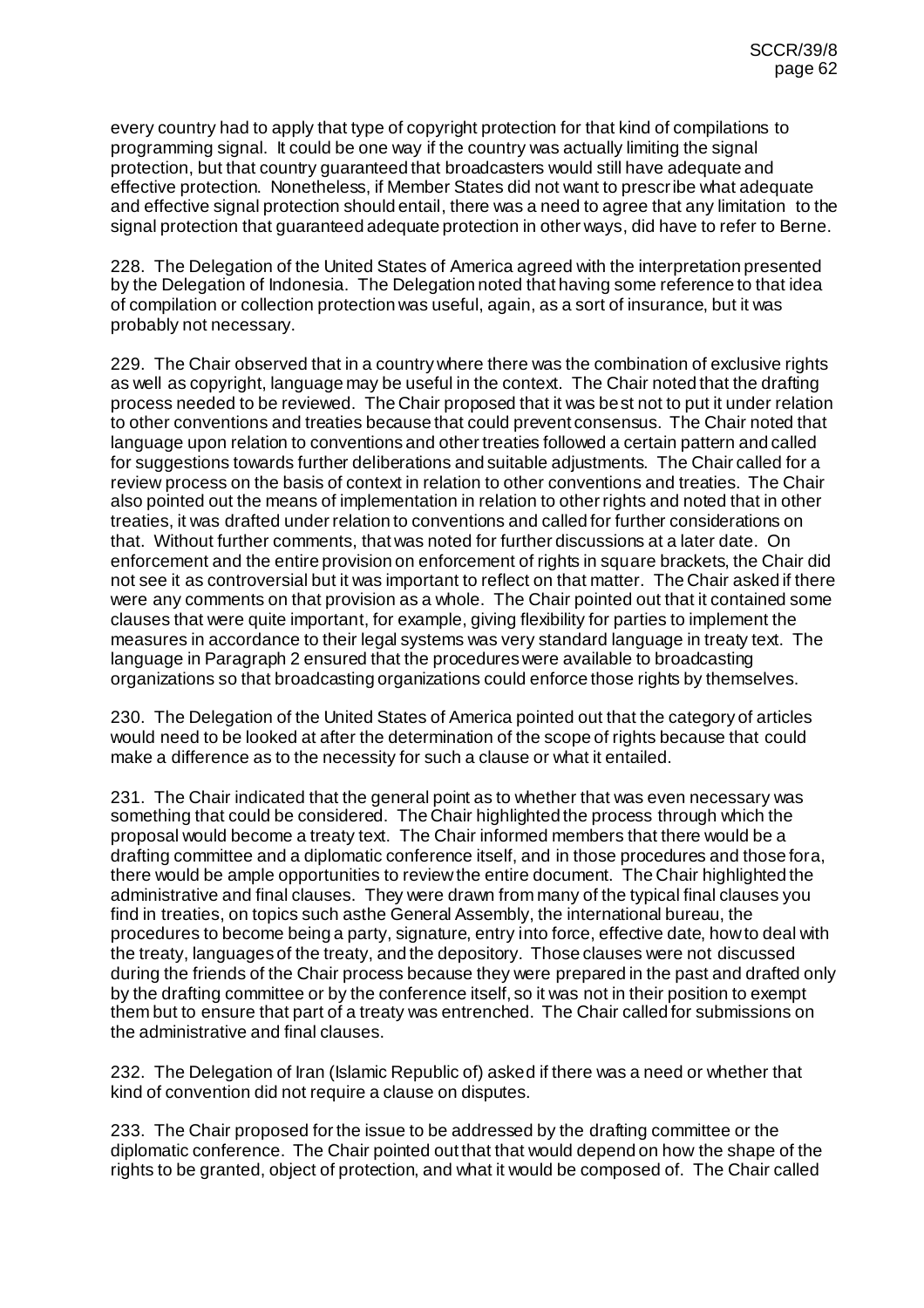for discussions into informal groups with the friends of the Chair to discuss two recurring issues which needed to be addressed. The first issue was the treatment for sporting events, entertainment event, like Eurovision and reality TV shows. Since there were various expertise present and members were privy to the friends of Chair process, the Chair noted that it was prudent to hold discussions about the process. Since the Delegations of the United States of America and the European Union were also present, the Chair also called for discussions on the deferred transmission issue because it remained the big policy issue which needed to be addressed. The Chair looked forward to discussing the reservations raised by the Delegation of Japan. The Chair believed that the friends of the Chair process would help in proposing various ideas and solutions which could help in creating a committee text.

234. The Chair informed delegates that the friends of the Chair consisted of the Delegations from the United States of America, the European Union, Argentina, China, Korea, and Japan. .

235. The Chair welcomed members to the plenary on the agenda item for the protection of broadcasting organizations, following discussions in informal setting. The Chair pointed out there had been detailed, technical discussions on the Chair's draft consolidated text, represented in document SCCR/39/4, and constructive informal sessions and highlighted a summary of the discussions and way forward for the topic, and the agenda item of work. Through the discussions, there was an observation that the Chair's text included provisions relating to preamble and general provisions and that the previous provisions, which related to the text substance, were captured in substantive provisions and other issues. There was also a place holder in the chair's consolidated text for administrative and final clauses. All of those were intended to shape up the Chair's text and create a document that could advance work and be noted as a possible draft treaty. In relation to the preamble and general provisions, there was not extensive discussions, except in the area of relation to other conventions and treaties, where there was some discussions as to what formulation that would take. In the substantive provisions, emphasis on areas where there were still square brackets. There was some discussion as to whether the phrase "transmissions over computer networks" should not constitute broadcasting or was not needed in definition A. There was some movement of Article 3.2 of object of protection, away from object of protection, to beneficiaries of protection, because it was felt that the beneficiaries of protection clause may fit the language a bit better than under object of protection. The rights to be granted were also discussed especially with regard to the alternative two of that proposal. Through the discussions, it was reaffirmed that in both alternatives, the language around providing broadcasting organizations with the exclusive right of authorizing the retransmission of the program-carrying signal to the public by any means was language that was clean. Under both alternatives, it was noted that broadcasting organizations should have that exclusive right, and it was necessary to reaffirm that position. A lot of time was spent discussing alternative two, which was tabled in order to address different systems amongst the community represented in WIPO. There were new proposals in alternative two, which was the subject of informal discussions. The language that was sort of brainstormed as a result of those processes, was reflected in the annex to the Chair's text. That was in relation to additional language on rights to be granted under that part, which was meant to deal with the issue, where if a member wished to notify with the Director General of WIPO, that it would only apply the exclusive right to certain retransmissions, there should be certain types to address and protect situations in which there were live events. The language sought to address that. That was highlighted in the annex, because even within the friends of chair context, progress could not be made towards consensus. However, it was agreed that was a useful discussion and reflected in the annex because the topic of live events, under the notification system for some countries needed to be addressed. There was some other language and other parties addressed it, in relation to refinements in various parts of the text. The rest of the language was assessed in relation to rights management information (RMI). The language that was tabled in the friends of the Chair process inter-sessionally, was reviewed which was in relation to the concept of watermarks or any data embedded in a program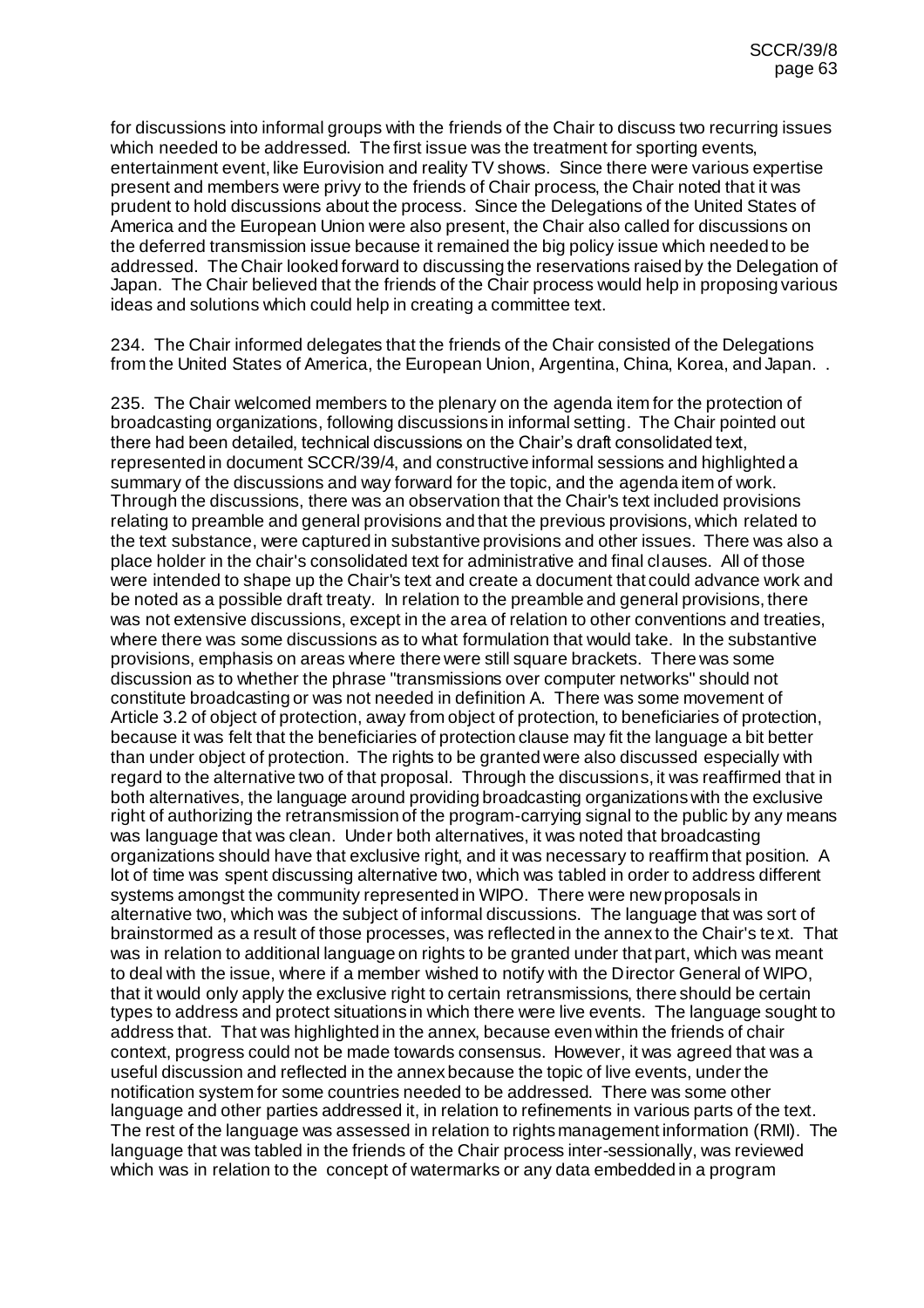carrying signal, that would help to identify and monitor broadcasts or the broadcasting organization. The delegations participanting in the informals felt that was useful language as a placeholder because broadcasting organizations used methods like that, not just watermarks but there could be other methods to help them identify where piracy occurred. It was agreed that that could be part of the RMI provision, or at least be moved into the Chair's text. The administrative and final clauses were also discussed and place holders for those clauses were indicated. However, provisions had not been drafted because as per practice in the previous treaties, it was essential to draft those and make additions during the diplomatic conference itself, when there was a special committee that would be assembled to address and draft those sort of opening and closing clauses. Therefore, it was not essential to focus on that. In any event, the mandate from the General Assembly was to address the fundamental issues and not to produce a perfectly clean text that would be the process by which the diplomatic conference and the other processes would lead to that. The Chair noted that constructive discussions led to the progress that was reflected in the text. Discussions were held on whether or not it was right to make the Chair's text a Committee text, the pros and cons were debated in the informals. However, there was no consensus on that matter as some parties noted that it was time to make it a Committee text while others observed that making it a Committee text could reduce the flexibility and creativity which could be applied in looking at solutions towards progress. The Chair believed that as a matter of pragmatism, and at the same time knowing that the Chair's text allowed for progress, it was decided to continued the Chair's text mechanism of taking the issue forward. The importance of intersessional sessions were also discussed. The Chair thanked the Vice-Chairs and the friends of the Chair process for their support. The Chair noted that it was a very constructive process, and a safe space to brainstorm and to suggest ideas that would be challenging to do so in other more formal context. The Chair hoped to rely on that process, before the next SCCR to advance on those issues. Policy-wise, it remained a divergence that the Chair hoped to bring closer together on the issue of deferred transmission. The Chair highlighted the language tabled by Argentina by the start version, which was the legal treatment. The underlying policy issues remained a difficult issue. The Chair called for collective effort in order to advance the agenda item. The Chair informed members that the Chair's text would be circulated before the end of the SCCR. The Chair invited members to make comments on the discussions. The Chair thanked everyone for their spirit of constructivism and creativity in such technical set of conversations. The Chair acknowledged the continued efforts of members to understand the concept of broadcasting practices and industry and law and all of that. The Chair looked forward to progressing the issue with the friends of the Chair and other members while taking into account the views of all the Member States and the stakeholders.

236. The Secretariat reiterated that the regional coordinators had to meet with the Chair before the plenary session began.

237. The Chair pointed out that discussions needed to be held on how to advance limitations and exceptions with the regional coordinators. The Chair informed members that discussions would be held on other matters, which would be the copyright in the digital environment, the droit de suite and the rights of stage holders of theatrical productions.

## **AGENDA ITEM 8: OTHER MATTERS**

238. The Chair welcomed Members States back to the SCCR. The Chair introduced Agenda Item 8, other matters and reopened Agenda Item 7, relating to broadcasting organizations and indicated that in relation to the Chair's draft text, there was a new addition of the definition of start version of the program carrying signal. That was part of the proposal by the Delegation of Argentina on the object of protection clause, alternative two, which was meant to complete the proposal by Argentina to define what was a start version of program carrying signal. The Chair asked the Delegation of Argentina to explain the definition. The Chair asked members to refer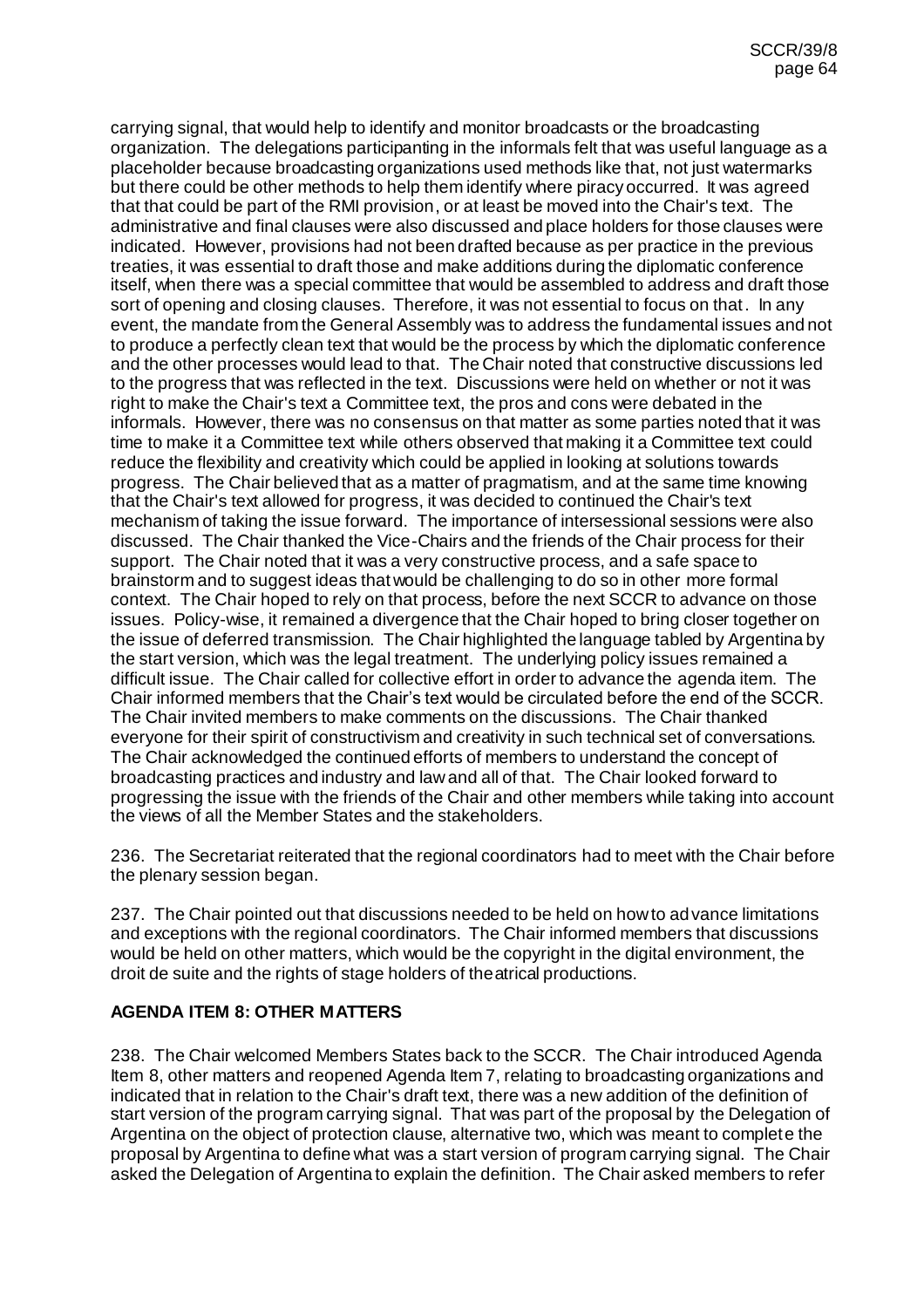to the version of the Chair's draft text of the treaty that was circulated.

239. The Delegation of Argentina referred to a portion of the Chair's text which stated that "stored versions of the program carrying signal" which appeared twice, both in the object of protection and in other sections. The Delegation explained what it meant by that term given that it was one of the alternatives on the table at the moment in the two major sections being discussed. A carrier of the signal, carried the format carrying system for reception by the public. In that case, what the broadcaster did was to send the same signal in a format, which could be of a different kind, but was a continuation of the program. That was then received and stored in some device, which would allow the broadcaster to hold the signal so that the user, could access the signal at any time. That was a technical measure, which involved transmission, but as was explained by the distinguished colleague from Kenya, it could also be seen as a latent signal. It was waiting for an action from the user in a pull system as opposed to linear transmission, which was a push system. So a pull system rather than a push system which was stored in the system and then the user accesses the device on which it is stored in order to access the signal, which was previously stored.

240. The Chair noted that the explanation could be found in paragraph J of the Article on Definitions. The Chair encouraged members to engage with the Delegation of Argentina intersessionally for further discussions. Since it was connected to language that was already part of the proposal on the Chair's text, the Chair indicated that it would insert it into definition section of the Chair's text with the appropriate square brackets around it. The Chair introduced three ongoing topics under the agenda item. The topic of copyright in the digital environment with a presentation by Ms. Susan Butler. There would also be a discussion on the resale right and a video update of the work on the rights of theater directors which was to be presented by Professors Gendreau and Sergo. Additional items could also be discussed before the agenda item was closed. The Chair invited regional coordinators, members and observers to make submissions.

### *Digital Environment*

241. The Delegation of Croatia, speaking on behalf of CEBS, thanked Ms. Butler for the presentation on the introduction to the digital music market. CEBS believed the issue of protecting copyright in the digital environment remained a pertinent one and looked forward to the exchange of ideas among the interested delegations.

242. The Delegation of Brazil was very pleased to intervene on that agenda item. The Delegation believed that the analysis of copyright related to the digital environment was fundamental to better understand the implications for rightsholders regarding the shift from analog to digital formats in different industries. The Delegation noted that the SCCR had begun with music services and had approved similar studies to be undertaken in the area of audiovisual and literary work in the future. The Delegation was intrigued by how the digital market chain was structured and was focused on how the value of works was distributed to different actors along the chain. The Delegation recognized and affirmed the need to respect contractual freedom and privacy and noted that while respecting freedom and privacy, it was possible to identify minimum patterns and transparency gaps that would provide an insight into the structure of the market. Regarding document SCCR/37/4 Rev, in the methodology section of that document, the Delegation called for clarification on whether or not artists had been included in the report. It called for an organic, nuclear perspective on that, as it had observed that different artists, no matter how famous or successful, did not have clarity on how they were being compensated and often perceived compensation as insufficient or unilaterally defined. The Delegation suggested that other experts could also join in to concur and to add to the results in line with the third point of the methodology section of the aforementioned document. On that note, the Delegation reminded the Secretariat of the submission of a name of a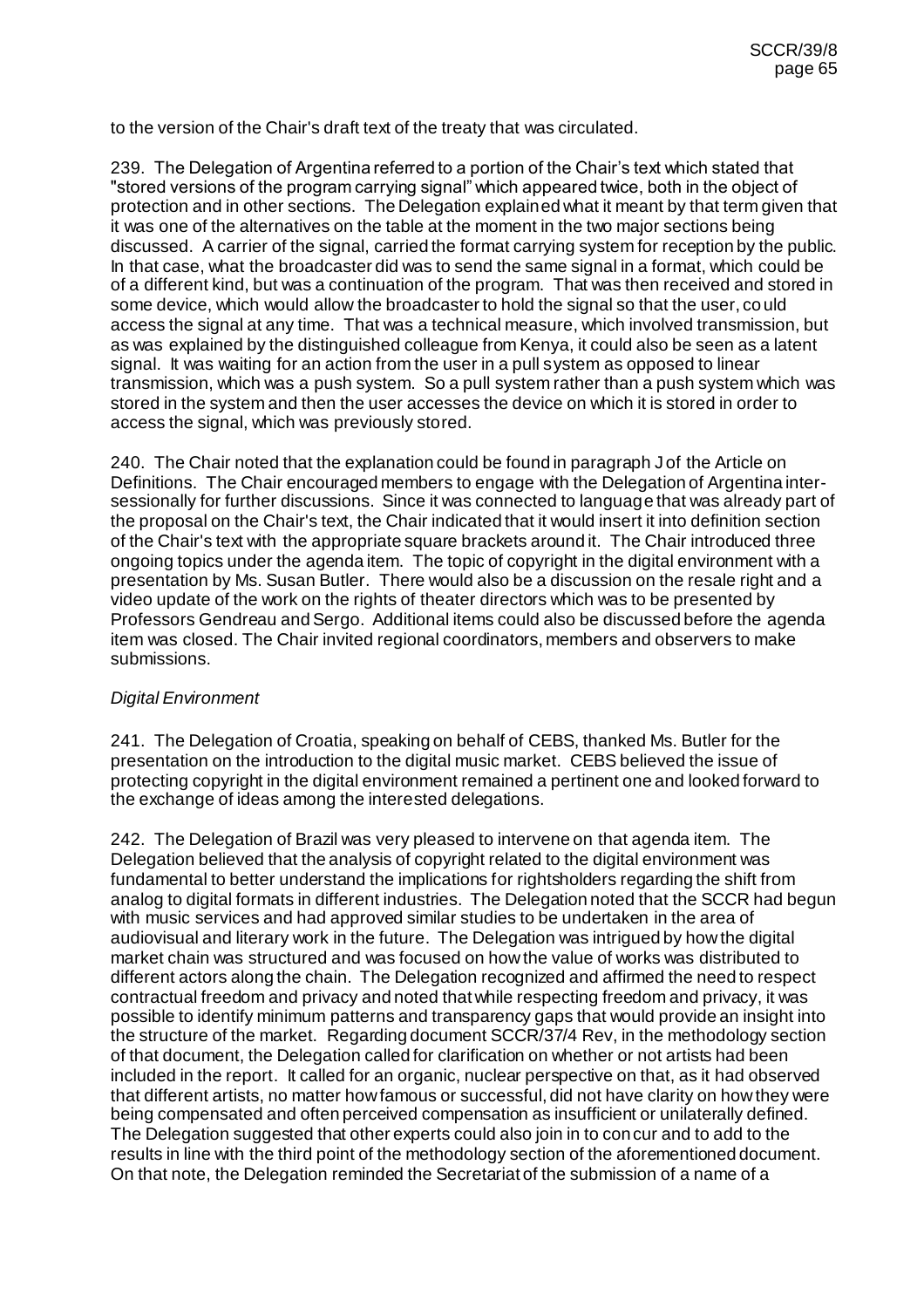Brazilian expert and hoped that the request would be considered. Still, regarding the methodology, the Delegation counted on the presentation by the Secretariat describing a clear schedule for the delivery of the next results. Regarding the subject matter, the Delegation noted that the current document was very far from the proposal contained in the document SCCR/37/4 Rev. In that document, which was adopted by the Committee, four main areas of concern were identified and that was an attempt to address the first of the issues raised. Although recognizing that the work was still in its initial stages, the Delegation believed that the study could have dived deeper into the value chain of the music market. The Delegation suggested that the study should address the lack of data in the market if there were any. That could confirm the need for more transparency in the value chain. Again, there the layers of transparency and contractual freedom should be respected but the market should provide opportunities for artists to earn their living and be adequately compensated for their work. Expectations regarding a study on the digital musical environment was such an endeavor that would help to gather information and enough transparency in order to empower authors and their ability to negotiate their rights in an attempt to reduce asymmetry along the economic chain. The Delegation reiterated the need to see economic data and analysis of impact of new technologies. On the second and the third points of the scope of document SCCR/ 37/4 Rev., the Delegation proposed for the role of aggregator to the stakeholders and the music creative sector, and emphasized that such a list was not exhaustive. The Delegation pointed out that based on the scope section, discussions on the accommodation of the theme of artificial intelligence, due to the strategic role it played in the economic control of mechanisms of supply and demand by means of suggesting content to users based on algorithms, were not known to authors and to the general public. The study could also assess the shift, if there was one of contractual practices, as technology had evolved from analog, to digital, and identify possible positive outcomes or distortions. The Delegation noted that that subject needed a broader treatment in the agenda of the SCCR. As the discussions on the protection of broadcasting organizations moved towards the convening of a diplomatic conference under the mandate of the General Assembly, the Delegation identified a convergence of many issues concerning broadcasts and copyrights in the digital environment. The Delegation proposed that the issue of the copyright in the digital environment should be permanently included in the Committee's agenda.

243. The Delegation of the European Union believed that the issue of copyright in the digital environment merited attention and discussion in order to ensure that copyright could be more efficiently protected and able to play its role in the digital era. The Delegation acknowledged the Delegation of Brazil for the interesting proposal for a study on digital music services, and looked forward to the update about the study during that session.

244. The Delegation of El Salvador reiterated that the point proposed by GRULAC in 2015 remained very relevant. The Delegation noted the fast speed of digital technologies devevelopment, and indicated that El Salvador moved towards industrialization and creative industries with a new approach. El Salvador had joined the digital revolution and the government would do everything possible to be part of the change, which adopted a nontraditional approach. The Delegation reiterated its support to the GRULAC proposal and hoped that the point of copyright in the digital environment would become a permanent item on the Committee's agenda. The Delegation pointed out that the change experienced in copyright and related rights imposed by new technologies was clear. The Delegation called for a deeper analysis of the nature and the implications of those changes and called for continuity in line with the proposal of the Delegation of Brazil.

245. The Delegation of Senegal emphasized on the dominant model for music on two points of interest. The remuneration of artists and the sharing of value. The Delegation observed that in the digital world, artists earned less than in the analog world. The Delegation called for the Committee to take on board their interests and their concerns, that revolved around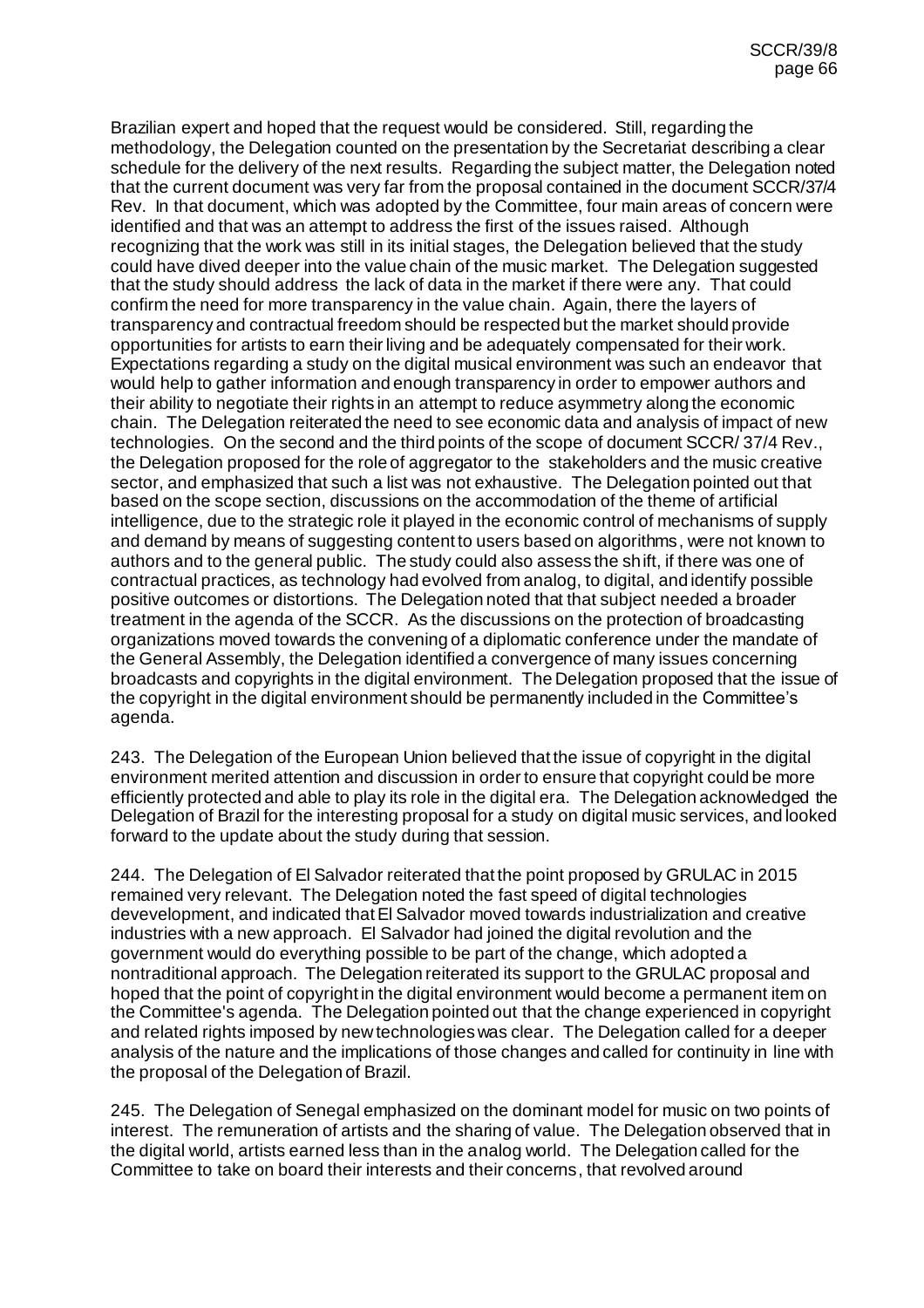transparency of the models used, such as the pay-as-you-go model. Artists were oblivious to what was going on.

246. The Delegation of Uganda speaking on behalf of the African Group indicated that digitalization had created new opportunities for artists to create the value of their work and gain fair remuneration for the fruits of their ingenuity. As such, although it was easier for markets because of redefined territorial barriers, digitalization had also posed various challenges, including among other things, undermining the feasibility and the legitimacy of laws based on geographic boundaries. The Delegation noted that that affected music artists as well as other creative artists. Additionally, the Delegation observed digital tools originating from developing countries and a number of copyrighted works created in Uganda disseminated outside of jurisdictions by players, subject to other regulatory regimes. The Delegation also noted that enforcement in the digital environment was challenging. For that reason, the African Group attached great importance to the discussions and ongoing work on copyright in the digital environment and the proposal by GRULAC, which was first presented during SCCR 31. The Delegation noted that the first study described the online music market and main business models. The Delegation believed that the report would provide a firm foundation to Member States to enhance the value chains in subsequent studies. The Delegation looked forward to subsequent studies, which would enable a good basis for further discussions.

247. The Delegation of Mexico, speaking on behalf of GRULAC, thanked Ms. Butler for the report and introduction to the global digital music market. The Delegation believed that it was important to have a profound analysis, which reflected the market chain for digital music, and the value distribution through that chain. The Delegation also believed it was necessary to have a clear timeline from the Secretariat for fostering progress on that matter.

248. The Chair invited Ms. Butler to present the introduction to the global digital music market, document SCCR/39/3, which provided an overall description of the online music market, and main business models.

249. Professor Butler made a presentation on the Introduction to the Global Digital Music Market, document SCCR/39/3, which can be found at **(Friday, October 25, 2019 Afternoon Session):** <http://webcast.wipo.int/>

250. The Chair invited members to share their comments and opinions.

251. The Delegation of Brazil acknowledged the work of Ms. Butler and asked if there would be an in-depth analysis on the topics in subsequent discussions rather than a descriptive approach. The Delegation asked Ms. Butler to assist with suggestions on ways to identify minimum standards that would be necessary to guarantee a sustainable market, for authors, creators and the industry in general. The Delegation called for more discussions on concrete steps. For instance, if there were contracts that were based in the analog market, how would they apply presently. Would there be some kind of value that was being lost and who was benefiting from that? The Delegation observed that creators complained of insufficient compensation from the use of their content and that was something that needed to be addressed, for instance those kinds of distortions because analog contracts were applied to the digital market. Though technology was evolving, the contracts were not evolving in the same fashion.

252. Ms. Butler indicated that the concerns raised by the Delegation of Brazil would be addressed in the next part of the study which would provide a fair approach in addressing the issues raised.

253. The Chair thanked Professor Butler for addressing the concerns raised by the Delegation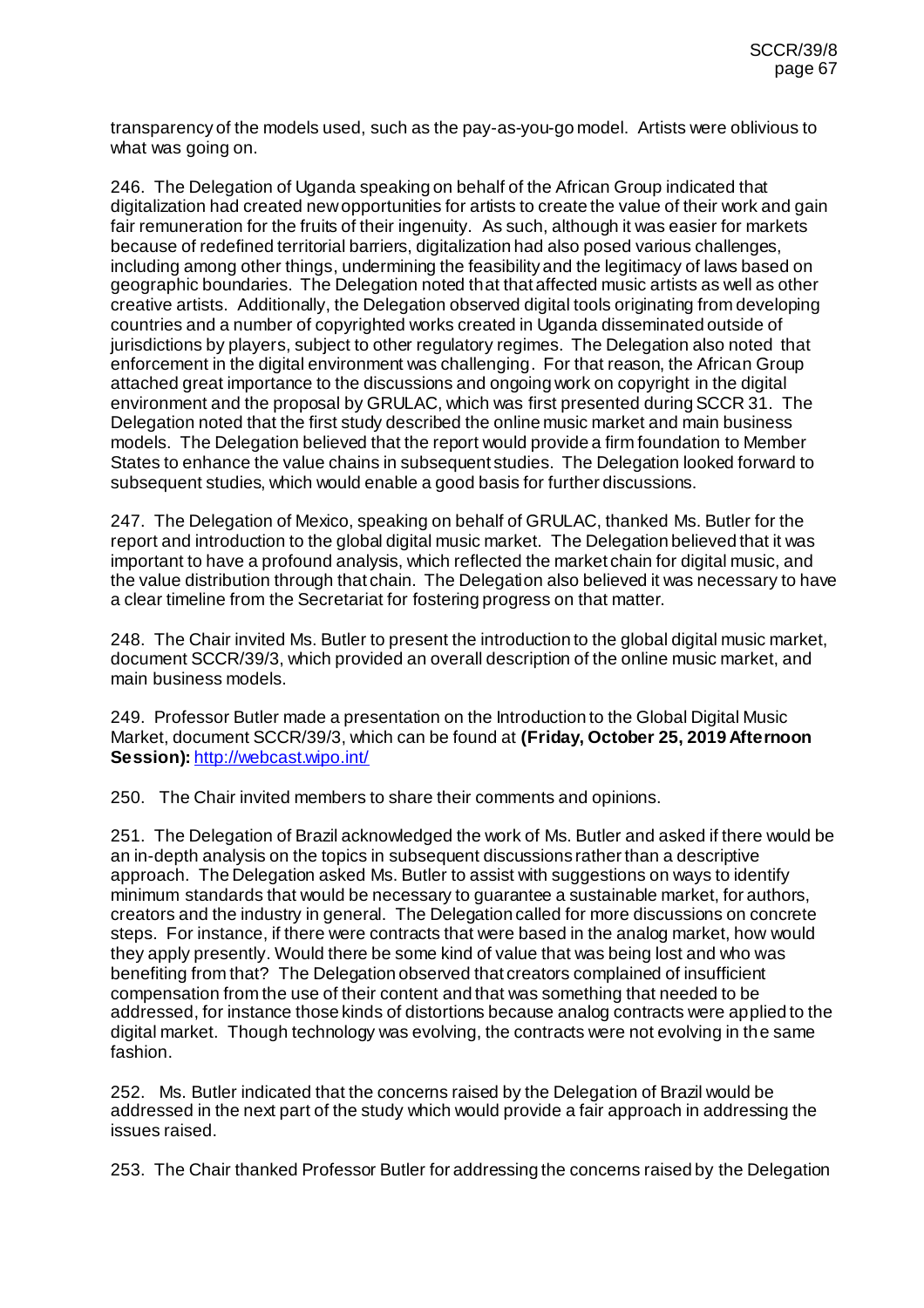of Brazil.

254. The Representative of the Ibero-Latin-American Federation of Performers (FILAIE) referred to the SCCR 37, specifically on the discussions where the Committee had approved the modalities of the study on digital music services. The Representative thanked Ms. Butler for the descriptive study. Those modalities included a basis for a report on the digital music market which should have included the following themes: he first was the general description of the business, which was very clear in the study; the second was the chain of rights licensing practices and collective management; the third was the value chain, the distribution of royalties amongst the rightsholders; and finally the mechanisms for gathering data on the usage of music and reporting the distribution of royalties. FILAIE believed that the report, which aimed to describe the digital media market, would be very successful in its objectives. The Representative noted that there was a lack of economic data on music consumption and on income related to right-holders, particularly artists and that meant that the report was quantitatively and qualitatively insufficient with regard to the global scope of the report. The details included in the report were well thought out and included cross-border use of music. When platforms managed intellectual property rights, there was little knowledge on how that reached artists across-border and how rights were applied across-border. When intercompany comparisons move from one country to the other, it was essential to know how the rights were distributed between the countries, as it reached the farthest parts of the world. How many musicians benefited from that system? The Representative recalled that streaming addressed rights which were not as well-structured in contracts, and artists proved to suffer the most. Therefore, the Representative called for an economic study of the market in line with that. That was the first part of a more complete study and urged WIPO and Member States to set out a schedule for the report. FILAIE encouraged the Committee to include copyright for artists in the digital environment as a permanent item on the agenda, despite the time pressure. The Representative called for a further study in greater depth on music distribution services online, which would focus on sources of income and the distribution of that income, and the selection of music via lists, rights and remuneration systems in the digital context. The Representative also suggested to include traditional or analog exploitation of content systems and to look at other related rights. The description and the flow of information, costs and income between platforms, phonogram producers and also between artists as well. The Representative also believed that it was necessary to have a work plan with a clear time scale, which would indicate the completion of a study and a date at which the report would be considered fully. The Representative asked Ms. Butler the sources of information that would be necessary to make sure that that economic and other information were accessible and those who could provide it.

255. Ms. Butler noted that once a plan was laid out on what was needed, then it could be decided who would be the best sources while taking into consideration everyone's viewpoints. Thus, that would be a decision to be made once it was clear what was going to be covered. She noted that it was important to be careful during the selection process to select people with relevant expertise rather than having people on copyright boards who had relatively no understanding of the timing issues and overlapping of figures in the music business. Unless there was an outline of what was needed, then it could be kind of put together on where to go for that information.

256. The Delegation of Burkina Faso noted that the issue of the digital environment was a recurring issue and represented a great opportunity for rightsholders. The Delegation stated that the statistics presented in the report with regard to the number of African artists, particularly from West Africa, visible on streaming platforms was very interesting. The Delegation noted that at the moment, collective management organizations (CMOs) in the region were faced with a particular phenomenon, music download management, including for films, which was present in many towns and cities. The Delegation asked if those uses also constituted an economic modality. CMOs were concerned in the region about such download services, because to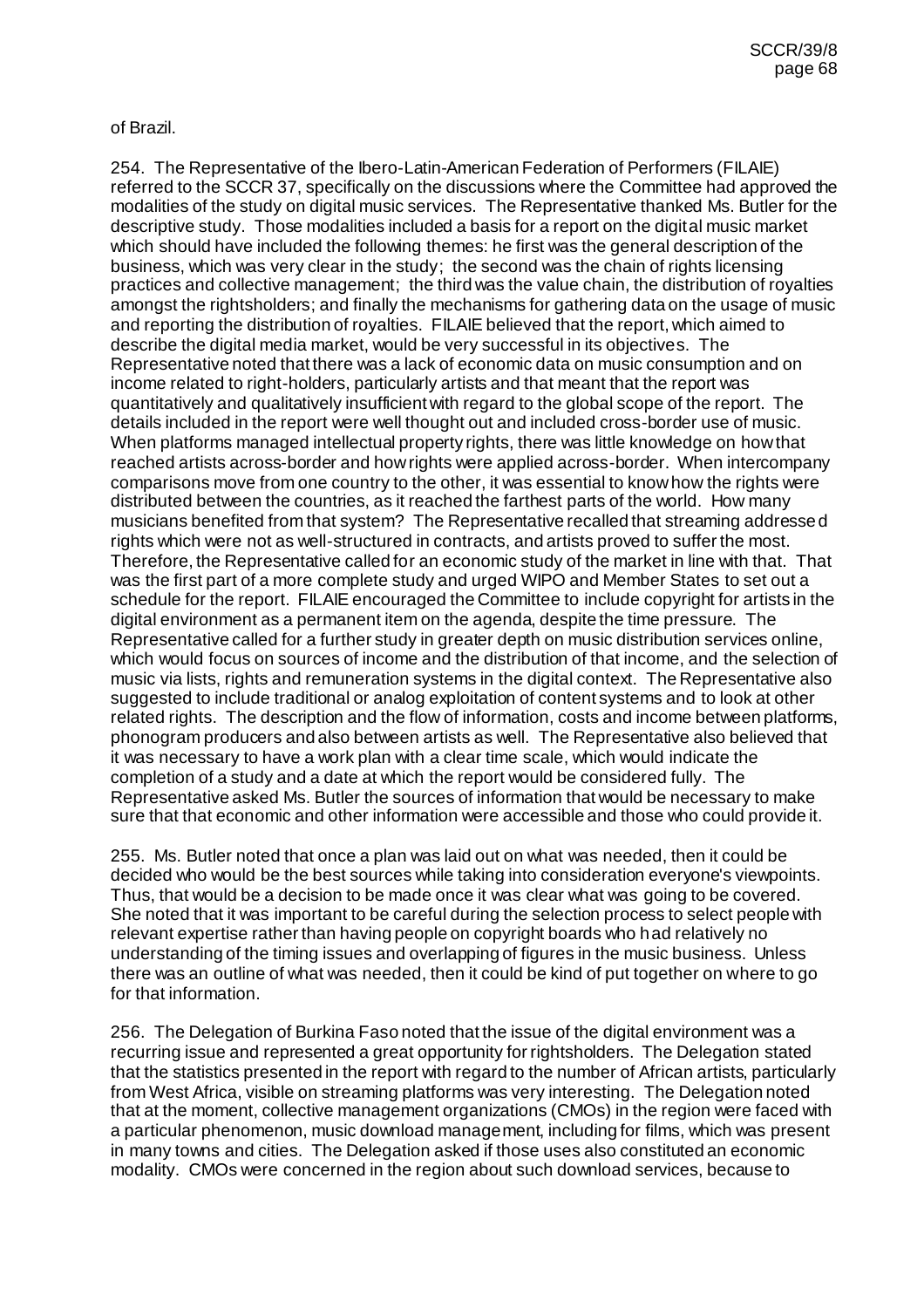authorize it against an equitable remuneration, could be considered as piracy and called for any potential solutions.

257. Ms. Butler noted that piracy issues were of great concern to her as a creator and rightsholder. In some ways, for downloads, once upon a time, the original Napster and the peer-to-peer file sharing, there were still some instances where rampant piracy needed to be addressed. There were new forms of piracy such as stream ripping where people recorded what they hear being streamed. She noted that innovation created piracy in various forms. She noted that the issue of stream ripping was an ongoing process of education, with collective rights management too, which was part of the echo system of looking at the challenges facing the collective rights management entities.

258. The Delegation of Argentina noted that the presentation provided a broad overview of the music industry. With regard to the value of content in the global market, there was need to have figures regarding the income flow between artists, discographic companies and others and those are just to have a look at the major stakeholders and the value chain. The contents of contracts were private and were not subject to international regulation, however, the models used needed to be uniform for the most relevant stakeholders. It was necessary for governments to understand what was usually contained in those standard contracts with regard to the distribution of income, the major clauses and the recurring elements. There were founded suspicions that the elements of those contracts were unbalanced. The distribution of income was very much related to those clauses. The Delegation noted that it was aware of that contracts were concluded between individuals and were private, given the global nature of the business, an international solution needed to be considered for governments. The Delegation pointed out that actions to be taken in order to achieve such balance would depend on information about the situation. As circumstances continued to be repeated across the world, one government would not be able to undertake a single study for all. The Delegation noted that it was important to review latent studies, the contract analysis which would give governments an opportunity to take a decision. The Delegation requested that those pending parts of the study included an in-depth analysis of what was used in the industry. The Delegation asked Ms. Butler how she would structure or conceive a study on contracts and their major clauses and tendencies on an international level and whether they were homogenous contracts used regardless of the territory concerned.

259. Professor Butler noted that it was a WIPO decision to determine who would be involved in the study.

260. The Representative of the Latin Artists asked if the study kept in mind the clear difference between positions and negotiating power amongst artists and producers, as contractual freedom was only valid and efficient when there was a binding agreement between the Contracting Parties, thus artists and producers. The Representative noted that the difference in bargaining powers was part of the reality of majority of artists like musicians and actors. The Representative indicated that they needed to have a just and fair participation in the income derived from their performances. The Representative reiterated that the report lacked substantive information in highlighting that reality. The Representative urged the committee to hold continued discussions on the topic. The Representative also noted interest on contracts and hoped that it would become a standing item on the Committee's agenda.

261. Ms. Butler noted that contracts were not considered in the study because they were not part of the initial introduction. She noted that there were decision makers who know so little about the music industry, how unique it was and understood the nuances that made it work. She noted that it did not provide an in-depth analysis because it was developed so as to provide everyone with first-hand information.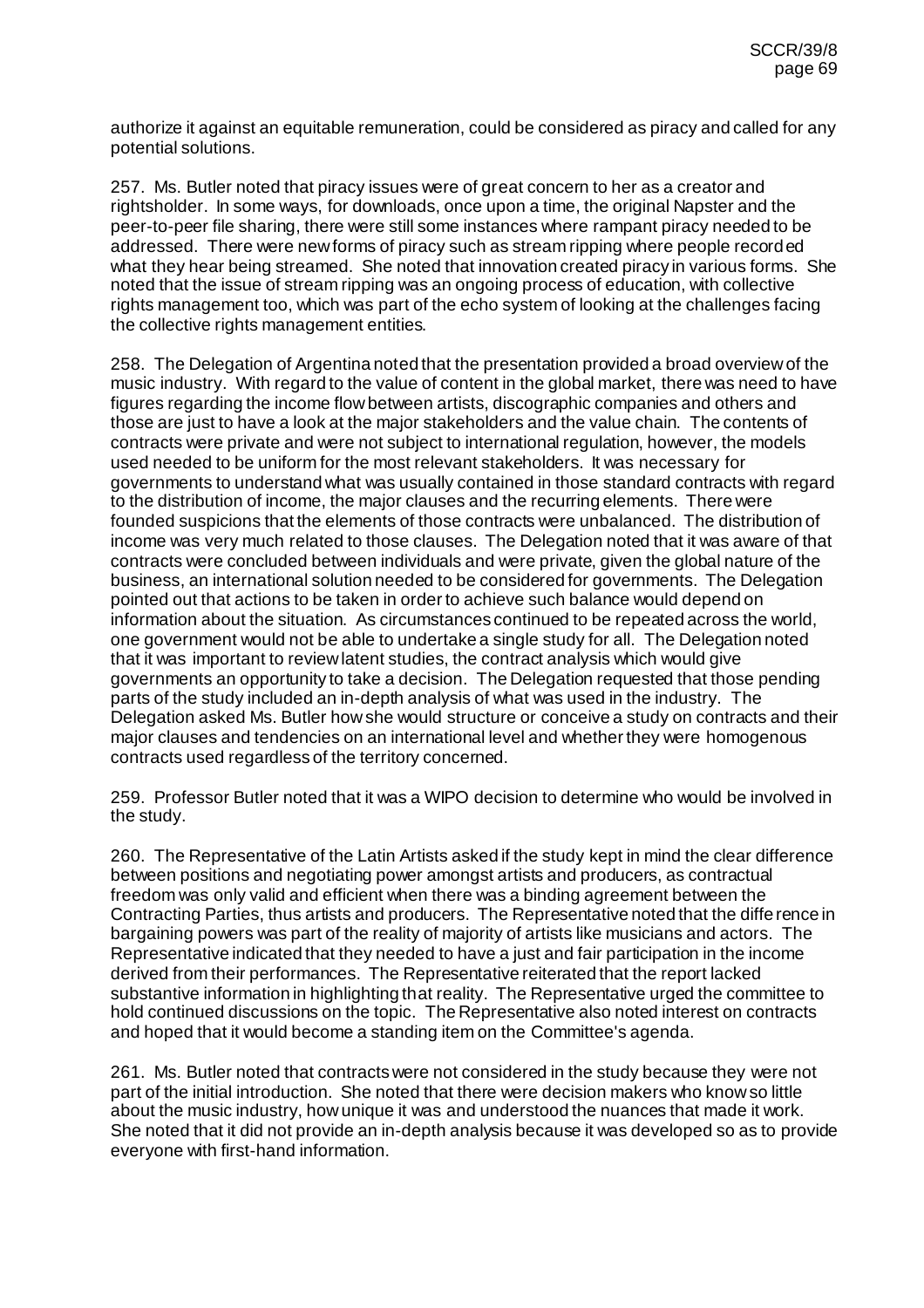262. The Chair invited participants to present their statements on the digital environment, artists' resale royalty right and other rights in written. The Chair noted that there would be an intermediate report on the progress made by Mr. Ivan Bislet, director of the Russian Academy for Intellectual Property.

## *Rights of Theater Directors*

263. The Delegation of the Russian Federation observed that there were a number of items on the Committee's agenda including the issue of the rights of theater directors. The Delegation noted that the study had given rise to a great deal of interest of colleagues around the world. The Delegation hoped that the results of their work would create interesting discussions for the Committee and for all specialists of the matter. It indicated that much emphasis was on the rights of stage and theater directors and presented an interim report on the progress made.

264. Professor Sergo noted that the study was one of the first important studies on the rights of stage directors and theatrical productions. Theatrical productions around the world were under various legal regimes. . The study would concentrate mainly on the rights of stage directors of theatrical productions. At the end of the study, it would be important to identify the regime, which would best satisfy the stage directors with regards to protecting their rights. He thought that thee overall objective was to come up with some type of international agreement or convention on the protection of rights of stage directors. . Candidates from various countries were identified to be interviewed. The list of countries was also updated. Professor Sergo indicated that they tried to cover a great number of countries. He noted that there were various different legal regime. Professor Sergo noted that they spoke to theater directors who are specialists involved with theater productions.

265. Professor Gendreau noted that there were many people who were important to the objective of the study in order to have a broader range of information about the protection of stage directors. Professor Gendreau pointed out that WIPO helped in identifying such persons. Members of the SCCR might be interested in participating in the study. She noted that those case studies would be focused on the analysis of various models. Models where countries were protecting stage directors as authors, either signs to their statutes or judicial interpretation, and examples where they were protected as performers in respect of the law or because of interpretations and examples where contracts were the predominant models for determining the relationships of stage directors with other persons involved in the creative process. Given the work of an international study, Professor Gendreau added that they would want to always provide international examples with the aim of making the presentation of this matter more concrete. She noted that they were looking for more countries from which they would be able to interview either stage directors or other persons who were closely involved with them. The interviews would provide an idea of the industry trends. At the point of collation, the presence of a dominant model would be assessed and also to the extent of which the models in place were entrenched or if they were open to modifications in one way or another. Professor Gendreau concluded that the outcome of the interviews could not be predicted. She pointed out that the conclusions of the study would be dependent on the fieldwork to be conducted. Professor Gendreau called for increased collaboration in order to be as representative as possible.

266. The Delegation of Jordan noted that information played a huge role in the development of people and theater and in that respect, it was very important. The Delegation also noted that work in theaters was very important. It asked about activities conducted in the Middle East with respect to information and data received.

267. Professor Sergo noted that that was very significant to cultural efforts and of great importance to people across the world He underscored the importance of theater production and the quality of work in that area of the world. .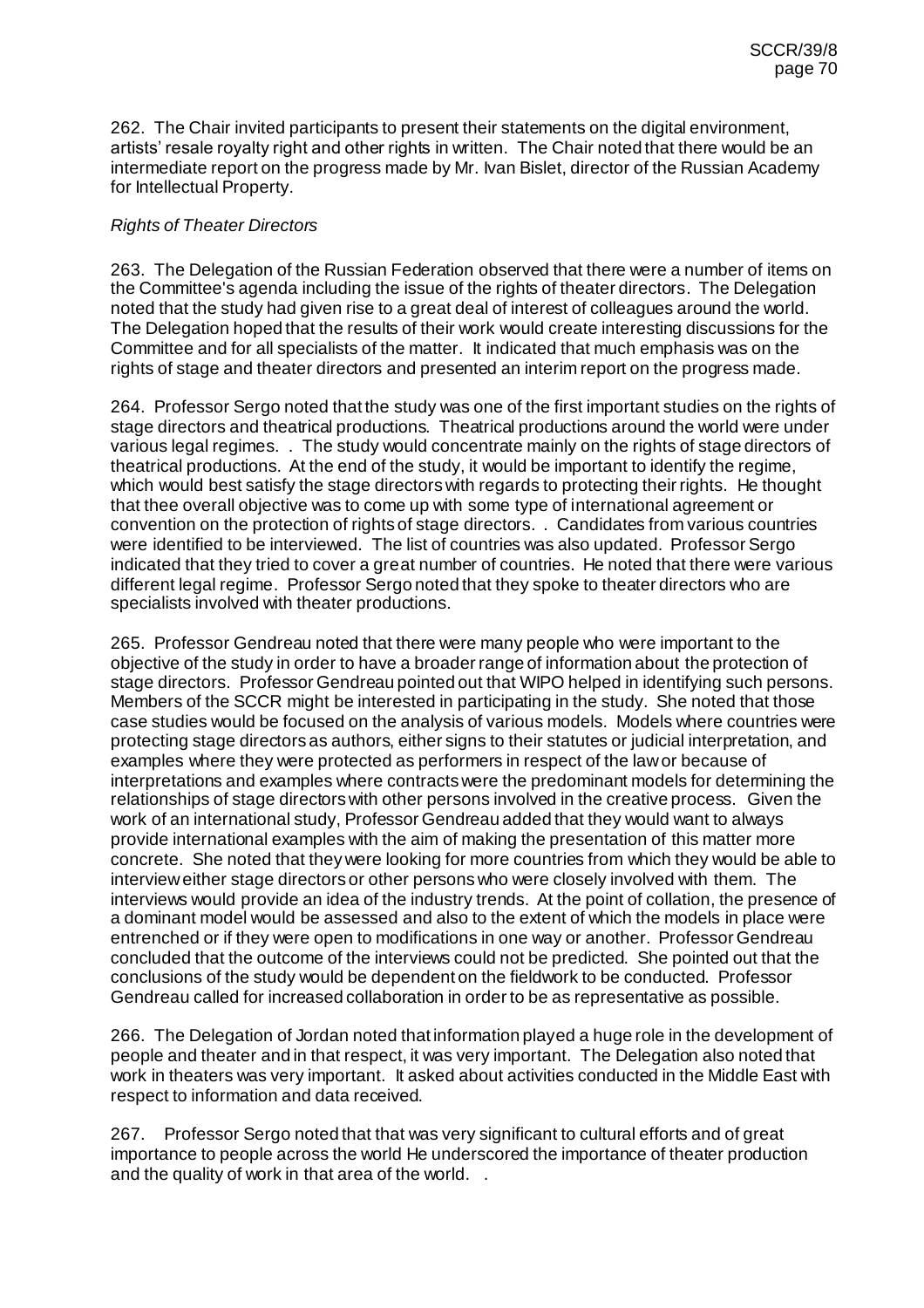268. Professor Gendreau asked the Delegation of Jordan to assist with names of persons to work with theaters and urged members of the SCCR to aid in such collaborations.

269. The Delegation of Jordan identified people in the associations of theaters in Jordan who could grant permissions. The Delegation noted that there were people involved in theater in Jordan who had graduated from countries of the former Soviet Union and CIS. .

270. The Representative of the Health and Environment Program (HEP) noted that the studies underway did not cover all of the regions defined by the World Bank. He expressed concern as the previous study that accounted for the Central African zone was not anywhere included in the study. The Representative pointed out that Central Africa might be included in the Western Africa studies, which was not advisable as Central Africa was an entirely different region. The Representative noted that there was no data available or updated on the Central Africa region as far as protection of intellectual property rights and copyright. The Representative suggested that it was important to update statistics and create room for expert provisions. The Representative observed that the previous study recalled that only the West African region was mentioned. .

271. Professor Sergo indicated that it was imperative to develop better mechanisms for protecting the rights of stage directors. He pointed out that they would continue to study countries like Kenya, Cote d'Ivoire, Senegal and Nigeria among others. Professor Sergo welcomed contacts from Central African Republic to provide information with regard with rights to stage directors.

272. The Delegation of Argentina noted that it had expressed interest in those studies because Buenos Aires was a very important platform for theater, opera and other representations, both locally and internationally.

273. The Delegation of the Russian Federation noted that Argentina was one of its priorities and revealed intentions of utilizing materials to the maximum extent possible.

274. The Secretariat thanked Professor Sergo and Gendreau for their presentation.

275. The Chair invited statements on the issue of copyright in the digital environment

276. The Delegation of Ecuador thanked Professor Butler for the presentation of copyright in the digital environment. The analysis of the study was of particular importance to Ecuador. It believed it was important to have concrete measures at the international level, in order to protect IP property rights of those with protected works in the digital environment. The Delegation also underscored the continued debate on the subject matter in order to contribute to solutions in the light of the new challenging presented by works presented in the digital environment. The Delegation hoped that the topic would remain on the agenda of the Committee.

277. The Representative of Knowledge Ecology International (KEI) commented on the Digital Agenda in response to Professor Butler's report with emphasis on the Agenda Item. Given the challenges of obtaining economic data, perhaps the SCCR could focus more on transparency in that sector. Standards for transparency could be the subject of norm setting. The Representative noted that that was not farfetched as expressed by some stakeholders. The World Health Organization enacted a resolution on transparency on markets for medicines in May 2019 with a coalition that was led by Italy, Portugal, the United States, Brazil, South Africa, India and other countries. He suggested that the chief economist could be asked to report to the SCCR and the economics research available on the impact of digital platforms, on the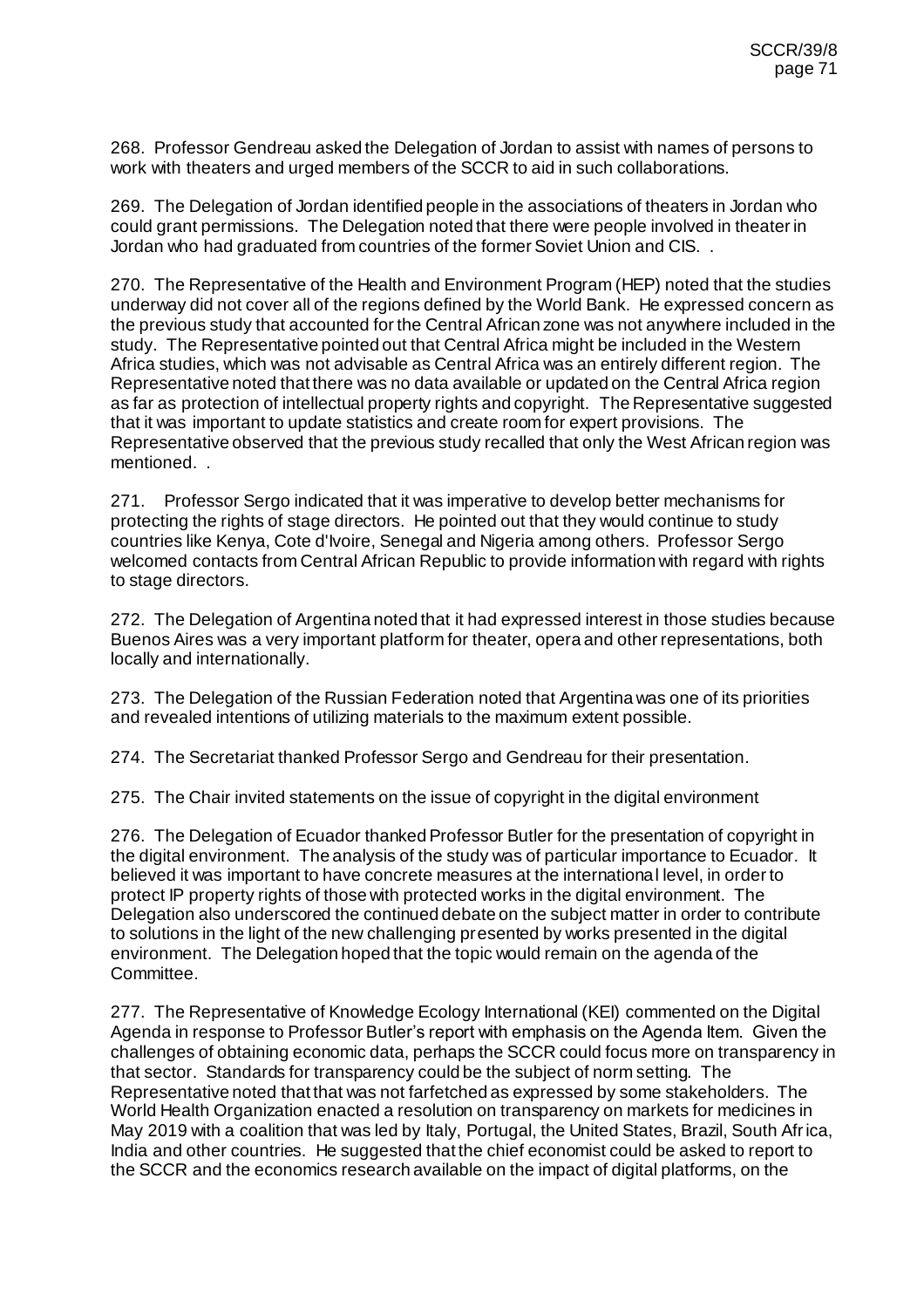incomes of artists and the flows of incomes between countries, given the rise of telecom streaming services in that sector. The Representative noted that the Committee could be better informed as to the status of metadata and audiovisual works, as well as other copyrighted works. The Representative noted that people thought of metadata as related to licensing and enforcement actions, but it was also related to the enjoyment of creative works, and what may have been observed was often very minimal regarding listeners, particularly for streamed music. Unfair contracts with artists and users was a recurring issue by a diverse set of stakeholders. The Representative expressed interest on discussions on unfair contracts relating to authors, actors and performers at a future SCCR to compliment discussions of unfair contracts for the libraries.

278. The Representative of the Confederation of Societies of Authors and Composers (CISAC) commended Professor Butler for the presentation. The Representative undertook a study focused on digital music services. As a general principle, CISAC welcomed any initiative aimed at exploring legal mechanisms for addressing the topic of the value gap, namely the imbalance which existed in the digital market between the weak position of creators and the strong power of those who explored their works and commercial benefit from that exploitation. The Representative emphasized the need to redefine the rules on liability of Internet platforms, and in particular, of those platforms which base their business on exploiting copyright-protected works uploaded by users. CISAC suggested that the study analyzes the best way possible to address the topic by its global perspective with the focus on the business of audio and video streaming services. The Representative noted that the recent adoption of the directive on copyright and related rights in the digital single market was an important step in the right direction. CISAC was confident that the next stage in the development of the study, as well as the future work of that Committee and the specific topic would be inspired by the recent developments in the European Union.

279. The Representative of the International Federation of Library Associations and Institutions (IFLA) noted that the explanation of the models by Professor Butler was a useful starting point towards understanding developments in the digital music industry. IFLA looked forward to hard numbers about the transparent and fair distribution and flow of royalties, as requested by the Delegation of Brazil but the extension of that to other areas. The Representative noted that there was a pressing need for more comprehensive data about how literary authors were remunerated as a basis for developing the best effective ways of supporting them. He noted that Professor Butler highlighted some policy areas, contract law, competition, enforcement, which outside of copyright itself, had an influence on the ability of artists to get a fair deal. The Representative hoped that in future work on the subject matter, a holistic approach would be considered in ways through which artists could be supported and not unduly focus on copyright when that may not necessarily be the right solution.

280. The Representative of the Institute Author expressed concern as to the apparently limited remuneration that artists received in the digital environment. He noted whether in addition to the business models analyzed to traditional formats, which made phonograms available to the public, as outlined in the report, perhaps one could include in the analysis business models relating to broadcasting. The Representative noted that the retransmission of television programs via the Internet where there was massive use of musical works corresponded to a significant business model, which should also provide remuneration to the rightsholders.

281. The Representative of the International Federation of Musicians (FIM) indicated that the study presented an overview of what needed to be done to describe in detail how the market works and to respond to the legitimate questions posed by the GRULAC document submitted to that Committee, document SCCR/34/4, which constituted a historic basis for that work. The Representative emphasized the general impression that the revenues from digital services did not flow to the authors and the performers, particularly unknown authors and performers. The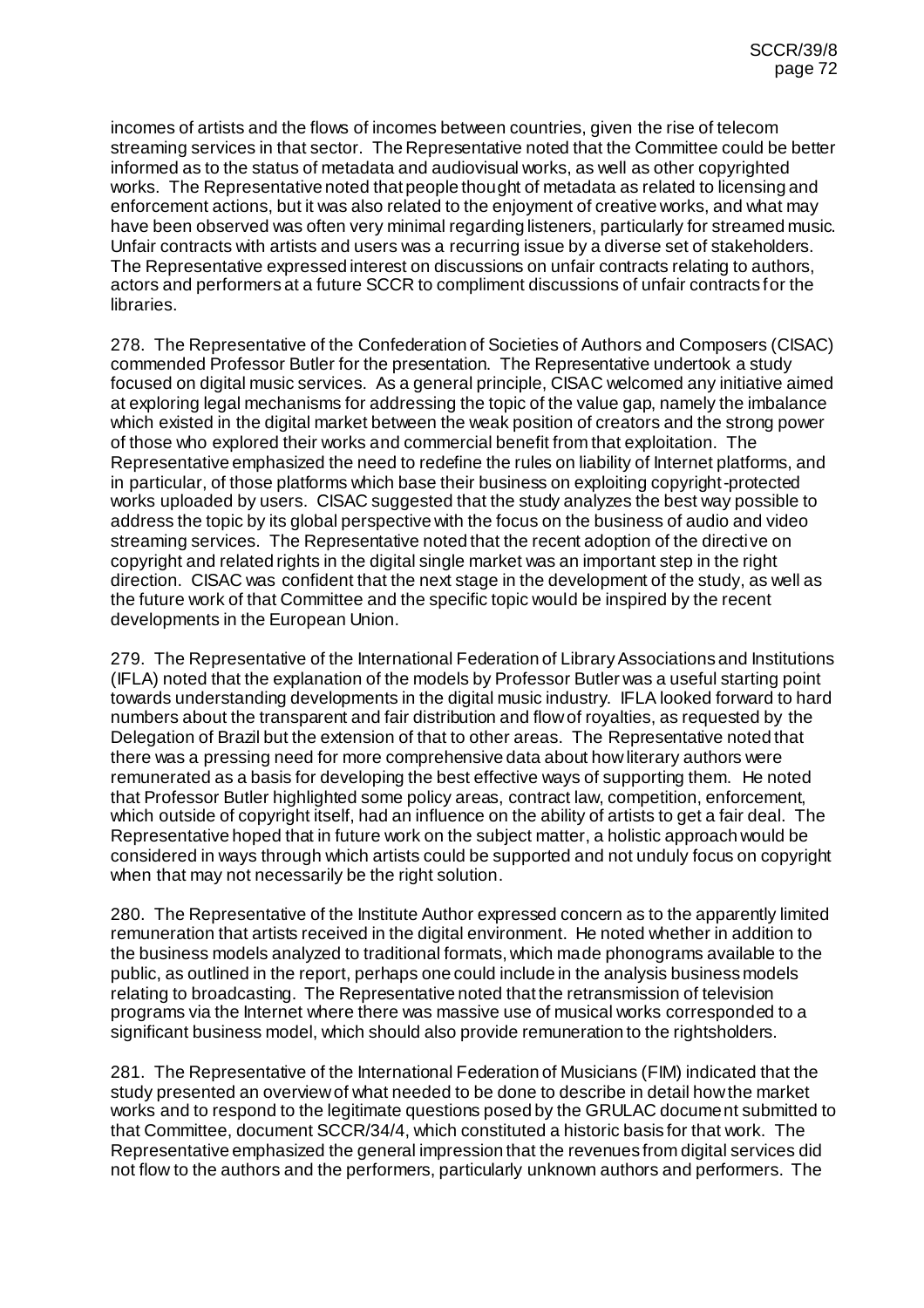Representative reiterated those concerns as expressed by GRULAC. FIM noted that the principal problem was the considerable gap between the performers and artists whose work and talent were at the origin of the creation of revenues and the companies which exploited them online, be in phonograms or streaming platforms. The artists and the performers who were not featured particularly suffered and they were virtually invisible in the study which was presented. One of the reasons for the gap was the exclusive right to making available on demand for the streaming service like playlists where the final user did not make an explicit choice to their preferences. Because of such unbalanced negotiations, the majority requested that those would not be able to go through a contractual relationship, the fair remuneration of their work, through streaming. Loss of the exclusive right and consequently inability to share the value of the rightsholders. Those aspects were closely linked to the manner in which business models were developed and conceived. FIM noted that it was difficult to ignore them at the preliminary stage. The Representative noted that the study was the first stage of a longer study and believed that in subsequent studies, the Secretariat would probe the underlying issues including the review of obsolete regulations, which were dysfunctional. FIM hoped that the subject matter would remain on the agenda of the SCCR.

282. The Delegation of Sierra Leone pointed out that public lending right was the right to receive payments free of charge by public and other libraries. The Delegation noted that authors in only 35 countries benefitted from public lending right systems. In Africa, only Malawi benefited from that system. Sierra Leone was actively pursuing the matter. Public lending rights were a simple and low-cost way, which could support all areas of life, cultural and linguistic backgrounds and provide identification of the value that they provide society through lending out of their books by libraries. The Delegation highlighted the changes involved in trying to make a living from creativity and the importance of supporting writers in creating literary content. Certain assistance enabled authors to allow public lending rights remuneration as a fundamental issue. Those payments could be made to authors individually or through the organizations in the form of grants or pensions. That flexibility and the adaptability to local consensus made public lending rights a good choice for developing countries seeking to support authors, novelists and libraries. The Delegation underscored the importance of creativity as a mode of educating, entertaining and supporting linguistic and cultural diversity and that will boost the economy. It proposed that WIPO should consider how it could help promote the spread of public lending rights worldwide and help support industries everywhere. The Delegation noted that that could help promote an active platform to provide information worldwide on public learning right. The Delegation proposed for a study focused on public lending rights system around the world, how it could benefit creators and subsequently the provision of technical support to countries in setting up systems.

283. The Chair thanked the Delegation for raising that issue under the agenda item. The Chair welcomed observations and opinions by members. The Chair advised the Delegation to discuss the issue with other members during the course of the session in order to have substantive discussions.

284. The Representative of the International Authors Forum (IAF) noted that it strongly supported the call for a study in public lending right and the importance of the artist resale right. That would ensure that artists would keep creating and maintaining, language and culture. He noted that public lending right was a positive mechanism that provides recognition for authors for the loans of their books from the libraries. Public lending right was greatly valuable to authors, both as a connection to ongoing readers enhancing literacy, as well as being the seed of the author's next creation. It would be valuable to support the authors writing in local language as well. That was a means to reward authors for their contributions, the availability of culture and public libraries. At the recent public lending right international conference in London, and side event at public lending right during the last SCCR, there were highlights of the successes of public lending rights systems around the world and supporting authors and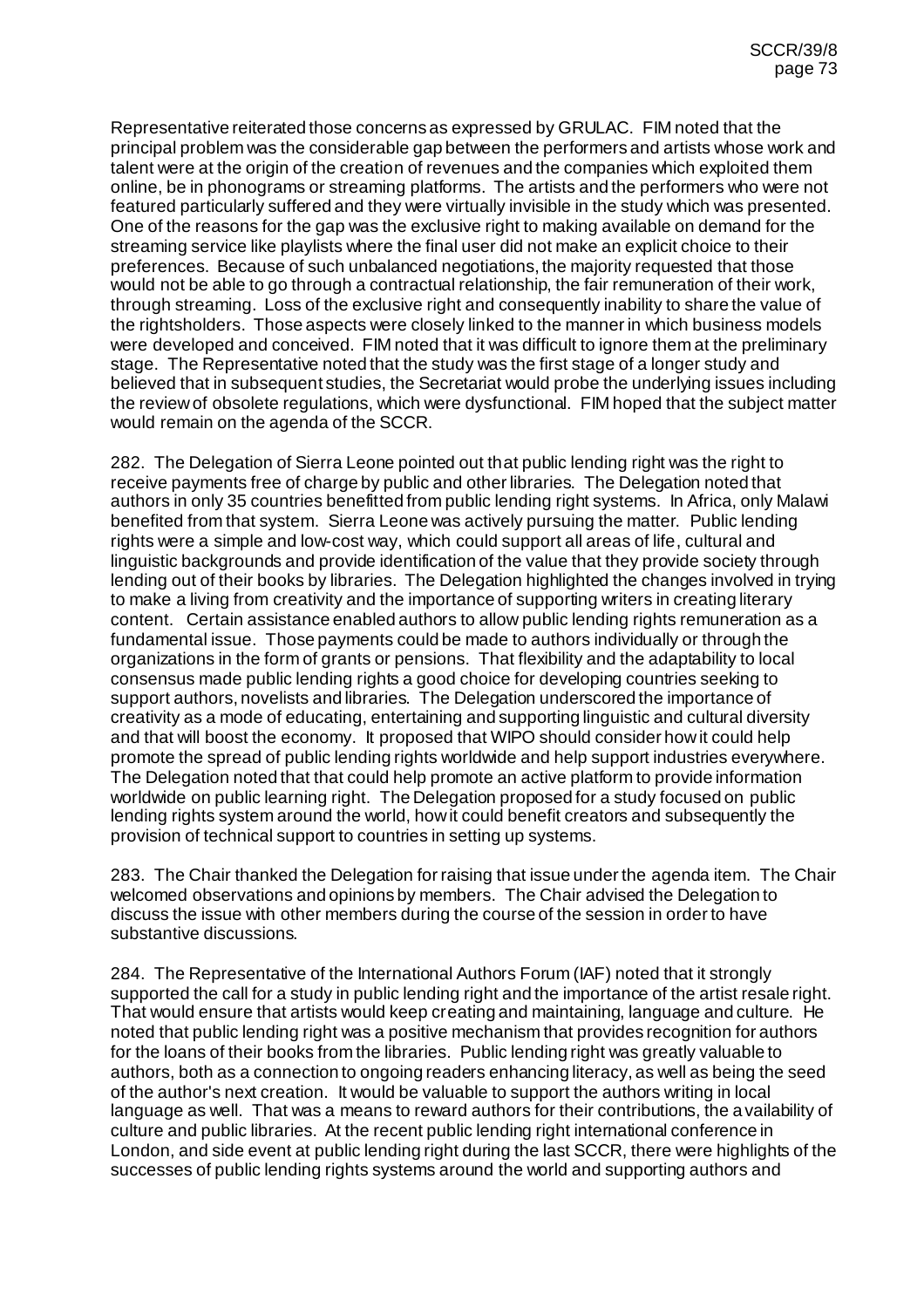cultural sectors. That was meant to enable more authors to continue to create while their works are being shared through libraries. IAF noted that it was vital as every and public lending right encourages the support of lending right for local creators and indigenous languages. That it believed would be beneficial to authors, writers and visual artists alike, readers and library. IAF hoped for international cooperation towards that subject matter.

285. The Representative of the PLR International (PLRI) welcomed the statement made by the Delegation of Sierra Leone to provide Member States with more information on how the public lending rights operates and provide authors with the right to ask for payment. The Representative noted that 35 countries had access to public lending rights and there was a growing interest of PLR across the world, as such, there was a pressing demand for more information. He highlighted the financial and psychological benefits public lending rights provides to authors as it was one of the most efficient and effective methods to support authors. The Representative noted that it was cheap to run and as the ambassador said available to legal approaches. It was a particular relevance for linguistic in the way it supports authors.

286. The Delegation of Malawi supported the statement made by Sierra Leone on the public lending rights. The Delegation noted that that was an issue that should be discussed at the global level, considering that 35 countries were benefitting from the system. It was aware of the importance of recognizing the public lending rights, which essentially benefits the authors when the works are lent out for free of charge by public and public libraries. For that reason, they made provisions for the introduction of public lending rights in Malawi and once implemented the authors would be remunerated for all the uses of their works. The Delegation welcomed a study that could be taken by WIPO that would provide more information and demonstrate the benefits of public lending rights to the authors.

287. The Representative of International Federation of Reproduction Rights Organizations (IFRRO) welcomed the proposal by the Delegation of Sierra Leone. The Representative agreed that it was time for WIPO Member States to look into the benefits of public lending right and to consider introducing such a right in the country, in an approach sorted to the national circumstances.

288. The Representative of Knowledge Ecology International (KEI) indicated that if such a study was done, it would be important to shed some light on the distribution of the money from the public lending right between the publishers and the authors and also to address how the issue of privacy is addressed.

289. The Representative of Health and Environment Program (HEP) expressed support for the statement made by the Delegation of Sierra Leone.

290. The Representative of the International Federation of Library Associations and Institutions (IFLA) noted that participants would benefit from greater understanding of the effectiveness of public lending rights schemes as a means of getting money into the hands of authors. The Representative hoped that work conducted would focus on distribution, as well as contracts, the relative effectiveness of direct policies that did not involve the inevitable costs. At that stage, the international federation of library associations believed relatively firmly that especially in countries where there were low literacy rates, very low public support for libraries, it believed that priority should be in promoting literacy, creating those markets so that more people would buy books. The Representative welcomed the evidence and the ideas that would come up.

291. The Chair welcomed members to the SCCR agenda topic on other items. The Chair proceeded to open discussions on the resale royalty right. The Chair invited comments from regional coordinators, members and observers with usual customary rules.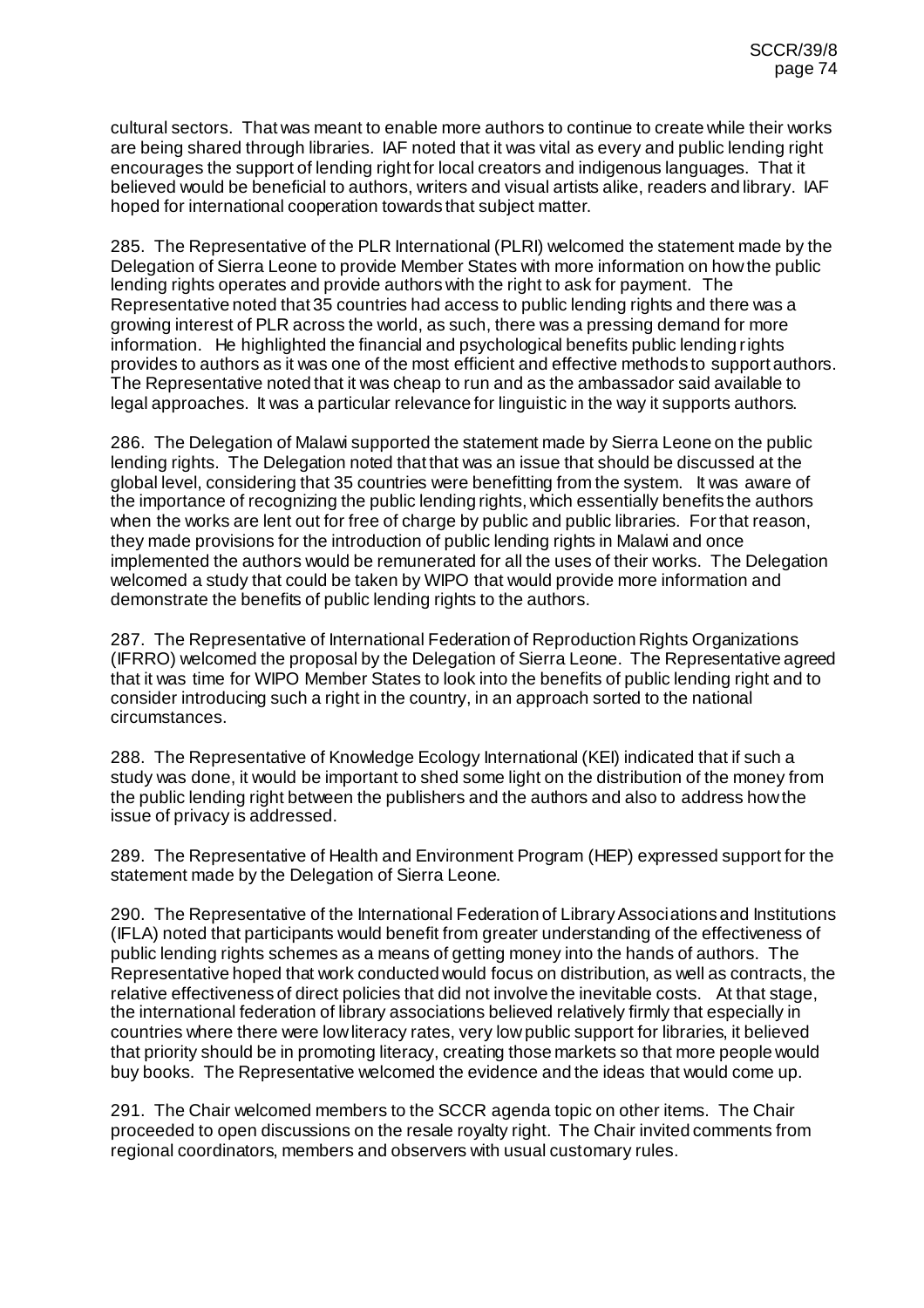## *Resale Right*

292. The Delegation of Uganda speaking on behalf of the African Group reiterated the need to include the artist's resale right as a standing agenda item on future program of SCCR. The African Group attached great importance to artist's resale right. The Delegation noted that more than 80 countries across all regions of the world had incorporated the artist's resale right in their national laws while other countries were in the process of introducing the right in their laws. A strong case for that right was the principle of equity. Aligning the rights of visual artists with those of other categories of authors. Unlike other copyright rightsholders, including writers, performing artists with the ability to disseminate their copyrighted materials to large communities, and also able to receive royalty payments for as long as copies of their work sales and their fame grew, visual artists were creators of singular original objects. The African Group called for in-depth discussions of that issue in the context of the SCCR to hear all issues surrounding artist's resale right. The Delegation recalled that under the SCCR Agenda, the artist's resale right had been a longstanding issue having been informally introduced at the 27<sup>th</sup> session of the SCCR with a proposal formally tabled at SCCR 31. Gradually, it had gained strong support from a large majority of members across all regions. The Delegation was of the view that it should be prioritized and expand its work program in the future and invited all Member States and stakeholders for their support to the proposal. The Delegation thanked the Secretariat for its update on the work undertaken by the task force and hoped that the work would contribute to clarifying issues of concern for Member States and other stakeholders.

293. The Chair indicated that the Secretariat would provide an update on the topic after statements had been made.

294. The Delegation of Croatia speaking on behalf of CEBS expressed gratitude to the Delegations of Senegal and Congo to include the resale right in the work of the SCCR as well as to the Secretariat for providing support to the task force on the issue. The Delegation looked forward to hearing more on latest developments of the task force and hoped that the SCCR would make further progress in making the resale right a standing agenda item of that Committee.

295. The Delegation of Burkina Faso aligned itself with the statement made by the Delegation of Uganda on behalf of the African Group. The Delegation noted that the resale right helped creators of graphical and plastic works of art and helped them to benefit from copyright. The Delegation recognized copyright and the decree adopted in 2000 that organized the collection of royalties. The implementation of legal and regulatory provisions had not been achieved in view of its complexities, and thus for those reasons and those mentioned by the Delegation of Uganda on behalf of the African Group, the Delegation reiterated its support for the proposal made by the Delegations Senegal and Congo to have the resale right as a permanent item on the agenda of the SCCR.

296. The Delegation of the European Union reiterated its support for the proposal of the Delegations of Senegal and Congo to include the resale right in the agenda. The Delegation looked forward to the update on ongoing work carried out by the task force of Member States about the practical elements of artist's resale right. The European Union attached great importance to the topic of resale right. The Delegation indicated that the resale right had formed part of the European Union legal framework for more than a decade and that was the dedicated legislation applicable and ample experience to draw from. The Delegation expressed continued support for a discussion on the resale right at the SCCR. The Delegation recalled that the proposal to include the topic in the agenda of the SCCR began during SCCR 27 and was tabled at SCCR 31. For that reason, the European Union believed that should the SCCR agenda be expanded to cover additional items in the future, priority should be given to the resale right over any other topic. The European Union urged all Member States to support the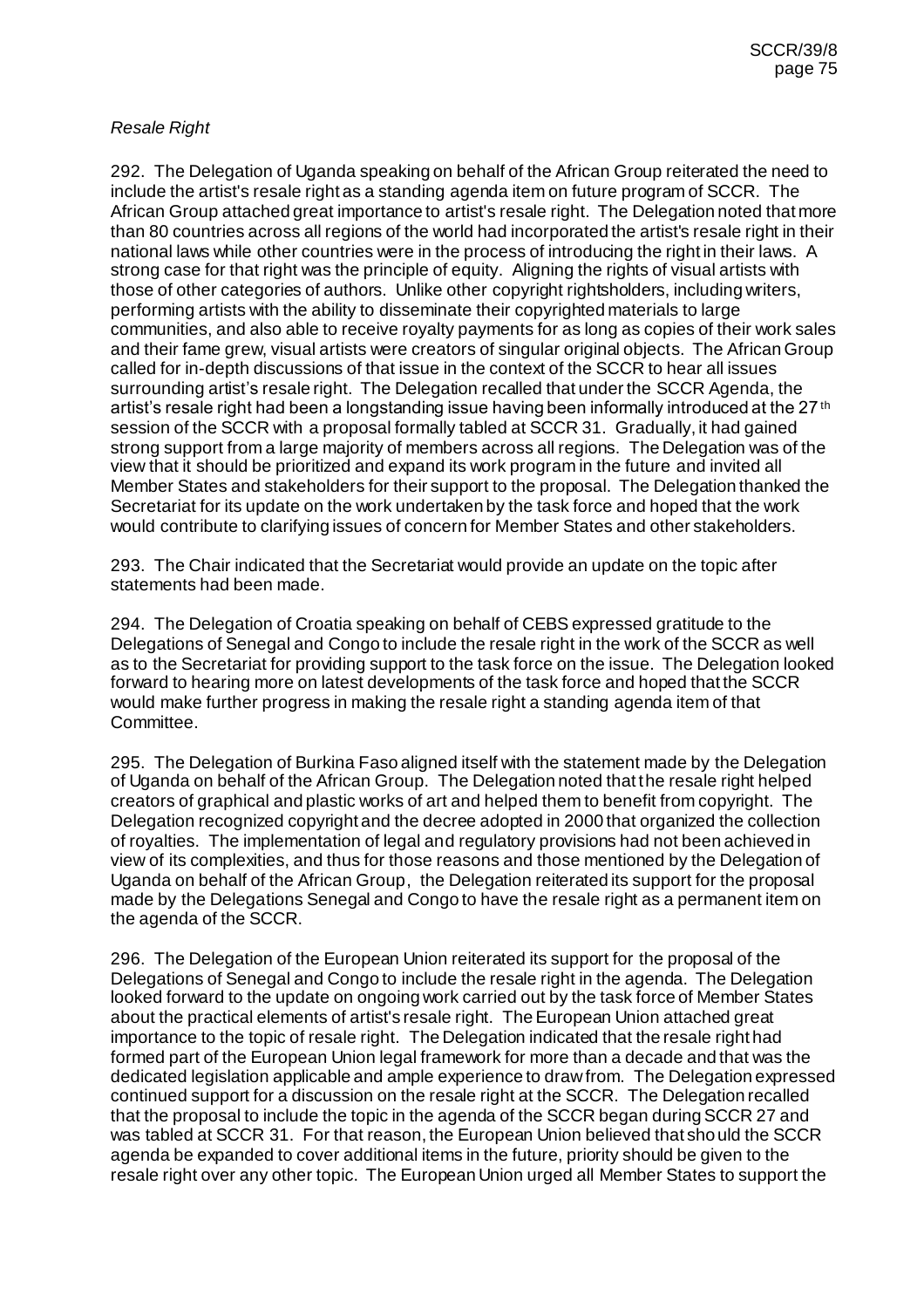proposal of the Delegations of Senegal and Congo and to accept the inclusion of the resale right as a self-standing item in the agenda of the SCCR.

297. The Delegation of Zimbabwe aligned itself with the statement delivered by the Delegation of Uganda on behalf of the African Group. The Delegation of Zimbabwe noted with concern the economic injustice according to visual artists and their heirs from the application of the first sale doctrine. Under that doctrine, visual artists and their heirs were deprived of a share of resale value of their work. The Delegation welcomed the update of the task force established in 2018 and hoped would be the beginning of a concrete solution to address the anomaly. The Delegation noted with concern that Article 14 of the Berne Convention, limited the application of resale right on the principal reciprocity. The Delegation supported the proposal tabled by the Delegations of Senegal and Congo at the 31<sup>st</sup> session of the SCCR to include the topic of resale right in the agenda of future work of SCCR.

298. The Delegation of Senegal supported the statement by the Delegation of Uganda on behalf of the African Group. The Delegation commended the Secretariat and the group of experts for the work that had been done in accordance with the objectives of the Committee. The Delegation expressed gratitude to the African Group, European Union and CEBS Group and to all delegations that continued to give their support to the joint proposal from Senegal and Congo. For the first time, the Delegation revealed that the CMO of Senegal had distributed royalties coming in particular from France and in general from abroad. The Delegation thanked the relevant department in France that proved that the works of artists were being recognized around the world. The Delegation noted that that underscored the importance of the resale right. The Delegation looked forward to the final report at the forty-first session of the SCCR. The Delegation welcomed intersessional reports from the group of experts. The Delegation reaffirmed its support for the resale right.

299. The Delegation of the Ivory Coast aligned itself with the statement made by the Delegation of Uganda on behalf of the African Group. The Delegation also expressed support for the joint proposal on resale right by the Delegations of Congo and Senegal. The Delegation pointed out that it was part of Cote d'Ivoire as noted at the 35th SCCR. The economic fallout from resale right was not in doubt. Auctions of works of art provided substantive proof and there was a need to include the resale right as a permanent item on the SCCR's agenda. The Delegation noted that that was a challenge to morality and to collective conscience. The Delegation hoped that the resale right would lead to a balanced international framework which would adapt copyright to the constantly changing needs of society. The Delegation urged members to overcome that and make resale right generally acceptable and applied throughout the world.

300. The Delegation of Kenya endorsed the statement made by the Delegation of Uganda on behalf of the African Group. The Delegation attached great importance to the adoption of fair and equitable remuneration to all products of intellectual, creative, labor and skill. It was in that consideration that in its copyright amendment Kenya introduced a resale right which needed copyright registration. Kenya believed that the issue of resale right was internationally important. The Delegation expressed support to the joint proposal presented by the Delegations of Congo and Senegal on the subject matter.

301. The Delegation of Gabon associated itself with the statement made by the Delegation of Uganda on behalf of the African Group, supporting the proposal by the Delegations of Senegal and Congo on the introduction of the resale right to the agendas of the SCCR, the Delegation noted with interest the progress achieved since the presentation of that proposal at the  $27<sup>th</sup>$ session. The Delegation welcomed the constant and growing support for the proposal. The Delegation noted that Gabon had provisions on resale right that were evident in its copyright law, however they had not been implemented in practice. Conferences and studies undertaken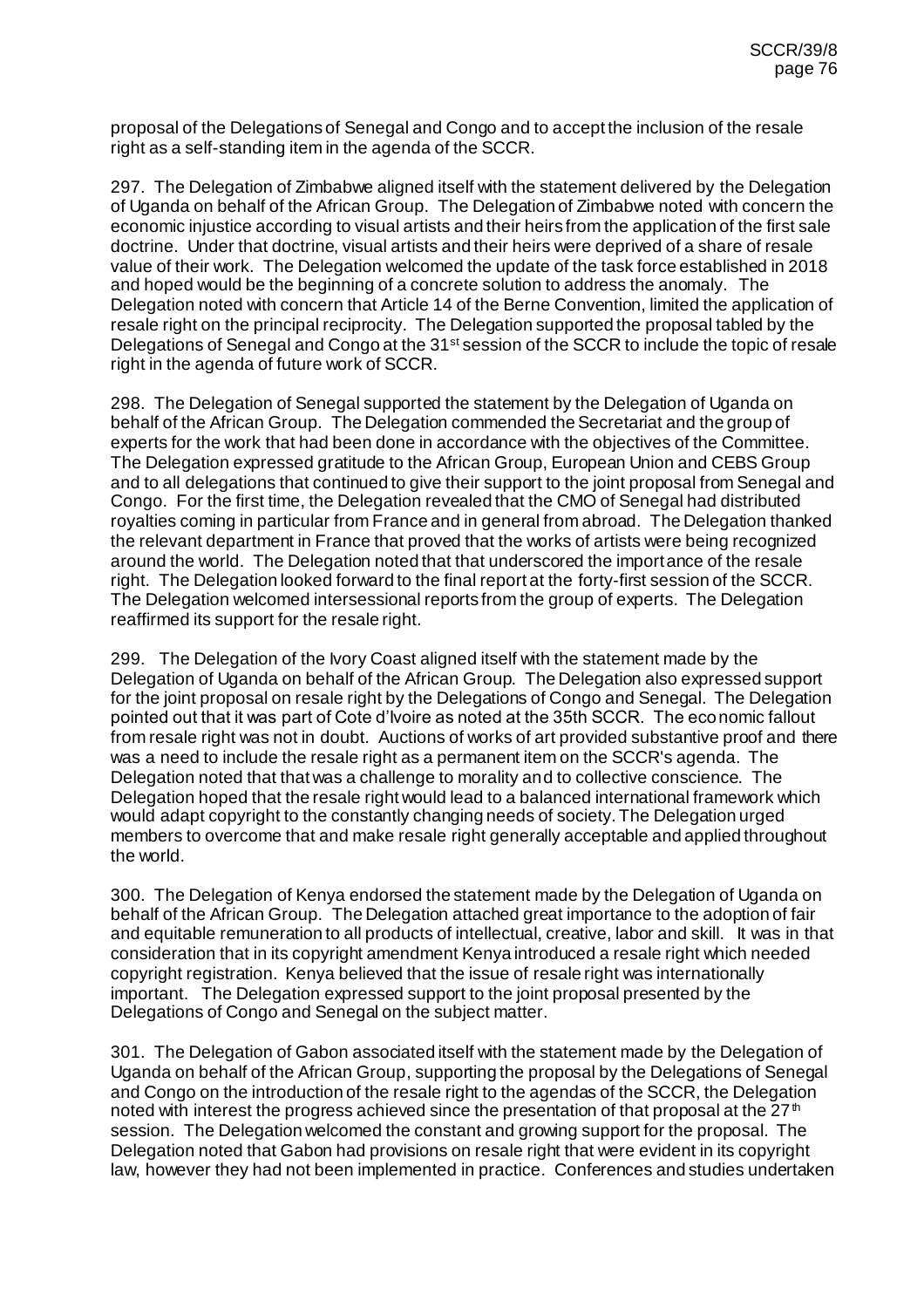so far had led to better understanding of what was involved in the resale right and how it could be applied. The Delegation noted that it looked forward to subsequent studies on the subject matter and reiterated the need for it to be a permanent item on the Committee's agenda.

302. The Delegation of Malawi aligned itself with the statement presented by the Delegation of Uganda on behalf of the African Group. The Delegation reiterated its support for Senegal and Congo to include the artist's resale right of a standing agenda item of the SCCR. The Delegation recognized the significant role of visual artists and therefore placed great importance to the protection of the visual art works as well as the welfare of the visual artists. For that reason, the Copyright Act of Malawi of 2016 made provisions introducing resale right and implementation of provisions would ensure that the rights of visual artists were aligned with those of other categories of authors who continued to receive royalties for as long as their works were available on the market. The Delegation urged the Committee to consider prioritizing the artist's resale right as a substantive agenda item.

303. The Delegation of Botswana aligned itself with the statement made by the Delegation of Uganda on behalf of the African Group. The Delegation commended the Delegations of Senegal and Congo for their proposal to include artist's resale royalty right as a substantive agenda item of the SCCR. The Delegation looked forward to receiving the update on the work of the task force. The Delegation indicated that it was necessary for the Committee to prioritize adoption of artist resale right as a standing agenda item of SCCR to allow engagement on that right at an international level.

304. The Delegation of Morocco commended the Secretariat for initiatives taken to further protect intellectual property in its cultural and economic dimensions. The Delegation acknowledged the efforts taken by the Organization to help Morocco to defend international property. The Delegation pointed out that Morocco constantly sought support from WIPO experts. The Delegation noted that they were seeking to keep pace with the latest developments in the field of intellectual property and which undoubtedly should help to organize the right of copyright holders. The Delegation noted that Morocco adopted an urgent plan based on a systematic methodology to support the moral and material rights of authors through the support and further enhancing the codes and legislation defending the rights of authors, especially those of visual rights. An exhibition of artists' paintings on the day of Africa for the African Confederation of Authors and Artists was organized. The Delegation noted that the exhibition sought to establish a sound basis for cultural enhancement. Morocco sought to further support visual artists so that they may continue to play their role in cultural development and in their art. The Delegation reaffirmed their commitment to support the efforts of WIPO concerned and to improve their performance on the national and international level.

305. The Delegation of Japan recognized that a few countries including Japan did not have the resale rights in their legislation system. The Delegation believed that the information and research on implementation and performance regarding resale right or mechanism would be important and useful in order to have objective discussions on the subject matter. The Delegation noted that the opinion of the wide range of stakeholders should be collected. The Delegation believed that the study of the expert task force was helpful for deeper understanding. The Delegation opined that the fact-finding study conducted by the task force was a useful understanding with the resale right. The Delegation suggested that the task force should research the necessity and acceptability of the resale right as well as a practical issue. For example, first the reason for justification of returning part of the wholesale benefit to the artist. Second, the reason why only visual artworks were given special right compared with other types of works. The third, the possibility of both positive and negative impacts to the market in other countries besides the United Kingdom. Resale right was not the only measure to protect artists under the copyright system. The Delegation pointed out that the broader study for the flexible way to protect artists' rights under the copyright system was also important and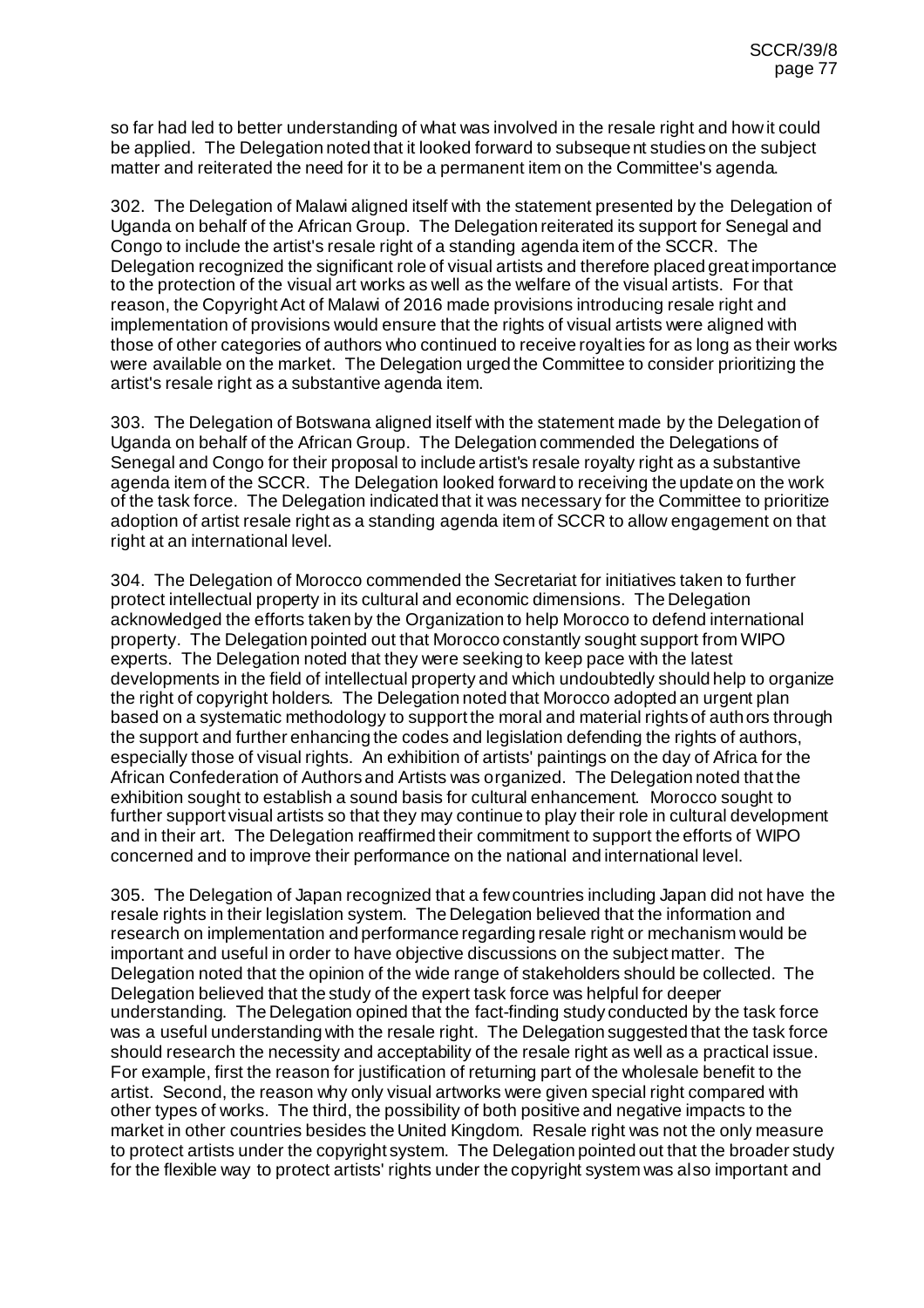useful for further discussions. The Delegation reiterated that priority should be given to the long-standing agenda item, namely protection of broadcasting organizations. The Delegation expressed concern that introduction of the topic as a standing item could reduce the time for the discussion on the existing agenda. The Delegation proposed that the Committee should focus on the existing agenda.

306. The Delegation of Brazil expressed support on the topic of resale right as it believed it was a subject closely related to the topic of digital environment in the sense that it aimed to properly compensate authors and creators for their work. The Delegation suggested that the resale right and digital environment items should become a specific agenda items on the agenda of the Committee.

307. The Delegation of Nigeria aligned itself with the statement made by the Delegation of Uganda on behalf of the African Group concerning that agenda item. The Delegation noted that Nigeria had gained some practical experience with the application of the artist resale right. The painting of a renowned Nigerian artist that had been described in the press as the Mona Lisa of Africa was recently auctioned in another country becoming the highest price paid for an African work of art in the auction market. Despite the existence of provisions on artist's resale right in the copyright legislation of Nigeria and that other country, the Nigerian artist was denied the benefit of that provision in that country simply because Nigeria was not on the list of countries that enjoyed reciprocal treatment in that country. The Delegation indicated that extensive consultations with the visual arts community had begun to address such situations. The Delegation also revealed that they were taking appropriate legislative action at the national and international level. The Delegation welcomed more inputs to deepen understanding the wider ramifications of the resale right. The Delegation noted with concern that while the growing global market benefits collectors and galleries, the visual artists whose copyright work were the core of the business were often left out. As some of the studies already carried out had shown, artists were probably the only category of right owners that did not enjoy any recompense from the secondary exploitation of their works. The Delegation showed keen interest in understanding how the solution would benefit artists in the context of traditional cultural expressions. As members continued to share experiences from different copyright backgrounds, the Delegation noted a lot of similarities in national laws despite differences in copyright traditions. The Delegation of Nigeria looked forward to witnessing accelerated progress in the work of the SCCR on the subject. The Delegation proposed that the artist's resale right would become a permanent standing alone agenda item in the future work of the Committee.

308. The Delegation of the United States of America aligned itself with the statement made by the Delegation of Japan. The Delegation noted that United States of America was one of the number of WIPO Member States that did not have domestic resale royalty legislation. Though a study on resale royalty had been completed, there had not been active discussions on the subject matter. Nonetheless the U.S. was interested in learning more about resale royalty, especially other countries' experiences with it. Though the Delegation appreciated the updates from the task force, they were not ready to accept it as a part of the permanent agenda for SCCR and suggested that it stays under the other matters items on the agenda. The Delegation pointed out that the SCCR already had a full agenda of pressing matters and devoting a full agenda item to that topic would be problematic.

309. The Delegation of Gambia underscored the importance of the resale rights. The Delegation noted that the economic benefits that resale artists benefitted from showed that it was a stabilizing factor in terms of bringing about social cohesion and allowing an area of employment to be chartered without necessary government intervention. The Delegation observed that some countries may not see it as a priority because everyone had an interest in their development. However, the Delegation noted that in small African countries where music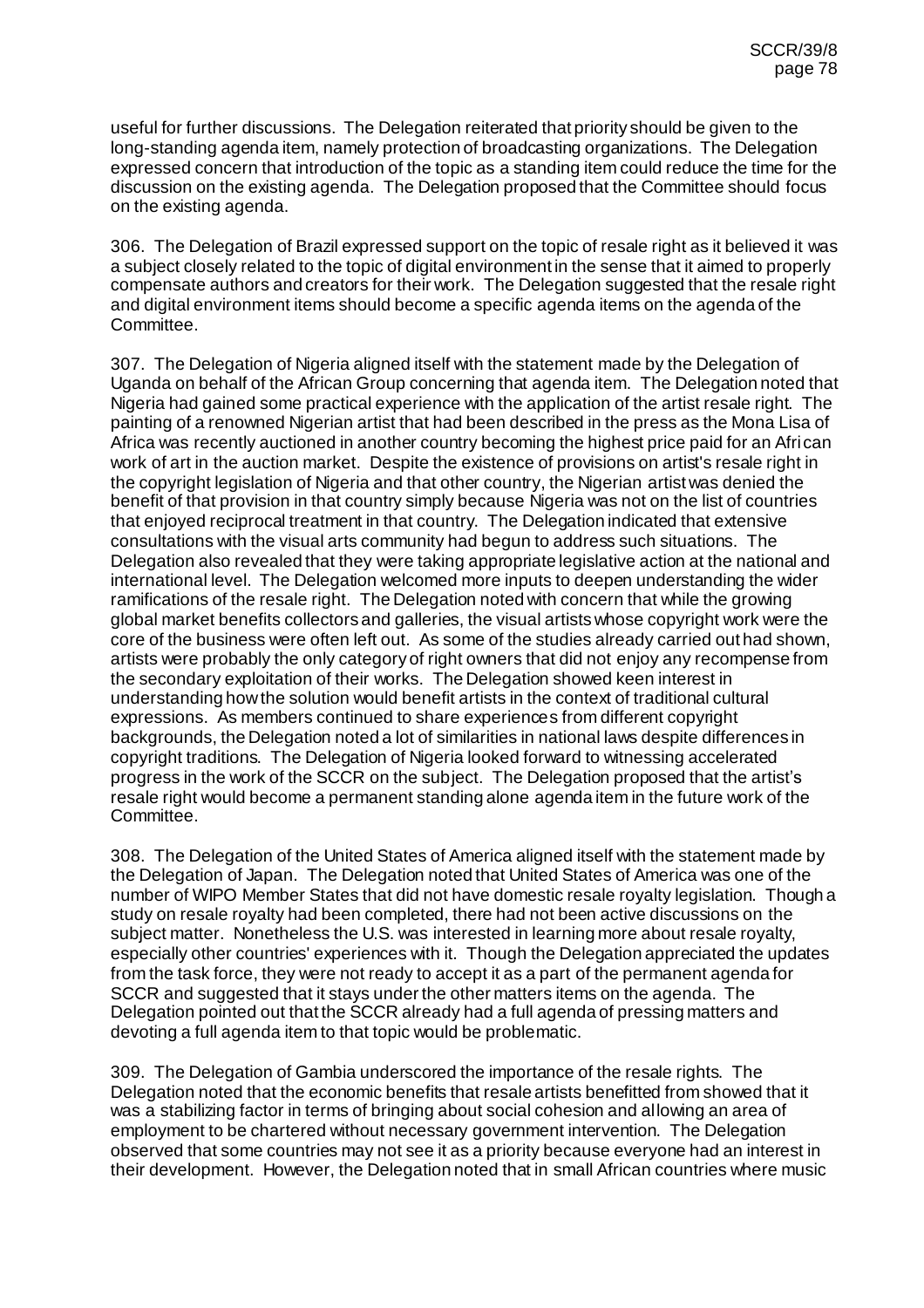had empowered them and given them something useful to do and gaining an income from, it was important to treat resale right as one of the objectives to empower the lesser countries that did not have the might of the greater countries.

310. The Representative of The International Council of Creators of Graphic, Plastic and Photographic Arts (CIAGP) noted that it was important to stress visual arts as a form which was characterized by the fact that creators are the entrepreneurs of their own creation as opposed to musicians or authors because fund their own projects. Those were sold in a market of original objects, which did not occur in the case of other creators. In that case, they were talking about something specific, which only happened in the visual arts field. The Representative spoke of the need of those authors to obtain revenues, which would enable them to continue with their work. The Representative noted its significance due to the transformation of the art industry by the global market. The Representative observed that there were issues of artists in competition to sell their works and achieve market prices that could be considerable. The Representative underscored the importance of resale rights to enable artists to participate in those rights and receive such compensation. As was noted by some representatives from several African countries, that was prejudicial in particular to those countries which did not have legislation and the nationals of which might find themselves sold in market places like New York, London, Paris, or other markets in the world. It was very important to continue with the work of WIPO to explore the way in which Article 14 of the Berne Convention could be exempted due to its obsolete nature and given the transformation in a global market. CIAPG called for the resale right to be included as a permanent item on the SCCR agenda. Given the interest of a large number of countries in exploring the benefits that could be gained from the universal protection of the right.

311. The Representative of European Visual Artists (EVA) supported the proposal from the Delegations Senegal and Congo to include resale right in the agenda of future work of the SCCR. The Representative noted that it was vital for artists in every country in the world to be aware that their works were being used. The Representative noted that that created a better living standard for the artists and possibilities to create works of high artistic quality. The resale right would also benefit from the art market especially when people began to realize the growing world market for artistic works. There was a need for similar regulation worldwide for artists and art market professionals. The Representative also expressed support for the proposal from Sierra Leone regarding a study on the public lending right. The Representative noted that that was a remuneration right, which was of great importance for visual creators such as illustrators and photographers.

312. The Representative of International Federation of Reproduction Rights Organizations (IFRRO) noted that the resale right showed that artists valued fair remuneration and it promoted that right. The Representative believed that the important benefits of resale rights as observed in some countries demonstrated the essential importance of the details of its implementation all over the world.

313. The Representative of Knowledge Ecology International (KEI) noted, as it did for the past five years, the resale right was first established in 1928. The Representative reiterated support on the work of resale right and the normative work for resale right for visual artists. However, the Representative suggested for the work to be limited to physical original works.

314. The Representative of the Confederation of Societies of Authors and Composers (CISAC) underlined the importance of ensuring the effective harmonization of the resale right and secure its availability around the world without discrimination. That would guarantee that native artists all around the world would have a way of sharing in the wealth created without having to rely on the trust of charity of middlemen. The Representative pointed out that the resale right provided much more. The Representative noted that it was the only legal instrument that allowed artists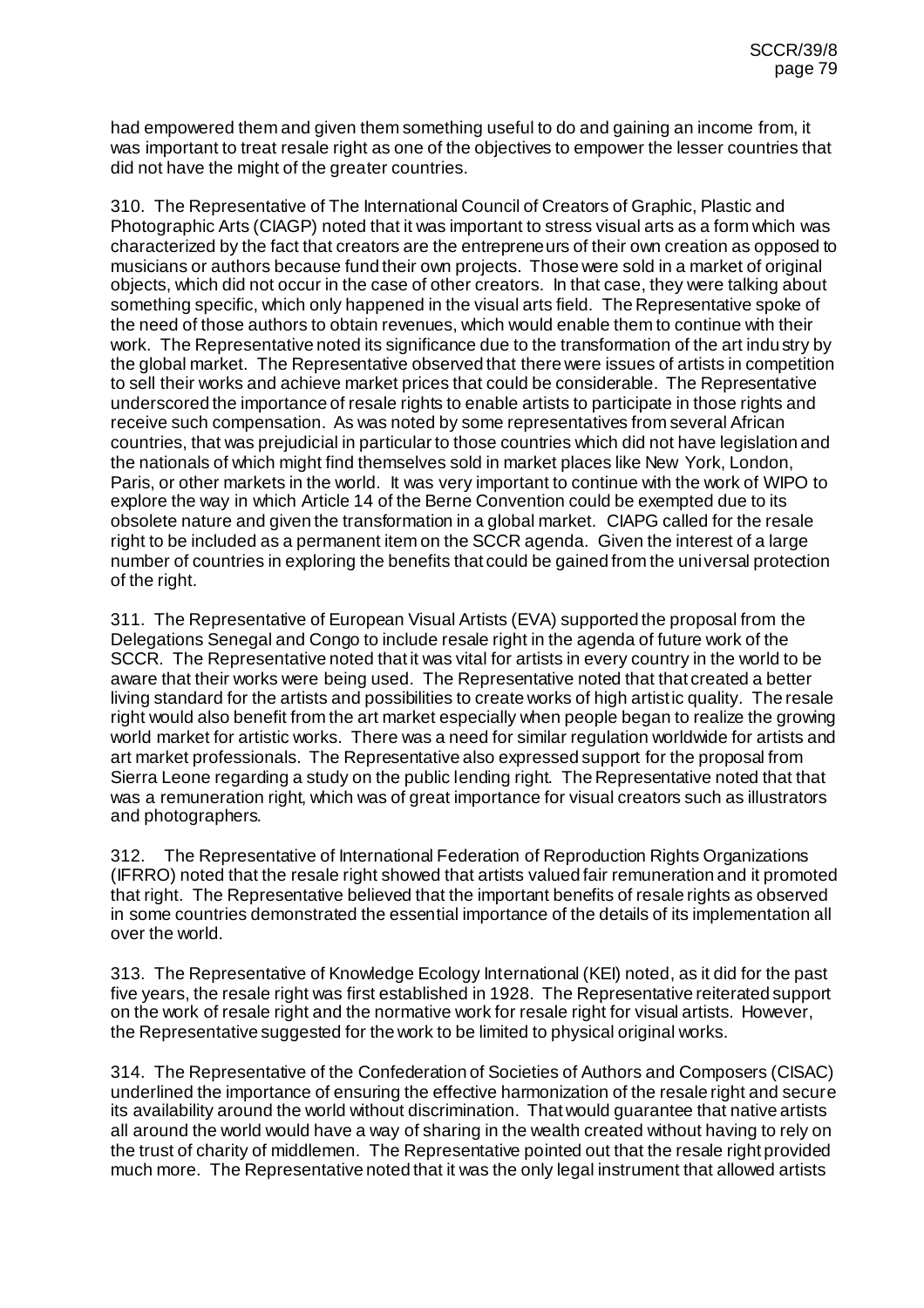to maintain a connection with the unique artworks they create. The resale right created more transparency in the art market and allowed artists to have a share in the value of their works. That was a crucial point because when a work of art increased in value, it was as a result of the artist's reputation. CISAC reaffirmed support to the initiative of the task force as a forum of experts to discuss and report on the practical elements of the resale right. The Representative was confident that the exercise would create added value to the discussions in the Committee and shed more light on the different aspects of that issue. Thus, the work of the task force would complement the outcome of two studies presented to the committee in previous years. The study of Professor Ricketson that gave value, insight and the study from Professor Gendreau that found no evidence that resale had a negative impact on the market. The Representative encouraged Member States to start substantive discussions on the proposal of Senegal and Congo towards a meaningful outcome. CISAC was open to provide the Secretariat with information and testimonials from artists of how fundamental resale right is to artists and their heirs. Community that represented the creativity and the cultural heritage of each country around the world truly needed and very much deserved such remuneration.

315. The Representative of the International Authors Forum (IAF) supported the work of the task force and looked forward to the task force update. Resale rights could give a fair contribution from the global art market to the community of creators, as it had been recognized by some Delegations. A lack of reciprocity could create injustice between the global arts market and creators. The Representative noted that it was important that artists in all countries could benefit from the resale of their creations. That was a matter of equity with how creators of other works were respected and rewarded for continued enjoyment of their creation. The Representative strongly supported the inclusion of the resale right and supports the progress of the resale rights task force.

316. The Secretariat informed members of the work done in connection with the resale right under Agenda Item 8, other matters. During the  $37<sup>th</sup>$  session the Committee had approved the ways and means for the setting up of a task force of experts, made up of experts from the main groups of stakeholders as well as coordinators representing regional groups. The Secretariat noted the mandate of examining the essential elements of resale right system, which were common to most laws and covered the following means of collection and distribution. The transactions aimed at by that right, list of persons that could claim that right management responsibility for payment, and information, concerning resale amongst other subjects. The team of experts had an initial meeting and that meeting, in fact, was extremely useful in order to identify certain number of subjects and themes in to which more details could be analyzed in order to better understand the implementation of that right. Amongst the subjects that were mentioned during the working group, it noted the interest of analyzing different types of regulatory provisions implementing resale rights. A second question identified by the experts concerned an analysis of the various modalities and means of managing those rights in countries which, in fact, did implement resale rights. In that respect, and in connection to the work done by the task force, the Secretariat invited countries which had spoken during that session and interested in the work of the task force to communicate the name of a national focal point to the Secretariat with which the task force could interact within the framework of its work. The Secretariat noted that it would actively continue with its work and analyzing the various subjects with the members of the task force. Various exchanges and a meeting of members were expected to take place in the course of 2020. The Secretariat indicated that it would submit a report to the Committee at the following session of the SCCR.

## *Rights of Theater Directors*

317. The Chair noted that though there was growing support for the inclusion of the resale right on the agenda, a consensus had not been reached. The Chair urged members to share their focal points with the Secretariat. The Chair invited comments from participants on the final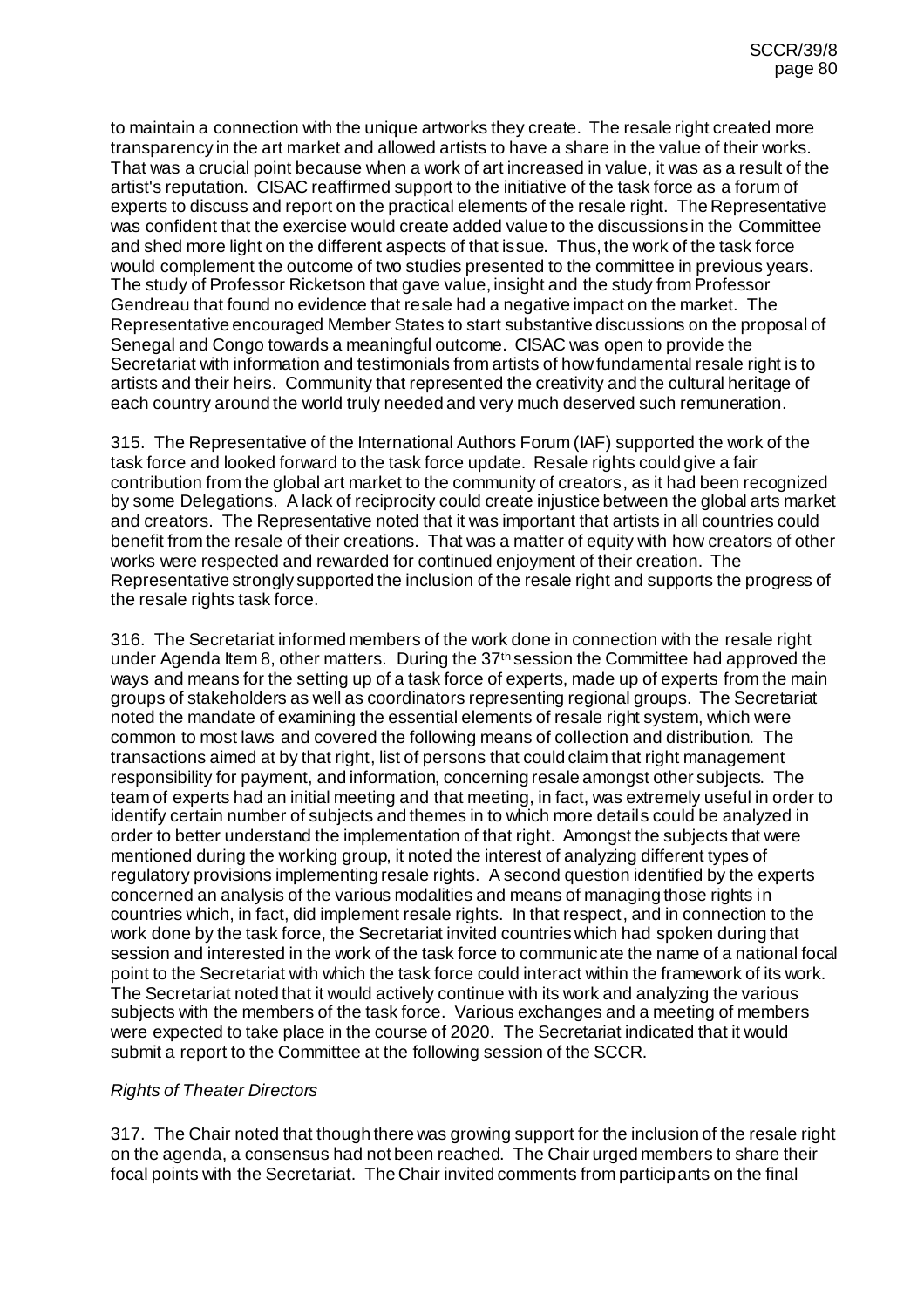ongoing topic under other matters, which was in relation to the strengthening of protection for stage directors of theatrical productions.

318. The Delegation of the Russian Federation believed that the strengthening the rights of stage directors needed constant attention. In May 2019, a meeting was held in St. Petersburg on that subject and the international implications. During that meeting, the Russian Federation was noted for its theatrical presence where important shows and events were held. That helped in arguing its position for the rights of stage directors. Furthermore, the subject needed to be examined at a higher level by taking in to account the activities carried out in that connection in the Russian Federation.

319. The Delegation of Croatia thanked the Delegation of the Russian Federation on the continued work related to strengthening the rights of the theater directors at the international level. The Delegation indicated that majority of participants had regulated that issue, however, they looked forward to future discussions based on the presentation of the scoping study.

320. The Chair encouraged the Russian Federation to continue with its work and urged the Secretariat to continue their work on the scoping study. The Chair looked forward to hearing the progress of the work at the next SCCR. The Chair referred to the issue of public lending rights and the suggestions by participants for it to be the subject of a study from the Secretariat. The Chair pointed out based on informal discussions with the regional coordinators, they welcomed members to suggest topics for consideration given that copyright was a dynamic area with interesting developments, which would be of interest to the Committee. The Chair urged members to submit proposals based on submissions raised on items to study and assess it to be able to take the suggestion to raise as an agenda item or raise as one of the items under any other business for full consideration. The Chair proposed that the Delegation of Sierra Leone submit a formal paper on its proposed topic that could be studied carefully by the Committee.

321. The Delegation of Sierra Leone welcomed the proposal by the Committee to move forward the proposal to Member States and attached great importance to the remuneration of intellectual works to authors. The Delegation reaffirmed its position in holding subsequent discussions in the coming session.

322. The Chair indicated that consensus was being reached on the shape of the recommendation for the Agenda Items 5 and 6, limitations and exceptions. The Chair noted that that would constitute a request from the Committee to the Secretariat for report. The Chair indicated that there was the need for further deliberations on the exact parameters and asked regional coordinators to consult and coordinate in finding the consensus text for the adoption and incorporation in to the Chair's summary.

323. The Chair indicated that consensus had been reached on how to reflect work ahead on Agenda Items 5 and 6. The Secretariat was to produce a report that would be tabled two months before the next SCCR. Based on that and the existing documents of the SCCR, as well as the work conducted, the Committee would plan the next steps ahead during the next round. The Chair explained that the Chair's summary reflected as accurately as possible a factual record of what occurred during the meeting. He urged participants to avoid reopening any substantive questions on addressing the items on the agenda.

324. The Secretariat presented the Chair's summary.

# **AGENDA ITEM 9: CLOSING OF THE SESSION**

325. The Chair thanked the Secretariat and all participants for their inputs. The Chair moved on to Agenda Item 9, the closing of the session.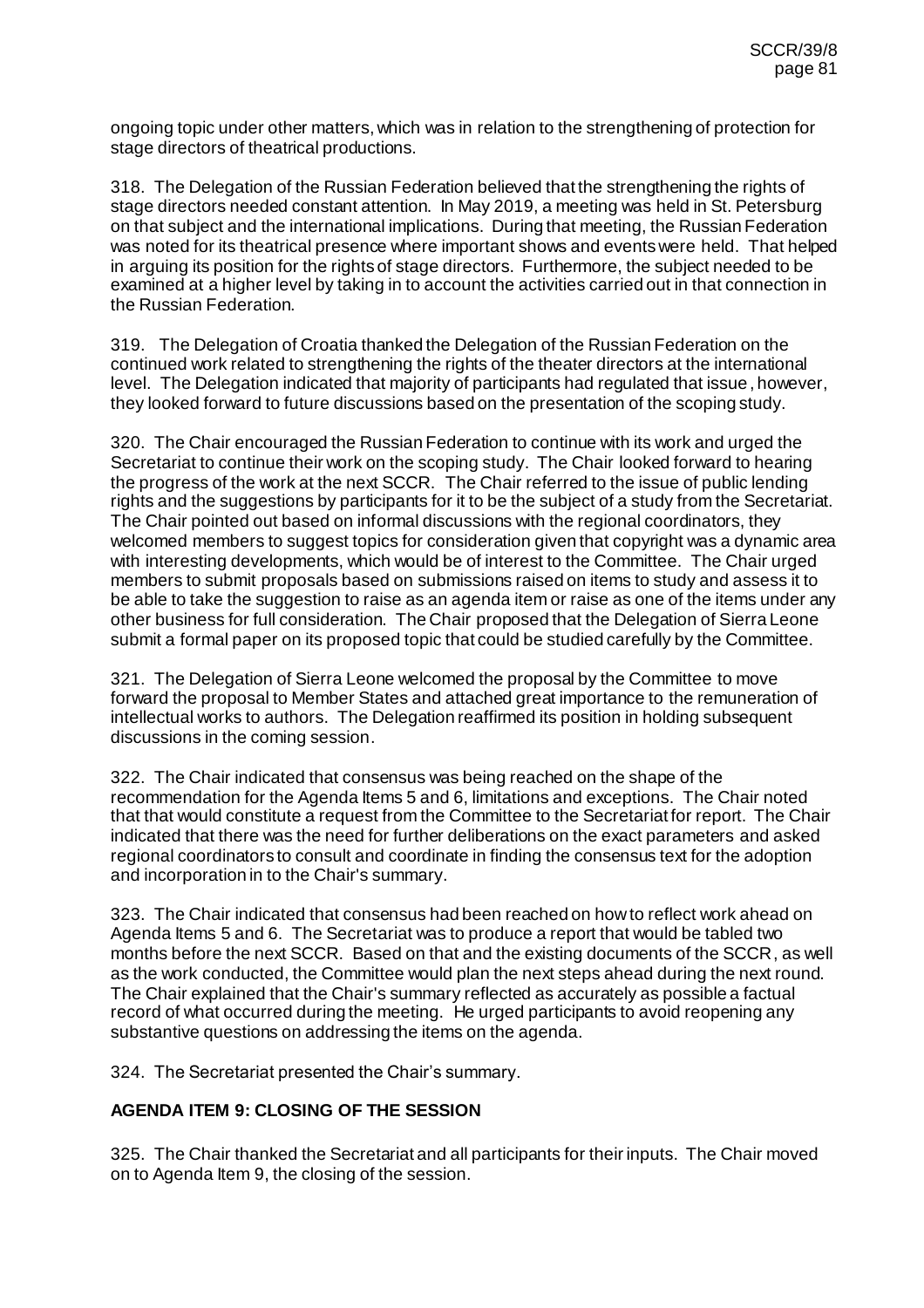326. The Delegation of Croatia, speaking on behalf of the Central European and Baltic States, (CEBS) thanked the Chair and Vice-Chairs for their able guidance throughout the SCCR 39 as well as the organization of the international conference on copyright limitations and exceptions for libraries, archives, museums and educational and research institutions which was preceded by the three regional seminars. CEBS also commended the Secretariat and interpreters and the conference service. The Delegation acknowledged constructive engagement of different Member States as well as relevant institutions and NGOs and noted with pleasure progress achieved on different SCCR topics, in particular on broadcasting. The Delegation reaffirmed its commitment towards future work.

327. The Delegation of Mexico, speaking on behalf of GRULAC, acknowledged the work of the leadership towards making progress in the Committee's consideration of the items so as to reconcile the positions of the Member States. GRULAC acknowledged the efforts to draft document 39/4 and ensuring constructive deliberations. The Delegation noted that the revised proposal would continue to be a Chair's document given the flexibility that it entailed. GRULAC hoped to continue working to find formulas acceptable that would enable member s to respect the mandate of the General Assemblies to convene a Diplomatic Conference on the protection of broadcasting organizations in the 2020-2021 biennium. As regards exceptions and limitations, GRULAC highlighted the need for the Secretariat to prepare a factual report on the results of the three regional seminars and the international conference which would reflect the analysis and the practice of the experts and in the four areas and also the aspects highlighted and the opinions given on the future work to be done. GRULAC emphasized the timely publication of documents in all official languages. GRULAC noted that it was essential to have the documents produced in English, French and Spanish in due time to enable proper consideration to the contents and participation in an informed way in the discussions to be presented at the 40th session of the Committee. The Delegation appealed to the Secretariat to publish the reports as soon as possible. GRULAC acknowledged Professor Butler for the presentation on the introduction to the digital world music market. GRULAC hoped that the study would probe the dynamics of the musical digital world and the global value chain thereof and would result in a clear program of work that would facilitate progress in the Committee. .

328. The Delegation of Singapore speaking on behalf of the Asia and Pacific Group commended the Chair and Vice-Chairs and able effective leadership in guiding Member States. . Copyright limitations and exceptions were of critical importance. APG looked forward to the factual report from the Secretariat on international conference on copyright limitations and exceptions. The APG reiterated its commitment to continue discussions on the future steps for copyright limitations and exceptions taking in to account parallel work by the committee. On the broadcasting Treaty, the APG looked forward to examining the flexibility and solutions proposed by Member States as reflected in the Chair's text. The APG looked forward to future discussions on fundamental issues for progress towards the Diplomatic Conference on a Broadcasting Treaty. On the emerging areas of artist resale rights, copyright in digital environment and theater director's rights, the APG looked forward to continuing discussion on those new areas.

329. The Delegation of Canada speaking on behalf of Group B thanked the Chair and Vice-Chairs for their able leadership throughout the session of the SCCR. Group B acknowledged the efforts of the Secretariat prior to the session. Group B welcomed technical discussions on the protection of broadcasting organizations. It also acknowledged the level of engagement of Member States in those discussions and welcomed their presentations regarding the studies and typology on limitations and exceptions as well as the reports. Group B thanked the respective authors and Rapporteurs and reaffirmed support towards constructive discussions in the SCCR.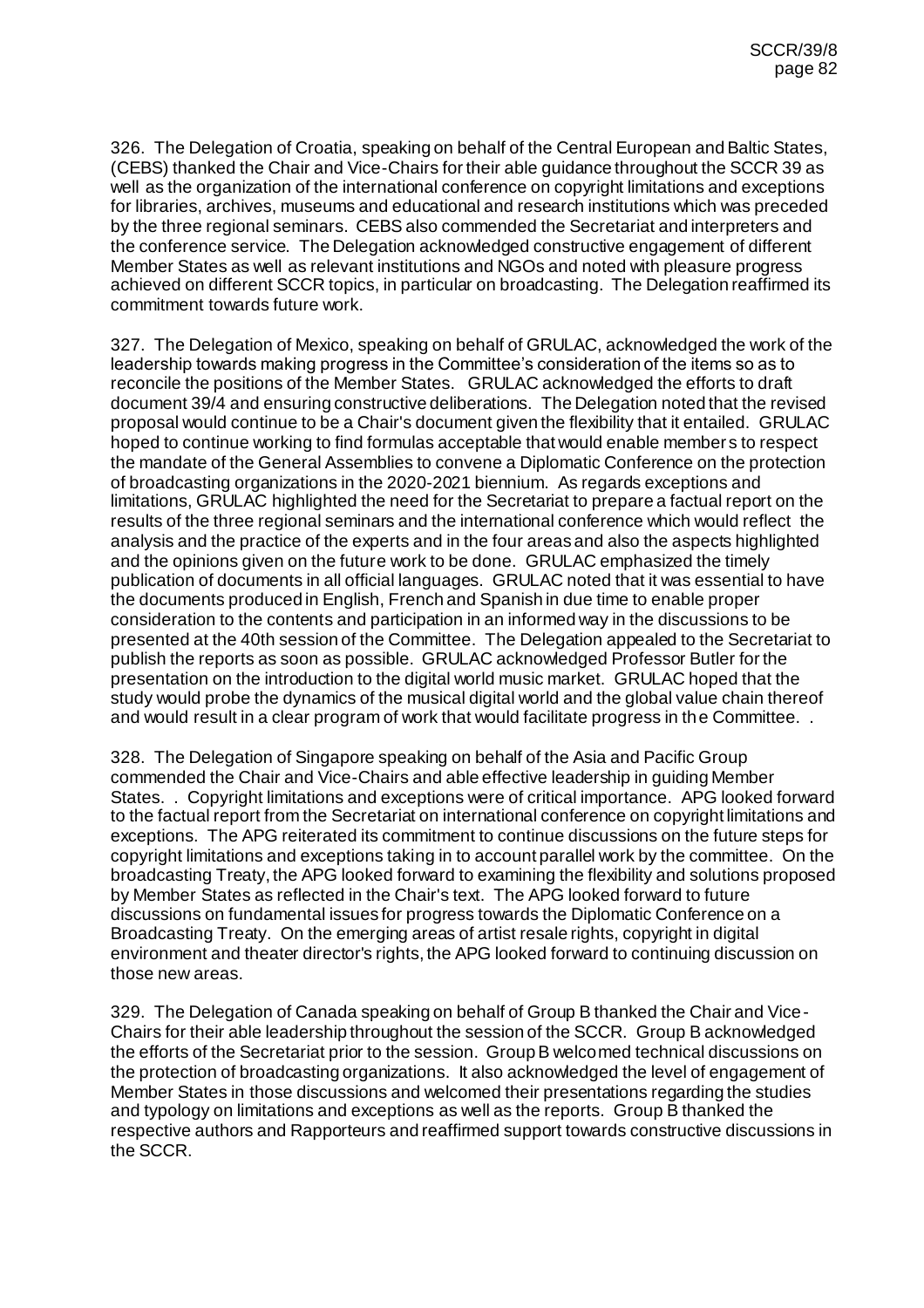330. The Delegation of Uganda, speaking on behalf of the African Group underscored the importance of remaining faithful in a balanced manner to the mandates of the Committee as regards its two outstanding Agenda Items, namely the 2007 General Assembly decision regarding protection of broadcasting organizations and the 2012 General Assembly decision on copyright limitations and exceptions for libraries, archives, museums and educational and research institutions and persons with other disabilities. The African Group remained committed to both mandates and any other mandates of the General Assembly. The African Group recalled the primaries for establishment of the SCCR which was to develop the international system for protecting copyright and related rights through harmonization and other means. The Group was aware that there were copyright challenges that could be addressed at the national and regional levels. Those should be addressed through appropriate national and regional platforms with WIPO playing a supportive role. The Group welcomed the successful implementation of agreed action plans and thanked all the experts, capital experts and Member States and members of Civil Society Organizations who participated in those activities and contributed effectively. The Delegation noted that the outcomes of the work plans had led to opportunities for that SCCR to identify specific areas for further consideration within the mandate of the Committee. The Delegation looked forward to reviewing the synthesized factual reports of the seminars and the international conference to assist the SCCR to discuss concrete steps forward on limitations and exceptions. The African Group thanked the Chair and Vice Chairs for their effective leadership skills which had enabled substantive progress on the presented issues. The Delegation also commended Member States and other stakeholders for their constructive engagement during discussions on the issues presented.

331. The Delegation of China acknowledged active participation of all stakeholders with numerous points of view. The Delegation noted the constructive engagement of regional coordinators and Member States in order to close those gaps. There had been significant progress with regard to the Treaty on broadcasting organizations, limitations and exceptions with regard to museums and research institutions, et cetera, as well as other outstanding issues. The Delegation noted that it was ready to adopt a constructive and a flexible attitude in order to obtain substantive results in the SCCR and

332. The Delegation of the European Union thanked the Chair, the Vice-Chairs and the Secretariat and their interpreters for their efforts in successfully conducting the discussions carried out in that Committee. The work towards a Treaty for the protection of broadcasting organizations was of great importance for the European Union. The discussions and clarifications at the informal sessions and at the meeting of the friends of the Chair were of great value and helped to further understand the aims and ideas behind the respective proposals. The European Union thanked the all Delegations for their engagement. and remained fully committed to finalizing a Treaty which reflected the realities and the developments of the 21st Century. In that context they looked forward to making further progress on certain essential issues such as the objective of protection and the rights to be granted during the next session. The Delegation expressed appreciation for the comprehensive work that had been carried out under the two agenda items on limitations and exceptions. In particular, the European Union thanked Dr. Crews, Professor Xalabarder and Ms. Torres for their representative presentations and informative question-and-answer sessions. The European Union believed that the presentations and subsequent discussions were of great value and highlighted the significance of the work undertaken for the topics discussed under those agenda items. The European Union thanked the Secretariat for organizing the international conference on copyright limitations and exceptions for libraries, archives, museums and educational and research institutions prior to that session and acknowledged the Chairs and Rapporteurs for the regional meetings in Singapore, Nairobi and Santo Domingo for providing reports for the interesting discussions held at the meetings. In that context, taking account of the reports from the conference and the regional meetings, the Delegation reiterated its belief of a meaningful outcome of work in the field of limitations and exceptions could be guidance to Member States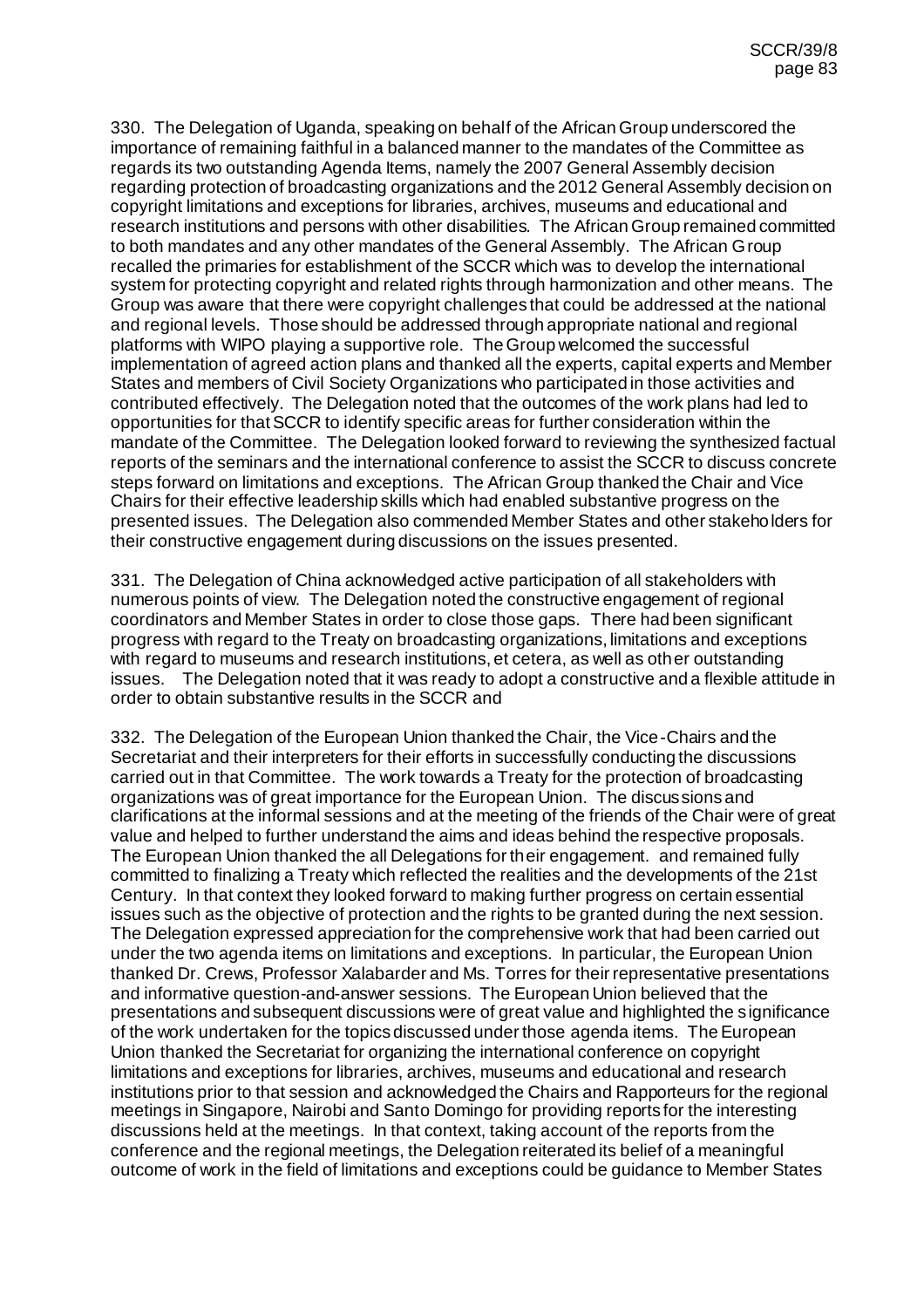regarding best practices, taking advantage of the flexibility of the international copyright legal framework to adopt, maintain or update national exceptions that responds to local needs and traditions. The European Union took note of the broad support which emerged for further work at the national and regional levels and the reflections on how WIPO could best provide assistance in that regard. It noted that that was a good starting point for discussions on the way forward regarding the Committee's work on limitations and exceptions. Lastly, the Delegation acknowledged the work under the agenda item Other Matters by the Secretariat and Professors Gendreau and Sergo. The Delegation also thanked the Professor Butler for the interesting presentation on the global digital music market. The Delegation noted the increasing support to include the artist's resale right as a self-standing agenda item in the Committee's agenda.

333. The Delegation of Saudi Arabia observed the extensive discussions during the international conference and during the thirty-ninth session of the Standing Committee on Copyright and Related Rights meetings around the discussed issues. The Delegation looked forward to the Chair's leadership and steering members to achieve Consensus on the fundamental issues. It is was noteworthy that the Saudi authority for Intellectual Property of Saudi Arabia had signed a trilateral agreement with the session of blind and Saudi library and its efforts to implement the Marrakech Treaty for people with blindness or visual impairments with the aim of facilitating access to published works for their benefits. It acknowledged the importance of the aforementioned issues as artist's resale rights, copyright and the digital environment and other issues. The Delegation recognized the efforts and the work that took place by the Secretariat and experts on those issues under your esteemed leadership.

334. The Delegation of El Salvador aligned itself with the statement made by the Delegation of Mexico on behalf of GRULAC. Notwithstanding, the Delegation expressed the need for consensus on the subject of limitations and exceptions on future work to enable constructive debates. It thanked all Delegations and regional groups for their constructive work and for having reached an agreement where limitations and exceptions were addressed in a direct and concrete way. The Delegation believed that would present a basis for establishing future work in the next session. The Delegation pointed out the element of copyright in a digital environment and emphasized that it become a standing item on the Committee's agenda given that it was present in all of our deliberations.

335. The Delegation of Jordan commended the entire leadership for successfully steering the affairs of the SCCR. The Delegation also commended all Delegations for their full participation towards discussions and deliberations. The Delegation believed that the work of the Committee would lead to advancement of future work

336. The Delegation of Indonesia aligned itself with the statement delivered by the Delegation of Singapore on behalf of the Asia and Pacific Group. Indonesia looked forward to the discussion on a future work program on Agenda Items on both libraries, archives, museums as well as exceptions and limitations for educational and research institutions. The Delegation was optimistic that consensus would be reached on a work program under the two agenda items on exceptions and limitations at the upcoming 40<sup>th</sup> session on SCCR. Key to agreement under the topic of exceptions and limitations in that Committee depended on giving mutual respect to all perspective issues. The Delegation noted that it was important for members to abandon long held views on how exceptions and limitations issues should be handled internationally. It was time to realize that it was not only national issues that required national solution, but issues on exceptions and limitations needed international solutions. The Delegation looked forward to the report of the regional seminars and the international conference on copyright exceptions and limitations. It hoped that Indonesia's views and positions which were expressed both at regional seminars and as well as in the session of the way forward at the international conference on copyright exceptions and limitations would be reflected in the report. On the issue of protection for broadcasting organizations, the Delegation welcomed the fruitful discussions that had been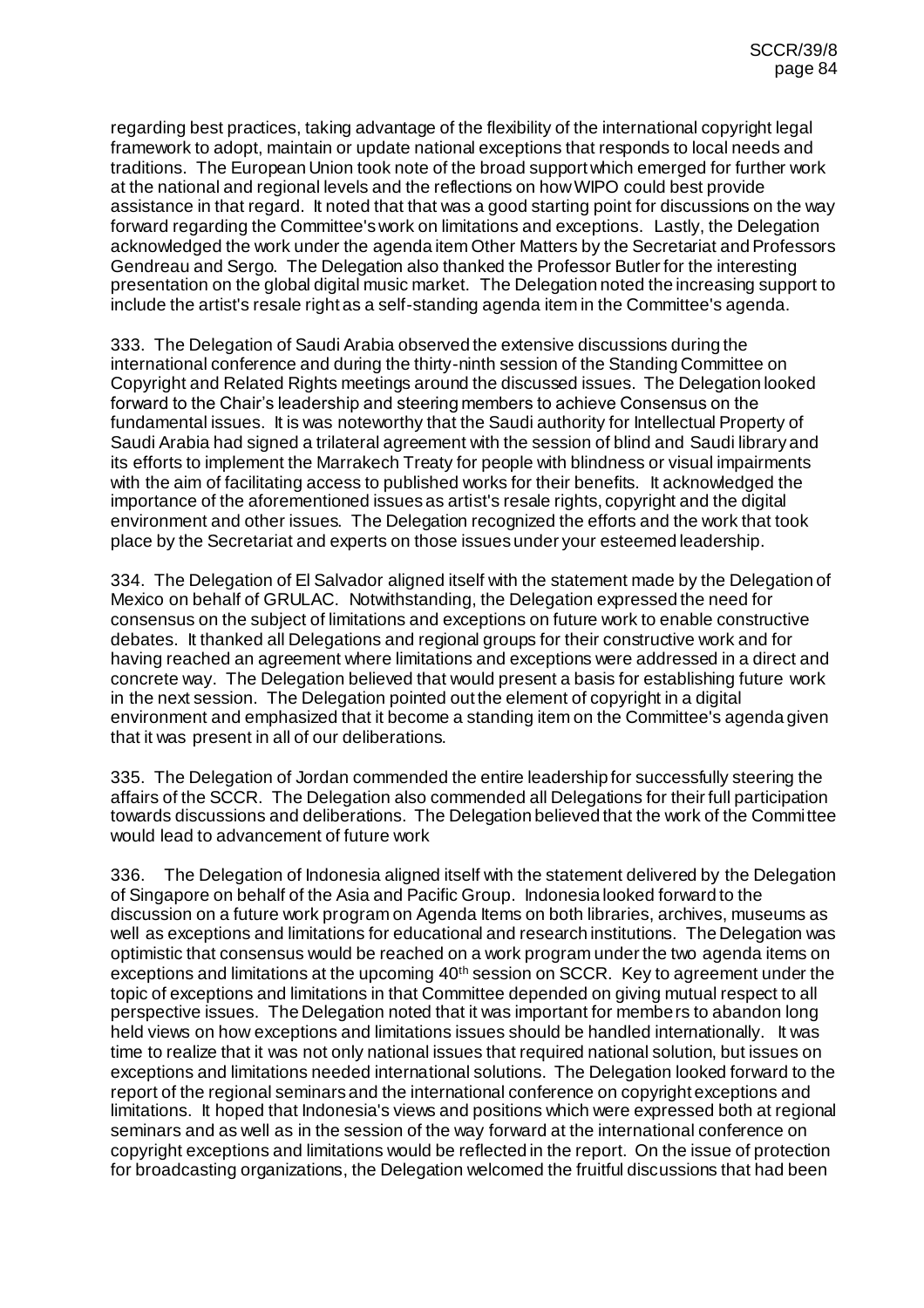undertaken on flexible means on how Member States could provide adequate and effective protection for broadcasting organizations. With the same optimism for the exceptions and limitations agenda the Delegation hoped for concrete progress towards the convening of a diplomatic conference. It echoed the views of members to remain faithful to the mandates on all standing Agenda Items both on the 2007 mandate and 2012 mandate for exceptions and limitations agenda. The Delegation also looked forward to further discussion on issues under the other matters Agenda Item.

337. The Delegation of Iran (Islamic Republic Of) highlighted the importance of remaining committed to the mandates given to the Committee on 2007 and 2012 by the General Assembly on all standing agenda items. Deviating from the mandate was not a positive precedent which could create far reaching consequences.

338. The Delegation of the Philippines associated itself with the statement delivered by the Delegation of Singapore on behalf of the Asia Pacific Group. The Delegation considered copyright limitations and exceptions as an important tool for pursuing its national Development Agenda. Preservation of works and education were better acts of progress. The Delegation attested to the significance of ensuring expiration and pursuit of all possible avenues for disseminating information and knowledge through existing frameworks and activities that seem to continuously improve the landscape. It believed that addressing development gaps was an issue worth advocating. The Delegation noted that it would continue to engage constructively in that regard and looked forward to the factual report of the regional seminars and the international conference. The Delegation reiterated the importance Philippines places on the draft broadcasting Treaty and acknowledged the work to be conducted in order to substantially narrow existing gaps.

339. The Delegation of Argentina pointed out the significant progress made on some working points. Looking at the different WIPO committees was pleased with the work of the Committee. The Delegation was encouraged by the prospect of Intersessional work.

340. The Delegation of Mexico noted that the work of the Committee on the sensitivity of addressing the topics was very crucial particularly with regard to broadcasting organizations. The Delegation expressed interest in the international conference which was held. The Delegation noted the significant progress with full participation from represented nations. It acknowledged the work and progress which had been made and noted progress on copyright and digital environment and for stage directors. That it hoped would continue to feature in the work at a national level. The Delegation called for a continued support and commitment from all participants.

341. The Chair echoed the comments and appreciation made by members in relation to people who had contributed immensely to the work of the SCCR; the interpreters and conference services as well as the Secretariat for administering and organizing the regional seminars and international conference. The Chair also acknowledged the support of host countries and participants, experts and panelists who helped to enrich those meetings. He acknowledged the efforts of the Vice-Chairs for their extensive support and inputs and indicated that progress was made on the specific work items. In relation to broadcasting, the Chair mentioned that the Friends of the Chair had met inter-sessionally to analyze some of the technical issues and provided suggestions in advancing discussions. The Chair also thanked experts for their expert analysis on the technical issues. He noted that those discussions had been outlined in the Chair's text and looked forward to progress on the subject matter. The Chair expressed concern of the Committee's inability to reach consensus on limitations and exceptions and noted the proposal for the Secretariat to produce a report. The report and other prior work conducted would form a group basis towards future discussions. He noted that the good work program would form the basis for the next round. The Chair thanked all members for showing a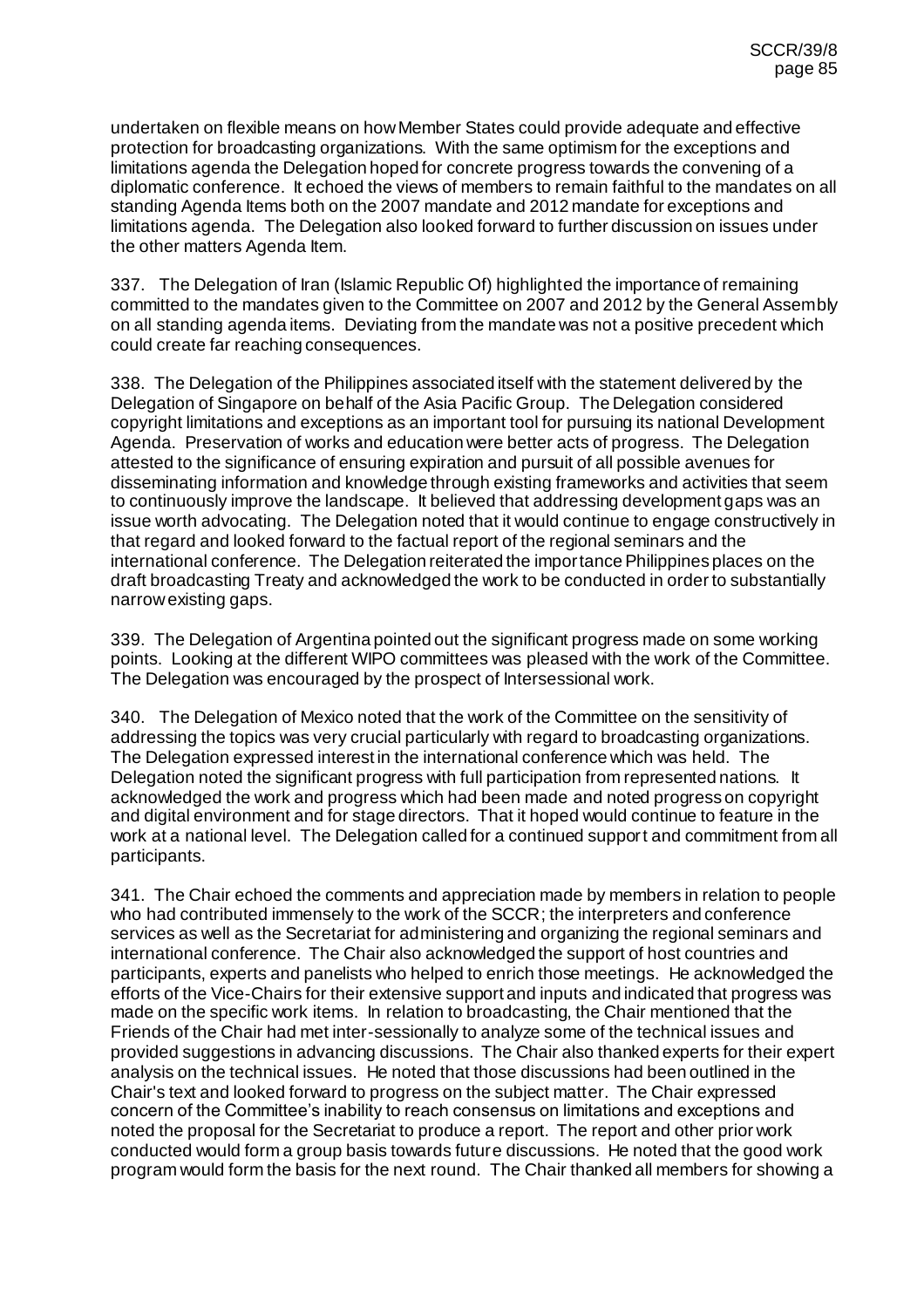spirit of conciliation and constructivism in holding discussions. The Chair declared the thirtyninth session of the SCCR closed.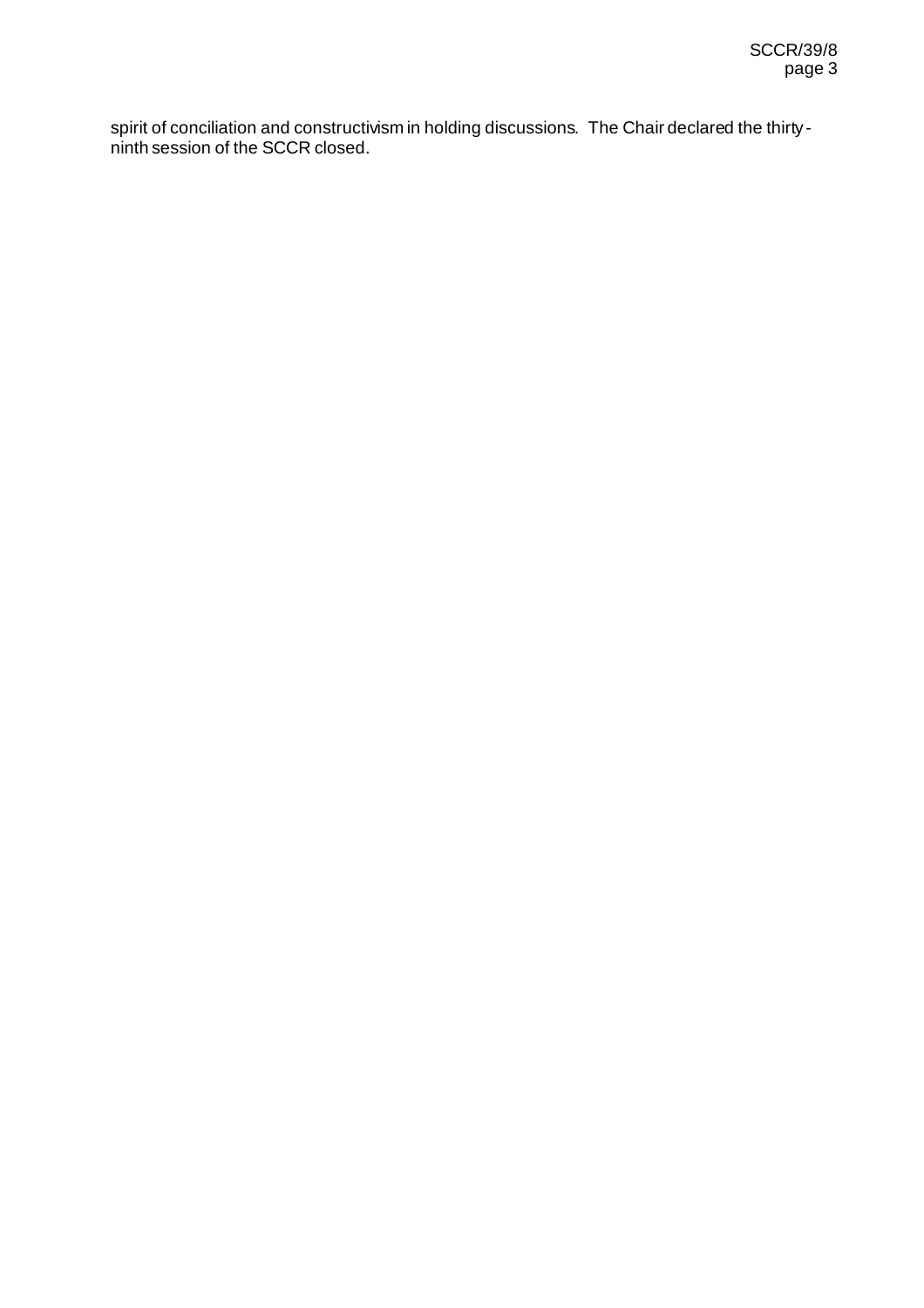## **ANNEXE/ANNEX**

## I. MEMBRES/MEMBERS

# AFRIQUE DU SUD/SOUTH AFRICA

Meshendri PADAYACHY (Ms.), Deputy Director Intellectual Property Law and Policy, Policy and Legislation, Trade and Industry, Pretoria

Kadi David PETJE (Mr.), Senior Manager, Copyright Intellectual Property Office, Pretoria

Mandla NKABENI (Mr.), First Secretary, Permanent Mission, Geneva

Cleon NOAH (Ms.), Director, Multilateral and Resourcing, Department of Arts and Culture, Pretoria

## ALBANIE/ALBANIA

Entela ÇIPA (Ms.), General Secretary, Ministry of Energy and Industry, Tirana

## ALGÉRIE/ALGERIA

Mohamed Said ABBAS (M.), directeur général, Office national des droits d'auteur et droits voisins (ONDA), Ministère de la culture, Alger

Mohamed BAKIR (M.), premier secrétaire, Mission permanente, Genève

## ALLEMAGNE/GERMANY

Matthias SCHMID (Mr.), Head of Division, Copyright Division, Ministry of Justice and Consumer Affairs, Berlin

Laura PHILIPP (Ms.), Legal Officer, Division of Copyright and Publishing Law, Federal Ministry of Justice and Consumer Protection, Berlin

Jan POEPPEL (Mr.), Counsellor, Permanent Mission, Geneva

Florian PRIEMEL (Mr.), PhD Candidate, University of Cologne, Cologne

## ANGOLA

Alberto GUIMARAES (Mr.), Second Secretary, Permanent Mission, Geneva

## ANTIGUA-ET-BARBUDA/ANTIGUA AND BARBUDA

Carden Conliffe CLARKE (Mr.), Deputy Registrar, Intellectual Property and Commerce Office, Antigua and Barbud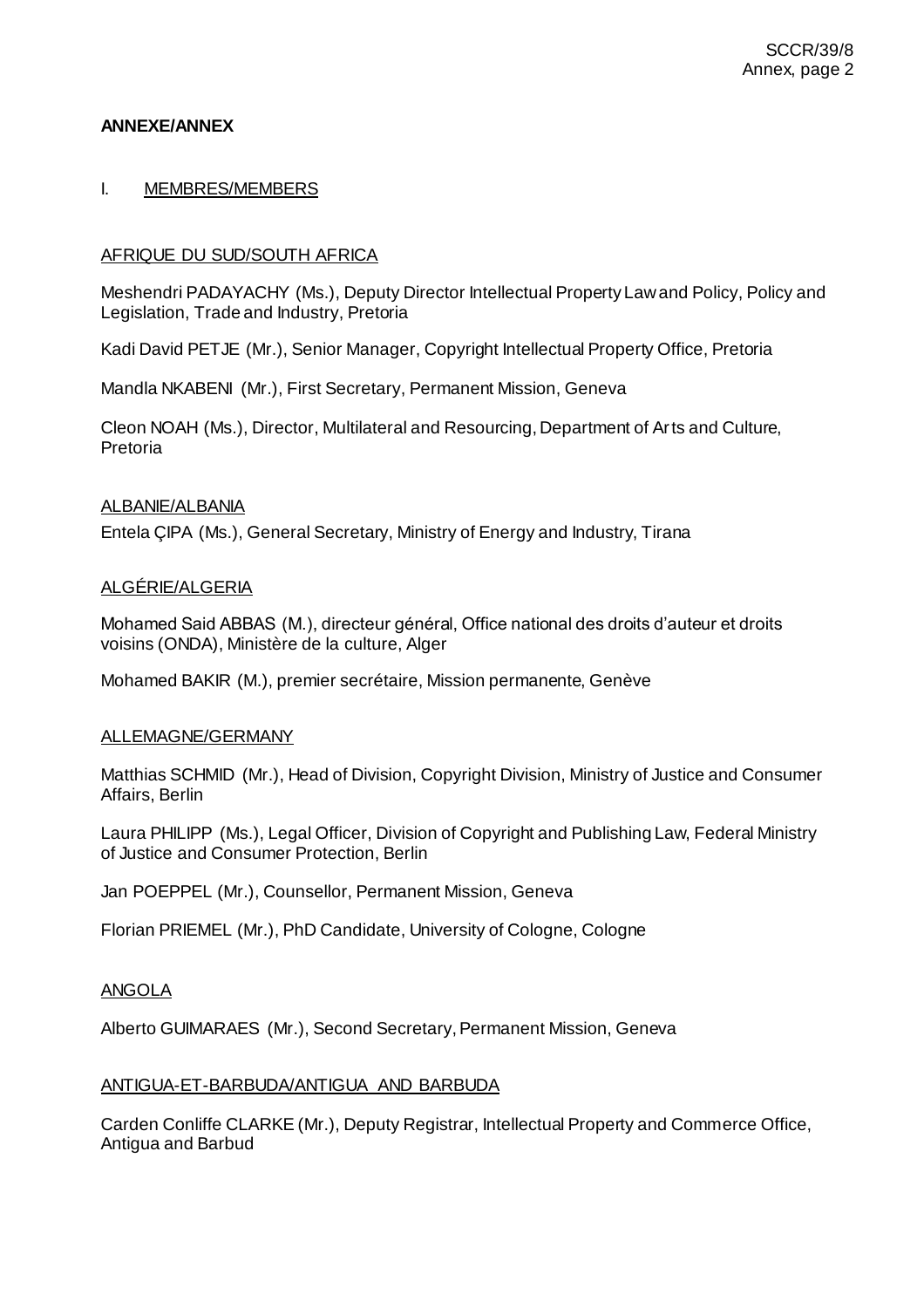## ARABIE SAOUDITE/SAUDI ARABIA

Maher URAIJAH (Mr.), Deputy Chief Executive Office, Intellectual Property Operations, Intellectual Property Office, Riyadh Ibrahim ALZAID (Mr.), Senior Legal Analyst, Legal Department, Intellectual Property Office, Riyadh

### ARGENTINE/ARGENTINA

Gustavo SCHÖTZ (Sr.), Director, Dirección Nacional del Derecho de Autor, Ministerio de Justicia y Derechos Humanos, Buenos Aires Betina Carla FABBIETTI (Sra.), Segunda Secretario, Misión Permanente, Ginebra

### AUSTRALIE/AUSTRALIA

Hari SUNDARESAN (Mr.), Assistant Director, Copyright Trade and Government, Department of Communications and Arts, Canberra

### AUTRICHE/AUSTRIA

Günter AUER (Mr.), Civil Law Department, Copyright Unit, Federal Ministry of Constitutional Affairs, Reforms, Deregulation and Justice, Vienna

### AZERBAÏDJAN/AZERBAIJAN

Nadira BADALBAYLI (Ms.), Head, Registration of Copyright Law Objects and Legal Expertise, Intellectual Property Agency, Baku Afsana MIRZAZADA (Ms.), Deputy Head, Registration of Copyright Law Objects and Legal Expertise, Intellectual Property Agency, Baku

## BAHAMAS

Bernadette BUTLER (Ms.), Minister-Counsellor, Permanent Mission, Geneva

## BANGLADESH

Mahabubur RAHMAN (Mr.), First Secretary, Permanent Mission, Geneva

## BÉLARUS/BELARUS

Aliaksandr DZIANISMAN (Mr.), Head, Collective Management Center, National Center of Intellectual Property (NCIP), Mins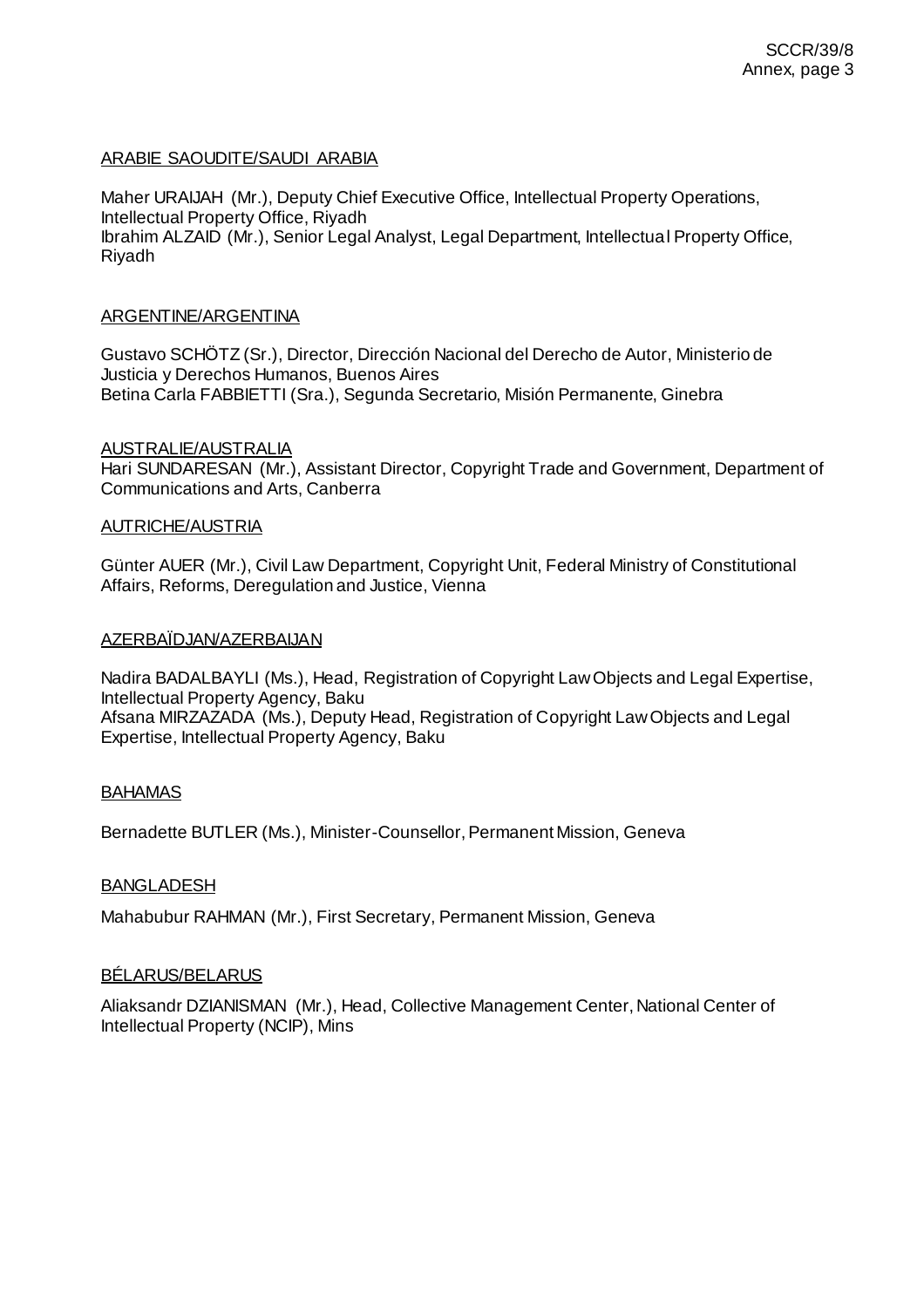# BOLIVIE (ÉTAT PLURINATIONAL DE)/BOLIVIA (PLURINATIONAL STATE OF)

Ruddy José FLORES MONTERREY (Sr.), Representante Permanente Alterno, Misión Permanente, Ginebra

Fernando Bruno ESCOBAR PACHECO (Sr.), Primer Secretario, Misión Permanente, Ginebra Mariana Yarmila NARVAEZ VARGAS (Sra.), Segundo Secretario, Misión Permanente, Ginebra

## **BOTSWANA**

Keitseng Nkah MONYATSI (Ms.), Copyright Administrator, Copyright, Companies and Intellectual Property Authority (CIPA), Gaborone

## BRÉSIL/BRAZIL

Carolina PANZOLINI (Ms.), Director, Copyright Office, Ministry of Citizenship, Brasília

Maurício BRAGA (Mr.), Copyright Secretary, Copyright Office, Ministry of Citizenship, Brasília

Sergio REIS (Mr.), Specialist, Administrative Council for Economic Defense, Brasilia

Carolina PARANHOS COELHO (Ms.), Second Secretary, Permanent Mission, Geneva

Sarah DE ANDRADE RIBEIRO VENITES (Ms.), Third Secretary, Intellectual Property Division, Ministry of Foreign Affairs, Brasília

Laís TAMANINI (Ms.), Third Secretary, Permanent Mission, Geneva

## BRUNÉI DARUSSALAM/BRUNEI DARUSSALAM

Nooraslena DATO SALLEHUDDIN (Ms.), Deputy Permanent Representative, Permanent Mission, Geneva

Nur Al-Ain Haji ABDULLAH (Ms.), Solicitor, Intellectual Property Office, Attorney General's Chambers, Bandar Seri Begawan

Hjh Anis Faudzulani Haji DZULKIFLEE (Ms.), Acting Director General, Ministry of Education, Bandar Seri Begawan

## BURKINA FASO

Chantal FORGO (Mme), Bureau burkinabé du droit d'auteur (BBDA), Ministère de la culture, des arts et du tourisme, Ouagadougo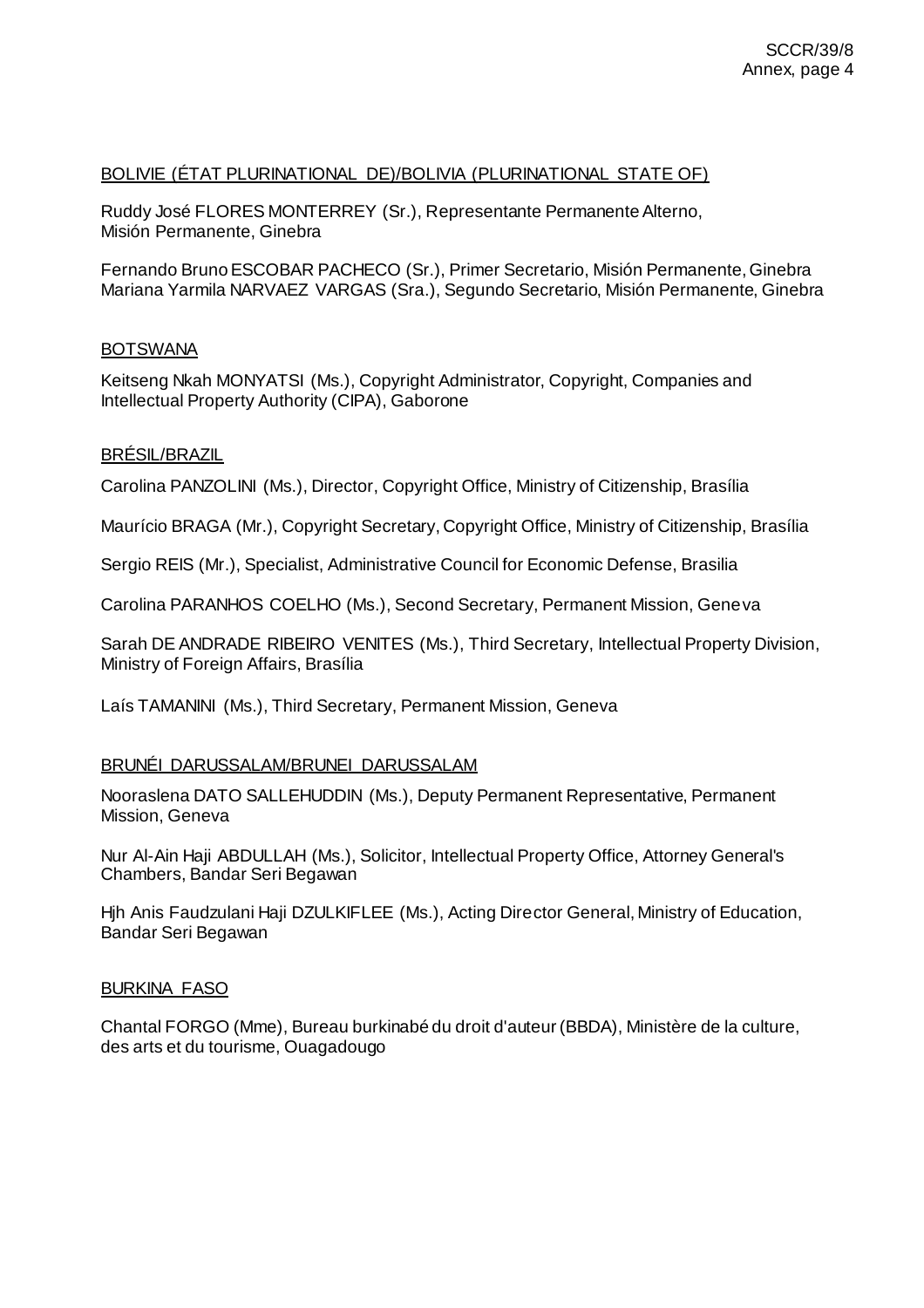### CAMEROUN/CAMEROON

Robert KANGUEU EKEUH (M.), chef, Cellule des études et de la réglementation, Ministère des arts et de la culture, Yaoundé Théophile Olivier BOSSE (M.), deuxième conseiller, Mission permanente, Genève

## CANADA

Samuel GENEROUX (Mr.), Senior Policy Analyst, International Copyright, Canadian Heritage, **Gatineau** 

Daniel WHALEN (Mr.), Policy Analyst, Innovation, Science and Economic Development, Ottawa

Nicolas LESIEUR (Mr.), First Secretary, Permanent Mission, Geneva

### **CHILI/CHILE**

Felipe FERREIRA (Sr.), Asesor, Departamento de Propiedad Intelectual, Ministerio de Relaciones Exteriores, Santiago

Claudio OSSA (Sr.), Jefe, Departamento de Derechos Intelectuales (DDI), Ministerio de Educación, Santiago

#### CHINE/CHINA

HU Ping (Ms.), Director, International Affairs Division, Copyright Department, National Copyright Administration of China (NCAC), Beijing

XU Wei (Mr.), Director, Social Services Division, Copyright Department, National Copyright Administration of China (NCAC), Beijing

LU Xun (Mr.), Deputy Division Director, Policy and Regulation Department, National Radio and Television Administration of China, Beijing

WONG Wai Pik, Emily (Ms.), Senior Solicitor (Copyright) I, Intellectual Property Department, Government of the Hong Kong Special Administrative Region of China, Hong Kong

YAN Bo (Mr.), Counselor, Copyright Department, National Copyright Administration of China (NCAC), Beijing

#### COLOMBIE/COLOMBIA

Adriana MENDOZA AGUDELO (Sra.), Embajadora, Representante Permanente, Misión Permanente, Ginebra

Santiago WILLS (Sr.), Embajador, Representante Permanente, Misión Permanente ante la Organización Mundial del Comercio (OMC), Ginebra, Ginebra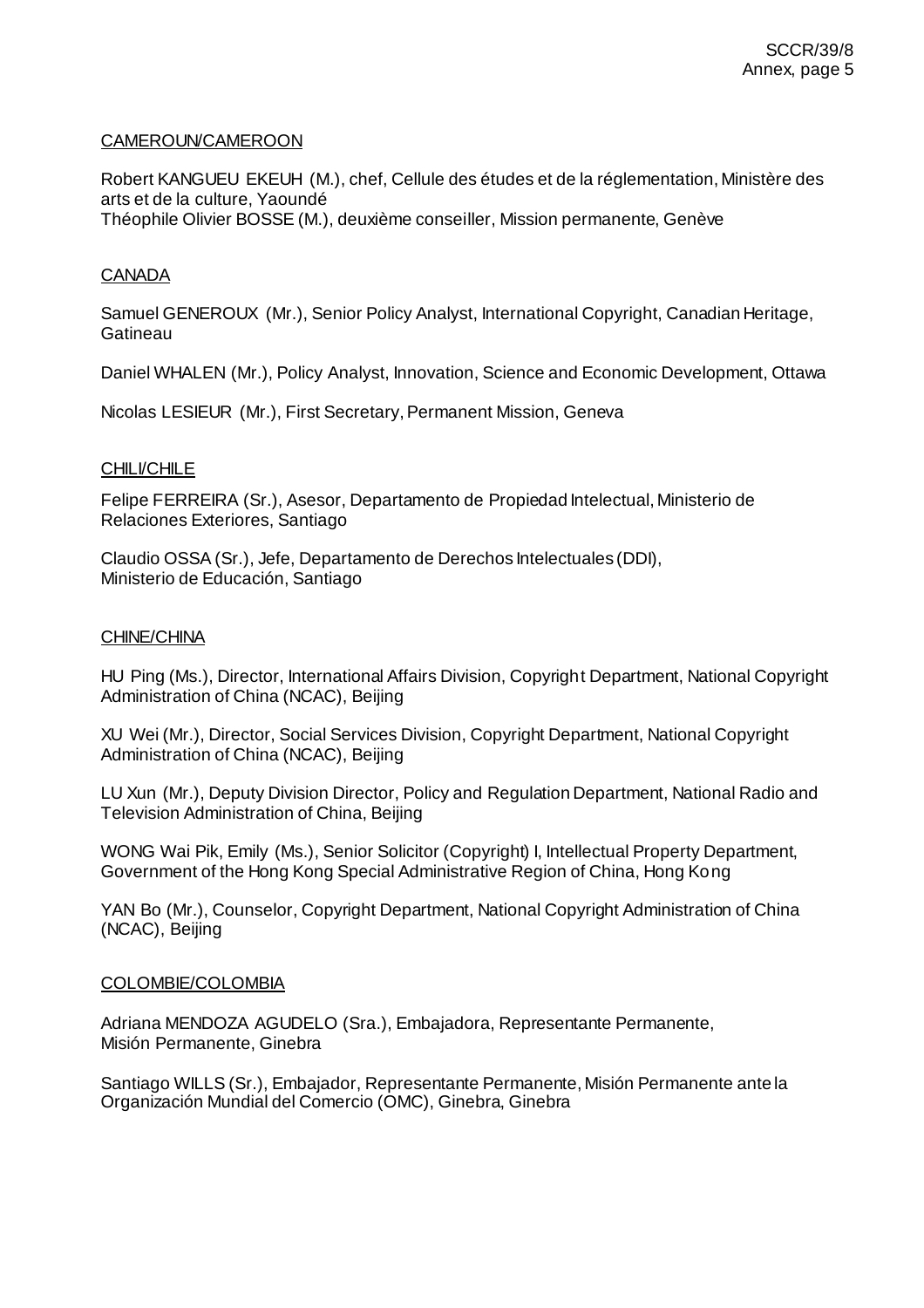Nicolas PALAU (Sr.), Representante Permanente Adjunto, Misión Permanente, Ginebra

Carolina Patricia ROMERO ROMERO (Sra.), Directora General, Cundinamarca, Dirección Nacional de Derecho de Autor, Ministerio del Interior, Bogotá, D.C.

Jaime CASTRO (Sr.), Asesor Jurídico, Banco Central, Officina de Asuntos Culturales, Bogotá, D.C.

Maria SAENZ (Sra.), Asistente del Ministro de Relationes Exteriores, Ministerio de Relaciones Exteriores, Bogotá, D.C.

Manuel CHACON (Sr.), Asesor Comercial, Misión Permanente ante la Organización Mundial del Comercio (OMC), Ginebra

Diana CASTILLO CASTRO (Sra.), Segundo Secretario, Misión Permanente, Ginebra Yesid

Andres SERRANO ALARCÓN (Sr.), Tercer Secretario, Misión Permanente, Ginebra

# **CONGO**

Gerard ONDONGO (M.), conseiller, Mission permanente, Genève

## CÔTE D'IVOIRE

Kumou MANKONGA (M.), premier secrétaire, Mission permanente, Genève

#### CROATIE/CROATIA

Daniela KUŠTOVIĆ KOKOT (Ms.), Senior Legal Adviser for Enforcement and Copyright and Related Rights, Section for Copyright and Related Rights and for Enforcement of Intellectual Property Rights, State Intellectual Property Office (SIPO), Zagreb

Alida MATKOVIĆ (Ms.), Minister Plenipotentiary, Permanent Mission, Geneva

#### **DJIBOUTI**

Omar Omar Mohamed ELMI (M.), directeur-général, Office djiboutien des droits d'auteur et des droits connexes, Ministre des affaires musulmans de la culture et des bien, Djibouti

#### ÉGYPTE/EGYPT

Ahmed Ibrahim MOHAMED (Mr.), Second Secretary, Permanent Mission, Geneva

## EL SALVADOR

Diana HASBUN (Sra.), Ministra Consejera, Misión Permanente, G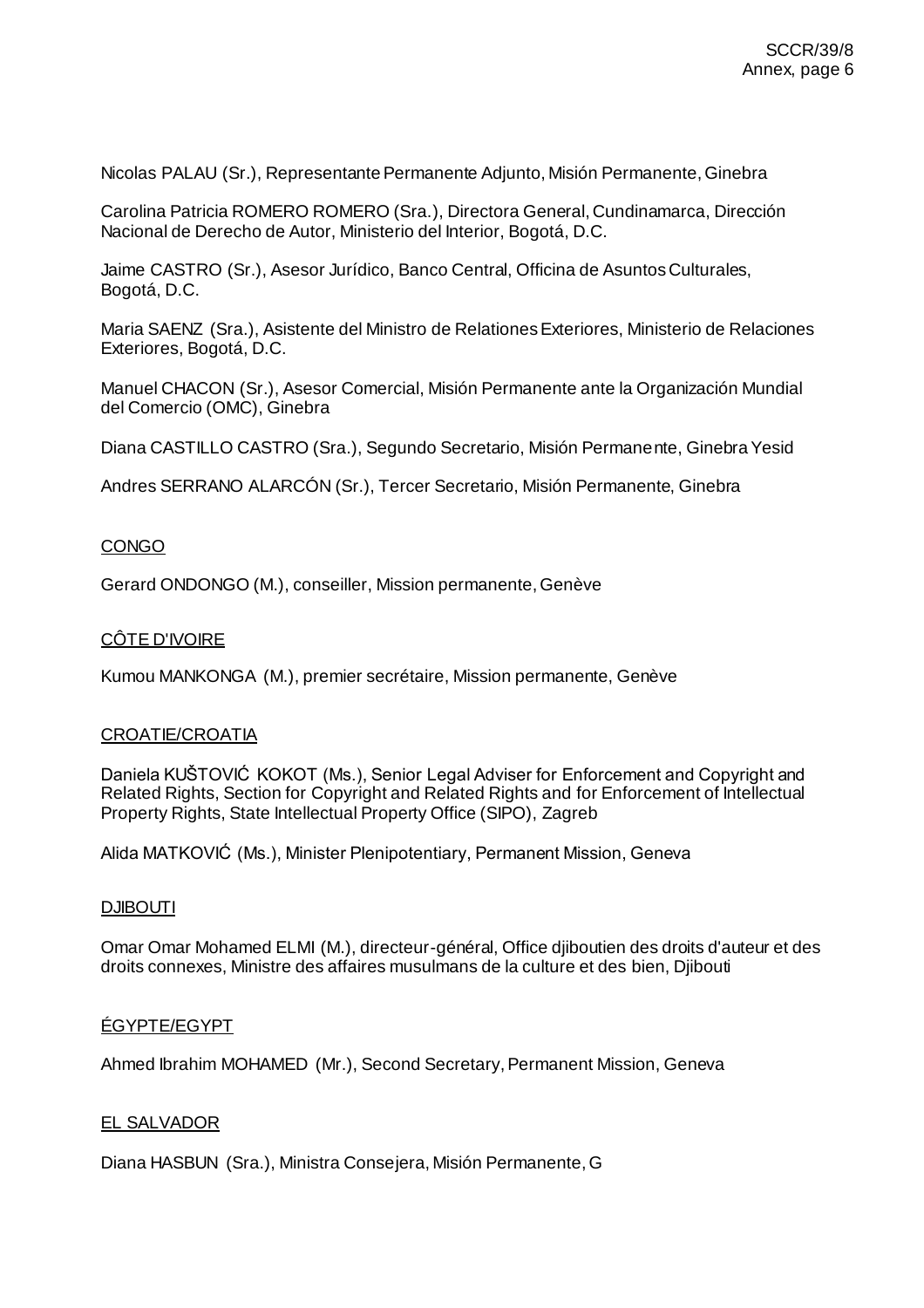## ÉMIRATS ARABES UNIS/UNITED ARAB EMIRATES

Shaima AL-AKEL (Ms.), International Organizations Executive, Permanent Mission to the World Trade Organization (WTO), Geneva

Abdelsalam AL ALI (Mr.), Director, Permanent Mission, Geneva

## ÉQUATEUR/ECUADOR

Heidi VÁSCONES (Sra.), Tercer Secretario, Misión Permanente, Ginebra

## ESPAGNE/SPAIN

Marta JIMÉNEZ GALÁN (Sra.), Jefa, Sección, Subdirección General de Propiedad Intelectural, Ministerio de Cultura y Deporte, Madrid

Eduardo ASENSIO LEYVA (Sr.), Vocal Asesor en materia de propiedad intelectual, Subdirección General de Propiedad Intelectual, Ministerio de Cultura y Deporte, Madrid

Juan José LUEIRO GARCIA (Sr.), Consejero, Misión Permanente, Ginebra

## ÉTATS-UNIS D'AMÉRIQUE/UNITED STATES OF AMERICA

Shira PERLMUTTER (Ms.), Chief Policy Officer and Director for International Affairs, United States Patent and Trademark Office, United States Department of Commerce, Alexandria, Virginia

Michael SHAPIRO (Mr.), Senior Counsel, United States Patent and Trademark Office, Alexandria, Virginia

Joseph GIBLIN (Mr.), Economic Officer, Office of Intellectual Property Enforcement, United States Department of State, Washington, D.C.

Brad GREENBERG (Mr.), Counsel, Policy and International Affairs, United States Copyright Office, Washington, D.C.

Molly STECH (Ms.), Attorney Advisor, Office of Policy and International Affairs, United States Patent and Trademark Office, Alexandria, Virginia

Nancy WEISS (Ms.), General Counsel, Institute of Museum and Library Services, Washington, D.C.

Chris WESTON (Mr.), Senior Counsel, Policy and International Affairs, United States Copyright Office, Washington, D.C.

Brian YEH (Mr.), Attorney-Advisor, Office of Policy and International Affairs, United States Patent and Trademark Office, United States Department of Commerce, Alexandria, Virginia

Andrew PEGUES (Mr.), Attorney-Advisor, International Bureau, Federal Communications Commission, Washington, D.C.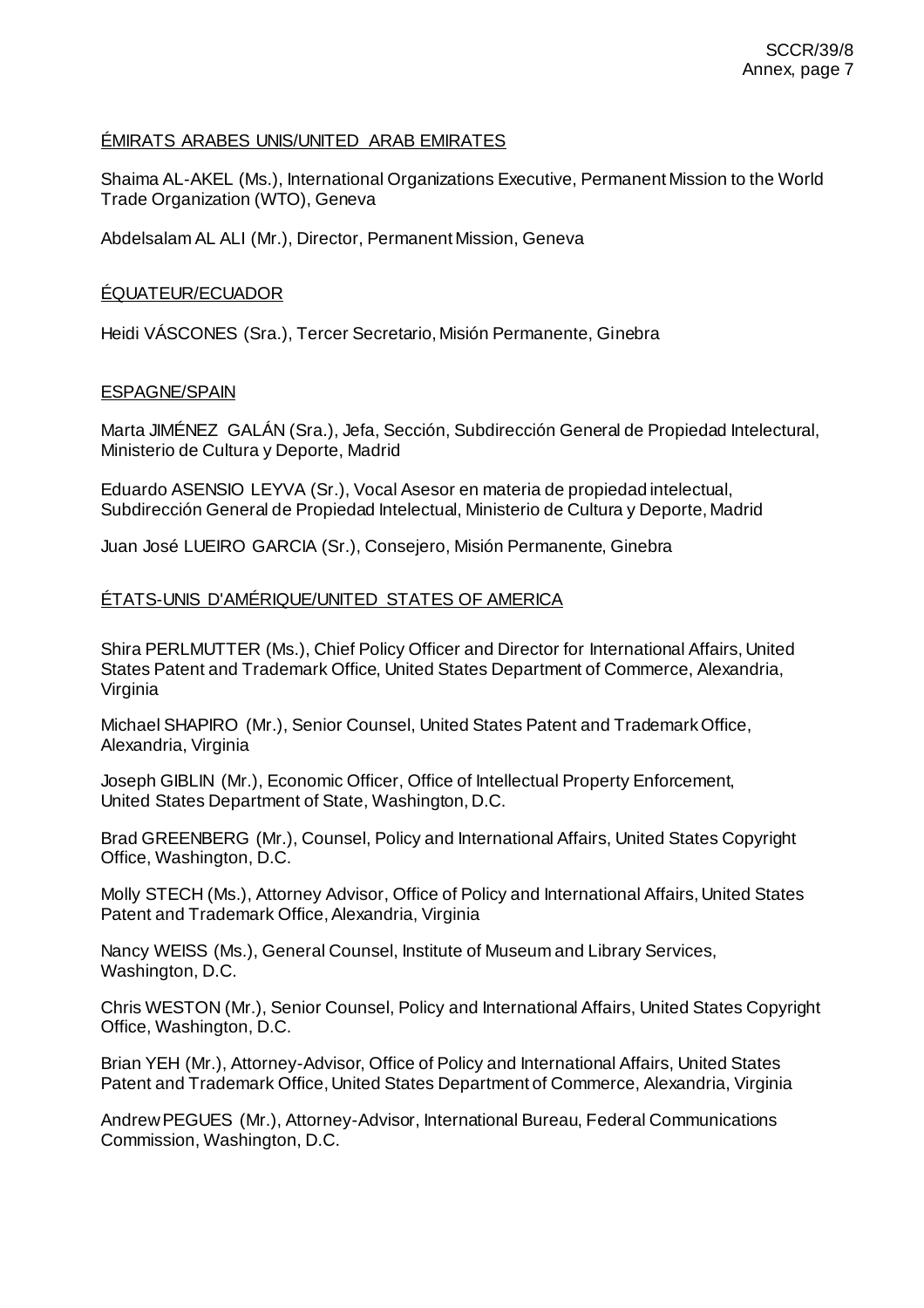Phillip RIBLETT (Mr.), Deputy Legal Adviser, Legal Affairs, Permanent Mission, Geneva

Deborah LASHLEY-JOHNSON (Ms.), Intellectual Property Attaché, Permanent Mission, Geneva

Kristine SCHLEGELMILCH (Ms.), Intellectual Property Attaché, Permanent Mission, Geneva

### ÉTHIOPIE/ETHIOPIA

Nassir Nuru RESHID (Mr.), Copyright and Related Rights Directorate Director, Copyright and Related Rights Protection Department, Ethiopian Intellectual Property Office (EIPO), Addis Ababa

### FÉDÉRATION DE RUSSIE/RUSSIAN FEDERATION

Aleksei KUBYSHKIN (Mr.), Deputy Director, Legal Department, Ministry of Culture, Moscow

Daniil TERESHCHENKO (Mr.), Deputy Head, Legal Department, Federal Service for Intellectual Property (ROSPATENT), Moscow

### FINLANDE/FINLAND

Anna VUOPALA (Ms.), Government Counsellor, Copyright and Audiovisual Policy, Education and Culture, Helsinki

Jukka LIEDES (Mr.), Special Adviser to the Government, Helsinki

Leena SAASTAMOINEN (Ms.), Senior Specialist, Legal Affairs, Ministry of Education and Culture, Helsinki

Ilkka TOIKKANEN (Mr.), Counsellor, Permanent Mission, Geneva

## **FRANCE**

Amélie GONTIER (Mme), adjointe à la chef, Bureau de la propriété intellectuelle, Service des affaires juridiques et internationales, Ministère de la culture et de la communication, Paris

Francis GUÉNON (M.), conseiller, Mission permanente, Genève

#### **GABON**

Edwige KOUMBY MISSAMBO (Mme), premier conseiller, Mission permanente, Genèv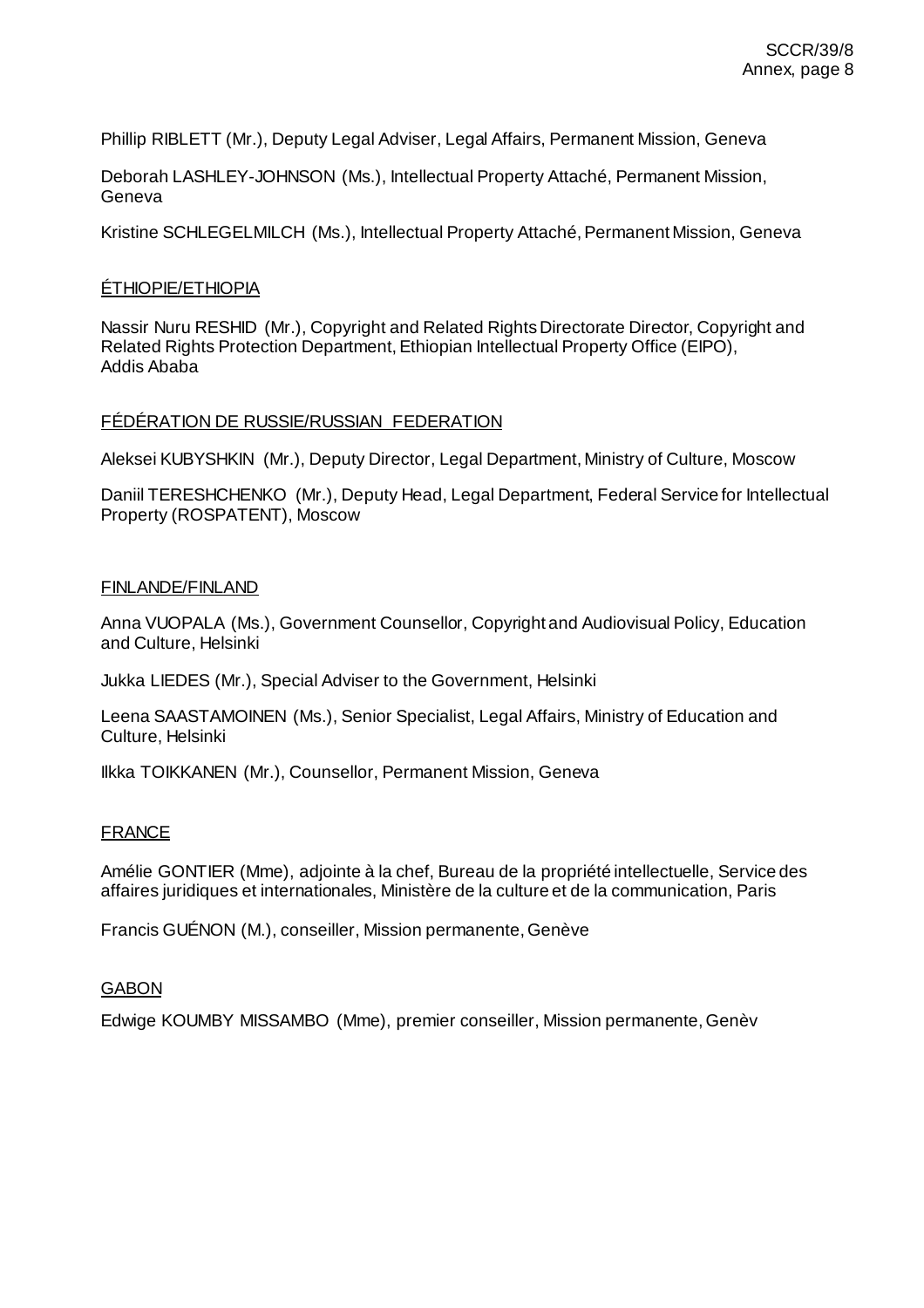## GÉORGIE/GEORGIA

Teona KEVLISHVILI (Ms.), Chief Specialist, Legal and International Affairs Department, National Intellectual Property Center of Georgia (SAKPATENTI), Mtskheta

## **GHANA**

Rudolph Amankwa DADEY (Mr.), Intern, Permanent Mission, Geneva

# GRÈCE/GREECE

Evanthia Maria MOUSTAKA (Ms.), Jurist, Legal Department, Hellenic Copyright Organization (HCO), Ministry of Culture and Sports, Athens

## GUATEMALA

Silvia Leticia GARCIÁ HERNÁNDEZ (Sra.), Encargada, Departamento de Derecho de Autor y Derechos Conexos, Registro de la Propiedad Intelectual de Guatemala, Ministerio de Economía, Guatemala

Flor Maria GARCÍA DIAZ (Sra.), Consejera, Misión Permanente, Ginebra

### **HONDURAS**

Alma Violeta HERRERA FLORES (Sra.), Asesor Legal, Derechos de Autor y Academia de Propiedad Intelectual, Dirección General de Propiedad Intelectual (DIGEPIH), Tegucigalpa

#### HONGRIE/HUNGARY

Peter Csaba LABODY (Mr.), Head, Copyright Department, Hungarian Intellectual Property Office (HIPO), Budapest

Andrea Katalin TOTH (Mr.), Copyright Legal Officer, International Copyright Section, Hungarian Intellectual Property Office (HIPO), Budapest

## ÎLES COOK/COOK ISLANDS

Repeta PUNA (Ms.), Director of Governance, Ministry of Cultural Development, Rarotonga

## ÎLES SALOMON/SOLOMON ISLANDS

Christina KUPER WINI (Ms.), Technical Officer, Permanent Mission, Geneva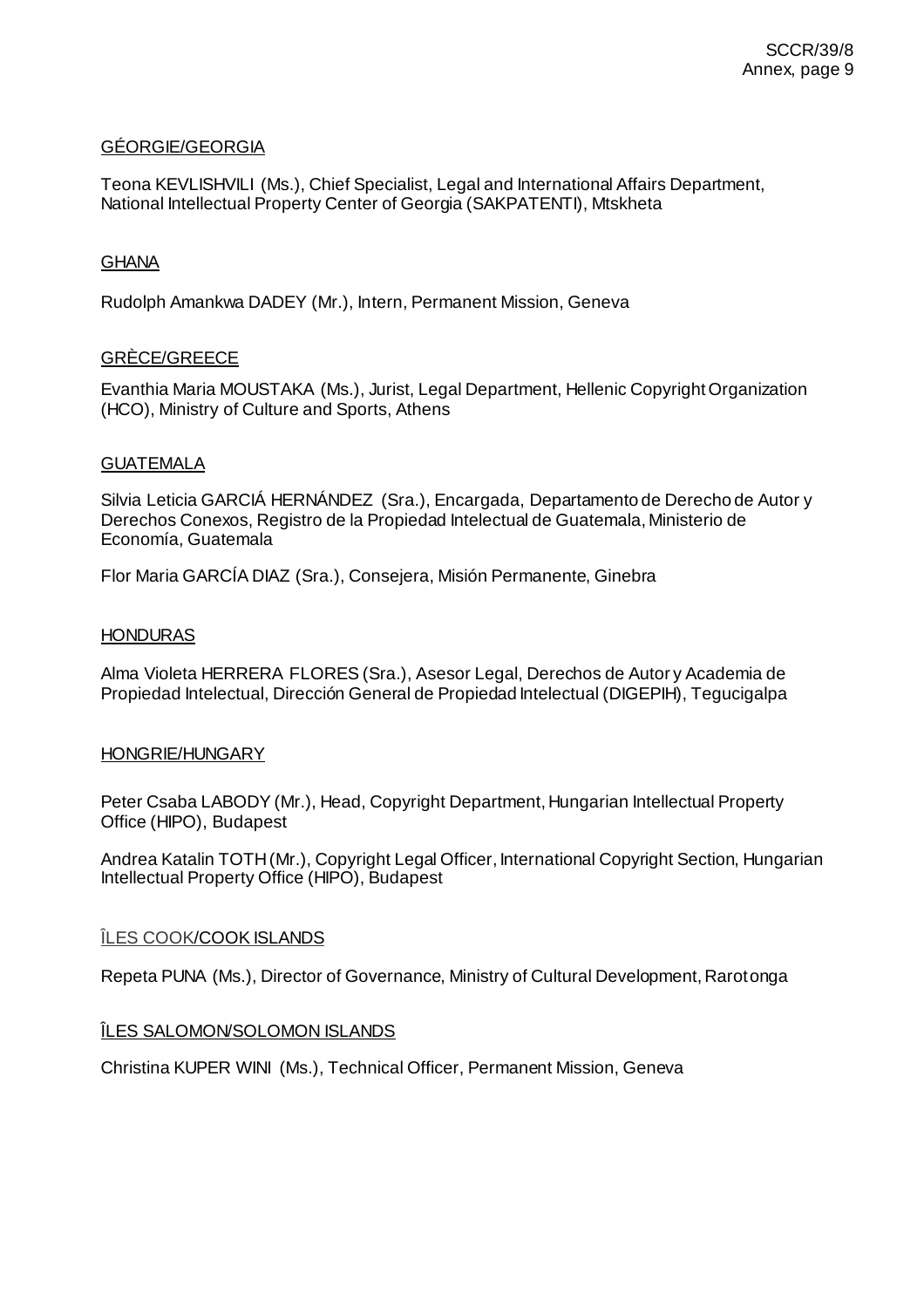# INDE/INDIA

Hoshiar SINGH (Mr.), Registrar, Copyright Office, New Delhi

Animesh CHOUDHURY (Mr.), Second Secretary, Permanent Mission, Geneva

# INDONÉSIE/INDONESIA

Faizal Chery SIDHARTA (Mr.), Minister Counsellor, Permanent Mission, Geneva

Erry Wahyu PRASETYO (Mr.), Second Secretary, Permanent Mission, Geneva

# IRAN (RÉPUBLIQUE ISLAMIQUE D')/IRAN (ISLAMIC REPUBLIC OF)

Reza DEHGHANI (Mr.), Counsellor, Permanent Mission, Geneva

Afsaneh ABEDIN (Ms.), Lawyer, Avaye Edalate Saba Law Firm, Tehran

# IRAQ

Jaber Mohammed AL-JABERI (Mr.), Undersecretary, Ministry of Culture, Baghdad

## ISLANDE/ICELAND

Ran TRYGVADOTTIR (Mr.), Project Manager, Copyright, Ministry of Education and Culture, Reykjavik

## ISRAËL/ISRAEL

Erez KAMINITZ (Mr.), Deputy Attorney General, Ministry of Justice, Jerusalem

Howard POLINER (Mr.), Head, Intellectual Property Department, Ministry of Justice, Jerusalem

Judith METZER (Ms.), Minister Counsellor, Permanent Mission, Geneva

Daniela ROICHMAN (Ms.), Adviser, Permanent Mission, Geneva

## ITALIE/ITALY

Vittorio RAGONESI (M.), Expert, Copyright, Ministry of Culture, Rome

## **JAPON/JAPAN**

Yoshiaki ISHIDA (Mr.), Director, Office for International Copyrights, Copyright Division, Agency for Cultural Affairs, Tokyo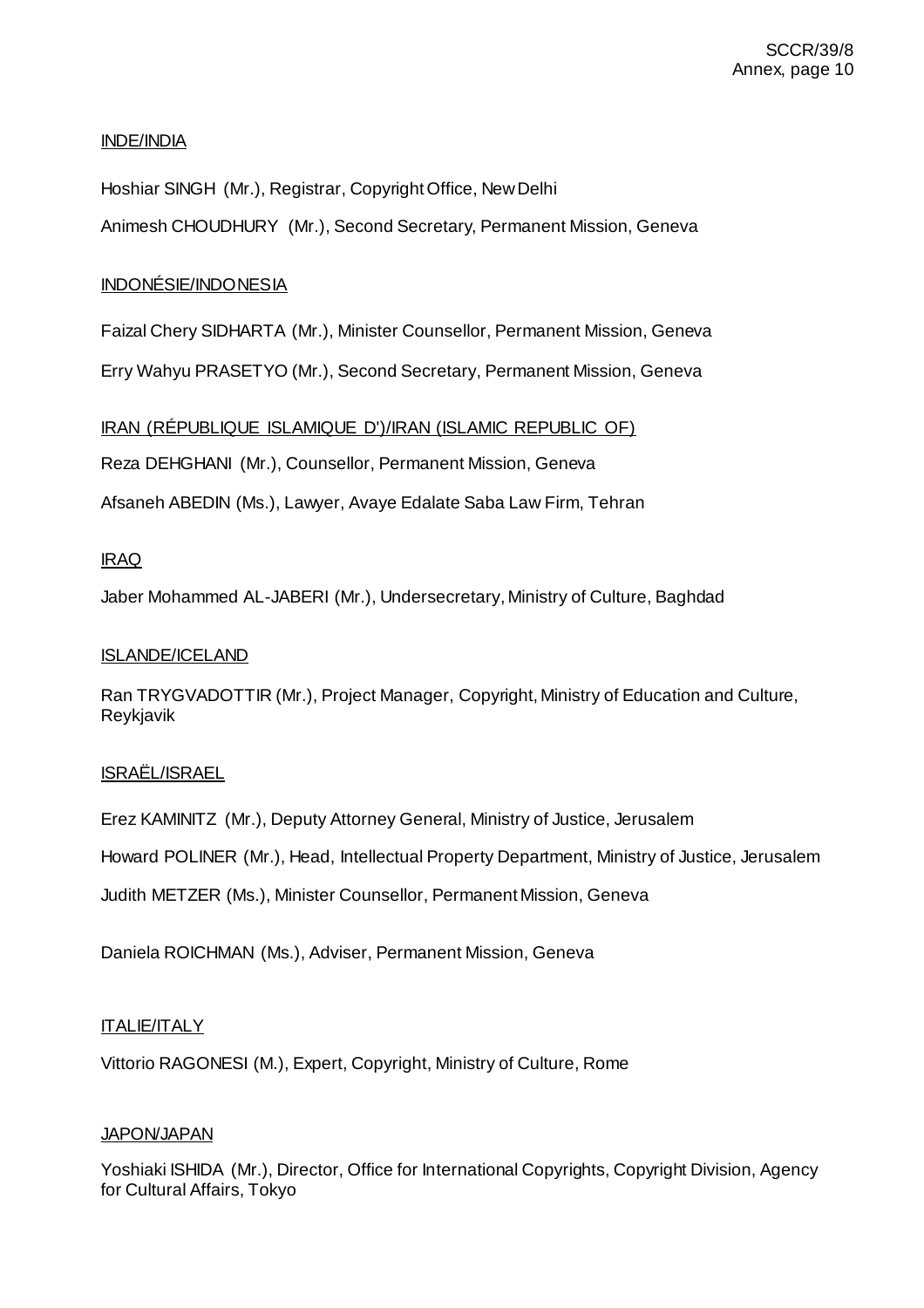Takahisa NISHIOKA (Mr.), Deputy Director, Intellectual Property Affairs Division, Economic Affairs Bureau, Ministry of Foreign Affairs, Chiyoda-ku

Yusuke OKUDA (Mr.), Deputy Director, Office for International Copyrights, Copyright Division, Agency for Cultural Affairs, Tokyo

Kosuke TERASAKA (Mr.), First Secretary, Permanent Mission, Geneva

# JORDANIE/JORDAN

Nidal Ibrahim AL AHMAD (Mr.), Director General, Department of National Library, Amman

Ena'am MUTAWE (Ms.), Director, Public Relations and Media, Department of the National Library, Ministry of Culture, Arjan

Akram HARAHSHEH (Mr.), Chargé d'affaires, Permanent Mission, Geneva

Ghadeer ELFAYEZ (Ms.), Second Secretary, Permanent Mission, Geneva

Mohammad EREKAT (Mr.), Second Secretary, Permanent Mission, Geneva

Rami KAWALDEH (Mr.), Second Secretary, Permanent Mission, Geneva

Odai QARALLEH (Mr.), Second Secretary, Permanent Mission, Geneva

## KENYA

Cleopa MAILU (Mr.), Ambassador, Permanent Representative, Permanent Mission, Geneva

Edward KIPLANGAT SIGEI (Mr.), Director, Kenya Copyright Board (KECOBO), Nairobi

Ezekiel OIRA (Mr.), Legal Advisor, Kenya Copyright Board (KECOBO), Nairobi

Daniel KOTTUT (Mr.), Minister Consellor, Permanent Mission, Geneva

# KOWEÏT/KUWAIT

Abdulaziz TAQI (Mr.), Commercial Attaché, Permanent Mission, Geneva

## LESOTHO

Mmari MOKOMA (Mr.), Counselor, Permanent Mission, Geneva

## LETTONIE/LATVIA

Liene GRIKE (Ms.), Advisor, Economic and Intellectual Property Affairs, Permanent Mission, Geneva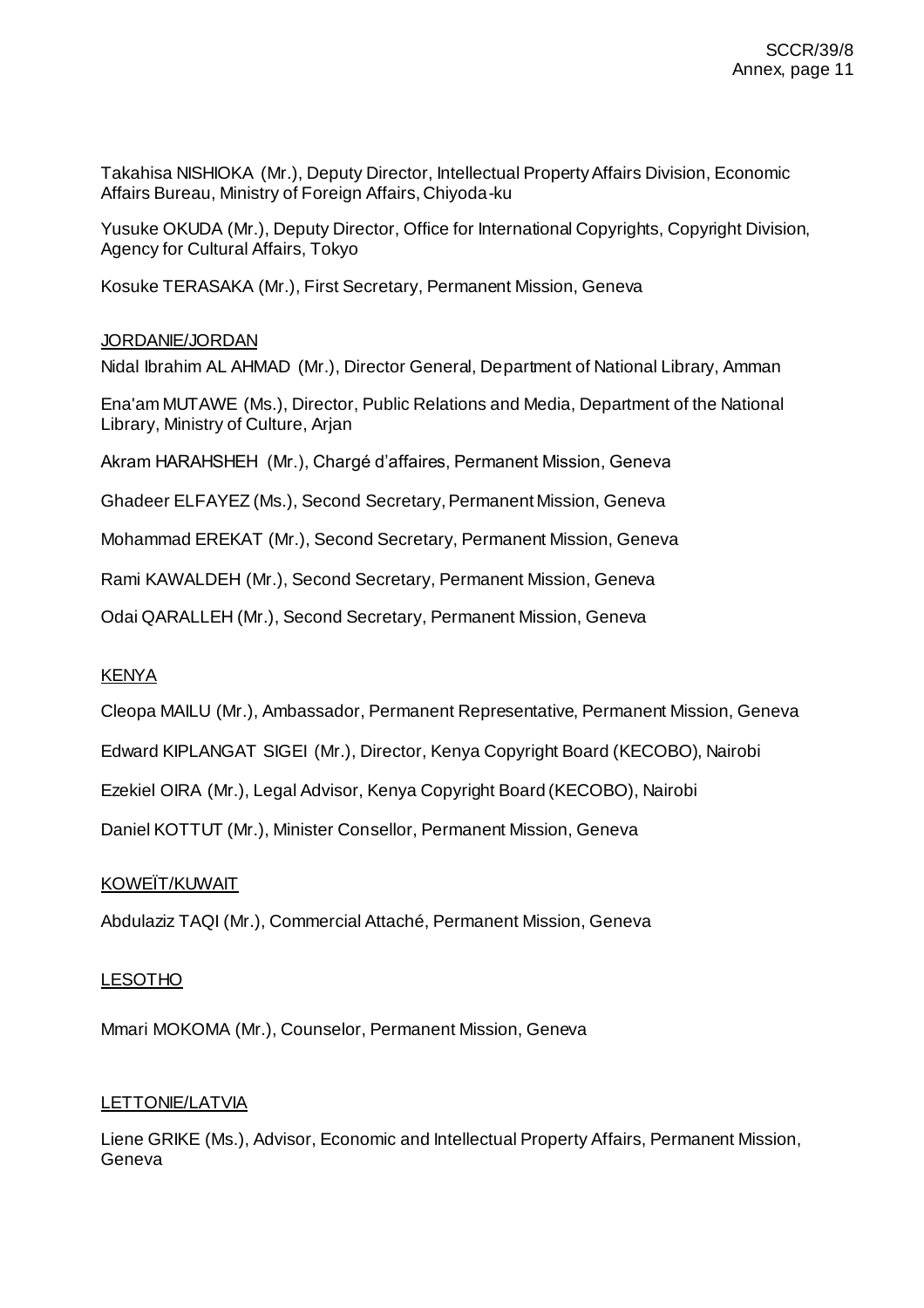# LIBAN/LEBANON

Walid ABOU FARHAT (Mr.), Advisor, Ministry of Culture, Beirut

Sara NASR (Ms.), Second Secretary, Permanent Mission, Geneva

# LIBÉRIA/LIBERIA

Clifford B. ROBINSON, (Mr.), Deputy Director General, Copyright, Copyright Department,

Liberia Intellectual Property Office (LIPO), Ministry of Commerce Trade and Industry, Monrovia

## LITUANIE/LITHUANIA

Živilė PLYČIURAITYTĖ-PLYČIŪTĖ (Ms.), Chief Officer, Group on Information Society and Authors Rights Policy, Ministry of Culture, Vilnius

## MALAISIE/MALAYSIA

Rashidah Ridha SHEIKH KHALID (Ms.), Director, Copyright Office, Kuala Lumpur

Mohamad Rahimi BIN ARAFPIN (Mr.), Legal Department, Intellectual Property Corporation Malaysia (MyIPO), Kuala Lumpur

Priscilla Ann YAP (Ms.), First Secretary, Permanent Mission, Geneva

## MALAWI

Dora MAKWINJA (Ms.), Executive Director, Copyright Society of Malawi (COSOMA), Lilongwe

## MALTE/MALTA

Nicoleta CROITORU-BANTEA (Ms.), Political Officer, Permanent Mission, Geneva

## MAROC/MOROCCO

Dalal Mhamdi ALAOUI (Mme), secrétaire générale, Bureau marocain du droit d'auteur (BMDA), Ministère de la culture et de la communication, Rabat

Khalid EL JIRARI (M.), chef, Départment de documentation, Bureau marocain du droit d'auteur (BMDA), Ministère de la culture et de la communication, Rabat

NAIMA SAMRI (Mme), chef, Département des affaires juridiques, Ministère de la culture et de la communication, Rabat

Khalid DAHBI (M.), conseiller, Mission permanente, Genève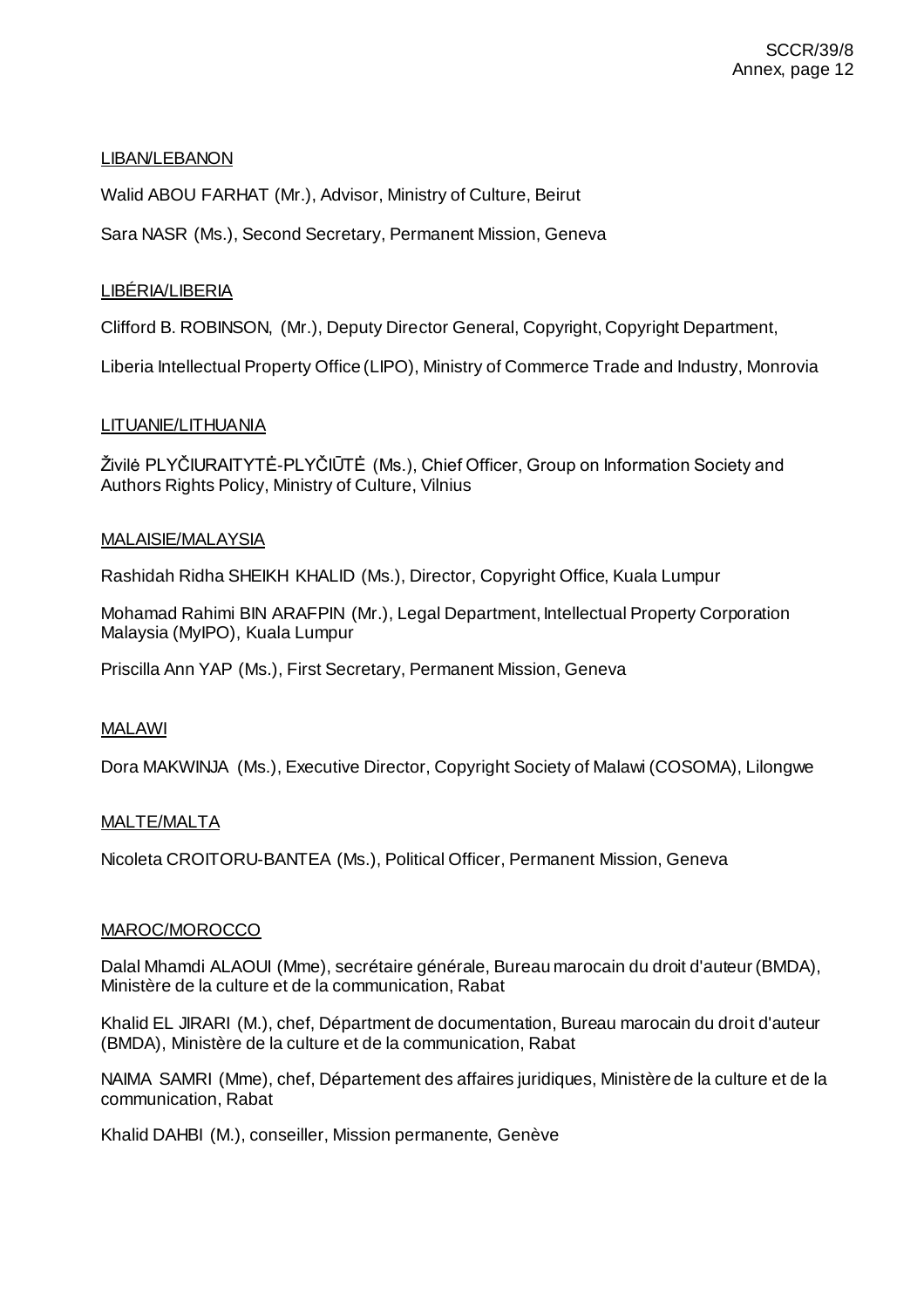## MEXIQUE/MEXICO

Socorro Flores LIERA (Sra.), Embajadora, Representante Permanente, Misión Permanente, Ginebra

Cuauhtémoc Hugo CONTRERAS LAMADRID (Sr.), Director General, Instituto Nacional del Derecho de Autor (INDAUTOR), Ciudad de México

María del Pilar ESCOBAR BAUTISTA (Sra.), Consejera, Misión Permanente, Ginebra

## **MONACO**

Gilles REALINI (M.), premier secrétaire, Mission permanente, Genève

### MONGOLIE/MONGOLIA

Angar OYUN (Ms.), First Secretary, Permanent Mission, Geneva

### NÉPAL/NEPAL

Prakash ACHARYA (Mr.), Registrar, Nepal Copyright Registrar's Office, Ministry of Culture, Tourism and Civil Aviation, Kathmandu

Uttam Kumar SHAHI (Mr.), Counselor, Permanent Mission, Geneva

Bhuwan PAUDEL (Mr.), Second Secretary, Permanent Mission, Geneva

## NIGER

Idrissa DJIBRILL (M.), directeur des archives, l'information, de la documentation et des relations publiques, de l'environnement, de la salubrité urbaine et du développement durable, Niamey

#### NIGÉRIA/NIGERIA

John ASEIN (Mr.), Director General, Nigerian Copyright Commission (NCC), Federal Secretariat, Abuja

Amina SMAILA (Ms.), Minister, Permanent Mission, Ge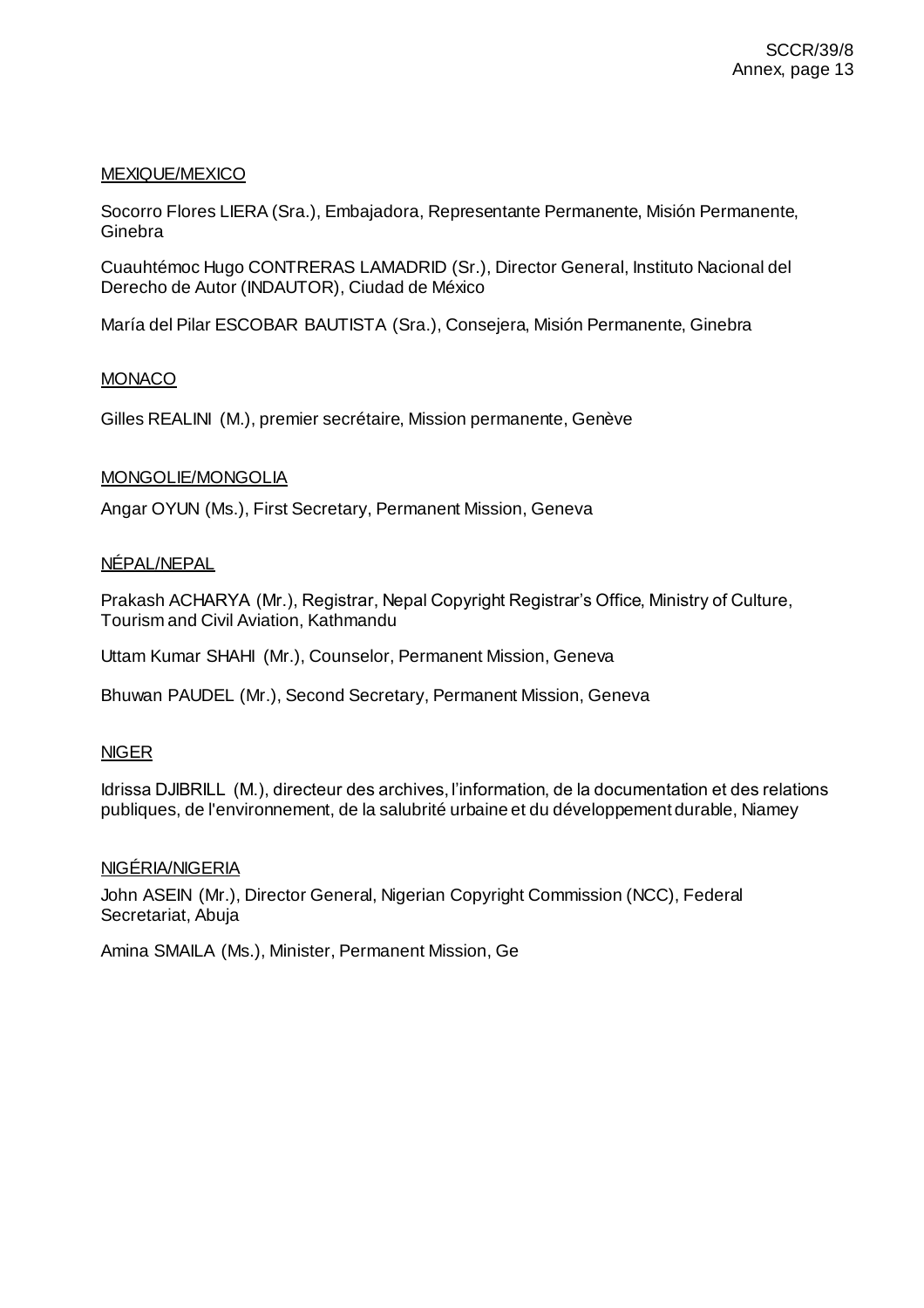## OUGANDA/UGANDA

Abudu Sallam WAISWA (Mr.), Head, Legal Affairs, Uganda Communications Commission, Kampala

Daniel BAITWABABO (Mr.), Senior Officer, Content Regulation, Industry Affairs and Content Development, Information, Communications and National Guidance, Kampala

George TEBAGANA (Mr.), Second Secretary, Permanent Mission, Geneva

# PAKISTAN

Meesaq ARIF (Mr.), Executive Director, Intellectual Property Office of Pakistan (IPO-Pakistan), Islamabad

Zunaira LATIF (Ms.), First Secretary, Permanent Mission, Geneva

# PÉROU/PERU

Cristóbal MELGAR (Sr.), Ministro Consejero, Misión Permanente, Ginebra

### PHILIPPINES

Josephine MARIBOJOC (Ms.), Assistant Secretary, Legal Affairs, Department of Education, Pasig City

Marilou ILACIO (Ms.), Librarian, Innovation Bureau, Intellectual Property Office of the Philippines (IPOPHL), Taguig

Arnel TALISAYON (Mr.), First Secretary, Permanent Mission, Geneva

Jayroma BAYOTAS (Ms.), Attaché, Permanent Mission, Geneva

## POLOGNE/POLAND

Jacek BARSKI (Mr.), Head, Copyright Unit, Intellectual Property Department, Ministry of Culture and National Heritage, Warsaw

Agnieszka HARDEJ-JANUSZEK (Ms.), First Counsellor, Permanent Mission, Geneva

Kacper KARAS (Mr.), Intern, Permanent Mission, Geneva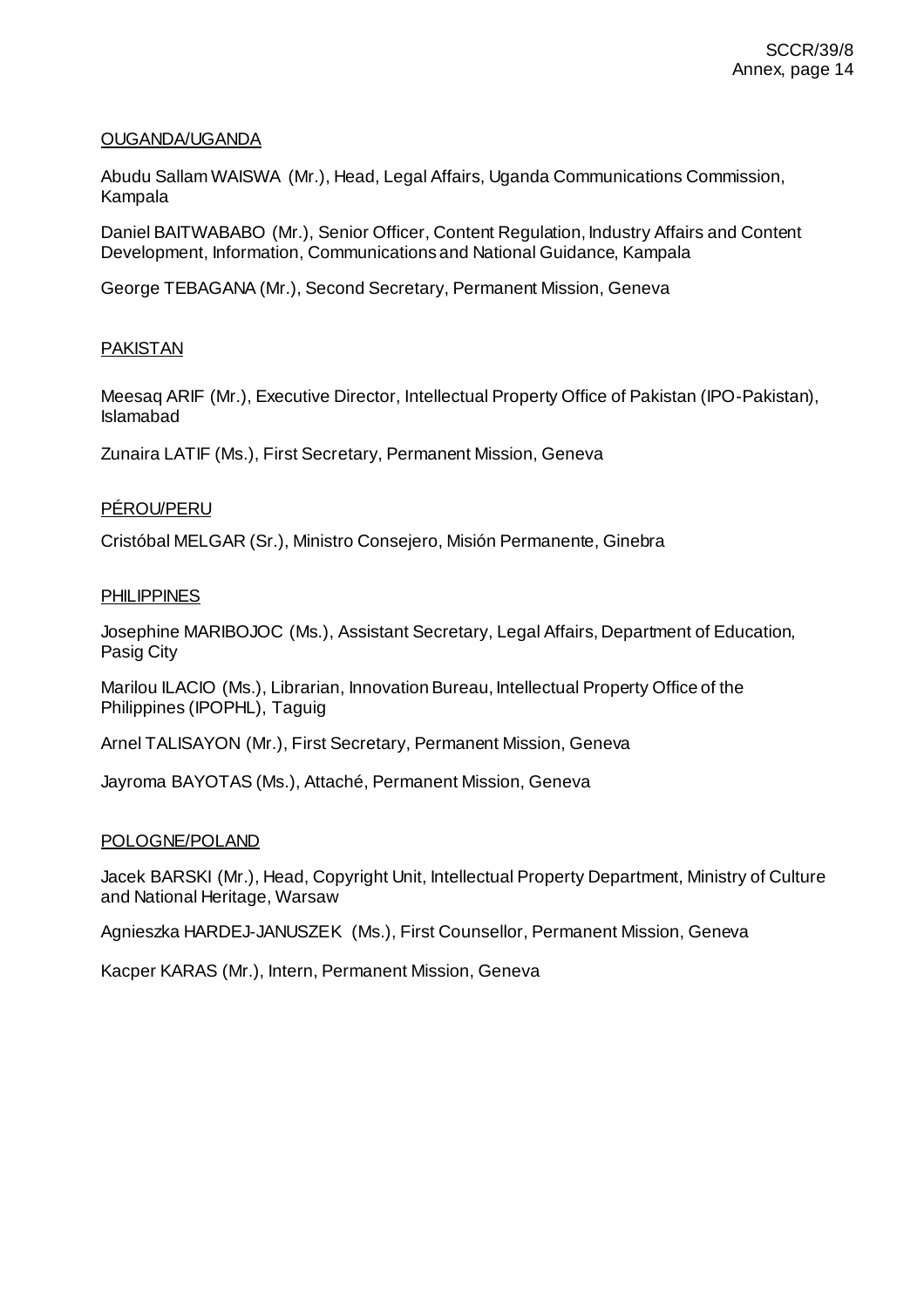# PORTUGAL

Carlos Moura CARVALHO (Mr.), Legal Adviser, Ministry of Culture, Lisbon

Francisco SARAIVA (Mr.), First Secretary, Permanent Mission, Geneva

# QATAR

Amna AL-KUWARI (Ms.), Director, Intellectual Property Rights Protection Department, Ministry of Commerce and Industry, Doha

Saleh AL-MANA (Mr.), Director, Permanent Mission to the World Trade Organization (WTO), Geneva

Waleed AL-KHAJA (Mr.), Adviser, National Library, Doha

Essam ABU HAMZA (Mr.), Expert, National Library, Doha

Moza AL-MOHANNADI (Ms.), Expert, Ministry of Commerce and Industry, Doha

Noor AL-OBAIDLY (Ms.), Expert, Ministry of Commerce and Industry, Doha

Dana AL-NUAIMI (Ms.), Expert, Supreme Committee for Delivery and Legacy, Doha

Fatma AL-TAMIMI (Ms.), Expert, Supreme Committee for Delivery and Legacy, Doha

Issam ABOU HAMZEH (Mr.), Library Communication Specialist, National Library, Doha

Aysha AL-AHMAD (Ms.), Legal Specialist, World Trade Organization (WTO) Affairs Section, Doha

Mohammed AL-ANSARI (Mr.), Legal Researcher, Qatar Museums, Doha

Hamad AL-THANI (Mr.), Researcher, International Affairs, Ministry of Foreign Affairs, Doha

Almaha ALBUENAIN (Ms.), Acquisitions Coordinator, Qatar Museums Authority, Doha

Alwaleed ALKHAJA (Mr.), Senior Intellectual Property Specialist, Qatar National Library, Doha

Kassem FAKHROO (Mr.), Commercial Attaché, Permanent Mission, Geneva

## RÉPUBLIQUE ARABE SYRIENNE/SYRIAN ARAB REPUBLIC

Adnan AL-AZIZI (Mr.), Head, Copyright Office, Ministry of Culture, Damascus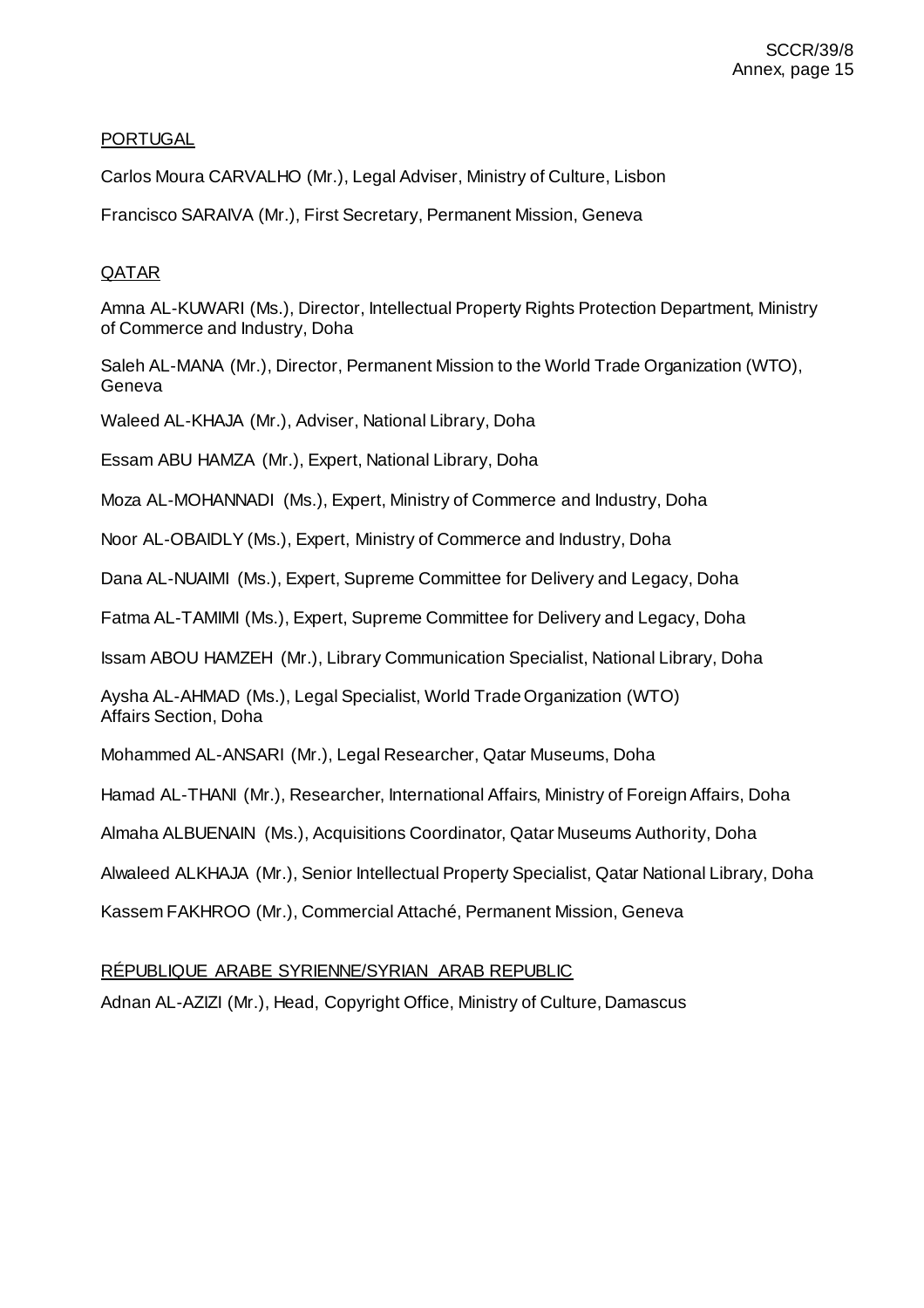# RÉPUBLIQUE CENTRAFRICAINE/CENTRAL AFRICAN REPUBLIC

Dieudonne NDOMATE (M.), Ministre, Ministère des arts, de la culture et du tourisme, Bangui

Georges-Davy GUIGUIKEMBI-TOUCKIA (M.), chargé de mission, Bureau centrafricain du droit d'auteur (BUCADA), Ministère des arts, de la culture et du tourisme, Bangui

## RÉPUBLIQUE DE CORÉE/REPUBLIC OF KOREA

YOON Sungchun (Mr.), Director General, Copyright Bureau, Ministry of Culture, Sports and Tourism, Sejong

KIM Chan Dong (Mr.), Director, Copyright Trade Research Team, Korea Copyright Commission (KCC), Jinju

CHOI Hyeyoon (Ms.), Deputy Director, Cultural Trade and Cooperation Division, Ministry of Culture, Sports and Tourism, Sejong

LEE Ji-In (Ms.), Policy Specialist, Cultural Trade and Cooperation Division, Ministry of Culture, Sports and Tourism, Sejong

CHO Hae In (Ms.), Researcher, Copyright Trade Research Team, Korea Copyright Commission (KCC), Jinju

NAHM Minyoung (Ms.), Judge, Uijeongbu District Court, Uijeongbu

RÉPUBLIQUE DE MOLDOVA/REPUBLIC OF MOLDOVA Eugeniu RUSU (Mr.), Head, Office of the Director General, State Agency on Intellectual Property of the Republic of Moldova (AGEPI), Chisinau

# RÉPUBLIQUE DOMINICAINE/DOMINICAN REPUBLIC

Trajano SANTANA SANTANA (Sr.), Director, Oficina Nacional de Derecho de Autor (ONDA), Ministerio de Industria y Comercio, Santo Domingo

Hectarelis CABRAL GUERRERO (Sra.), Asistente Del Director, Encargada de Asuntos Internacionales, Oficina Nacional de Derecho de Autor (ONDA), Ministerio de Industria y Comercio, Santo Domingo

Izaskun HERROJO SALAS (Sra.), Directora, Biblioteca Archivo General de la Nación, Santo Domingo

## RÉPUBLIQUE TCHÈQUE/CZECH REPUBLIC

Adéla FALADOVÁ (Ms.), Deputy Director, Copyright Department, Ministry of Culture, Prague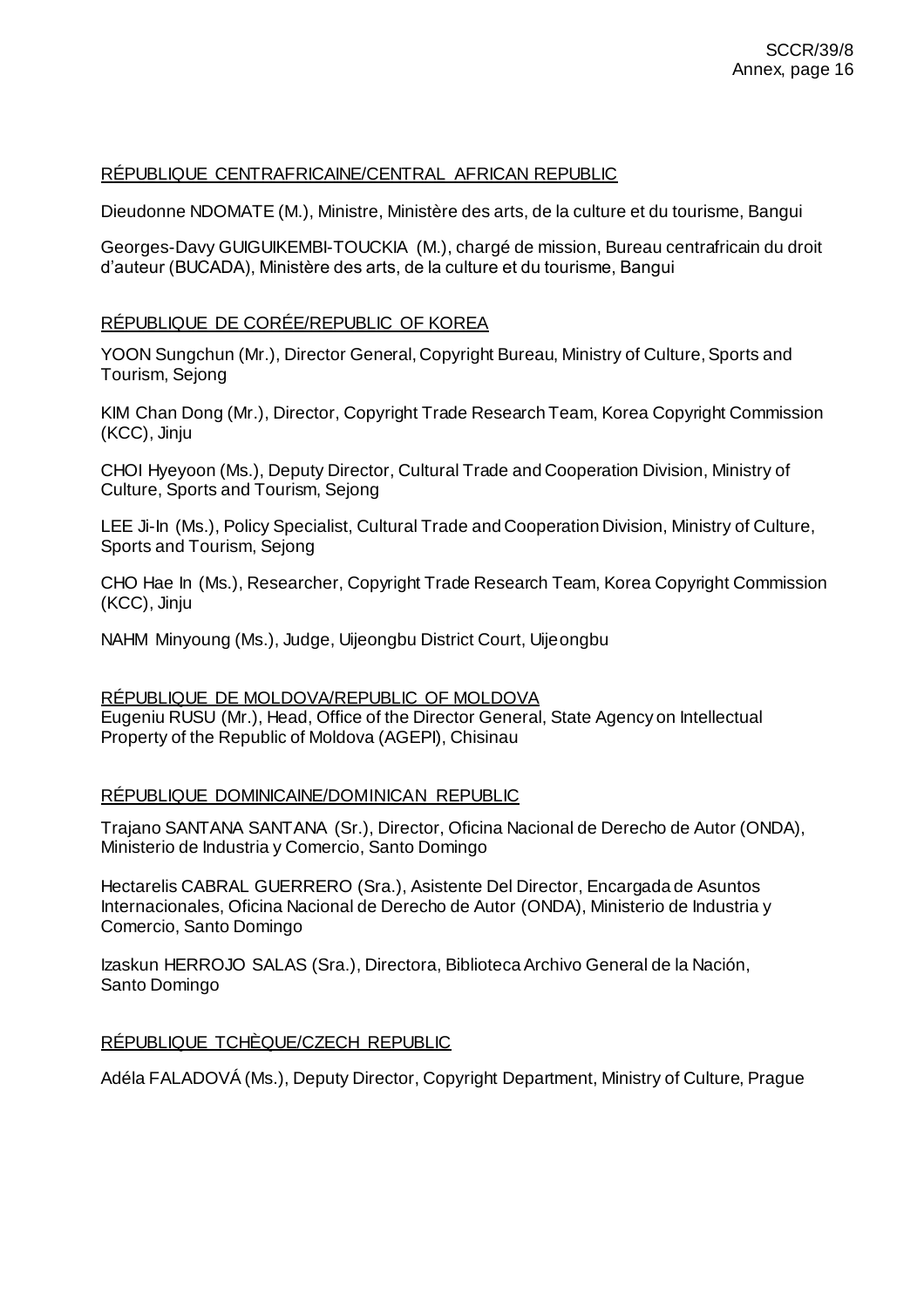### ROUMANIE/ROMANIA

Florin TUDORIE (Mr.), Minister Plenipotentiary, Permanent Mission, Geneva

Cristian FLORESCU (Mr.), Head, International Relations Department, Romanian Copyright Office, Bucharest

## ROYAUME-UNI/UNITED KINGDOM

Ros LYNCH (Ms.), Director, Copyright and Enforcement, UK Intellectual Property Office (UK IPO), London

Robin STOUT (Mr.), Deputy Director, Copyright Policy, UK Intellectual Property Office (UK IPO), Newport

Neil COLLETT (Mr.), Head, International and Trade Copyright, Copyright and Intellectual Property Enforcement, UK Intellectual Property Office (UK IPO), Newport

Rhian DOLEMAN (Ms.), Senior Policy Advisor, Copyright and Intellectual Property Enforcement, Newport

Rhys HURLEY (Mr.), Senior Policy Advisor, UK Intellectual Property Office (UK IPO), Newport

### SAINT-KITTS-ET-NEVIS/SAINT KITTS AND NEVIS

Jihan WILLIAMS (Ms.), Registrar, Intellectual Property Office, Ministry of Justice and Legal Affairs, Basseterre

## SAINT-SIÈGE/HOLY SEE

Carlo Maria MARENGHI (Mr.), Attaché, Permanent Mission, Geneva

#### SÉNÉGAL/SENEGAL

Abdoul Aziz DIENG (M.), conseiller technique, Ministère de la culture et de la communication, Dakar

Lamine Ka MBAYE (M.), premier secrétaire, Mission permanente, Genève

#### SERBIE/SERBIA

Branka TOTIC (Ms.), Assistant Director, Department for Copyright and Related Rights, International Cooperation and Education and Information, Intellectual Property Office of Serbia, Belgrade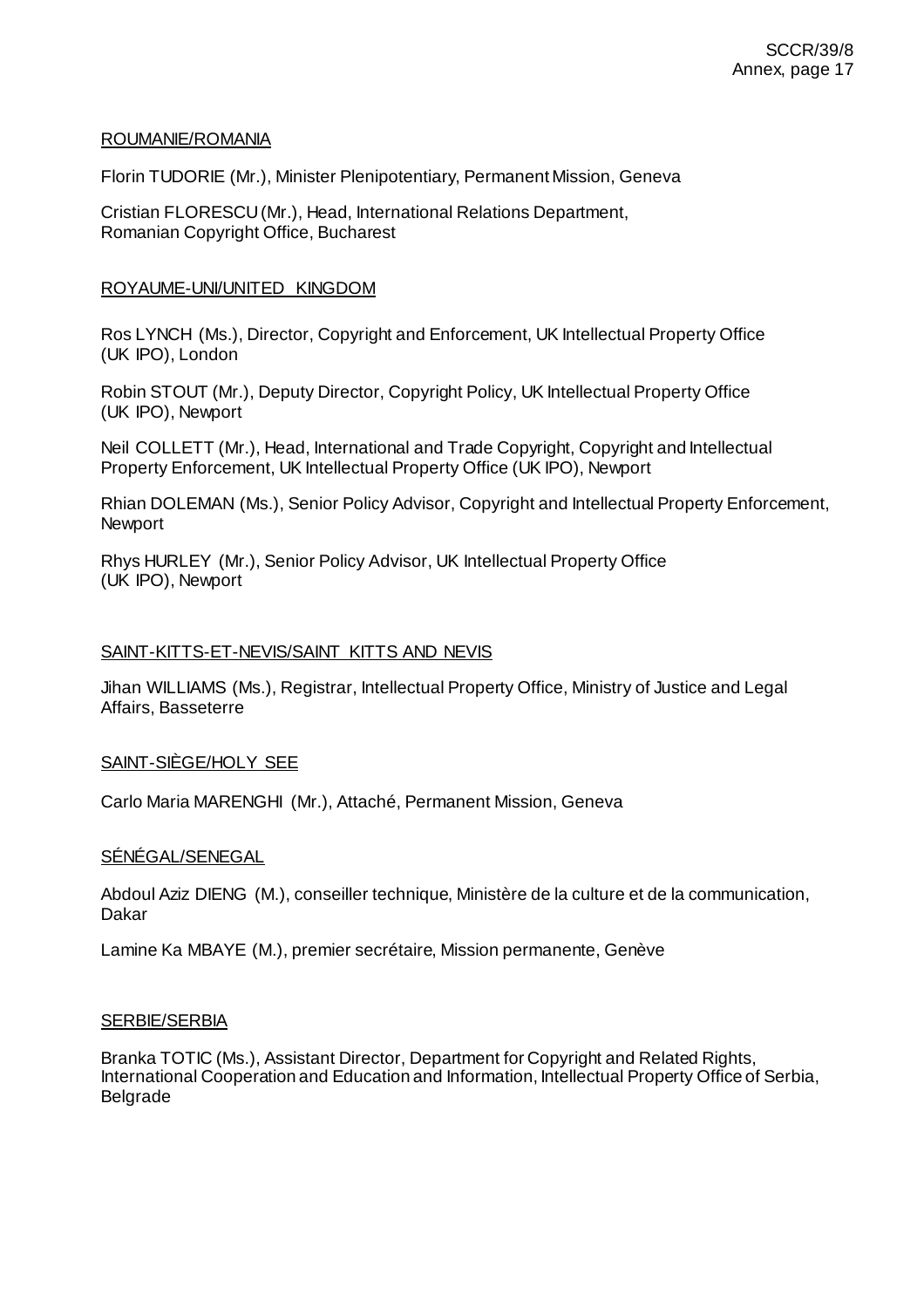# SIERRA LEONE

Lansana GBERIE (Mr.), Ambassador, Permanent Representative, Permanent Mission, Geneva

## SINGAPOUR/SINGAPORE

Daren TANG (Mr.), Chief Executive, Intellectual Property Office of Singapore (IPOS), Singapore

Walter CHIA (Mr.), Acting Director, International Engagement Department (IPOS), Singapore

Diyanah BAHARUDIN (Ms.), Senior Legal Counsel, Intellectual Property Office of Singapore (IPOS), Singapore

Tan WEI HAO (Mr.), First Secretary, Permanent Mission, Geneva

## SLOVAQUIE/SLOVAKIA

Jakub SLOVÁK (Mr.), Legal Adviser, Media, Audiovisual and Copyright Department, Copyright Unit, Ministry of Culture of the Slovak Republic, Bratislava

### SLOVÉNIE/SLOVENIA

Sasa OVSENIK (Ms.), Senior Advisor, Slovenian Intellectual Property Office (SIPO), Ljubljana

#### **SOUDAN/SUDAN**

Sahar GASMELSEED (Ms.), troisième secrétaire, Mission permanente, Genève

## SRI LANKA

Shashika SOMARATNE (Ms.), Minister Counsellor, Permanent Mission, Geneva

Tharaka BOTHEJU (Ms.), First Secretary, Permanent Mission, Geneva

Gihan INDRAGUPTHA (Mr.), First Secretary, Permanent Mission, Geneva

#### SUÈDE/SWEDEN

Christian NILSSON ZAMEL (Mr.), Senior Legal Advisor, Legal and International Affairs, Swedish Patent and Registration Office (SPRO), Stockholm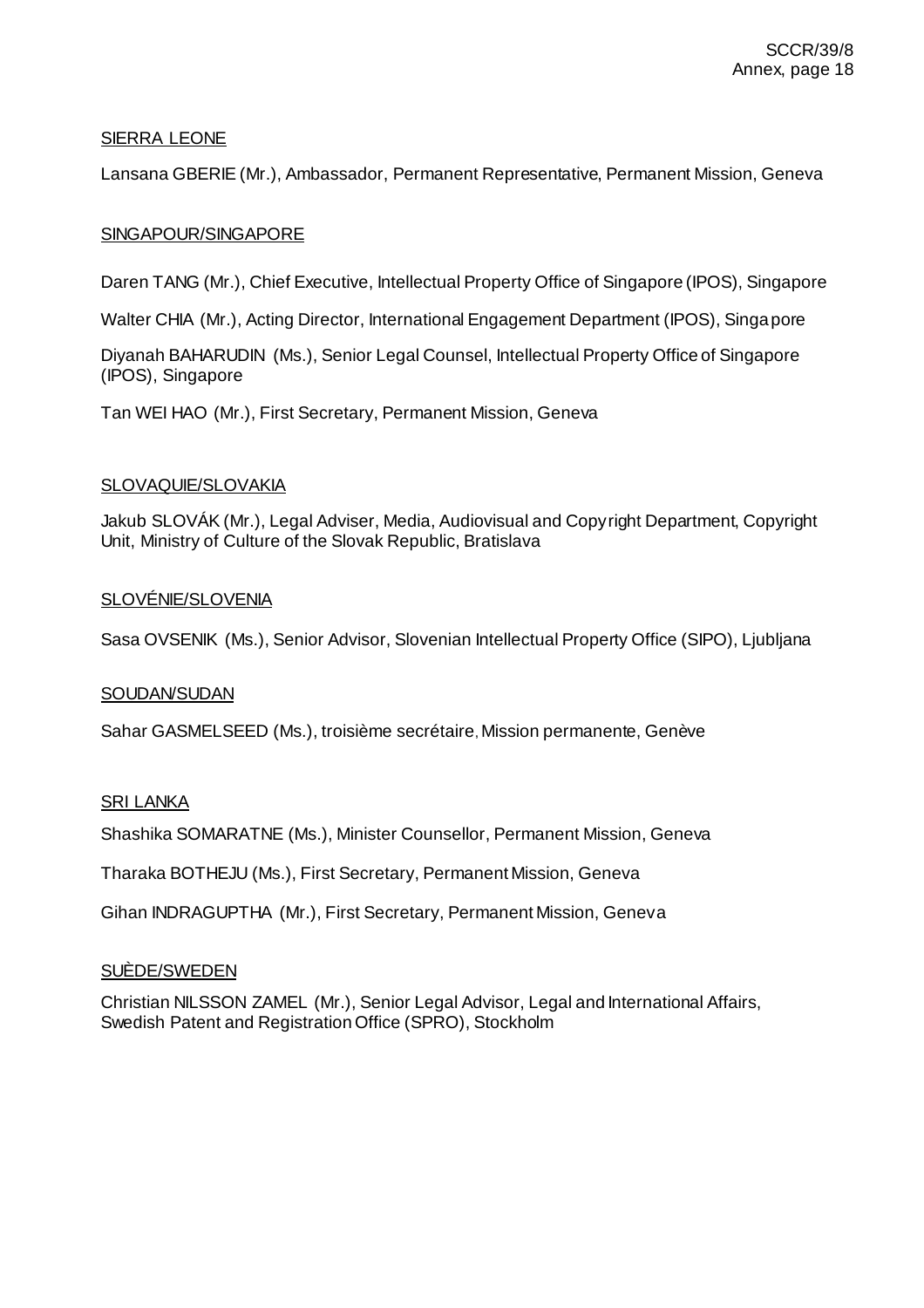### SUISSE/SWITZERLAND

Selina DAY (Mme), conseillère juridique, Division du droit et affaires internationales, Institut fédéral de la propriété intellectuelle (IPI), Berne

Ellen HOANG (Mme), juriste, Division du droit et affaires internationales, Institut fédéral de la propriété intellectuelle (IPI), Berne

Lena LEUENBERGER (Mme), conseillère juridique, Division du droit et affaires internationales, Institut fédéral de la propriété intellectuelle (IPI), Berne

Goran SCEPANOVIC (M.), ministre conseiller, Mission permanente, Genève

Reynald VEILLARD (M.), conseiller, Mission permanente, Genève

### TCHAD/CHAD

Abakar Ali Abbo ALI (M.), cadre, Direction du commerce extérieur, Ministère du commerce, Ndjaména

### THAÏLANDE/THAILAND

VIPATBOON KLAOSOONTORN (Ms.), Senior Legal Officer, Department of Intellectual Property (DIP), Ministry of Commerce, Nonthaburi

### TRINITÉ-ET-TOBAGO/TRINIDAD AND TOBAGO

Makeda ANTOINE-CAMBRIDGE (Ms.), Ambassador, Permanent Representative, Permanent Mission, Geneva

Regan ASGARALI (Mr.), Controller, Intellectual Property Office, Ministry of the Attorney General and Legal Affairs, Port of Spain

Kriyaa BALRAMSINGH (Mr.), Intern, Permanent Mission, Geneva

#### TUNISIE/TUNISIA

Nadia Hajjej Akari BEN HMIDA (Mme), Gestion collective des droits d'auteur et des droits voisins, Ministère des affaires culturelles, Tunis

Sami NAGGA (M.), ministre plénipotentiaire, Mission permanente, Genève

#### TURQUIE/TURKEY

Busra OKUMUS (Ms.), Licensing Manager, Licensing Office, Istanbul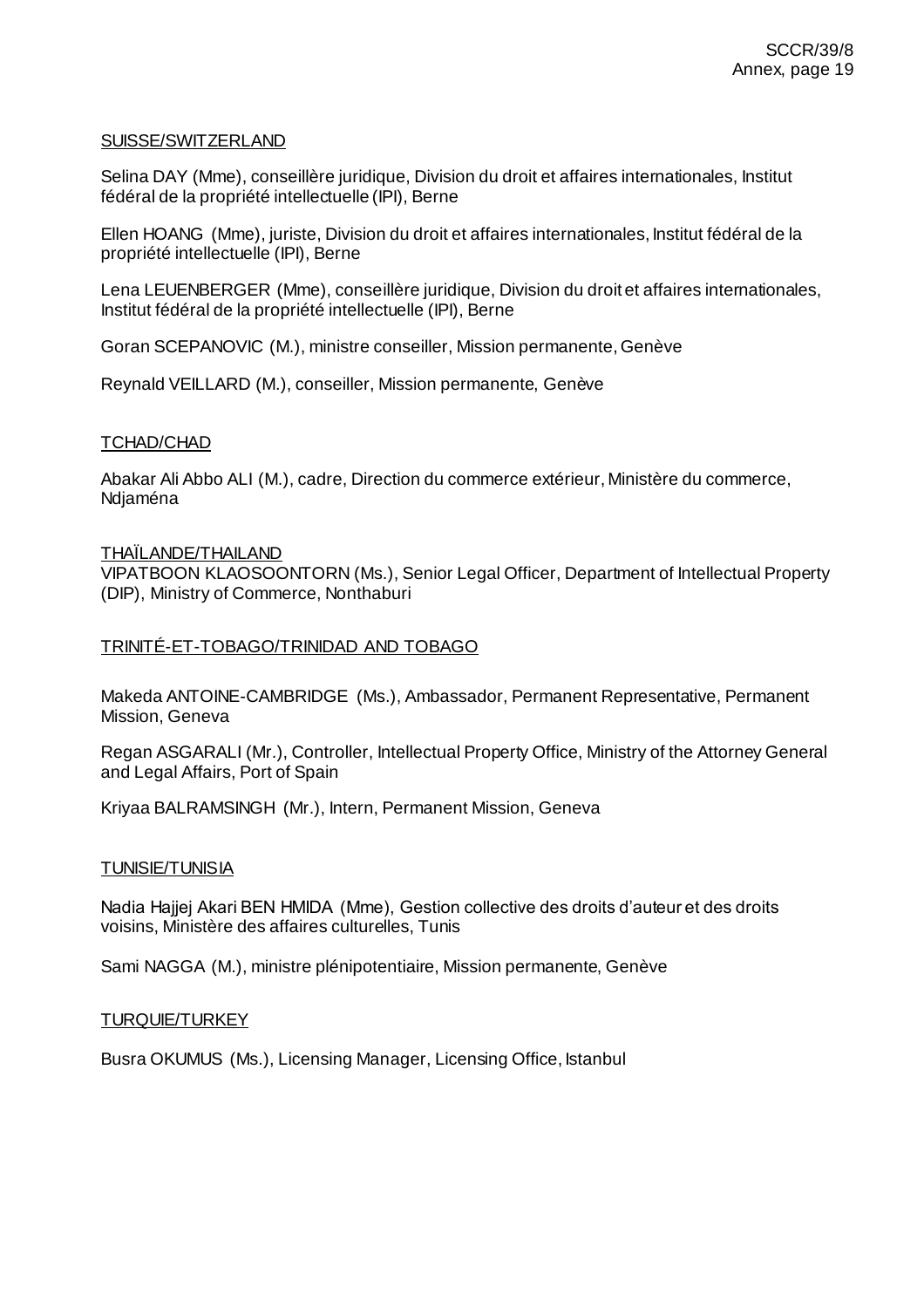Burcu VURAL (Ms.), Culture and Tourism Expert, Directorate General for Copyright, Ministry of Culture and Tourism, Ankara

## UKRAINE

Oksana YARMOLENKO (Ms.), Head, Copyright and Related Rights Unit, Ministry of Economic Development, Trade and Agriculture of Ukraine, Kyiv

### VIET NAM

Pham Thi Kim OANH (Ms.), Deputy Director General, Copyright Office of Viet Nam (COV), Ministry of Culture, Sport and Tourism, Hanoi

Dao NGUYEN (Mr.), Second Secretary, Permanent Mission to the World Trade Organization (WTO), Geneva

## YÉMEN/YEMEN

Mohammed FAKHER (Mr.), First Secretary, Permanent Mission, Geneva

## II. OBSERVATEURS/OBSERVERS

### PALESTINE

Nidaa SOBOH (Ms.), Director, Copyrights and Related Rights, Ministry of Culture, Ramallah-Albeirah

Rawia BALAWI (Ms.), Attaché, Permanent Observer Mission, Genève

Ibrahim MUSA (Mr.), Counsellor, Permanent Observer Mission, Geneva

# III. DÉLÉGATIONS MEMBRES SPÉCIALES/SPECIAL MEMBER DELEGATIONS

## UNION EUROPÉENNE (UE)/EUROPEAN UNION (EU)

Thomas EWERT (Mr.), Legal and Policy Officer, Copyright Unit, Brussels

Anna KOLODZIEJSKA (Ms.), Legal and Policy Officer, Communications Networks, Content and Technology, Copyright Unit, Brussels

Sabina TSAKOVA (Ms.), Legal and Policy Officer, Copyright Unit, Brussels

Lukas SCHAUGG (Mr.), Intern, European External Action Service, Geneva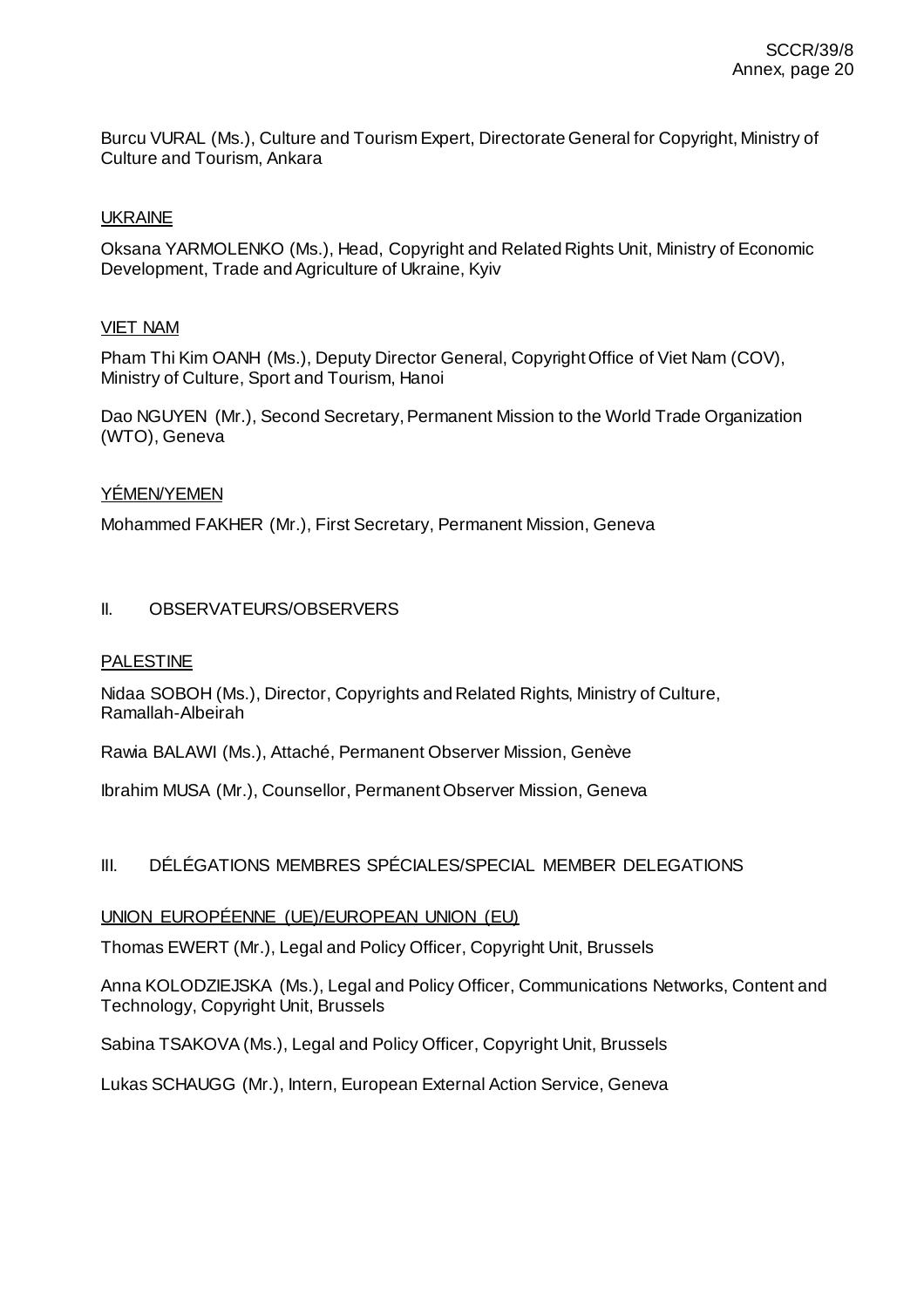### IV. ORGANISATIONS INTERGOUVERNEMENTALES/ INTERGOVERNMENTAL ORGANIZATIONS

## CENTRE SUD (CS)/SOUTH CENTRE (SC)

Thamara ROMERO (Ms.), Senior Programme Officer, Development, Innovation and Intellectual Property Programme, Geneva

Nirmalya SYAM (Mr.), Programme Officer, Innovation and Access to Knowledge Programme, Geneva

Vitor IDO (Mr.), Programme Officer, Intellectual Property and Biodiversity Programme, Geneva

Mirza ALAS PORTILLO (Ms.), Research Associate, Development, Innovation and Intellectual Property Programme, Geneva

ORGANISATION AFRICAINE DE LA PROPRIÉTÉ INTELLECTUELLE (OAPI)/AFRICAN INTELLECTUAL PROPERTY ORGANIZATION (OAPI) Joseph FOMETEU (M.), Consultant, Yaoundé

ORGANISATION RÉGIONALE AFRICAINE DE LA PROPRIÉTÉ INTELLECTUELLE (ARIPO)/AFRICAN REGIONAL INTELLECTUAL PROPERTY ORGANIZATION (ARIPO)

Maureen FONDO (Ms.), Head, Copyright and Related Rights, Harare

UNION INTERNATIONALE DES TÉLÉCOMMUNICATIONS (UIT)/INTERNATIONAL TELECOMMUNICATION UNION (ITU)

Anibal CABRERA (Mr.), Engineer-Editor, Telecommunication Standardization Bureau (TSB), Geneva

UNION AFRICAINE (UA)/AFRICAN UNION (AU)

Georges NAMEKONG (M.), Senior Economist, Geneva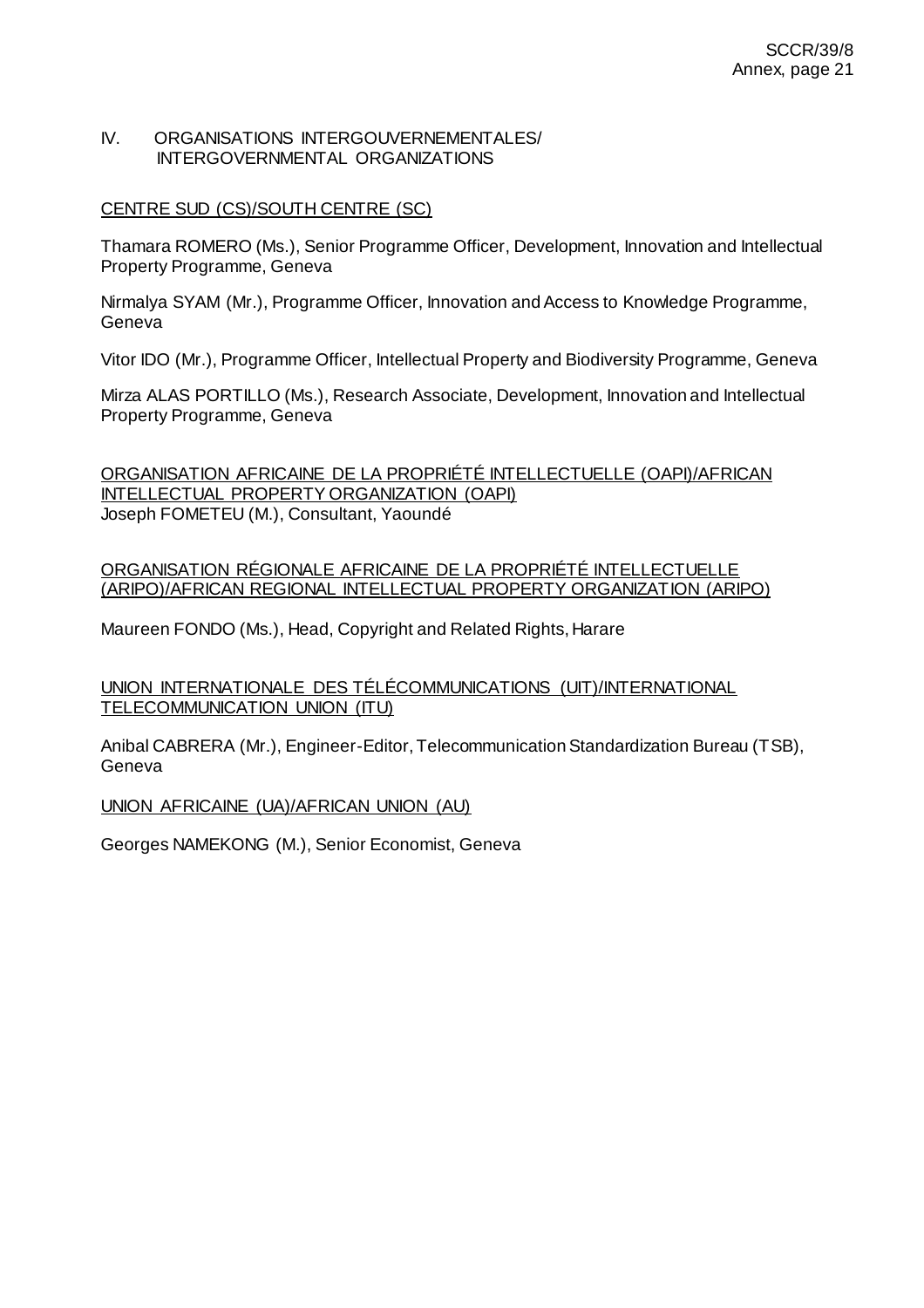## V. ORGANISATIONS NON GOUVERNEMENTALES/ NON-GOVERNMENTAL ORGANIZATIONS

Alianza de Radiodifusores Iberoamericanos para la Propiedad Intelectual (ARIPI) Felipe SAONA (Sr.), Delegado, Zug

Association des organisations européennes d'artistes interprètes (AEPO-ARTIS)/Association of European Perfomers' Organizations (AEPO-ARTIS) Xavier BLANC (Mr.), General Secretary, Brussels

Asociación internacional de radiodifusión (AIR) /International Association of Broadcasting (IAB) Edmundo REBORA (Mr.), Member, Working Group on Copyright, Montevideo Nicolás NOVOA (Mr.), Member, Montevideo

Association des télévisions commerciales européennes (ACT)/Association of Commercial Television in Europe (ACT) Johanna BAYSSE (Ms.), EU Policy Officer, Brussels

Association internationale des éditeurs scientifiques, techniques et médicaux (STM)/International Association of Scientific Technical and Medical Publishers (STM) Carlo SCOLLO LAVIZZARI (Mr.), Advocate, Basel

Association internationale pour la protection de la propriété intellectuelle (AIPPI)/International Association for the Protection of Intellectual Property (AIPPI) Shiri KASHER-HITIN (Ms.), Observer, Zurich

Association internationale pour le développement de la propriété intellectuelle (ADALPI)/International Society for the Development of Intellectual Property (ADALPI) Barbara CALLENDER (Ms.), General Secretary, Geneva Brigitte LINDNER (Ms.), Chair, Geneva Roger CHEVALLAZ (Mr.), Treasurer, Geneva

Association littéraire et artistique internationale (ALAI)/International Literary and Artistic **Association (ALAI)** Victor NABHAN (Mr.), Past President, Ferney Voltaire

Association mondiale des journaux (AMJ)/World Association of Newspapers (WAN) Elena PEROTTI (Ms.), Executive Director, Public Affairs and Media Policy, Paris

Association of American Publishers, Inc. (AAP) Allan ADLER (Mr.), Executive Vice President and General Counsel, Washington, D.C.

Authors Alliance Brianna SCHOFIELD (Ms.), Executive Director, Oakland, California

Brazilian Association of Intellectual Property (ABPI)

Canadian Copyright Institute (CCI) Bernard GUÉRIN (Mr.), Director General, Montreal Glenn ROLLANS (Mr.), Representative of the Canadian Copyright Institute, Edmonton Ingrid PERCY (Ms.), Past-president, Victori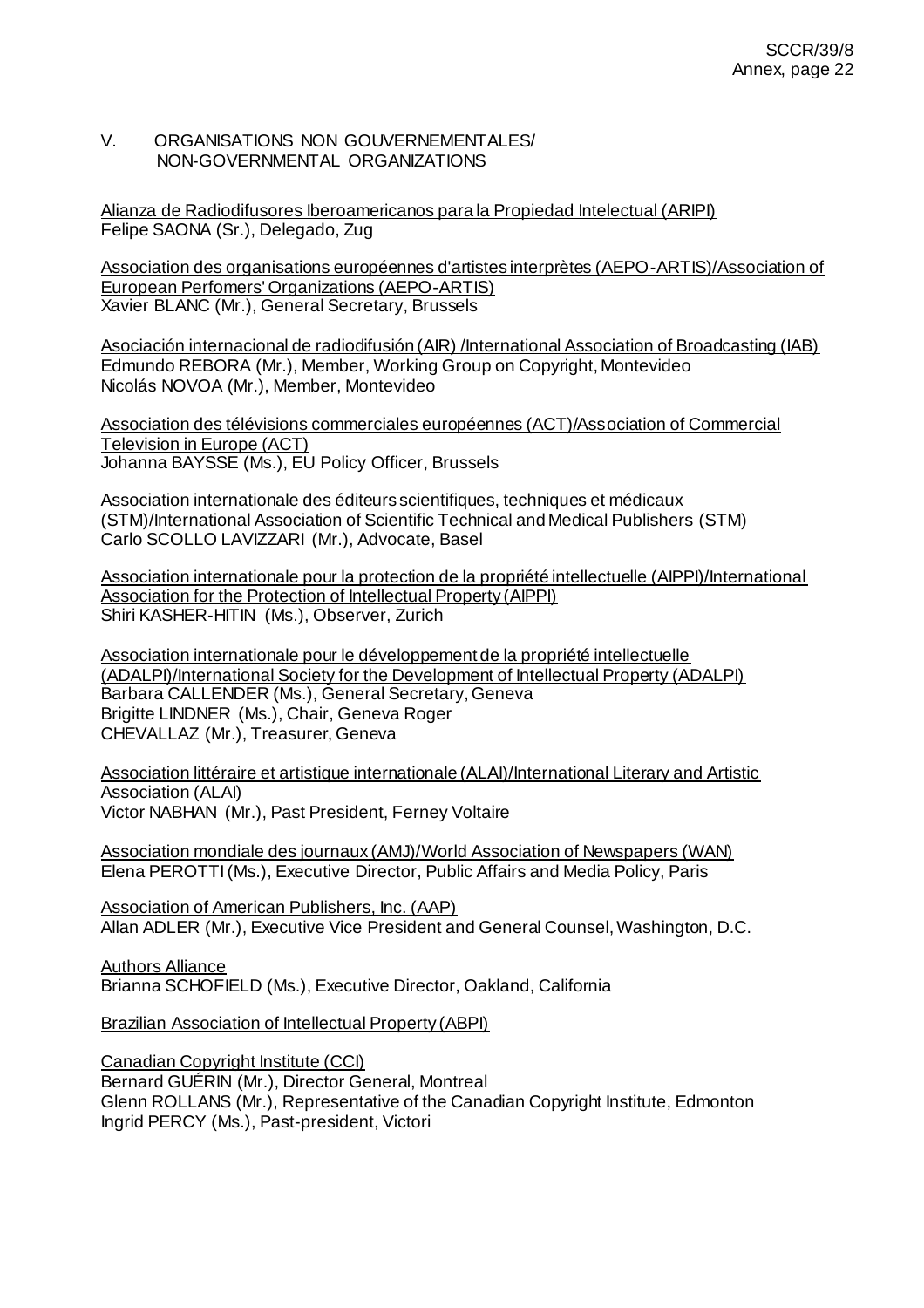Central and Eastern European Copyright Alliance (CEECA) Mihály FICSOR (Mr.), Chairman, Budapest

Centre de recherche et d'information sur le droit d'auteur (CRIC)/Copyright Research and Information Center (CRIC)

Shinichi UEHARA (Mr.), Visiting Professor, Graduate School of Kokushikan University, Tokyo Civil Society Coalition (CSC) Coralie DE TOMASSI (Ms.), Fellow, New York Melissa

HAGEMANN (Ms.), Fellow, Washington, D.C.

Coalición por el Acceso Legal a la Cultura (CALC) Alfredo TOURNÉ (Sr.), Legal Representative, Mexico City

Communia

Teresa Isabel RAPOSO NOBRE (Ms.), Vice-President, Lisbon Justus DREYLING (Mr.), Project Manager, International Regulation, Berlin

Confédération des entreprises européennes (BusinessEurope)/The Confederation of European Business (BusinessEurope) Elizabeth CROSSICK (Ms.), Head of Government Affairs, London

Confédération internationale des éditeurs de musique (CIEM)/International Confederation of Music Publishers (ICMP) Ger HATTON (Ms.), Adviser, Brussels

Confédération internationale des sociétés d'auteurs et compositeurs (CISAC)/International Confederation of Societies of Authors and Composers (CISAC) Leonardo DE TERLIZZI (Mr.), Legal Advisor, Legal Department, Neuilly sur Seine

Confederation of Rightholders' Societies of Europe and Asia (CRSEA) Ekaterina SEMENOVA (Ms.), Head of Communication Department, Moscow Valeria BRUSNIKINA (Ms.), Head of Information Technology Integration, Moscow

Conseil britannique du droit d'uteur (BCC)/British Copyright Council (BCC) Florian KOEMPEL (Mr.), International Copyright Consultant, London

Conseil des éditeurs européens (EPC)/European Publishers Council (EPC) Jens BAMMEL (Mr.), Observer, Geneva

Conseil international des archives (CIA)/International Council on Archives (ICA) Jean DRYDEN (Ms.), Copyright Policy Expert, Toronto

Corporación Latinoamericana de Investigación de la Propiedad Intelectual para el Desarrollo (Corporación Innovarte) Luis VILLARROEL (Sr.), Director, Santiago

Creative Commons Corporation Diane PETERS (Ms.), General Counsel, Portland

DAISY Forum of India (DFI) Olaf MITTELSTAEDT (Mr.), Implementer, New Delhi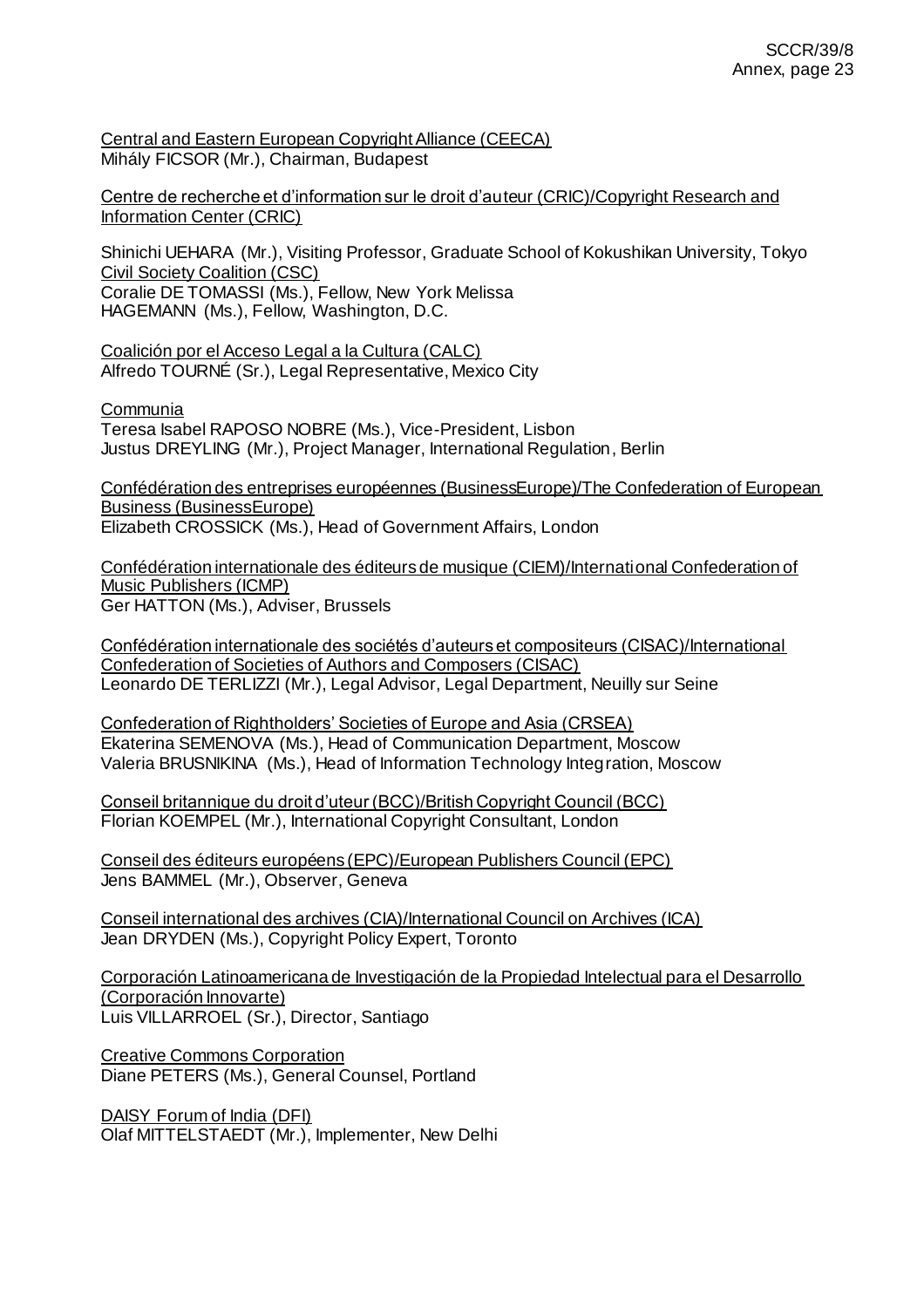Design and Artists Copyright Society (DACS)

Reema SELHI (Ms.), Legal and Policy Manager, London

Electronic Information for Librairies (eIFL.net)

Katherine MATSIKA (Ms.), Director, Zimbabwe National University of Science and Technology Teresa HACKETT (Ms.), Head, Vilnius

Anubha SINHA (Ms.), Senior Programme Manager, Centre for Internet and Society, New Delhi Awa CISSE (Ms.), Librarian, University of Cheikh, Dakar

Joseph M. KAVULYA (Mr.), University Librarian, Catholic University of Eastern Africa (CUEA), Nairobi

Dick KAWOOYA (Mr.), Assistant Director, School of Library and Information Science, University of South Carolina, Columbia, South Carolina

Jane Grace K. KINYANJUI (Ms.), University Librarian, Egerton University, Egerton Library, Harare

European Visual Artists (EVA)

Marie-Anne FERRY FALL (Ms.), Vice President, Paris Francesco GUERZONI (Mr.), Communication Officer, Brussels Reema SELHI (Ms.), Legal and Policy Manager, London

Fédération canadienne des associations de bibliothèques (FCAB)/Canadian Federation of Library Associations (CFLA) Katherine MCCOLGAN (Ms.), Executive Director, Gatineau Victoria OWEN (Ms.), Information Policy Scholar, University of Toronto, Toronto

Fédération des Associations européennes d'écrivains (EWC)/European Writers' Council (EWC) Nina GEORGE (Ms.), President, Brussels

Fédération européenne des sociétés de gestion collective de producteurs pour la copie privée audiovisuelle (EUROCOPYA)/European Federation of Joint Management Societies of Producers for Private Audiovisual Copying (EUROCOPYA) Yvon THIEC (Mr.), Représentant, Bruxelles

Fédération ibéro-latino-américaine des artistes interprètes ou exécutants (FILAIE)/Ibero-Latin-American Federation of Performers (FILAIE) Luis COBOS (Sr.), Presidente, Madrid Paloma LÓPEZ PELAEZ (Sra.), Miembro del Comité Jurídico, Madrid José Luis SEVILLANO ROMERO (Sr.), Director General, Madrid

Fédération internationale de la vidéo (IFV)/International Video Federation (IVF) Scott MARTIN (Mr.), Member, Los Angeles

Fédération internationale de l'industrie phonographique (IFPI)/International Federation of the Phonographic Industry (IFPI) Patrick CHARNLEY (Mr.), Director, Legal Policy and Licensing, London

Lauri RECHARDT (Mr.), Chief Legal Officer, Licensing and Legal Policy, London

Fédération internationale des associations de bibliothécaires et des bibliothèques (FIAB)/International Federation of Library Associations and Institutions (IFLA) Winston TABB (Mr.), Sheridan Dean of University Libraries, Johns Hopkins University Camille FRANÇOISE (Ms.), Policy and Research Officer, The Hague Stephen WYBER (Mr.), Manager, Policy and Advocacy Unit, The Hague Rebecca GIBLIN (Ms.), Associate Professor, Melbourne Kimberlee WEATHERALL (Ms.), Professor of Law, Sydne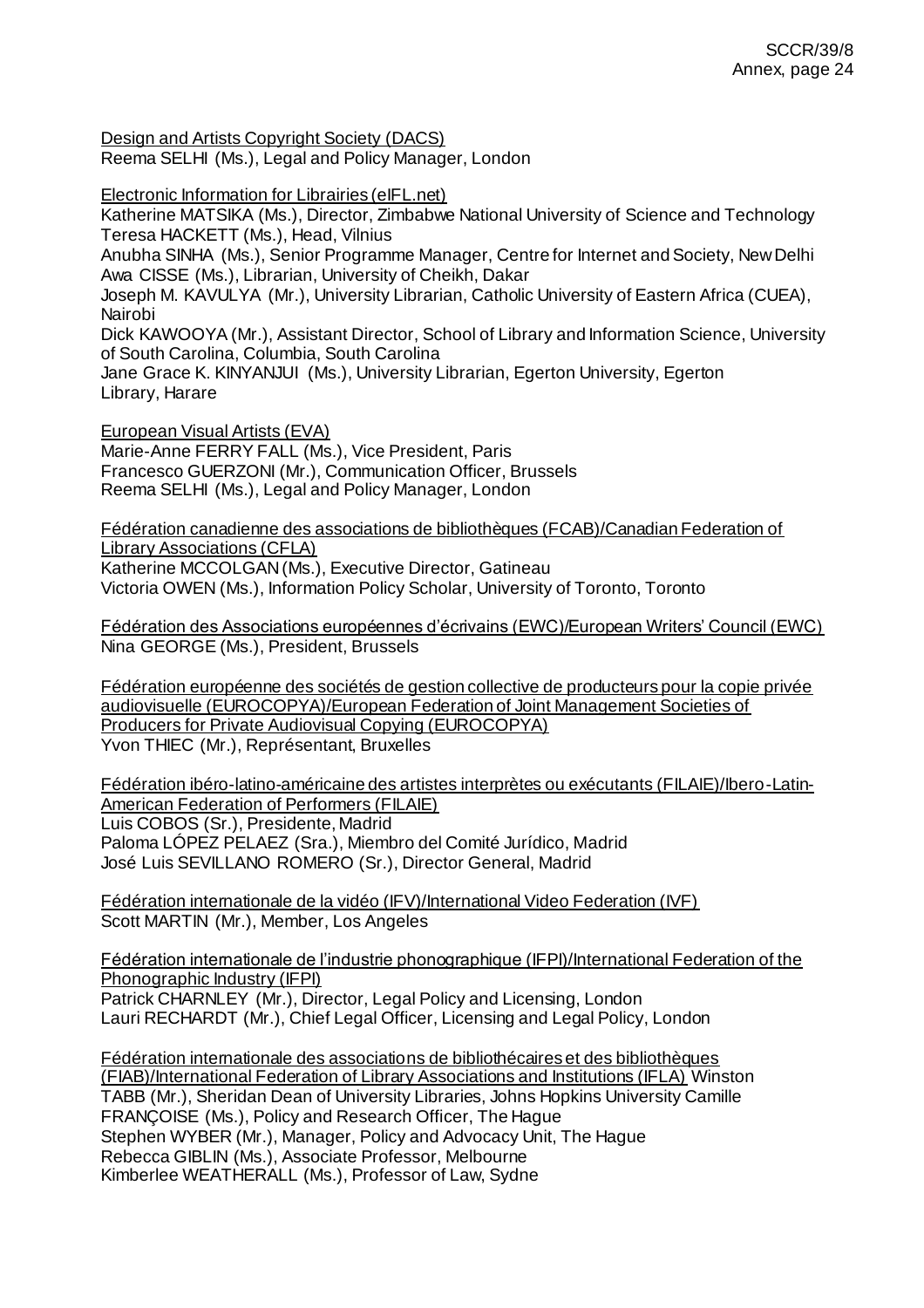Fédération internationale des musiciens (FIM)/International Federation of Musicians (FIM) Benoit MACHUEL (Mr.), General Secretary, Nice

Fédération internationale des organismes gérant les droits de reproduction (IFRRO)/ International Federation of Reproduction Rights Organizations (IFRRO) Rainer JUST (Mr.), President, Brussels Caroline Morgan (Ms.), Chief Executive, Brussels Sandra CHASTANET (Ms.), Member of the Board, Brussels Roy KAUFMAN (Mr.), Managing Director, Business Development, Copyright Clearance Center, Brussels Carol NEWMAN (Ms.), General Manager, Jamaican Copyright Licensing Agency, Brussels Pierre-Olivier LESBURGUÈRES (Mr.), Manager, Policy and Regional Development, Brussels

Health and Environment Program (HEP) Madeleine SCHERB (Mme), Economist, Geneva Pierre SCHERB (M.), Secretary, Geneva

Institut interaméricain de droit d'auteur (IIDA)/Inter-American Copyright Institute (IIDA) Rafael SÁNCHEZ ARISTI (Mr.), Vice-President, Madrid

Instituto de Derecho de Autor (Instituto Autor) Álvaro DÍEZ ALFONSO (Sr.), Coordinador, Madrid

International Authors Forum (IAF) Luke ALCOTT (Mr.), Secretariat, London Barbara HAYES (Ms.), Company Secretary, London Katie WEBB (Ms.), Representative, London

International Council of Museums (ICOM) Morgane FOUQUET-LAPAR (Ms.), Legal and Institutional Affairs Coordinator, Legal Department, Paris

International Federation of Computer Law Associations (IFCLA) Anna HAAPANEN (Ms.), President, Helsinki

International Trademark Association (INTA) Bruno MACHADO (Mr.), Geneva Representative, Rolle Axel NORDEMANN (Mr.), Chair, Copyright Committee, Berlin

Internationale de l'éducation (IE)/Education International (EI) Pedi ANAWI (Mr.), Regional Coordinator, Teacher Union Organisation, Education, Accra Robert JEYAKUMAR (Mr.), Assistant Secretary General, Malaysian Academic Movement (MOVE), Melaka Miriam SOCOLOVSKY (Ms.), Editor, Buenos Aires

Karisma Foundation Amalia TOLEDO (Ms.), Project Coordinator, Bogota

Knowledge Ecology International, Inc. (KEI) Manon RESS (Ms.), Director, Information Society Projects, Washington, D.C. James LOVE (Mr.), Director, Washington, D.C. Thiru BALASUBRAMANIAM (Mr.), Geneva Representative, Geneva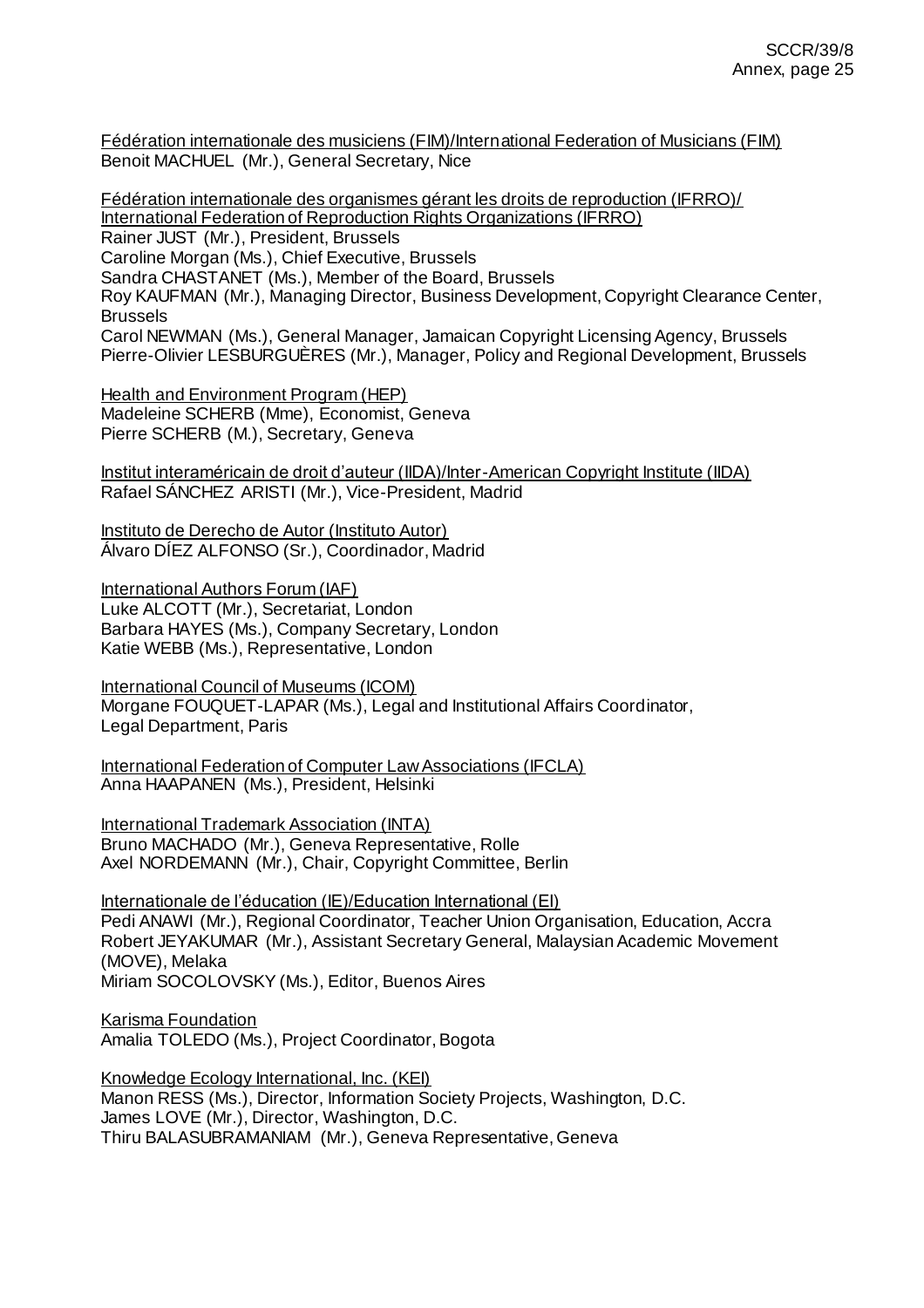Latín Artis José María MONTES (Sr.), Asesor, Madrid Abel MARTIN VILLAREJO (Sr.), Secretario General, Madrid

Library Copyright Alliance (LCA) Jonathan BAND (Mr.), Counsel, Washington, D.C.

Max Planck Institute for Innovation and Competition (MPI) Silke VON LEWINSKI (Ms.), Prof. Dr., Munich

Motion Picture Association (MPA)

Emilie ANTHONIS (Ms.), Senior Vice-President, Government Affairs, Brussels Carol ANDERSON (Ms.), Vice-President, International External and Regulatory Affairs, Washington, D.C. Vincent JAMOIS (Mr.), Vice-President, Global Public Policy, Europe, Brussels, Vera CASTANHEIRA (Ms.), International Legal Advisor, Geneva Troy DOW (Mr.), Vice-President and Counsel, Washington, D.C. Bradley SILVER (Mr.), Chief Intellectual Property Counsel, Washington, D.C. Renee VILJOEN (Ms.), Copyright Policy Counsel, Legal Office, Brussels

**National Library of Sweden (NLS)** Jerker RYDÉN (Mr.), Senior Legal Advisor, Stockholm

North American Broadcasters Association (NABA) Erica REDLER (Ms.), Legal Consultant, NABA, Ottawa David FARES (Mr.), Senior Vice-President, Government Relations, 21st Century Fox, New York City Ian SLOTIN (Mr.), Senior Vice-President, Intellectual Property, NBCUniversal, Los Angeles

Program on Information Justice and Intellectual Property, American University Washington College of Law

Sean FLYNN (Mr.), Director, Washington, D.C. Tobias SCHONWETTER (Mr.), Professor, Cape Town Andres IZQUIERDO (Mr.), Legal Expert, Washington, D.C. Allan ROCHA (Mr.), Legal Expert, Washington, D.C. Benjamin WHITE (Mr.), Expert, Washington, D.C.

Radyo Televizyon Yayincilari Meslek Birligi (RATEM) Yusuf GURSOY (Ms.), Chairman, Istanbul

School of Information Studies, University of Wisconsin – Milwaukee (SOIS) Tomas LIPINSKI (Mr.), Dean and Professor, Center for Information Policy Research, Milwaukee

Society of American Archivists (SAA) William MAHER (Mr.), Professor, Illinois

Software and Information Industry Association (SIIA) Brigid EVANS (Ms.), Senior Manager of Policy, Regulatory Affairs, London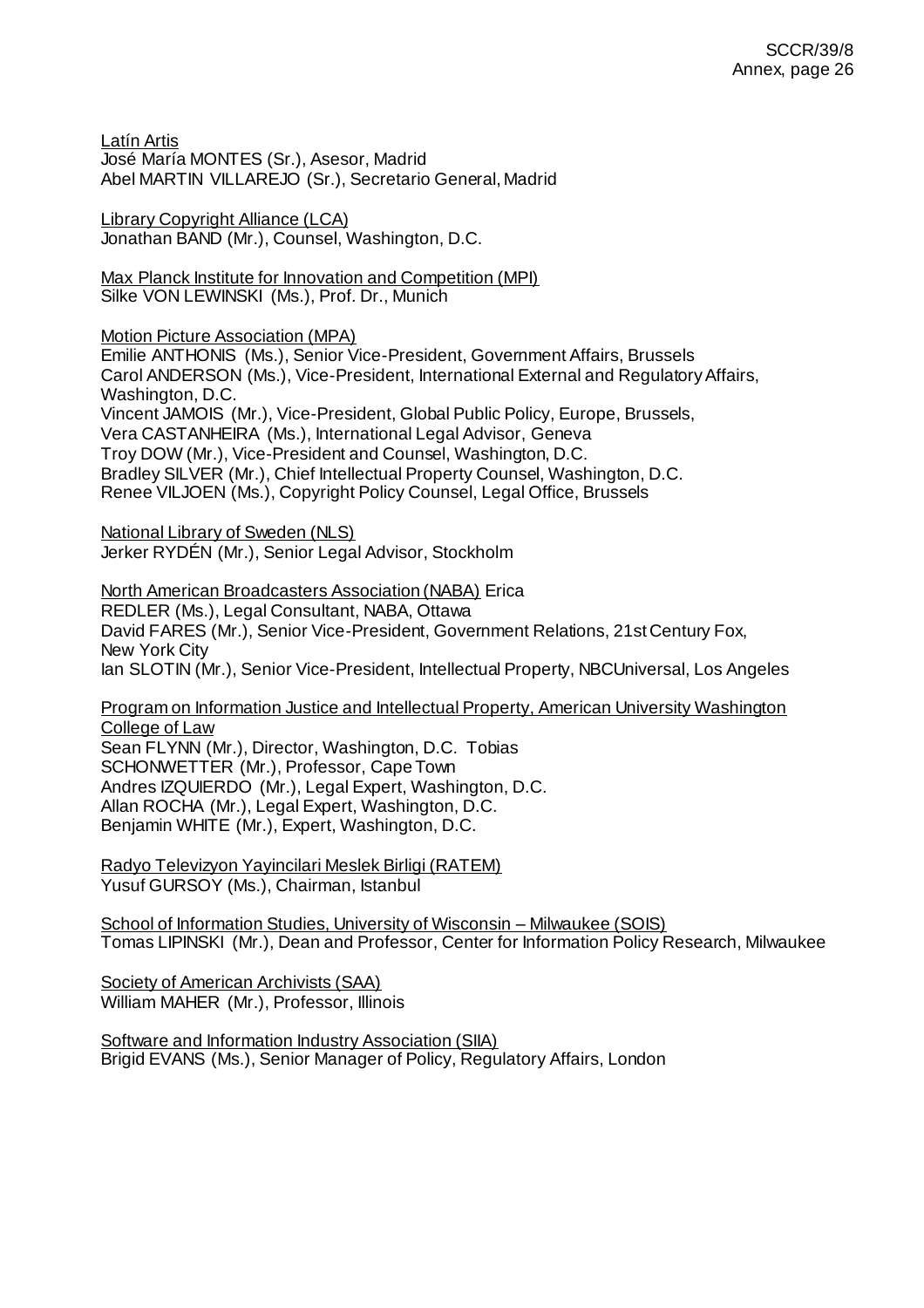The Japan Commercial Broadcasters Association (JBA)

Megumi ENDO (Ms.), Supervisor, Intellectual Properties and Copyrights, Budget and Rights Management, Programming and Production Department, Fuji Television Network, Inc., Tokyo Hidetoshi KATO (Mr.), Deputy Manager, Copyright Department, TV TOKYO Corporation, Tokyo Yusuke YAMASHITA (Mr.), Assistant Director, Program Code and Copyright Division, Tokyo

Union de radiodiffusion Asie-Pacifique (URAP)/Asia-Pacific Broadcasting Union (ABU) Bengisu DUZGUNER (Ms.), Lawyer, Izmir Junko OCHIAI (Ms.), Delegation, Tokyo Takuya TSUJI (Mr.), Delegation, Tokyo Maruf OKUYAN (Mr.), Delegation, Ankara

Union européenne de radio-télévision (UER)/European Broadcasting Union (EBU) Heijo RUIJSENAARS (Mr.), Head, Intellectual Property, Geneva Anne-Sarah SKREBERS (Ms.), Senior IP Counsel, Legal and Policy, Geneva

Union for the Public Domain (UPD)

Enoch BARATA (Mr.), Director, Infrastructure and Content Committee, Communications Commission, Kampala

Union internationale des éditeurs (UIE)/International Publishers Association (IPA) Hugo SETZER (Mr.), President, Mexico Victor TAVARES (Mr.), Presidente Camara Brasileira do Livro, Sao Paulo Fernanda GOMES GARCIA (Ms.), Executive Director, Sao Paulo Jessica SÄNGER (Ms.), Director, European and International Affairs, Frankfurt Catherine BLACHE (Ms.), Senior Counsellor, Geneva James TAYLOR (Mr.), Director, Communications and Freedom to Publish, Geneva Kiarie KAMAU (Mr.), Chief Executive Officer, East African Educational Publishers, Nairobi Fei Chen LEE (Ms.), Head of Publishing, Singapore Phil PAGE (Mr.), Educational Resources Manager - Reading Australia, Sidney Karine PANSA (Ms.), Publisher, Sao Paulo Sarah RUNCIE (Ms.), Policy and Strategy Director, Australian Publishers Association, Ultimo Alvina BRAVIN (Ms.), Representative, Sao Paolo Dante CID (Mr.), Member, Copyright Committee, Rio de Janeiro

Union Network International - Media and Entertainment (UNI-MEI) Hanna HARVIMA (Ms.), Policy Officer, Nyon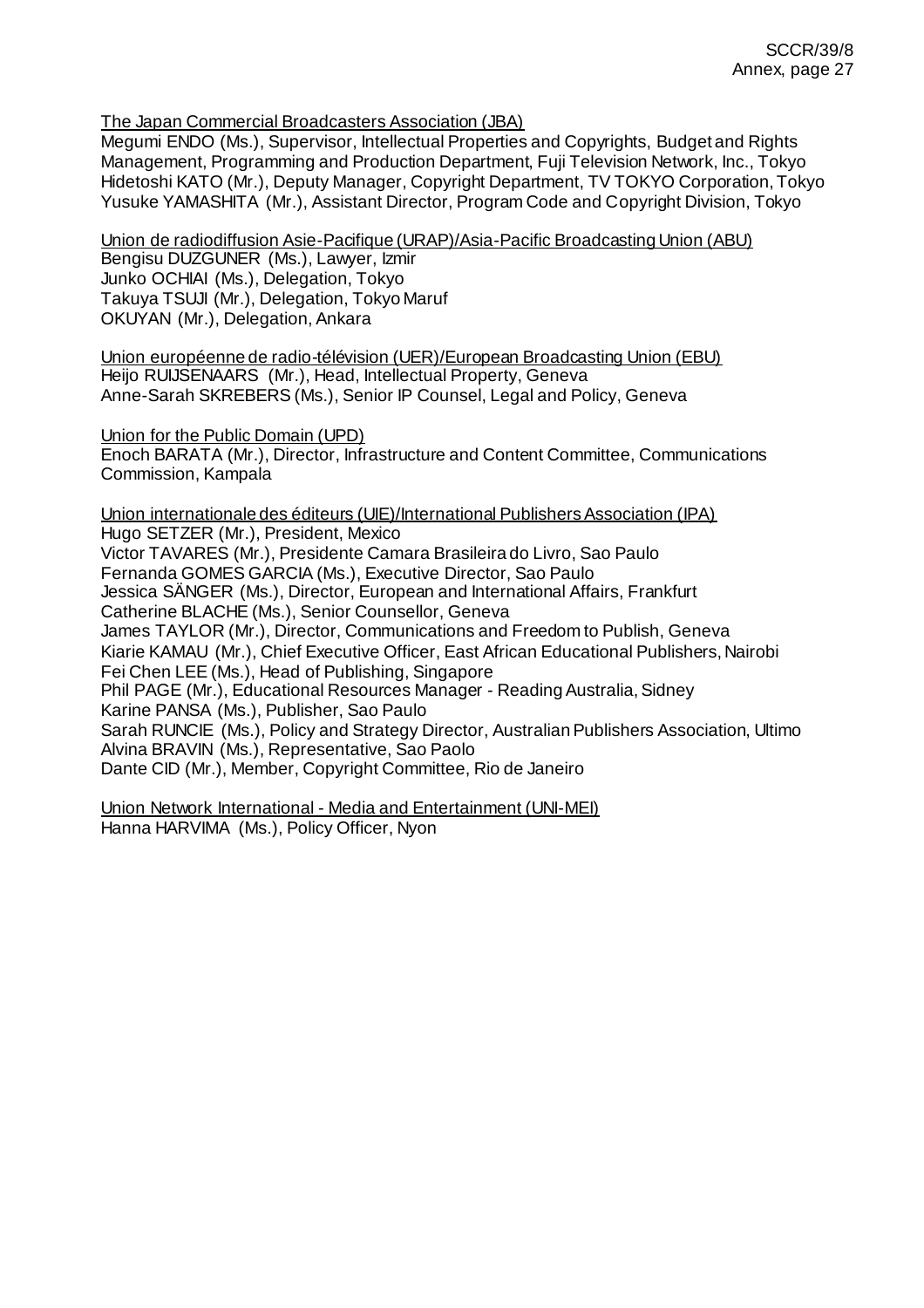## VI. BUREAU/OFFICERS

| Président/Chair:             | Daren TANG (M./Mr.) (Singapour/Singapore)     |
|------------------------------|-----------------------------------------------|
| Vice-présidents/Vice-Chairs: | Abdoul Aziz DIENG (M./Mr.) (Sénégal/Senegal)  |
|                              | Peter Csaba LABODY (M./Mr.) (Hongrie/Hongary) |
| Secrétaire/Secretary:        | Michele WOODS (Mme/Ms.) (OMPI/WIPO)           |

## VI. BUREAU INTERNATIONAL DE L'ORGANISATION MONDIALE DE LA PROPRIÉTÉ INTELLECTUELLE (OMPI)/INTERNATIONAL BUREAU OF THE WORLD INTELLECTUAL PROPERTY ORGANIZATION (WIPO)

Francis GURRY (M./Mr.), directeur général/Director General

Sylvie FORBIN (Mme/Ms.), Vice-directrice générale, Secteur du droit d'auteur et des industries de la création / Deputy Director General, Copyright and Creative Industries Sector

Michele WOODS (Mme/Ms.), directrice, Division du droit d'auteur, Secteur du droit d'auteur et des industries de la création /Director, Copyright Law Division, Copyright and Creative Industries Sector

Carole CROELLA (Mme/Ms.), conseillère principale, Division du droit d'auteur, Secteur du droit d'auteur et des industries de la création/Senior Counsellor, Copyright Law Division, Copyright and Creative Industries Sector

Geidy LUNG (Mme/Ms.), conseillère principale, Division du droit d'auteur, Secteur du droit d'auteur et des industries de la création /Senior Counsellor, Copyright Law Division, Copyright and Creative Industries Sector

Valérie JOUVIN (Mme/Ms.), conseillère juridique principale, Division du droit d'auteur, Secteur du droit d'auteur et des industries de la création/Senior Legal Counsellor, Copyright Law Division, Copyright and Creative Industries Sector

Paolo LANTERI (M./Mr.), juriste, Division du droit d'auteur, Secteur du droit d'auteur et des industries de la création/Legal Officer, Copyright Law Division, Copyright and Creative Industries Sector